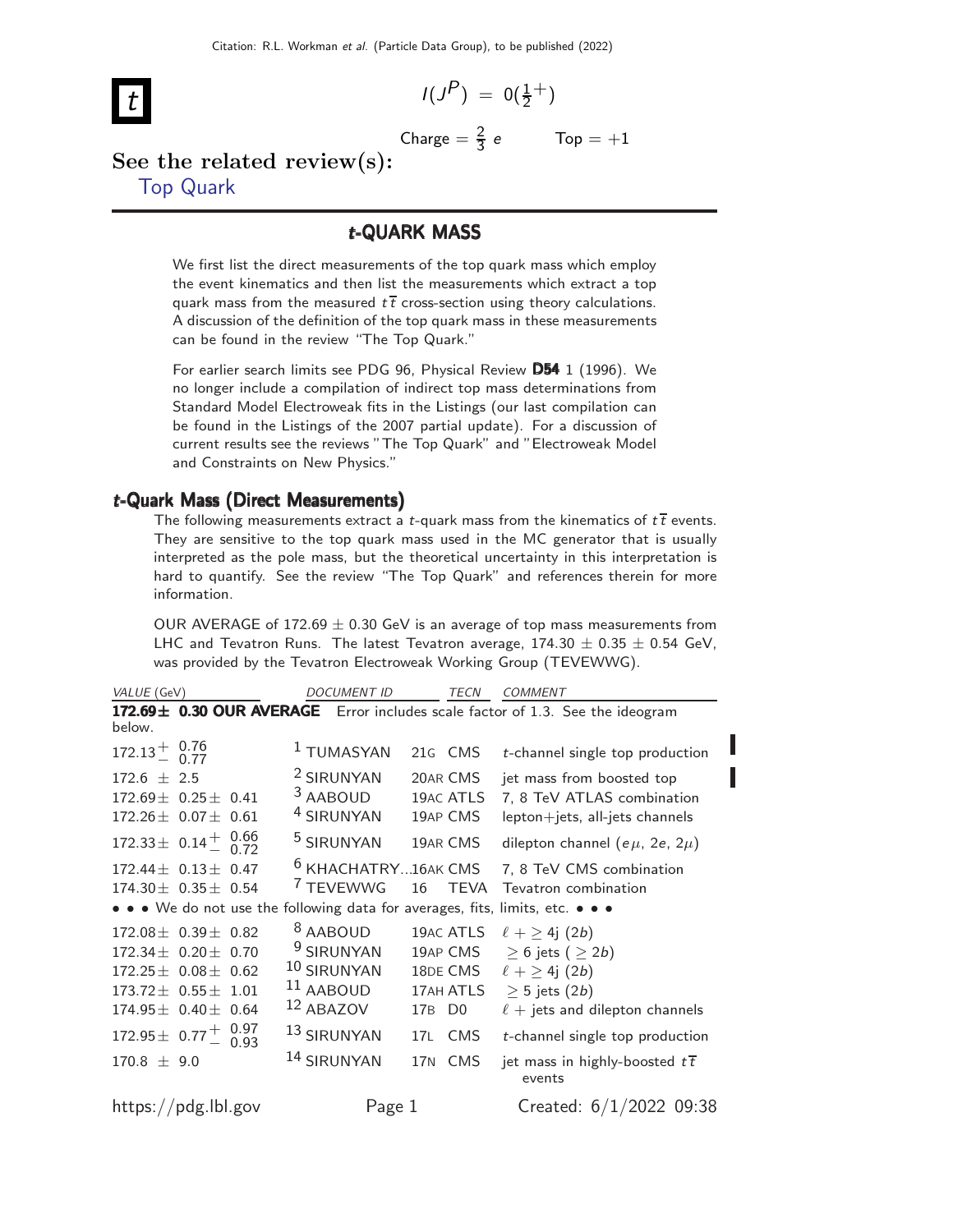$172.22 \pm 0.18 \pm 0.89$ <br>0.93 15 SIRUNYAN 170 CMS Dilepton channel  $172.99 \pm 0.41 \pm 0.74$  16 AABOUD 16T ATLS dilepton channel<br> $172.84 + 0.34 + 0.61$  17 AABOUD 16T ATLS combination of A 172.84  $\pm$  0.34  $\pm$  0.61 <sup>17</sup> AABOUD 16T ATLS combination of ATLAS<br>173.32  $\pm$  1.36  $\pm$  0.85 <sup>18</sup> ABAZOV 16 D0  $\ell \ell + E_T +$  > 2j ( > 2  $173.32 \pm 1.36 \pm 0.85$  18 ABAZOV 16 D0  $\ell \ell + \not\!\!{E}_T + \geq 2j$  (  $\geq 2b$ )<br>173.93  $\pm 1.61 \pm 0.88$  19 ABAZOV 16D D0  $\ell \ell + \not\!\!{E}_T + \geq 2j$  (  $\geq 2b$ )  $172.35\pm 0.16\pm 0.48$   $20,21$  KHACHATRY...16AK CMS  $\ell + \geq 4$ j (2b)<br> $172.32\pm 0.25\pm 0.59$   $20,21$  KHACHATRY...16AK CMS  $\geq 6$  jets (2b) 172.32± 0.25± 0.59 <sup>20,21</sup> KHACHATRY...16AK CMS ≥ 6 jets (2*b*)<br>172.82± 0.19± 1.22 <sup>20,22</sup> KHACHATRY...16AK CMS (ee/ $\mu\mu$ )+ $E_T$ + ≥ 2*b*,e $\mu$ + ≥ 2*b* 20,22 KHACHATRY...16AK CMS  $173.68 \pm 0.20 \pm 1.58$ <br>0.97  $^{23}$  KHACHATRY...16AL CMS semi-  $+$  di-leptonic channels  $173.5 \pm 3.0 \pm 0.9$  $^{24}$  KHACHATRY...16CB CMS  $t \rightarrow (W \rightarrow \ell \nu)(b \rightarrow$  $175.1 \pm 1.4 \pm 1.2$ <br> $172.99 \pm 0.48 \pm 0.78$  $\frac{25}{25}$  AAD 15AW ATLS small  $\not\!\!E_{T}$ ,  $\geq 6$  jets (2*b*-tag) 26 AAD 15BF ATLS  $\ell + \text{jets}$  and dilepton<br>
27 AALTONEN 15D CDF  $\ell \ell + \cancel{E_T} + \geq 2j$  $171.5 \pm 1.9 \pm 2.5$ 27 AALTONEN  $175.07 \pm 1.19 \pm 1.55$ <br> $1.58$ 28 AALTONEN 14N CDF 174.98 $\pm$  0.58 $\pm$  0.49 <sup>29</sup> ABAZOV 14C D0  $\ell + \not{E}_T + 4$  jets (  $\geq$  1 *b*-tag)<br>173.49 $\pm$  0.69 $\pm$  1.21 <sup>30</sup> CHATRCHYAN 14C CMS  $\geq$  6 jets (  $\geq$  2 *b*-tag)  $173.49 \pm 0.69 \pm 1.21$   $30$  CHATRCHYAN 14C CMS<br> $173.93 \pm 1.64 \pm 0.87$   $31$  AALTONEN 13H CDF  $173.9 \;\pm\; 0.9 \;\stackrel{+}{-}\;\frac{1.7}{2.1}$  $-2.1$  $^{32}$  CHATRCHYAN 13s  $\,$  CMS  $\,$   $\,$   $\ell \ell + E_T + \geq 2b$ -tag  $({\rm MT2}_{(T)})$  $174.5 \pm 0.6 \pm 2.3$ <br> $172.85 \pm 0.71 \pm 0.85$ 33 AAD 12I ATLS  $\ell + \not\!\!E_T + \geq 4$  jets (  $\geq 1$  *b*), MT <br>34 AALTONEN 12AI CDF  $\ell + \not\!\!E_T + \geq 4$ j (0,1,2*b*) template <sup>34</sup> AALTONEN 12AI CDF  $\ell + \cancel{\textit{E}}_T + \geq 4$ j (0,1,2*b*) template<br><sup>35</sup> AALTONEN 12AL CDF  $\tau_{\bm{h}} + \cancel{\textit{E}}_T$  +4j ( > 1*b*)  $172.7 \pm 9.3 \pm 3.7$ <br> $173.18 \pm 0.56 \pm 0.75$ <sup>35</sup> AALTONEN 12AL CDF  $\tau_h + \not\!\!{E}_T$  +4j (  $\geq$  1*b*)<br><sup>36</sup> AALTONEN 12AP TEVA CDF, D0 combination <sup>36</sup> AALTONEN 12AP TEVA CDF, D0 combination<br><sup>37</sup> AALTONEN 12G CDF 6–8 jets with  $\geq 1$  *b*  $172.5 \pm 1.4 \pm 1.5$  $^{37}$  AALTONEN  $\quad$  12G CDF  $\quad$  6–8 jets with  $\geq$  1 *b*  $^{38}$  ABAZOV  $\qquad$  12AB D0  $\qquad$   $\ell \ell + E_T$   $+$   $\geq$  2 j ( $\nu$  $173.7 \pm 2.8 \pm 1.5$  $^{38}$  ABAZOV  $12$ AB D $0$   $\ell\ell + \not \! \! E_T + \geq 2$  j  $(\nu \mathrm{WT})$ <br> $^{39}$  ABAZOV  $12$ AB D $0$   $\ell\ell + \not \! \! E_{T} + \geq 2$ j  $(\nu \mathrm{WT} + \mathrm{MT})$  $173.9 \pm 1.9 \pm 1.6$  $172.5 \pm 0.4 \pm 1.5$ <br> $173.49 \pm 0.43 \pm 0.98$  $^{40}$  CHATRCHYAN 12BA CMS  $\quad \ell\ell + \not\!\!{E_T} + \geq 2$ j (  $\geq 1b$ ),  $^{41}$  CHATRCHYAN 12BP CMS  $\quad \ell + \not\!\!{E_T} + \geq 4$ j (  $\geq 2b)$ <sup>41</sup> CHATRCHYAN 12BP CMS<br><sup>42</sup> AALTONEN 11AC CDF  $172.4 \pm 1.4 \pm 1.3$ <sup>42</sup> AALTONEN 11AC CDF  $\ell + \cancel{E}_T +$  4 jets (  $\geq$  1 *b*-tag)<br><sup>43</sup> AALTONEN 11AK CDF Repl. by AALTONEN 13H  $172.3 \pm 2.4 \pm 1.0$  $172.1 \pm 1.1 \pm 0.9$ 44 AALTONEN 11E CDF  $\ell + j$ ets and dilepton  $176.9 \pm 8.0 \pm 2.7$  $^{45}$  AALTONEN 11T CDF  $\ell + \not\!\!{E_{T}} + 4$  jets (  $\geq 1$  b-tag), 174.94  $\pm$  0.83  $\pm$  1.24  $^{46}$  ABAZOV 11P D0  $\ell + E_T + 4$  jets (  $\geq$  1 *b*-tag)<br>174.0  $\pm$  1.8  $\pm$  2.4  $^{47}$  ABAZOV 11R D0 dilepton +  $E_T +$  > 2 jets  $174.0 \pm 1.8 \pm 2.4$  $175.5 \pm 4.6 \pm 4.6$ <sup>48</sup> CHATRCHYAN 11F CMS<br><sup>49</sup> AALTONEN 10AE CDF  $173.0 \pm 0.9 \pm 0.9$  $169.3 \pm 2.7 \pm 3.2$  $50$  AALTONEN 10C CDF dilepton + b-tag (MT2+NWA)  $170.7 \pm 6.3 \pm 2.6$ <sup>51</sup> AALTONEN 10D CDF  $\ell + \not\!\!{E}_T + 4$  jets (*b*-tag)  $174.8 \pm 2.4 \pm 1.2 \pm 1.0$  $-1.0$ 52 AALTONEN 10E CDF  $> 6$  jets, vtx b-tag  $180.5 \pm 12.0 \pm 3.6$ <sup>53</sup> AALTONEN 09AK CDF  $\ell + \not\!\! E_T$  + jets (soft  $\mu$  b-tag)<br><sup>54</sup> AALTONEN 09J CDF  $\ell + \not\!\! E_T$  + 4 jets (*b*-tag)  $172.7 \pm 1.8 \pm 1.2$  $171.1 \pm 3.7 \pm 2.1$ 55 AALTONEN  $171.9 \pm 1.7 \pm 1.1$ 56 AALTONEN 09L CDF  $\ell +$  jets,  $\ell\ell +$  jets  $171.2 \pm 2.7 \pm 2.9$ 57 AALTONEN 090 CDF dilepton  $165.5 \div \frac{3.4}{3.3}$  $\frac{+}{-}$  3.3  $\pm$  3.1 58 AALTONEN 09X CDF

 $\ell \ell + E_T + \geq 2j$  (  $\geq 2b$ )<br> $\ell + \geq 4j$  (2b)  $J/\psi X \to \mu^+ \mu^- X$ small  $\not\!\! E_T$ , 6–8 jets (  $\geq 1$ b-tag)  $\not\!\! E_T+ \geq$  4 jets (  $\geq$  1 b)  $\ell\ell + \not\!\!E_T + \geq 2j$  ( $\nu$ WT+MWT)<br> $\ell\ell + \not\!\!E_T + \geq 2j$  ( $\geq 1b$ ), AMWT Repl. by AALTONEN 13H  $p_{\mathcal{T}}(\ell)$  shape dilepton +  $\not{E}_T$  +  $\geq$  2 jets<br>dilepton +  $\not{E}_T$  + jets  $\ell + \not\!\!{E_T}$  + 4 jets (  $\geq 1$  b-tag), ME method 09J CDF  $\ell + \not\!\! E_T$  + 4 jets (*b*-tag)<br>09K CDF 6 jets, vtx *b*-tag  $\ell\ell + E_T$  ( $\nu \phi$  weighting)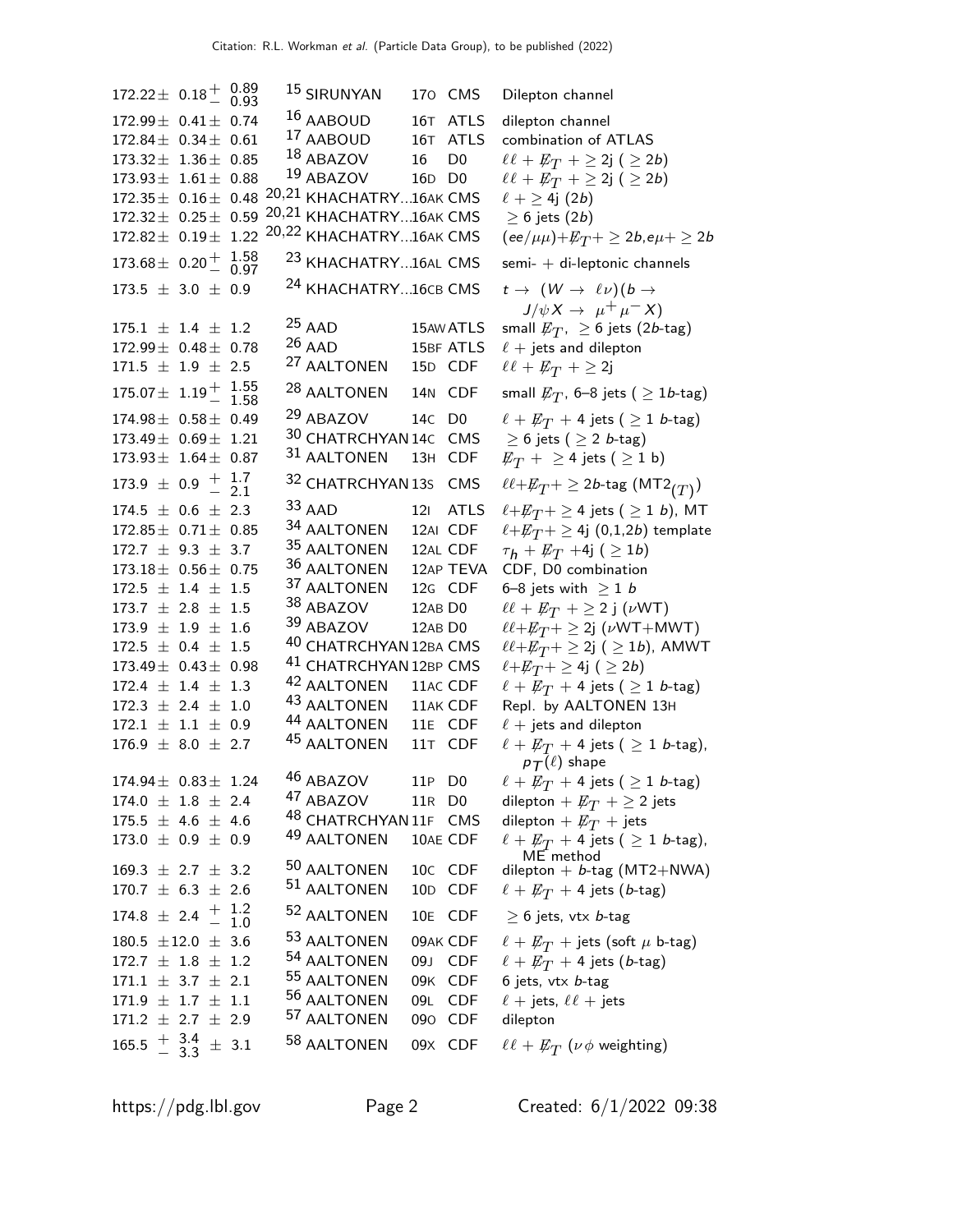|       | $174.7 \pm 4.4 \pm 2.0$                                                  |                                                         | 59 ABAZOV              | 09AH DO         |                | dilepton + $b$ -tag ( $\nu$ WT+MWT)            |
|-------|--------------------------------------------------------------------------|---------------------------------------------------------|------------------------|-----------------|----------------|------------------------------------------------|
|       | $170.7 \begin{array}{ccc} + & 4.2 \\ - & 3.9 \end{array}$                | $\pm$ 3.5                                               | 60,61 AALTONEN         |                 | 08C CDF        | dilepton, $\sigma_{t\overline{t}}$ constrained |
|       | $171.5 \pm 1.8 \pm 1.1$                                                  |                                                         | <sup>62</sup> ABAZOV   | 08AH D0         |                | $\ell + E_T + 4$ jets                          |
|       | $177.1 \pm 4.9 \pm 4.7$                                                  |                                                         | 63,64 AALTONEN         | 07              | <b>CDF</b>     | 6 jets with $\geq 1$ b vtx                     |
| 172.3 | $+10.8$<br>- 9.6                                                         | ±10.8                                                   | <sup>65</sup> AALTONEN | 07 <sub>B</sub> | <b>CDF</b>     | $\geq$ 4 jets (b-tag)                          |
|       | $174.0 \pm 2.2 \pm 4.8$                                                  |                                                         | <sup>66</sup> AALTONEN |                 | 07D CDF        | $\geq$ 6 jets, vtx <i>b</i> -tag               |
|       | $170.8 \pm 2.2 \pm 1.4$                                                  |                                                         | 67,68 AALTONEN         | 071             | <b>CDF</b>     | lepton $+$ jets (b-tag)                        |
|       | $173.7 \pm 4.4$                                                          | $^{2.1}_{2.0}$<br>$\begin{array}{c} + \\ - \end{array}$ | 64,69 ABAZOV           | 07F             | D <sub>0</sub> | $lepton + jets$                                |
|       | $176.2 \pm 9.2 \pm 3.9$                                                  |                                                         | 70 ABAZOV              | 07w D0          |                | dilepton (MWT)                                 |
|       | $179.5 \pm 7.4 \pm 5.6$                                                  |                                                         | 70 ABAZOV              | 07w D0          |                | dilepton $(\nu WT)$                            |
|       | $164.5 \pm 3.9 \pm 3.9$                                                  |                                                         | 68,71 ABULENCIA        | 07 <sub>D</sub> | <b>CDF</b>     | dilepton                                       |
|       | $180.7 \begin{array}{c} +15.5 \\ -13.4 \end{array}$                      | ± 8.6                                                   | 72 ABULENCIA           | 07J             | <b>CDF</b>     | $lepton + jets$                                |
| 170.3 | $\begin{array}{cccc} + & 4.1 & + & 1.2 \\ - & 4.5 & - & 1.8 \end{array}$ |                                                         | 68,73 ABAZOV           | 06 <sub>U</sub> | D <sub>0</sub> | lepton + jets $(b$ -tag)                       |
|       | $173.2 \frac{+}{2}$ $\frac{2.6}{2.4}$                                    | $\pm$ 3.2                                               | 74,75 ABULENCIA        | 06 <sub>D</sub> | <b>CDF</b>     | $lepton + jets$                                |
|       | $173.5 \begin{array}{c} + & 3.7 \\ - & 3.6 \end{array}$                  | $\pm$ 1.3                                               | 61,74 ABULENCIA        | 06 <sub>D</sub> | <b>CDF</b>     | $lepton + jets$                                |
|       | $165.2 \pm 6.1 \pm 3.4$                                                  |                                                         | 68,76 ABULENCIA        | 06G             | <b>CDF</b>     | dilepton                                       |
|       | $170.1 \pm 6.0 \pm 4.1$                                                  |                                                         | 61,77 ABULENCIA        | 06V             | <b>CDF</b>     | dilepton                                       |
|       | $178.5 \pm 13.7 \pm 7.7$                                                 |                                                         | 78,79 ABAZOV           | 05              | D <sub>0</sub> | 6 or more jets                                 |
|       | $180.1 \pm 3.6 \pm 3.9$                                                  |                                                         | 80,81 ABAZOV           | 04G             | D <sub>0</sub> | $lepton + jets$                                |
|       | $176.1 \pm 5.1 \pm 5.3$                                                  |                                                         | 82 AFFOLDER            | 01              | <b>CDF</b>     | $lepton + jets$                                |
|       | $176.1 \pm 6.6$                                                          |                                                         | 83 AFFOLDER            | 01              | <b>CDF</b>     | dilepton, lepton+jets, all-jets                |
|       | $172.1 \pm 5.2 \pm 4.9$                                                  |                                                         | <sup>84</sup> ABBOTT   | 99G             | D <sub>0</sub> | di-lepton, lepton+jets                         |
|       | $176.0 \pm 6.5$                                                          |                                                         | 85,86 ABE              | 99 <sub>B</sub> | <b>CDF</b>     | dilepton, lepton+jets, all-jets                |
|       | $167.4 \pm 10.3 \pm 4.8$                                                 |                                                         | 86,87 ABE              | 99B             | <b>CDF</b>     | dilepton                                       |
|       | $168.4 \pm 12.3 \pm 3.6$                                                 |                                                         | 81 ABBOTT              | 98 <sub>D</sub> | D <sub>0</sub> | dilepton                                       |
|       | $173.3 \pm 5.6 \pm 5.5$                                                  |                                                         | 81,88 ABBOTT           | 98F             | D <sub>0</sub> | $lepton + jets$                                |
|       | $175.9 \pm 4.8 \pm 5.3$                                                  |                                                         | 87,89 ABE              | 98E             | <b>CDF</b>     | $lepton + jets$                                |
| 161   | $\pm\,17$                                                                | $\pm 10$                                                | 87 ABE                 | 98F             | <b>CDF</b>     | dilepton                                       |
|       | $172.1 \pm 5.2 \pm 4.9$                                                  |                                                         | $90$ BHAT              | 98 <sub>B</sub> | <b>RVUE</b>    | dilepton and lepton+jets                       |
|       | $173.8 \pm 5.0$                                                          |                                                         | $91$ BHAT              | 98 <sub>B</sub> | <b>RVUE</b>    | dilepton, lepton+jets, all-jets                |
|       | $173.3 \pm 5.6 \pm 6.2$                                                  |                                                         | <sup>81</sup> ABACHI   | 97E             | D <sub>0</sub> | $lepton + jets$                                |
| 186   | $\pm 10$                                                                 | ± 5.7                                                   | 87,92 ABE              | 97 <sub>R</sub> | <b>CDF</b>     | 6 or more jets                                 |
| 199   | $^{+19}_{-21}$                                                           | $\pm\,22$                                               | <b>ABACHI</b>          | 95              | D <sub>0</sub> | $lepton + jets$                                |
| 176   | ± 8                                                                      | $\pm\,10$                                               | ABE                    | 95F             | CDF            | lepton $+ b$ -jet                              |
| 174   | $\pm 10$                                                                 | $+13$<br>$-12$                                          | ABE                    | 94E             | <b>CDF</b>     | lepton $+ b$ -jet                              |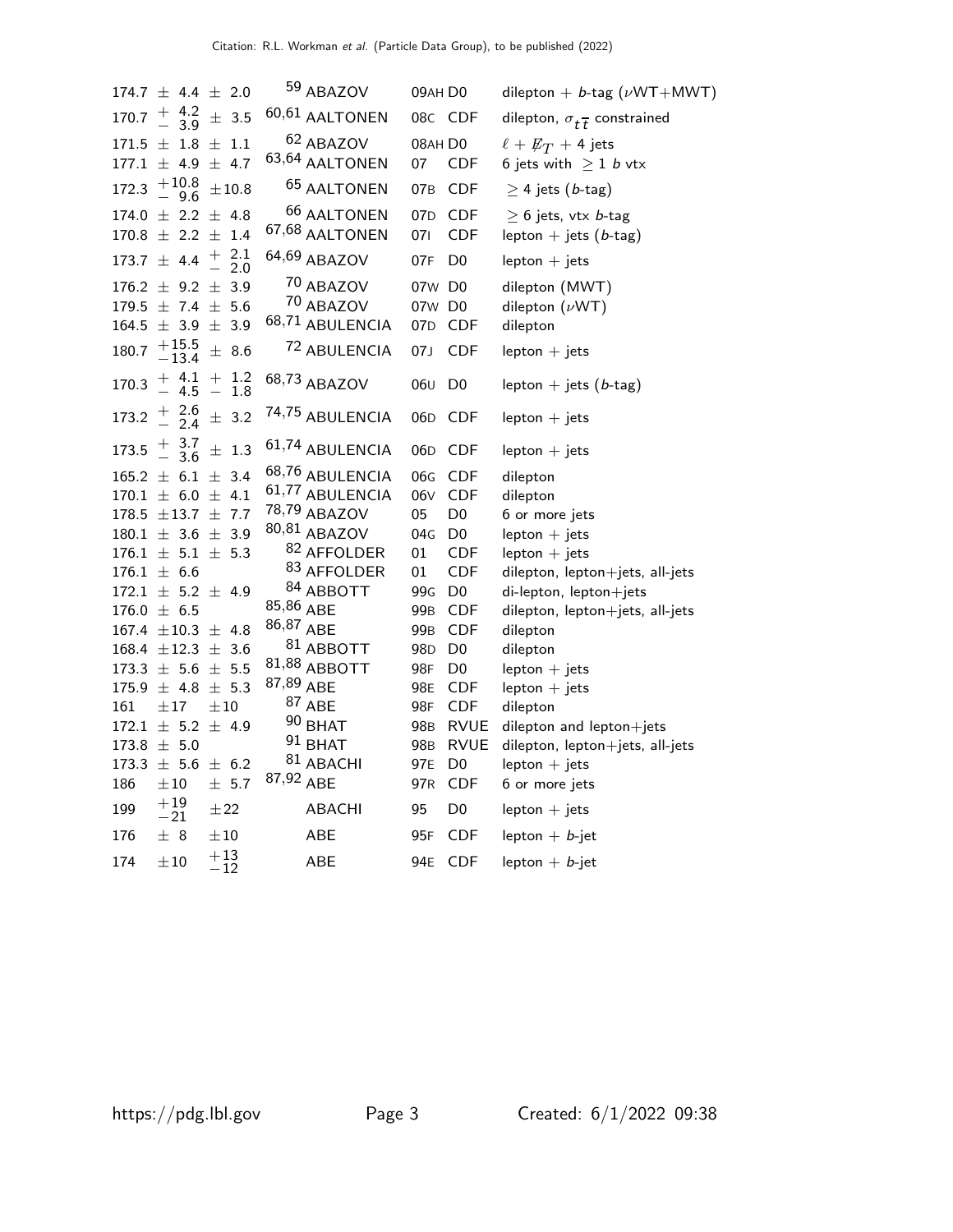

t-Quark Mass (Direct Measurements) (GeV)

- $^1$ TUMASYAN 21G based on 35.9 fb $^{-1}$  of  $\rho \rho$  data at  $\sqrt{s} = 13$  TeV. Events are selected by requiring  $1\ell + 2$ jets(1*b* jet) final state.
- $^2$ SIRUNYAN 20AR based on 35.9 fb $^{-1}$  of  $\rho \rho$  data at  $\sqrt{s}=$  13 TeV. The products of the hadronic decay of a top quark with  $p_T > 400$  GeV, in the  $\ell$  + jets channel of  $t\bar{t}$  are reconstructed as a single jet. The top quark mass is determined from the normalized differential cross section measurement in the  $m_{\text{jet}}$  distribution.
- 3 AABOUD 19AC is an ATLAS combination of 7 and 8 TeV top-quark mass determination in the dilepton, lepton  $+$  jets, and all jets channels.
- $^4$ SIRUNYAN 19AP based on 35.9 fb $^{-1}$  of  $\rho \rho$  data at  $\sqrt{s} =$  13 TeV. A combined measurement using the lepton+jets and all-jets channels through a single likelihood function. See SIRUNYAN 18DE and SIRUNYAN 19AP below.
- $^5$ SIRUNYAN 19AR based on 35.9 fb $^{-1}$  of  $\rho \rho$  data at  $\sqrt{s} =$  13 TeV. Obtained from a simultaneous fit of the cross section and the top quark mass in the POWHEG simulation. The cross section is used also to extract the  $\overline{\text{MS}}$  mass and the strong coupling constant for different PDF sets.
- $^6$ KHACHATRYAN 16AK based on 19.7 fb $^{-1}$  of  $\rho \rho$  data at  $\sqrt{s}=$  8 TeV. Combination of the three top mass measurements in KHACHATRYAN 16AK and with the CMS results at  $\sqrt{s} = 7$  TeV.
- $7$  TEVEWWG 16 is the latest Tevatron average (July 2016) provided by the Tevatron Electroweak Working Group. It takes correlated uncertainties into account and has a  $\chi^2$  of 10.8 for 11 degrees of freedom.
- $^8$ AABOUD 19AC based on 20.2 fb $^{-1}$  in pp collisions at  $\sqrt{s} =$  8 TeV. Uses optimized event selection to suppress less-well-reconstructed events and template fits to determine  $m_t$  together with a global jet energy scale factor and a relative b-to-light-jet energy scale factor.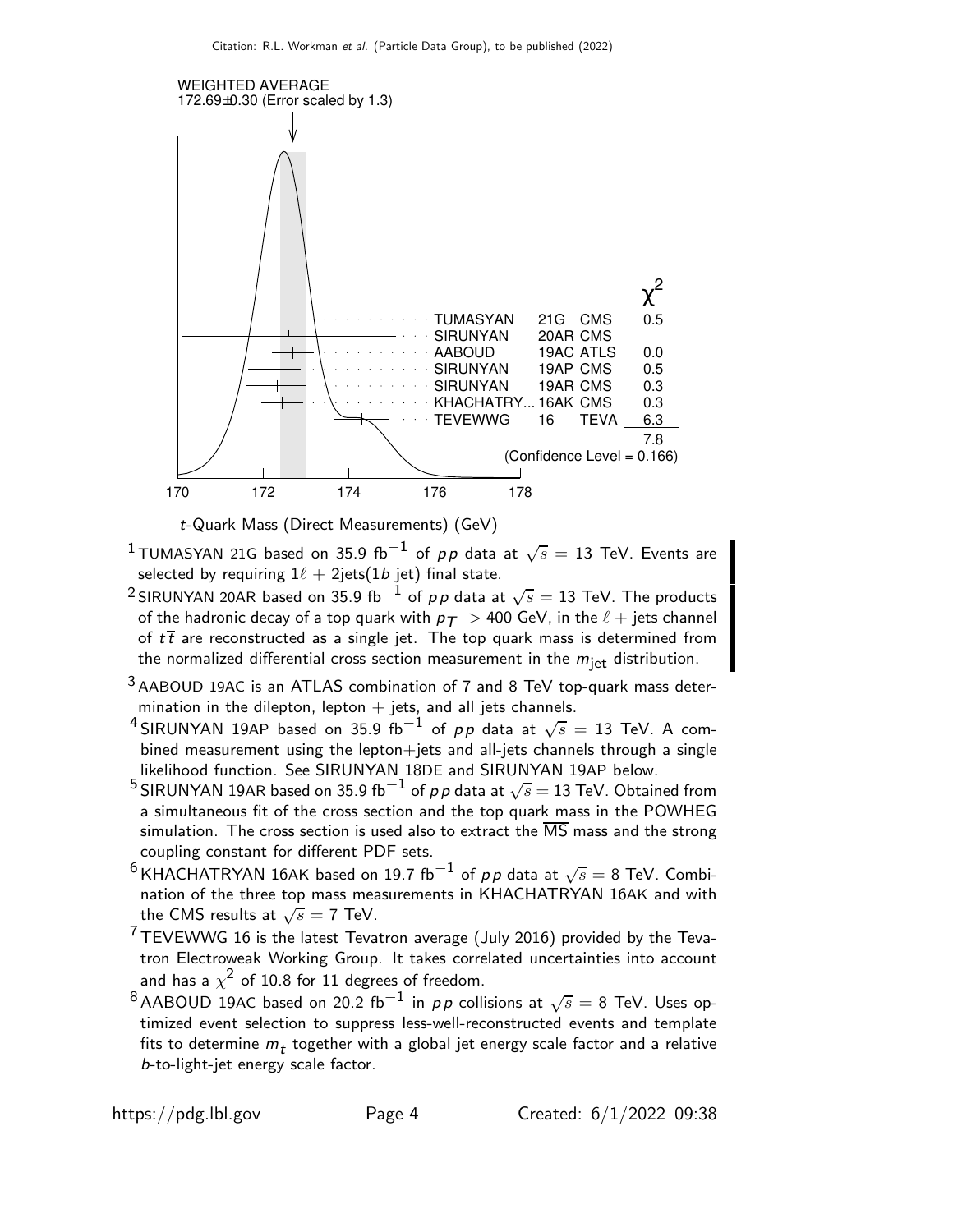- $^9$ SIRUNYAN 19AP based on 35.9 fb $^{-1}$  of  $\rho \rho$  data at  $\sqrt{s}=$  13 TeV. A kinematical fit is applied to each event assuming the signal event topology.  $m_t$  is determined simultaneously with a jet energy scale factor (JSF). The second error represents stat. $+$ JSF. Modeling uncertainties are larger than in the measurements at  $\sqrt{s}=$ 7 and 8 TeV because of the use of new alternative color reconnection models.
- $^{10}$ SIRUNYAN 18DE based on 35.9 fb $^{-1}$  of  $\rho \rho$  data at  $\sqrt{s} =$  13 TeV.  $m_t$  is determined simultaneously with an overall jet energy scale factor constrained by the mass of the hadronically decayed  $W$ . Compared to the Run 1 analysis a more advanced treatment of modeling uncertainties are employed, in particular concerning color-reconnection models.
- $^{11}$ AABOUD 17AH based on 20.2 fb $^{-1}$  of  $\rho \rho$  data at  $\sqrt{s}=$  8 TeV. Uses template fits to the ratio of the masses of three-jets (from  $t$  candidate) and dijets (from W candidate), to suppress jet energy scale uncertainty. Large QCD background is modelled using a data-driven method.
- <sup>12</sup>ABAZOV 17<sup>B</sup> is a combination of measurements of the top quark mass by D0 in the lepton+jets and dilepton channels, using all data collected in Run I (1992–1996) at  $\sqrt{s}=1.8$  TeV and Run II (2001–2011) at  $\sqrt{s}=1.96$  TeV of the Tevatron, corresponding to integrated luminosities of 0.1 fb $^{-1}$  and 9.7 fb $^{-1}$ , respectively.
- $^{13}$ SIRUNYAN 17L based on 19.7 fb $^{-1}$  of  $\rho \rho$  data at  $\sqrt{s} =$  8 TeV.  $m_t$  is reconstructed from a fit to the invariant mass distribution of  $\mu\nu$  b, where  $\rho_T^{miss}$  and W mass constraint are used to reconstruct  $\nu$  momentum. The number of events for various contributions, except for the t-channel single top one, are fixed to the values extracted from simulation. Superseded by TUMASYAN 21G.
- $^{14}$ SIRUNYAN 17N based on 19.7 fb $^{-1}$  of  $\rho \rho$  data at  $\sqrt{s}$  = 8 TeV. The fully hadronic decay of a highly-boosted t is reconstructed in the  $\ell +$ jets channel and unfolded at the particle level. The sensitivity of the peak position of the  $m_{jet}$ distribution is used to test quality of the modelling by the simulation.
- $^{15}$ SIRUNYAN 170 based on 19.7 fb $^{-1}$  of  $\rho \, \rho$  data at  $\sqrt{s} =$  8 TeV. Analysis is based on the kinematical observables  $\mathit{M}(b\ell)$ ,  $\mathit{M}_{\mathcal{T}2}$  and  $\mathit{M}(b\ell\nu)$ . A fit is performed to determine  $m_t$  and an overall jet energy scale factor simultaneously.
- $^{16}$ AABOUD 16T based on 20.2 fb $^{-1}$  of  $\rho\rho$  data at  $\sqrt{s} =$  8 TeV. The analysis is refined using the  $p_T$  and invariant mass distributions of  $\ell+b$ -jet system. A combination with measurements from  $\sqrt{s} = 7$  TeV data in the dilepton and lepton+jets channels gives  $172.84 \pm 0.34 \pm 0.61$  GeV.
- <sup>17</sup>AABOUD 16<sup>T</sup> is an ATLAS combination of 8 TeV top-quark mass in the dilepton channel with previous measurements from  $\sqrt{s}=$  7 TeV data in the dilepton and  $lepton + jets$  channels.
- $^{18}$ ABAZOV 16 based on 9.7 fb $^{-1}$  of data in  $\rho\overline{\rho}$  collisions at  $\sqrt{s} =$  1.96 TeV. Employs improved fit to minimize statistical errors and improved jet energy calibration, using lepton  $+$  jets mode, which reduces error of jet energy scale. Based on previous determination in ABAZOV 12AB with increased integrated luminosity and improved fit and calibrations.
- $^{19}$ ABAZOV 16D based on 9.7 fb $^{-1}$  of data in  $\rho\overline{\rho}$  collisions at  $\sqrt{s}=$  1.96 TeV, using the matrix element technique. Based on previous determination in ABAZOV 11R with increased integrated luminosity. There is a strong correlation with the determination in ABAZOV 16. (See ABAZOV 17B.)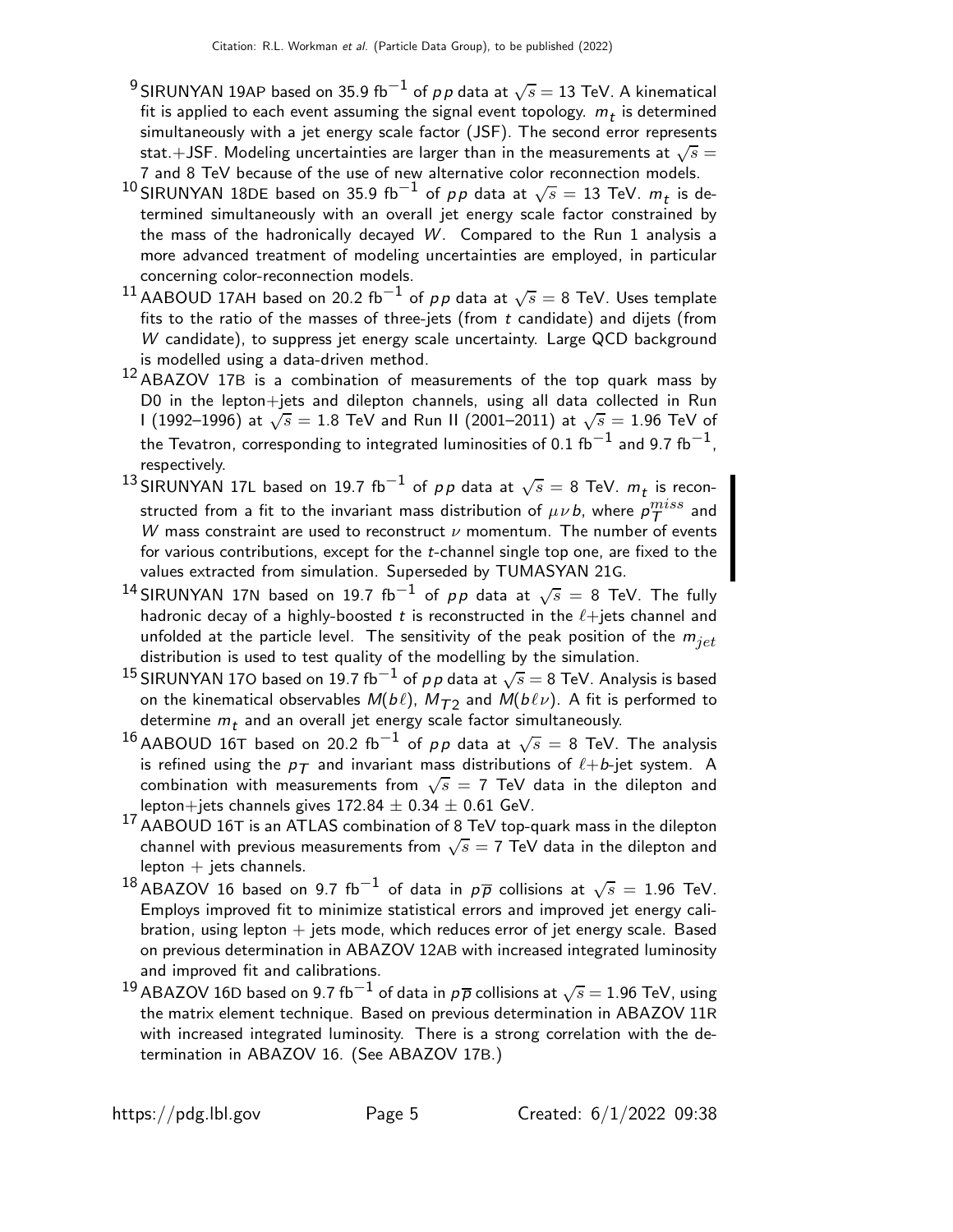- $^{20}$ KHACHATRYAN 16AK based on 19.7 fb $^{-1}$  of  $\rho \rho$  data at  $\sqrt{s}=$  8 TeV. Combination of the three top mass measurements in KHACHATRYAN 16AK and with the CMS results at  $\sqrt{s} = 7$  TeV gives 172.44  $\pm$  0.13  $\pm$  0.47 GeV.
- 21 The top mass and jet energy scale factor are determined by a fit.
- <sup>22</sup> Uses the analytical matrix weighting technique method.
- <sup>23</sup> KHACHATRYAN 16AL based on 19.7 fb<sup>-1</sup> in pp collisions at  $\sqrt{s} = 8$  TeV. Determined from the invariant mass distribution of leptons and reconstructed secondary vertices from b decays using only charged particles. The uncertainty is dominated by modeling of b fragmentation and top  $p_T$  distribution.
- <sup>24</sup> KHACHATRYAN 16CB based on 666 candidate reconstructed events corresponding to 19.7 fb $^{-1}$  of  $\rho\,\rho$  data at  $\sqrt{s}=$  8 TeV. The measurement exploits correlation of  $m_t$  with  $M(J/\psi \ell)$  in the same top quark decay, using a high-purity event sample. A study on modeling of b-quark fragmentation is given in Sec.3.3.
- $^{25}$ AAD 15AW based on 4.6 fb $^{-1}$  of pp data at  $\sqrt{s}=7$  TeV. Uses template fits to the ratio of the masses of three-jets (from  $t$  candidate) and dijets (from  $W$ candidate). Large background from multijet production is modeled with datadriven methods.
- $^{26}$ AAD 15BF based on 4.6 fb $^{-1}$  in  $\rho \rho$  collisions at  $\sqrt{s}=$  7 TeV. Using a threedimensional template likelihood technique the lepton plus jets ( $\geq 1b$ -tagged) channel gives  $172.33 \pm 0.75 \pm 1.02$  GeV, while exploiting a one dimensional template method using  $m_{\ell\,b}$  the dilepton channel  $(1$  or 2*b*-tags) gives 173.79  $\pm$  $0.54 \pm 1.30$  GeV. The results are combined.
- $^{27}$ AALTONEN 15D based on 9.1 fb $^{-1}$  of  $\rho\overline{\rho}$  data at  $\sqrt{s}=$  1.96 TeV. Uses a template technique to fit a distribution of a variable defined by a linear combination of variables sensitive and insensitive to jet energy scale to optimize reduction of systematic errors. b-tagged and non-b-tagged events are separately analyzed and combined.
- $^{28}$ Based on 9.3 fb $^{-1}$  of  $\rho\overline{\rho}$  data at  $\sqrt{s}=$  1.96 TeV. Multivariate algorithm is used to discriminate signal from backgrounds, and templates are used to measure  $m_t$ .
- <sup>29</sup> Based on 9.7 fb<sup>-1</sup> of  $p\overline{p}$  data at  $\sqrt{s} = 1.96$  TeV. A matrix element method is used to calculate the probability of an event to be signal or background, and the overall jet energy scale is constrained in situ by  $m_W$ . See ABAZOV 15G for further details.
- $^{30}$ Based on 3.54 fb $^{-1}$  of  $\rho\, \rho$  data at  $\sqrt{s}=$  7 TeV. The mass is reconstructed for each event employing a kinematic fit of the jets to a ttbar hypothesis. The combination with the pervious CMS measurements in the dilepton and the lepton+jets channels gives  $173.54 \pm 0.33 \pm 0.96$  GeV.
- $^{31}$ Based on  $8.7~{\rm fb}^{-1}$  in  $\rho\overline{\rho}$  collisions at  $\sqrt{s}=1.96$  TeV. Events with an identified charged lepton or small  $\not\!\!E_T$  are rejected from the event sample, so that the measurement is statistically independent from those in the  $\ell + j$ ets and all hadronic channels while being sensitive to those events with a  $\tau$  lepton in the final state.
- $^{32}$ Based on 5.0 fb $^{-1}$  of  $\rho \rho$  data at  $\sqrt{s} =$  7 TeV. CHATRCHYAN 13S studied events with di-lepton  $+ E_T + \geq 2$  b-jets, and looked for kinematical endpoints of MT2, MT2 $_T$ , and subsystem variables.
- $^{33}$ AAD 12I based on 1.04 fb $^{-1}$  of  $p\,p$  data at  $\sqrt{s} =$  7 TeV. Uses 2d-template analysis (MT) with  $m_t$  and jet energy scale factor (JSF) from  $m_W$  mass fit.
- $^{34}$ Based on 8.7 fb $^{-1}$  of data in  $\rho\overline{\rho}$  collisions at 1.96 TeV. The JES is calibrated by using the dijet mass from the W boson decay.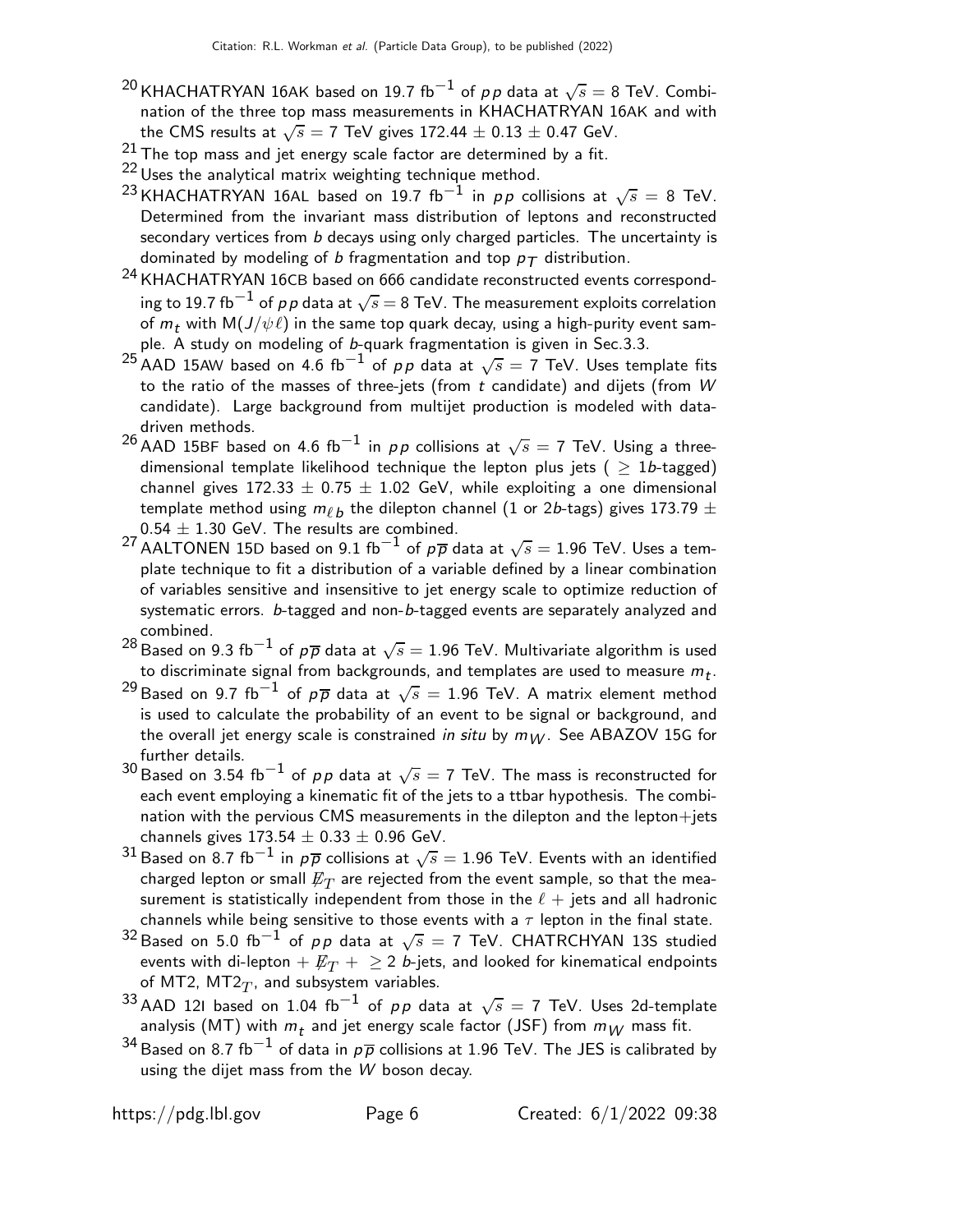- $^{35}$ Use the ME method based on 2.2 fb $^{-1}$  of data in  $\rho \overline{\rho}$  collisions at 1.96 TeV.
- $^{36}$ Combination based on up to 5.8 fb $^{-1}$  of data in  $\rho\overline{\rho}$  collisions at 1.96 TeV.
- $^{37}$ Based on 5.8 fb $^{-1}$  of data in  $\rho\overline{\rho}$  collisions at 1.96 TeV the quoted value is  $m_t$  $= 172.5 \pm 1.4$ (stat) $\pm 1.0$ (JES) $\pm 1.1$ (syst) GeV. The measurement is performed with a liklihood fit technique which simultaneously determines  $m_{\,t}$  and JES (Jet Energy Scale).
- $^{38}\,$ Based on 4.3 fb $^{-1}$  of data in p-pbar collisions at 1.96 TeV. The measurement reduces the JES uncertainty by using the single lepton channel study of ABAZOV 11P.
- $^{39}$ Combination with the result in 1 fb $^{-1}$  of preceding data reported in ABAZOV 09AH as well as the MWT result of ABAZOV 11R with a statistical correlation of 60%.
- $^{40}$ Based on 5.0 fb $^{-1}$  of  $\rho\, \rho$  data at  $\sqrt{s} =$  7 TeV. Uses an analytical matrix weighting technique (AMWT) and full kinematic analysis (KIN).
- $^{41}$ Based on 5.0 fb $^{-1}$  of  $\rho\rho$  data at  $\sqrt{s}=$  7 TeV. The first error is statistical and JES combined, and the second is systematic. Ideogram method is used to obtain 2D liklihood for the kinematical fit with two parameters mtop and JES.
- $^{42}$ Based on 3.2 fb $^{-1}$  in  $\rho\overline{\rho}$  collisions at  $\sqrt{s}=$  1.96 TeV. The first error is from statistics and JES combined, and the latter is from the other systematic uncertainties. The result is obtained using an unbinned maximum likelihood method where the top quark mass and the JES are measured simultaneously, with  $\Delta_{JES}$  $= 0.3 \pm 0.3$ (stat).
- $^{43}$ Based on 5.7 fb $^{-1}$  in  $\rho\overline{\rho}$  collisions at  $\sqrt{s}=$  1.96 TeV. Events with an identified charged lepton or small  $\not\!\!E_T$  are rejected from the event sample, so that the measurement is statistically independent from those in the  $\ell + j$ ets and all hadronic channels while being sensitive to those events with a  $\tau$  lepton in the final state. Supersedes AALTONEN 07B.
- $^{44}$ AALTONEN 11E based on 5.6 fb $^{-1}$  in  $\rho\overline{\rho}$  collisions at  $\sqrt{s}=$  1.96 TeV. Employs a multi-dimensional template likelihood technique where the lepton plus jets (one or two b-tags) channel gives  $172.2 \pm 1.2 \pm 0.9$  GeV while the dilepton channel yields  $170.3 \pm 2.0 \pm 3.1$  GeV. The results are combined. OUR EVALUATION includes the measurement in the dilepton channel only.
- $^{45}$ Uses a likelihood fit of the lepton  $\rho_{\mathcal{T}}$  distribution based on 2.7 fb $^{-1}$  in  $\rho\overline{\rho}$ collisions at  $\sqrt{s}=1.96$  TeV.
- $^{46}$ Based on 3.6 fb $^{-1}$  in  $\rho\overline{\rho}$  collisions at  $\sqrt{s}=$  1.96 TeV. ABAZOV 11P reports  $174.94 \pm 0.83 \pm 0.78 \pm 0.96$  GeV, where the first uncertainty is from statistics, the second from JES, and the last from other systematic uncertainties. We combine the JES and systematic uncertainties. A matrix-element method is used where the JES uncertainty is constrained by the W mass. ABAZOV 11P describes a measurement based on 2.6  ${\rm fb}^{-1}$  that is combined with ABAZOV 08AH, which employs an independent  $1~{\rm fb}^{-1}$  of data.
- $^{47}$ Based on a matrix-element method which employs 5.4 fb $^{-1}$  in  $\rho\overline{\rho}$  collisions at  $\sqrt{s} = 1.96$  TeV. Superseded by ABAZOV 12AB.
- $^{48}$ Based on 36 pb $^{-1}$  of  $\rho \rho$  collisions at  $\sqrt{s}=$  7 TeV. A Kinematic Method using b-tagging and an analytical Matrix Weighting Technique give consistent results and are combined. Superseded by CHATRCHYAN 12BA.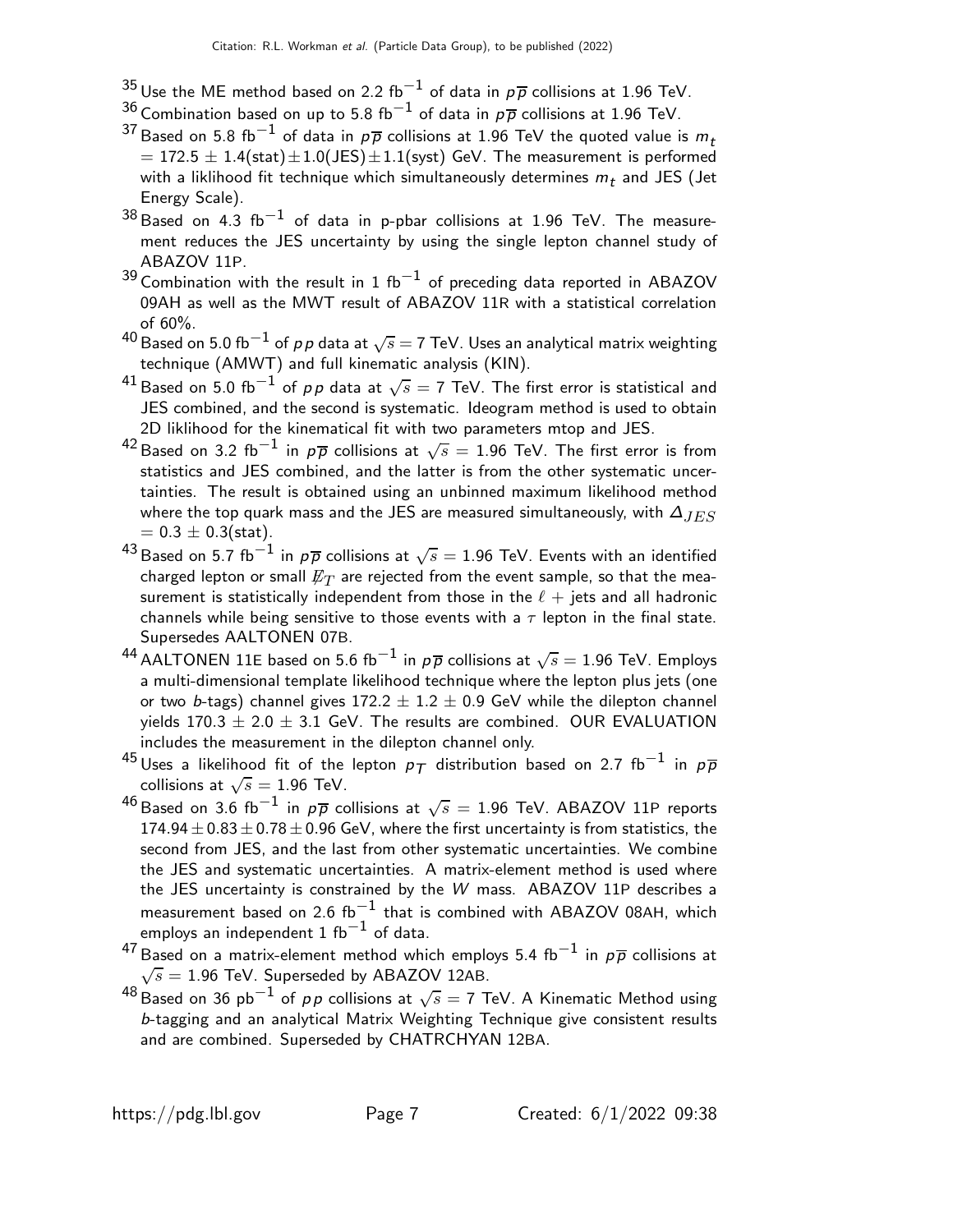- $^{49}$ Based on 5.6 fb $^{-1}$  in  $\rho\overline{\rho}$  collisions at  $\sqrt{s}$   $=$  1.96 TeV. The likelihood calculated using a matrix element method gives  $m_t = 173.0 \pm 0.7$ (stat) $\pm 0.6$ (JES) $\pm 0.9$ (syst) GeV, for a total uncertainty of 1.2 GeV.
- $^{50}\,$ Based on 3.4 fb $^{-1}$  of  $\rho\overline{\rho}$  collisions at  $\sqrt{s} = 1.96$  TeV. The result is obtained by combining the MT2 variable method and the NWA (Neutrino Weighting Algorithm). The MT2 method alone gives  $m_t = 168.0^{+4.8}_{-4.0}$  $^{+4.0}_{-4.0}$ (stat) $\pm 2.9$ (syst) GeV with smaller systematic error due to small JES uncertainty.
- $^{51}$ Based on 1.9 fb $^{-1}$  in  $\rho\overline{\rho}$  collisions at  $\sqrt{s}=$  1.96 TeV. The result is from the measurement using the transverse decay length of b-hadrons and that using the transverse momentum of the W decay muons, which are both insensitive to the JES (jet energy scale) uncertainty. OUR EVALUATION uses only the measurement exploiting the decay length significance which yields 166.9 $^{+9.5}_{-8.5}$  $^{+9.5}_{-8.5}$ (stat) $\pm 2.9$ (syst) GeV. The measurement that uses the lepton transverse momentum is excluded from the average because of a statistical correlation with other samples.
- $^{52}$  Based on 2.9 fb $^{-1}$  of  $\rho\overline{\rho}$  collisions at  $\sqrt{s} = 1.96$  TeV. The first error is from statistics and JES uncertainty, and the latter is from the other systematics. Neuralnetwork-based kinematical selection of 6 highest  $\mathit{E}_{T}$  jets with a vtx  $\it{b}$ -tag is used to distinguish signal from background. Superseded by AALTONEN 12G.
- $^{53}$ Based on 2 fb $^{-1}$  of data at  $\sqrt{s} = 1.96$  TeV. The top mass is obtained from the measurement of the invariant mass of the lepton (e or  $\mu$ ) from W decays and the soft  $\mu$  in b-jet. The result is insensitive to jet energy scaling.
- $^{54}$ Based on 1.9 fb<sup>-1</sup> of data at  $\sqrt{s} = 1.96$  TeV. The first error is from statistics and jet energy scale uncertainty, and the latter is from the other systematics. Matrix element method with effective propagators.
- $^{55}$ Based on 943 pb $^{-1}$  of data at  $\sqrt{s}=1.96$  TeV. The first error is from statistical and jet-energy-scale uncertainties, and the latter is from other systematics. AAL-TONEN 09K selected 6 jet events with one or more vertex  $b$ -tags and used the tree-level matrix element to construct template models of signal and background.
- $^{56}$ Based on 1.9 fb $^{-1}$  of data at  $\sqrt{s} =$  1.96 TeV. The first error is from statistical and jet-energy-scale (JES) uncertainties, and the second is from other systematics. Events with lepton  $+$  jets and those with dilepton  $+$  jets were simultaneously fit to constrain  $m_t$  and JES. Lepton  $+$  jets data only give  $m_t = 171.8 \pm 2.2$  GeV, and dilepton data only give  $m_t = 171.2^{+5.3}_{-5.1}$  $^{+3.5}_{-5.1}$  GeV.
- $^{57}$ Based on 2 fb $^{-1}$  of data at  $\sqrt{s} = 1.96$  TeV. Matrix Element method. Optimal selection criteria for candidate events with two high  $p_T$  leptons, high  $\not\hspace{-.15cm}E_T$ , and two or more jets with and without b-tag are obtained by neural network with neuroevolution technique to minimize the statistical error of  $m_t$ .
- $^{58}$ Based on 2.9 fb $^{-1}$  of data at  $\sqrt{s} =$  1.96 TeV. Mass  $m_t$  is estimated from the likelihood for the eight-fold kinematical solutions in the plane of the azimuthal angles of the two neutrino momenta.
- $^{59}$ Based on 1 fb $^{-1}$  of data at  $\sqrt{s} =$  1.96 TeV. Events with two identified leptons, and those with one lepton plus one isolated track and a  $b$ -tag were used to constrain  $m_t$ . The result is a combination of the  $\nu$ WT  $(\nu$  Weighting Technique) result of  $176.2 \pm 4.8 \pm 2.1$  GeV and the MWT (Matrix-element Weighting Technique) result of  $173.2 \pm 4.9 \pm 2.0$  GeV.
- <sup>60</sup> Reports measurement of 170.7 $^{+4.2}_{-3.9}$  ± 2.6 ± 2.4 GeV based on 1.2 fb<sup>−1</sup> of data at  $\sqrt{s} = 1.96$  TeV. The last error is due to the theoretical uncertainty on  $\sigma_{t\bar{t}}$ .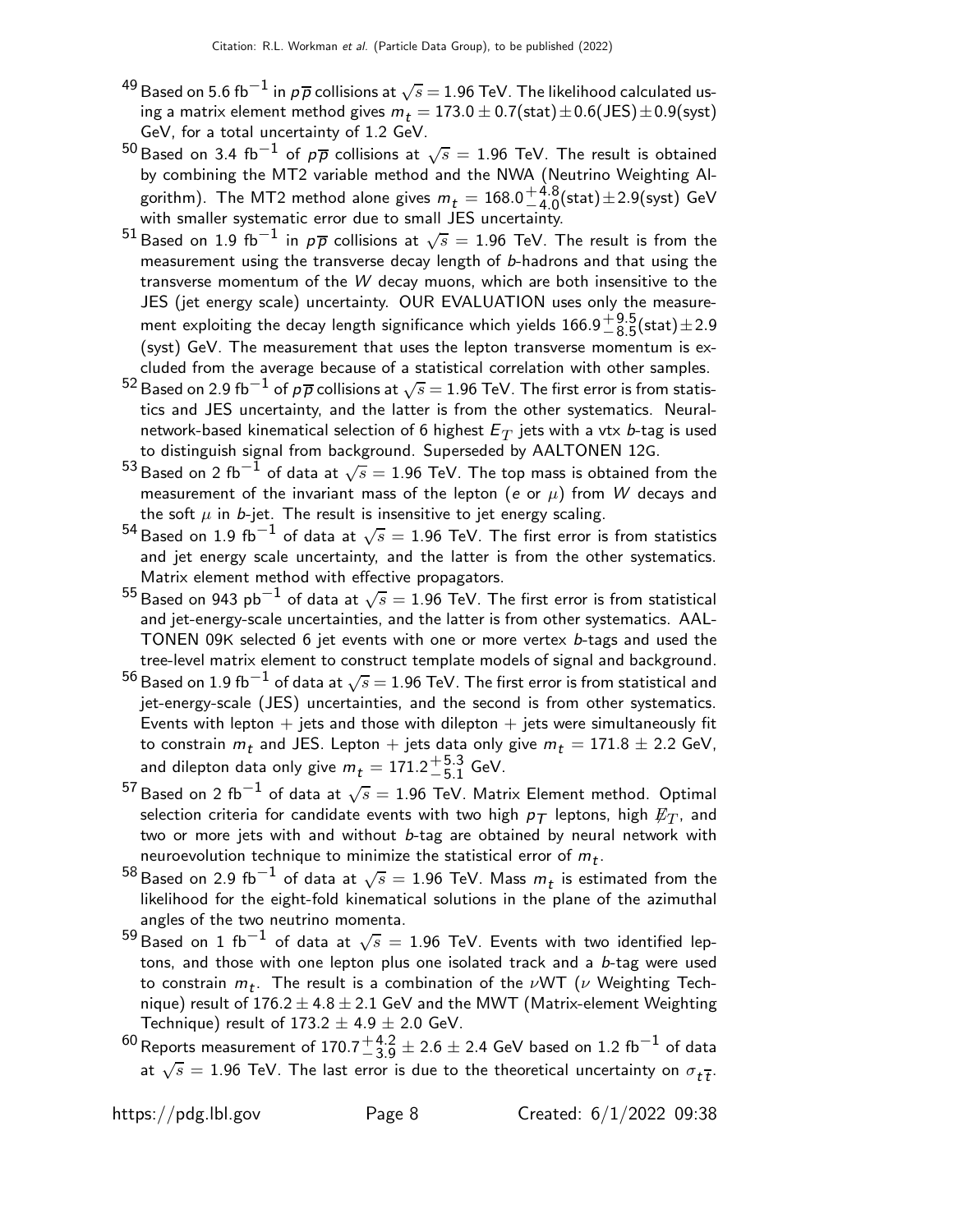Without the cross-section constraint a top mass of  $169.7^{+5.2}_{-4.9} \pm 3.1$  GeV is obtained.

- 61 Template method.
- $^{62}$ Result is based on 1 fb $^{-1}$  of data at  $\sqrt{s} = 1.96$  TeV. The first error is from statistics and jet energy scale uncertainty, and the latter is from the other systematics.
- $^{63}$ Based on 310 pb $^{-1}$  of data at  $\sqrt{s}=$  1.96 TeV.
- <sup>64</sup> Ideogram method.
- $^{65}$ Based on 311 pb $^{-1}$  of data at  $\sqrt{s} = 1.96$  TeV. Events with 4 or more jets with  $\mathsf{E}_T > \mathsf{15}$  GeV, significant missing  $\mathsf{E}_T$ , and secondary vertex  $b$ -tag are used in the fit. About 44% of the signal acceptance is from  $\tau \nu + 4$  jets. Events with identified e or  $\mu$  are vetoed to provide a statistically independent measurement.
- $^{66}\,$ Based on 1.02 fb $^{-1}$  of data at  $\sqrt{s}=$  1.96 TeV. Superseded by <code>AALTONEN</code> 12G.
- $^{67}$ Based on 955 pb $^{-1}$  of data  $\sqrt{s} =$  1.96 TeV.  $m_t$  and JES (Jet Energy Scale) are fitted simultaneously, and the first error contains the JES contribution of 1.5 GeV.
- <sup>68</sup> Matrix element method.
- $^{69}$ Based on 425 pb $^{-1}$  of data at  $\sqrt{s}=$  1.96 TeV. The first error is a combination of statistics and JES (Jet Energy Scale) uncertainty, which has been measured simultaneously to give JES =  $0.989 \pm 0.029$ (stat).
- $^{70}$ Based on 370 pb $^{-1}$  of data at  $\sqrt{s} =$  1.96 TeV. Combined result of MWT (Matrixelement Weighting Technique) and  $\nu$ WT ( $\nu$  Weighting Technique) analyses is  $178.1 \pm 6.7 \pm 4.8$  GeV.
- $^{71}$ Based on  $1.0\,\,{\rm fb}^{-1}$  of data at  $\sqrt{s}=1.96$  TeV. ABULENCIA 07D improves the matrix element description by including the effects of initial-state radiation.
- $^{72}$ Based on 695 pb $^{-1}$  of data at  $\sqrt{s}=1.96$  TeV. The transverse decay length of the  $b$  hadron is used to determine  $m_t$ , and the result is free from the JES (jet energy scale) uncertainty.
- $^{73}$  Based on  $\sim$  400 pb $^{-1}$  of data at  $\sqrt{s}$   $=$  1.96 TeV. The first error includes statistical and systematic jet energy scale uncertainties, the second error is from the other systematics. The result is obtained with the b-tagging information. The result without *b*-tagging is  $169.2^{+5.0}_{-7.4}$  $-7.4$  $+1.5$  $^{+1.5}_{-1.4}$  GeV. Superseded by ABAZOV 08AH.<br>−−
- $^{74}$ Based on 318 pb $^{-1}$  of data at  $\sqrt{s}=$  1.96 TeV.
- <sup>75</sup> Dynamical likelihood method.
- $^{76}\rm{Based}$  on 340  $\rm{pb}^{-1}$  of data at  $\sqrt{s}=1.96$  TeV.
- $^{77}$ Based on 360 pb $^{-1}$  of data at  $\sqrt{s}=1.96$  TeV.
- $\frac{78}{10}$ Based on 110.2  $\pm$  5.8 pb $^{-1}$  at  $\sqrt{s} = 1.8$  TeV.
- <sup>79</sup> Based on the all hadronic decays of  $t\bar{t}$  pairs. Single *b*-quark tagging via the decay chain  $b \to c \to \mu$  was used to select signal enriched multijet events. The result was obtained by the maximum likelihood method after bias correction.
- 80 Obtained by re-analysis of the lepton  $+$  jets candidate events that led to AB-BOTT 98F. It is based upon the maximum likelihood method which makes use of the leading order matrix elements.
- <sup>81</sup> Based on 125  $\pm$  7 pb $^{-1}$  of data at  $\sqrt{s} = 1.8$  TeV.
- <sup>82</sup>Based on  $\sim 106$  pb $^{-1}$  of data at  $\sqrt{s}$ = 1.8 TeV.
- $83$  Obtained by combining the measurements in the lepton  $+$  jets [AFFOLDER 01], all-jets [ABE 97R, ABE 99B], and dilepton [ABE 99B] decay topologies.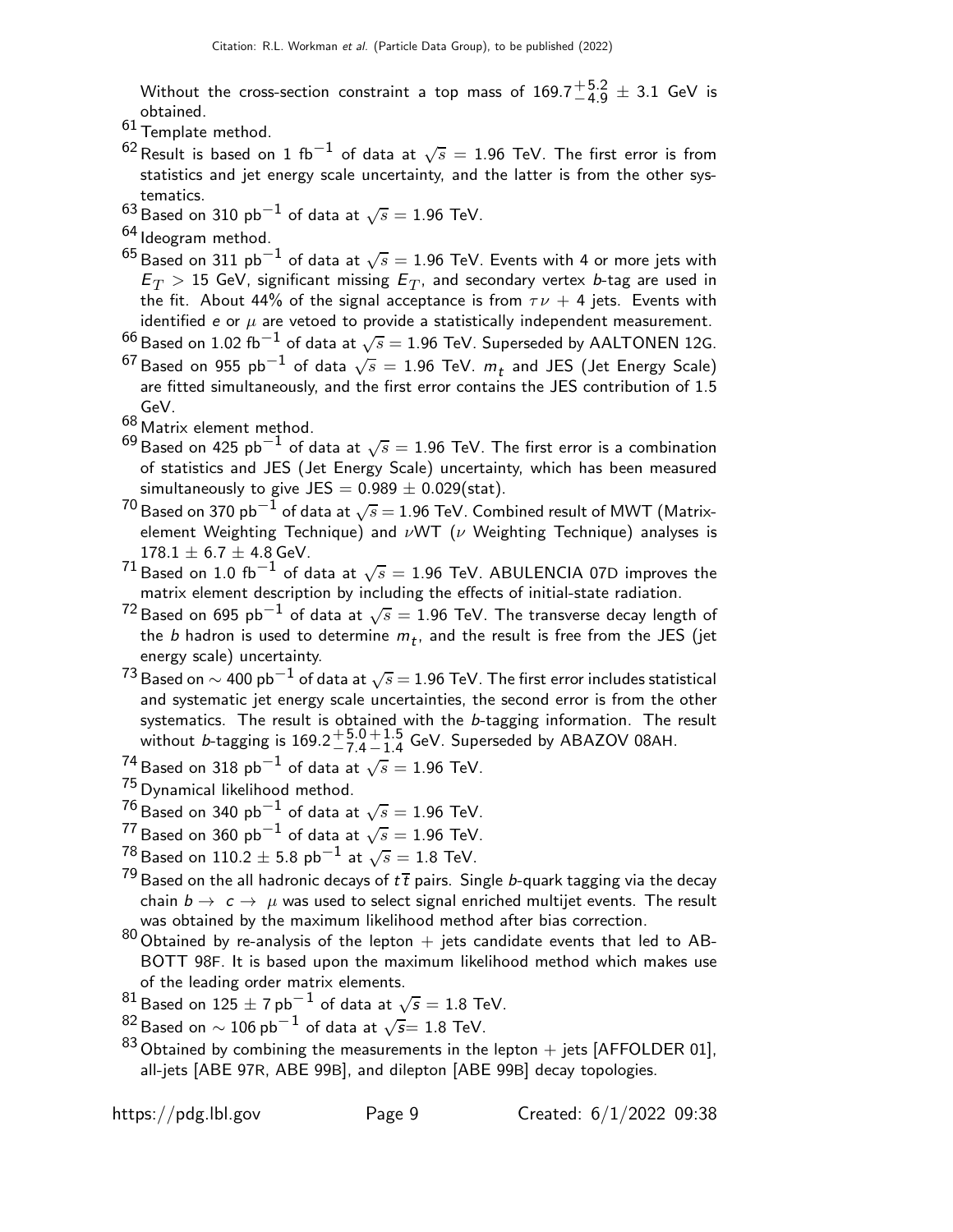- <sup>84</sup> Obtained by combining the D0 result  $m_t$  (GeV) = 168.4  $\pm$  12.3  $\pm$  3.6 from 6 di-lepton events (see also ABBOTT 98D) and  $m_t$  (GeV)  $= 173.3 \pm 5.6 \pm 5.5$ from lepton+jet events (ABBOTT 98F).
- $^{85}$ Obtained by combining the CDF results of  $m_t$  (GeV)=167.4  $\pm$  10.3  $\pm$  4.8 from 8 dilepton events,  $m_t$  (GeV)=175.9  $\pm$  4.8  $\pm$  5.3 from lepton+jet events (ABE 98E), and  $m_t$  (GeV)=186.0  $\pm$  10.0  $\pm$  5.7 from all-jet events (ABE 97R). The systematic errors in the latter two measurements are changed in this paper.
- <sup>86</sup> See AFFOLDER 01 for details of systematic error re-evaluation.<br><sup>87</sup> Based on 109 + 7 pb<sup>-1</sup> of data at  $\sqrt{s}$  = 1.8 TeV
- <sup>87</sup>Based on 109  $\pm$  7 pb $^{-1}$  of data at  $\sqrt{s} = 1.8$  TeV.
- <sup>88</sup> See ABAZOV 04G.
- 89 The updated systematic error is listed. See AFFOLDER 01, appendix C.
- $^{90}$  Obtained by combining the DØ results of  $m_t(\text{GeV})$ =168.4  $\pm$  12.3  $\pm$  3.6 from 6 dilepton events and  $m_t(\text{GeV}){=}173.3\pm5.6\pm5.5$  from 77 lepton $+$ jet events.
- $91$  Obtained by combining the DØ results from dilepton and lepton+jet events, and the CDF results (ABE 99B) from dilepton, lepton+jet events, and all-jet events.
- $92$  Based on the first observation of all hadronic decays of  $t\bar{t}$  pairs. Single b-quark tagging with jet-shape variable constraints was used to select signal enriched multi-jet events. The updated systematic error is listed. See AFFOLDER 01, appendix C.

#### t-Quark Mass from Cross-Section Measurements

The top quark  $\overline{\text{MS}}$  or pole mass can be extracted from a measurement of  $\sigma(t\overline{t})$  by using theory calculations. We quote below the  $\overline{\text{MS}}$  mass. See the review "The Top Quark" and references therein for more information.

| <i>VALUE</i> (GeV)                                                            | <b>DOCUMENT ID</b>  | TECN | <b>COMMENT</b>                          |
|-------------------------------------------------------------------------------|---------------------|------|-----------------------------------------|
| 162.5 $^{+2.1}_{-1.5}$ OUR AVERAGE                                            |                     |      |                                         |
| $162.9 \pm 0.5 \pm 1.0 \stackrel{+ 2.1}{_{- 1.2}}$                            | $1$ AAD             |      | 19G ATLS $\ell + E_T + \geq 5 j (2b-j)$ |
| $160.0 + 4.8$                                                                 | <sup>2</sup> ABAZOV |      | 115 D0 $\sigma(t\bar{t})$ + theory      |
| • • • We do not use the following data for averages, fits, limits, etc. • • • |                     |      |                                         |

| <sup>3</sup> ABAZOV | 09AG DO | cross sects, theory $+$ exp |
|---------------------|---------|-----------------------------|

| ADALV               | UYAG DU            | $C_{1}$ $C_{2}$ $D_{3}$ $D_{4}$ $D_{5}$ $D_{6}$ $D_{7}$ $D_{8}$ $D_{1}$ $D_{1}$ $D_{1}$ $D_{1}$ $D_{1}$ $D_{2}$ $D_{1}$ $D_{2}$ $D_{1}$ $D_{2}$ $D_{1}$ $D_{2}$ $D_{1}$ $D_{2}$ $D_{1}$ $D_{2}$ $D_{2}$ $D_{3}$ $D_{4}$ $D_{5}$ $D_{6}$ $D_{7}$ $D_{8}$ $D_{9$ |
|---------------------|--------------------|----------------------------------------------------------------------------------------------------------------------------------------------------------------------------------------------------------------------------------------------------------------|
| <sup>4</sup> ABAZOV | 09R D <sub>0</sub> | cross sects, theory $+$ exp                                                                                                                                                                                                                                    |

- $^1$  AAD 19G based on 20.2 fb $^{-1}$  of data in  $\rho \rho$  collisions at  $\sqrt{s} =$  8 TeV. Normalized  $t\, \overline{t}$  $+$  1-jet differential cross section as a function of  $t\bar{t}j$  invariant mass is measured in the  $\ell + i$ ets mode. The unfolded parton-level distribution is compared with the NLO QCD prediction. The three errors are from statitics, systematics, and theory.
- $^2$ Based on 5.3 fb $^{-1}$  in  $\rho\overline{\rho}$  collisions at  $\sqrt{s}=$  1.96 TeV. ABAZOV 11S uses the measured  $t\bar{t}$  production cross section of  $8.13^{+1.02}_{-0.90}$  pb [ABAZOV 11E] in the lepton plus jets channel to obtain the top quark  $\overline{\text{MS}}$  mass by using an approximate NNLO computation (MOCH 08, LANGENFELD 09). The corresponding top quark pole mass is  $167.5^{+5.4}_{-4.9}$  $\frac{1}{4.9}$  GeV. A different theory calculation (AHRENS 10, AHRENS 10A) is also used and yields  ${\sf m}^{{\sf \overline{MS}}}_t = 154.5^{+5.0}_{-4.3}$  $-4.3$  GeV.<br> $-4.3$
- $^3$ Based on 1 fb $^{-1}$  of data at  $\sqrt{s} =$  1.96 TeV. Uses the  $\ell$   $+$  jets,  $\ell\ell$ , and  $\ell\tau$   $+$  jets channels. ABAZOV 09AG extract the pole mass of the top quark using two different calculations that yield  $169.1^{+\overline{5}\cdot9}_{-\overline{5}\cdot2}$  $+5.9$  GeV (MOCH 08, LANGENFELD 09) and  $168.2^{+5.9}_{-5.4}$  $-5.4$ GeV (KIDONAKIS 08).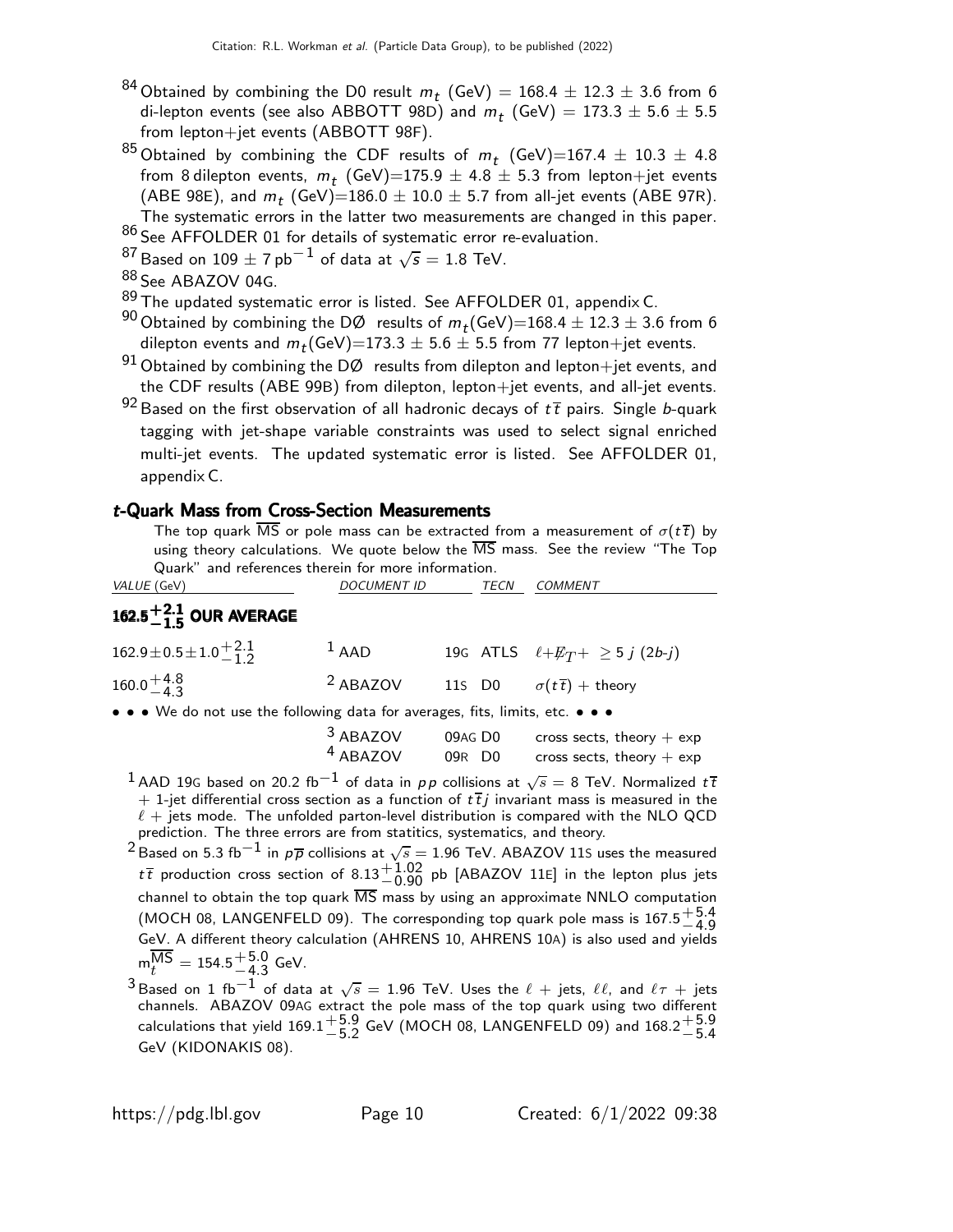$^4$ Based on 1 fb $^{-1}$  of data at  $\sqrt{s} =$  1.96 TeV. Uses the  $\ell\ell$  and  $\ell\tau$  + jets channels. ABAZOV 09R extract the pole mass of the top quark using two different calculations that yield 173.3 $^{+9.8}_{-8.6}$  $^{+9.8}_{-8.6}$  GeV (MOCH 08, LANGENFELD 09) and  $171.5^{+9.9}_{-8.8}$  $^{+9.9}_{-8.8}$  GeV (CAC-CIARI 08).

| t-Quark Pole Mass from Cross-Section Measurements |  |  |
|---------------------------------------------------|--|--|
|---------------------------------------------------|--|--|

| VALUE (GeV)                                                                   | <i>DOCUMENT ID</i>                | TECN                   | <i>COMMENT</i>                                                       |
|-------------------------------------------------------------------------------|-----------------------------------|------------------------|----------------------------------------------------------------------|
| 172.5±0.7 OUR AVERAGE                                                         |                                   |                        |                                                                      |
| $173.1^{+2.0}_{-2.1}$                                                         | $1$ AAD                           |                        | 200 ATLS $e + \mu + 1$ or 2 <i>b</i> -jets                           |
| $171.1 \pm 0.4 \pm 0.9 \pm 0.7$                                               | $2$ AAD                           |                        | 19G ATLS $\ell + E_T + \geq 5 j (2b-j)$                              |
| $173.2 \pm 0.9 \pm 0.8 \pm 1.2$<br>$170.6 \pm 2.7$                            | 3 AABOUD<br><sup>4</sup> SIRUNYAN | 17w CMS $\ell + > 1$ j | 17BC ATLS $e + \mu + \ge 1b$ jets                                    |
| $172.8 \pm 1.1 \frac{+3.3}{-3.1}$                                             | <sup>5</sup> ABAZOV               |                        | 16F D0 $\ell, \ell + \text{jets channels}$                           |
| $173.8 \frac{+1.7}{-1.8}$                                                     |                                   |                        | <sup>6</sup> KHACHATRY16AWCMS $e + \mu + \not\!\!{E_T} + \geq 0$ j   |
| $173.7^{+2.3}_{-2.1}$                                                         | $7$ AAD                           |                        | 15BWATLS $\ell + E_T + \geq 5j$ (2b-tag)                             |
| $172.9^{+2.5}_{-2.6}$                                                         | $8$ AAD                           |                        | 14AY ATLS $pp$ at $\sqrt{s} = 7$ , 8 TeV                             |
| • • • We do not use the following data for averages, fits, limits, etc. • • • |                                   |                        |                                                                      |
| $170.5 \pm 0.8$                                                               | <sup>9</sup> SIRUNYAN             |                        | 20BV CMS $t\bar{t}$ normalized multi-<br>differential cross sections |
| $\sim$ $\sim$ $\sim$                                                          |                                   |                        |                                                                      |

| $176.7^{+3.0}_{-2.8}$ | <sup>10</sup> CHATRCHYAN 14 CMS pp at $\sqrt{s} = 7$ TeV |  |
|-----------------------|----------------------------------------------------------|--|
|                       |                                                          |  |

 $^1$  AAD 20Q based on 36.1 fb $^{-1}$  of  $\rho \rho$  data at  $\sqrt{s}=$  13 TeV. The result is obtained from the inclusive cross section measurement and the NNLO+NNLL prediction.

- $^2$ AAD 19G based on 20.2 fb $^{-1}$  of data in  $\rho \rho$  collisions at  $\sqrt{s} =$  8 TeV. Normalized  $t\, \overline{t}$  $+$  1-jet differential cross section as a function of  $t\bar{t}j$  invariant mass is measured in the  $\ell$  + jets mode. The unfolded parton-level distribution is compared with the NLO QCD prediction. The three errors are from statitics, systematics, and theory.
- $^3$ AABOUD 17BC based on 20.2 fb $^{-1}$  of  $\rho \rho$  data at  $\sqrt{s} =$  8 TeV. The pole mass is extracted from a fit of NLO predictions to eight single lepton and dilepton differential distributions, while simultaneously constraining uncertainties due to PDFs and QCD scales. The three reported uncertainties come from statistics, experimental systematics, and theoretical sources.
- 4 SIRUNYAN 17W based on 2.2 fb<sup>-1</sup> of pp data at  $\sqrt{s} = 13$  TeV. Events are categorized according to the jet multiplicity and the number of b-tagged jets. The pole mass is obtained from the inclusive cross section measurement and the NNLO prediction.
- $^5$ ABAZOV 16F based on 9.7 fb $^{-1}$  of data in  $\rho\overline{\rho}$  collisions at  $\sqrt{s} = 1.96$  TeV. The result is obtained from the inclusive cross section measurement and the NNLO+NNLL prediction.
- $6$  KHACHATRYAN 16AW based on 5.0 fb<sup>-1</sup> of pp collisions at 7 TeV and 19.7 fb<sup>-1</sup> at 8 TeV. The 7 TeV data include those used in CHATRCHYAN 14. The result is obtained from the inclusive cross sections.
- 7 AAD 15BW based on 4.6 fb<sup>−1</sup> of pp data at  $\sqrt{s} = 7$  TeV. Uses normalized differential cross section for  $t\bar{t} + 1$  jet as a function of the inverse of the invariant mass of the  $t\bar{t}$  $+$  1 jet system. The measured cross section is corrected to the parton level. Then a fit to the data using  $NLO$  + parton shower prediction is performed.
- 8 AAD 14AY used  $\sigma(t\bar{t})$  for  $e\mu$  events. The result is a combination of the measurements  $m_t = 171.4 \pm 2.6$  GeV based on 4.6 fb<sup>-1</sup> of data at 7 TeV and  $m_t = 174.1 \pm 2.6$  GeV based on 20.3  $\text{fb}^{-1}$  of data at 8 TeV.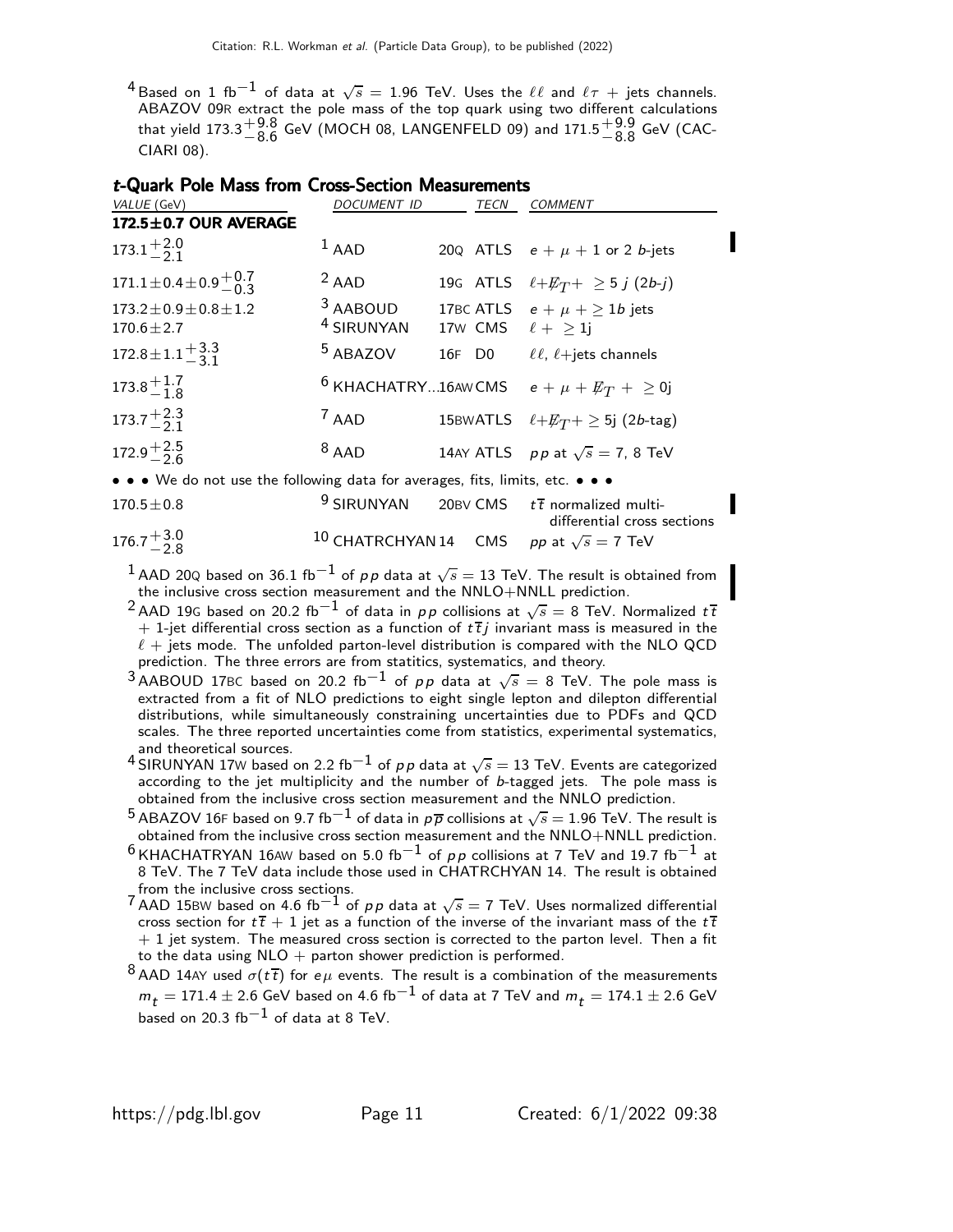- $^9$ SIRUNYAN 20BV based on 35.9 fb $^{-1}$  of  $\rho \rho$  data at  $\sqrt{s}=$  13 TeV. The error accounts for both experimental and theoretical uncertainties. Events containing two oppositely charged leptons are used. The pole mass is particularly sensitive to the  $t\bar{t}$  invariant mass distribution close to the threshold. However, the Coulomb and soft gluon resummation effects are not taken into account, hence, an additional theoretical uncertainty of order  $+1$  GeV is assumed.
- $^{10}$ CHATRCHYAN 14 used  $\sigma(t\bar{t})$  from  $p\bar{p}$  collisions at  $\sqrt{s}=7$  TeV measured in CHA-TRCHYAN 12AX to obtain  $m_t$ (pole) for  $\alpha_S(m_Z) = 0.1184 \pm 0.0007$ . The errors have been corrected in KHACHATRYAN 14K.

| m. |  | ,,,, |
|----|--|------|
|----|--|------|

Test of CPT conservation. OUR AVERAGE assumes that the systematic uncertainties are uncorrelated.

| VALUE (GeV)                                                                               | <b>DOCUMENT ID</b>                  |         | TECN    | <b>COMMENT</b>                                                                                                               |
|-------------------------------------------------------------------------------------------|-------------------------------------|---------|---------|------------------------------------------------------------------------------------------------------------------------------|
| $-0.15 \pm 0.20$ OUR AVERAGE                                                              | Error includes scale factor of 1.1. |         |         |                                                                                                                              |
| $0.83 + 1.79$                                                                             | <sup>1</sup> TUMASYAN 21G CMS       |         |         | t-channel single top produc-<br>tion                                                                                         |
| $-0.15 \pm 0.19 \pm 0.09$                                                                 | <sup>2</sup> CHATRCHYAN 17 CMS      |         |         | $\ell + \not\!\!{E}_T + \geq 4j$ ( $\geq 1b$ j)                                                                              |
| $0.67 \pm 0.61 \pm 0.41$                                                                  | $3$ AAD                             |         | 14 ATLS | $\ell + \not\!\!{E_T}$ + $\geq$ 4j ( $\geq$ 2 <i>b</i> -tags)                                                                |
| $-1.95 \pm 1.11 \pm 0.59$                                                                 | <sup>4</sup> AALTONEN 13E CDF       |         |         | $\ell + E_T$ + $\geq$ 4j (0,1,2 b-tags)                                                                                      |
| $-0.44 \pm 0.46 \pm 0.27$                                                                 | <sup>5</sup> CHATRCHYAN 12Y CMS     |         |         | $\ell + \not\!\!{E_T}$ + $\geq$ 4j                                                                                           |
| $0.8 \pm 1.8 \pm 0.5$                                                                     | <sup>6</sup> ABAZOV                 | 11T D0  |         | $\ell + \not\!\!{E_T}$ + 4 jets ( $\geq$ 1 <i>b</i> -tag)                                                                    |
| • • • We do not use the following data for averages, fits, limits, etc. • • •             |                                     |         |         |                                                                                                                              |
| $-3.3 \pm 1.4 \pm 1.0$                                                                    | <sup>7</sup> AALTONEN               |         | 11K CDF | Repl. by AALTONEN 13E                                                                                                        |
| 3.8 $\pm$ 3.4 $\pm$ 1.2                                                                   | <sup>8</sup> ABAZOV                 | 09AA D0 |         | $\ell + \not\!\!{E_T}$ + 4 jets ( $\geq$ 1 <i>b</i> -tag)                                                                    |
|                                                                                           |                                     |         |         | $^1$ TUMASYAN 21G based on 35.9 fb $^{-1}$ of $p\,p$ data at $\sqrt{s}=$ 13 TeV. Events are selected                         |
|                                                                                           |                                     |         |         | by requiring $1\ell + 2$ jets $(1b$ jet) final state. An average top mass of 172.13 $^{+0.76}_{-0.77}$ GeV/c <sup>2</sup>    |
| is obtained.                                                                              |                                     |         |         | <sup>2</sup> CHATRCHYAN 17 based on 19.6 fb <sup>-1</sup> of pp data at $\sqrt{s} = 8$ TeV and an average top                |
| mass of $172.84 \pm 0.10$ (stat) GeV is obtained.                                         |                                     |         |         |                                                                                                                              |
|                                                                                           |                                     |         |         | $^3$ Based on 4.7 fb $^{-1}$ of $\rho \rho$ data at $\sqrt{s}$ $=$ 7 TeV and an average top mass of 172.5 GeV/c $^2$ .       |
|                                                                                           |                                     |         |         | $^4$ Based on 8.7 fb $^{-1}$ of $\rho\overline{\rho}$ collisions at $\sqrt{s}=$ 1.96 TeV and an average top mass of 172.5    |
| $GeV/c^2$ .                                                                               |                                     |         |         |                                                                                                                              |
|                                                                                           |                                     |         |         | $^5$ Based on 4.96 fb $^{-1}$ of $pp$ data at $\sqrt{s} = 7$ TeV. Based on the fitted $m_t$ for $\ell^+$ and $\ell^-$        |
| events using the Ideogram method.                                                         |                                     |         |         |                                                                                                                              |
|                                                                                           |                                     |         |         | $^6$ Based on a matrix-element method which employs 3.6 fb $^{-1}$ in $p\overline{p}$ collisions at $\sqrt{s} =$             |
| $1.96$ TeV.                                                                               |                                     |         |         | $^7$ Based on a template likelihood technique which employs 5.6 fb $^{-1}$ in $\rho\overline{\rho}$ collisions at $\sqrt{s}$ |
| $= 1.96$ TeV.                                                                             |                                     |         |         |                                                                                                                              |
| $^8$ Based on 1 fb $^{-1}$ of data in $p\overline{p}$ collisions at $\sqrt{s}=$ 1.96 TeV. |                                     |         |         |                                                                                                                              |

#### t-quark DECAY WIDTH

| VALUE (GeV)                                                 | CL% | DOCUMENT ID                                                  | TECN | <b>COMMENT</b>                                                                |
|-------------------------------------------------------------|-----|--------------------------------------------------------------|------|-------------------------------------------------------------------------------|
|                                                             |     | 1.42 $+0.19$ OUR AVERAGE Error includes scale factor of 1.4. |      |                                                                               |
| $1.76 \pm 0.33 \pm 0.79$                                    |     | $1$ AABOUD                                                   |      | 18AZ ATLS $\ell + E_T + \geq 4j$ ( $\geq 1$ b)                                |
| $1.36 \pm 0.02 \begin{array}{c} +0.14 \\ -0.11 \end{array}$ |     |                                                              |      | <sup>2</sup> KHACHATRY14E CMS $\ell+\not{\!\! E_T}+2-4\text{jets}$ (0-2b-tag) |
| $2.00 + 0.47$                                               |     |                                                              |      | <sup>3</sup> ABAZOV 12T D0 $\Gamma(t \rightarrow bW)/B(t \rightarrow bW)$     |
| https://pdg.lbl.gov                                         |     | Page 12                                                      |      | Created: $6/1/2022$ 09:38                                                     |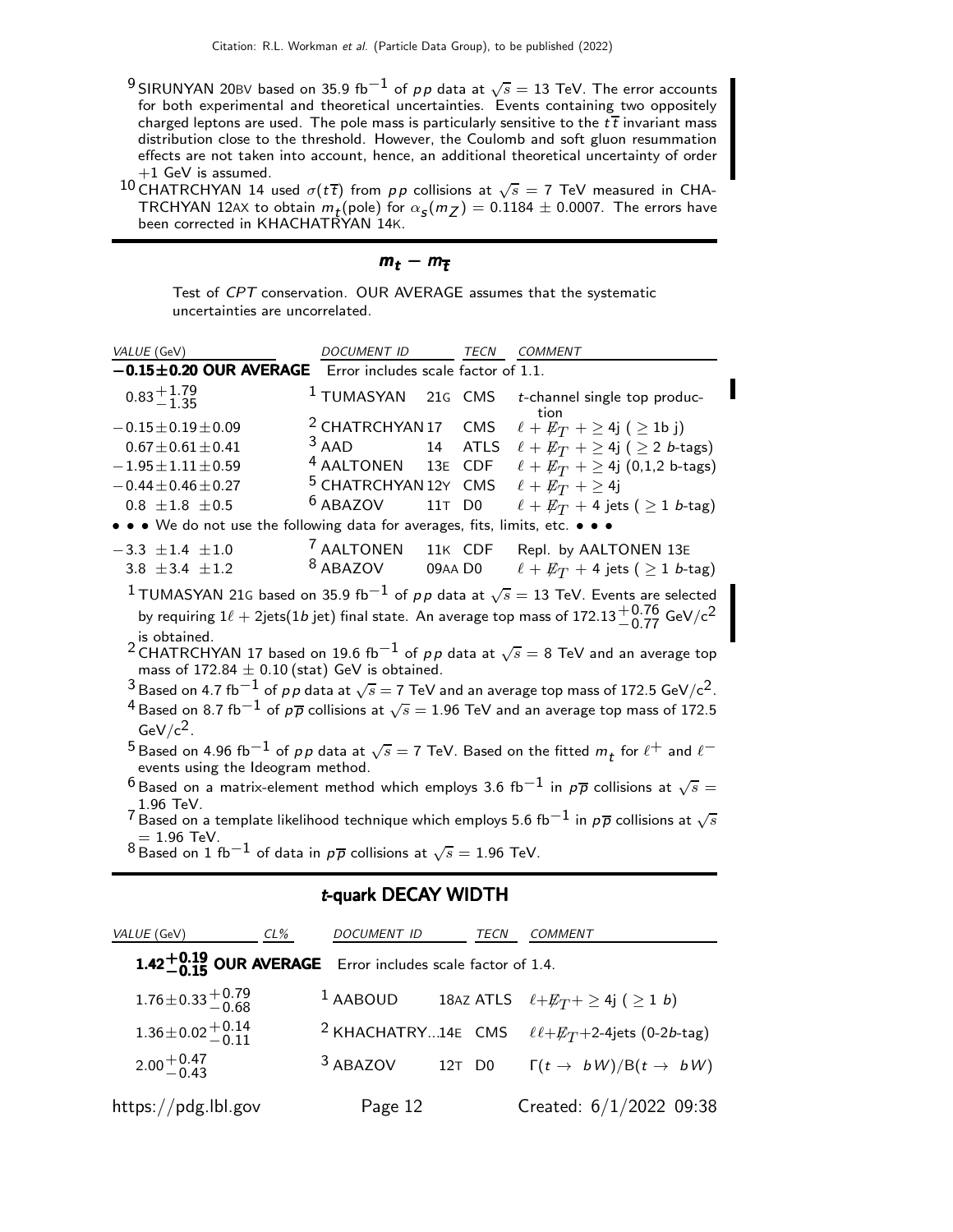• • • We do not use the following data for averages, fits, limits, etc. • • •

| < 6.38                 | 95 |                       |                    | <sup>4</sup> AALTONEN 13Z CDF $\ell + E_T + \geq 4j$ ( $\geq 0$ b),<br>direct |
|------------------------|----|-----------------------|--------------------|-------------------------------------------------------------------------------|
| $1.99 + 0.69$<br>-0.55 |    | <sup>5</sup> ABAZOV   | 11B D <sub>0</sub> | Repl. by ABAZOV 12T                                                           |
| > 1.21                 | 95 | <sup>5</sup> ABAZOV   | 11B D <sub>0</sub> | $\Gamma(t \rightarrow Wb)$                                                    |
| < 7.6                  | 95 | <sup>6</sup> AALTONEN | 10AC CDF           | $\ell$ + jets, direct                                                         |
| $<$ 13.1               | 95 | <sup>7</sup> AALTONEN |                    | 09M CDF $m_t$ (rec) distribution                                              |

 $^1$ Based on 20.2 fb $^{-1}$  of  $\rho \rho$  data at  $\sqrt{s} =$  8 TeV.  $\varGamma_t$  is measured using a template fit to the reconstructed invariant mass of the b-jet of the semileptonically decaying top quark and the corresponding lepton, and the angular distance between  $j_b$  and  $j_l$  in hadronic top decay. Signal templates are generated by reweighting events at parton-level to Breit-Wigner distribution with different  $\Gamma_t$  hypotheses for  $m_t = 172.5$  GeV. The result is consistent with the NNLO SM prediction of 1.322 GeV.

- $^2$ Based on 19.7 fb $^{-1}$  of  $\rho \rho$  data at  $\sqrt{s}=$  8 TeV. The result is obtained by combining the measurement of  $R = \Gamma(t \to Wb)/\Gamma(t \to Wq (q=b,s,d))$  and a previous CMS measurement of the t-channel single top production cross section of CHATRCHYAN 12BQ, by using the theoretical calculation of  $\Gamma(t \to Wb)$  for  $m_t = 172.5$  GeV.
- <sup>3</sup> Based on 5.4 fb<sup>-1</sup> of data in  $p\overline{p}$  collisions at 1.96 TeV.  $\Gamma(t \to bW) = 1.87^{+0.44}_{-0.40}$  $\frac{1}{2}$  as a direct on the observed t-channel single top quark production cross section,<br>GeV is obtained from the observed t-channel single top quark production cross section, whereas  $\mathsf{B}(t\to\ b\, W)=0.90\pm0.04$  is used assuming  $\sum_{q}\mathsf{B}(t\to\ q\, W)=1.$  The result is valid for  $m_t = 172.5$  GeV. See the paper for the values for  $m_t = 170$  or 175 GeV.
- $^4$  Based on 8.7 fb $^{-1}$  of data. The two sided 68% CL interval is 1.10 GeV  $<~\digamma_t~<$  4.05 GeV for  $m_t = 172.5$  GeV.
- $^5$ Based on 2.3 fb $^{-1}$  in  $\rho\overline{\rho}$  collisions at  $\sqrt{s}$  = 1.96 TeV. ABAZOV 11B extracted  $\Gamma_t$  from the partial width  $\Gamma(t \to Wb) = 1.92^{+0.58}_{-0.51}$  GeV measured using the tchannel single top production cross section, and the branching fraction brt  $\rightarrow$   $Wb =$ 0.962 $+$ 0.068(stat) $+$ 0.064(syst). The  $\Gamma(t \to Wb)$  measurement gives the 95% CL lowerbound of  $\Gamma(t \to Wb)$  and hence that of  $\Gamma_t$ .
- $^6$ Results are based on 4.3 fb $^{-1}$  of data in  $\rho\overline{\rho}$  collisions at  $\sqrt{s}=$  1.96 TeV. The top quark mass and the hadronically decaying  $W$  boson mass are reconstructed for each candidate events and compared with templates of different top quark width. The two sided 68% CL interval is 0.3 GeV $\langle$   $\Gamma_t$   $\langle$  4.4 GeV for  $m_t$  = 172.5 GeV.
- $^7$ Based on 955 pb $^{-1}$  of  $\rho\overline{\rho}$  collision data at  $\sqrt{s}=$  1.96 TeV. AALTONEN 09M selected t $\overline{t}$  candidate events for the  $\ell + \not\!\!E_T + \overline{\jmath}$ ets channel with one or two b-tags, and examine the decay width dependence of the reconstructed  $m_t$  distribution. The result is for  $m_t$  $=$ 175 GeV, whereas the upper limit is lower for smaller  $m_{\boldsymbol{t}}.$

|              | Mode                                        | Fraction $(\Gamma_i/\Gamma)$     | Confidence level |
|--------------|---------------------------------------------|----------------------------------|------------------|
| $\Gamma_1$   | $Wq(q = b, s, d)$                           |                                  |                  |
| $\Gamma_2$   | W b                                         |                                  |                  |
| $\Gamma_3$   | $e\nu_e b$                                  | $(11.10 \pm 0.30)$ %             |                  |
| $\Gamma_4$   | $\mu \nu_{\mu} b$                           | $(11.40 \pm 0.20)$ %             |                  |
| $\Gamma_{5}$ | $\tau \nu_{\tau} b$                         | $(10.7 \pm 0.5)$ %               |                  |
| $\Gamma_6$   | $q\overline{q}b$                            | $(66.5 \pm 1.4) \%$              |                  |
| $\Gamma$     | $\gamma q(q=u,c)$                           | $\times$ 10 $^{-4}$<br>[a] < 1.8 | 95%              |
| $\Gamma_8$   | $H^+ b$ , $H^+ \rightarrow \tau \nu_{\tau}$ |                                  |                  |

#### t DECAY MODES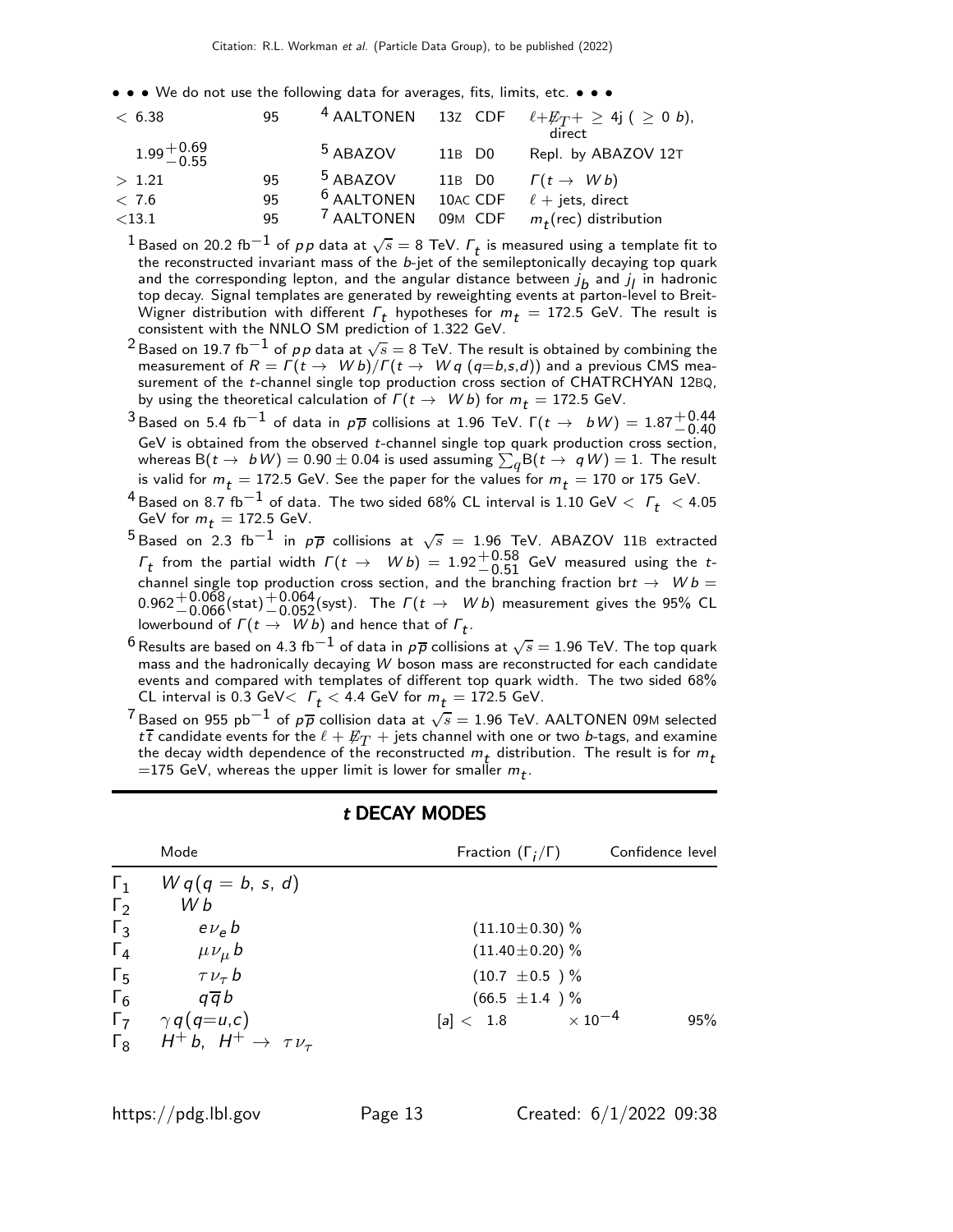#### $\Delta T = 1$  weak neutral current (T1) modes

| $\Gamma$ <sub>9</sub> $Z$ <i>q</i> ( <i>q</i> = <i>u</i> , <i>c</i> )        |          | $T1$ $[b] < 5$ | $\times$ 10 $^{-4}$ | 95% |
|------------------------------------------------------------------------------|----------|----------------|---------------------|-----|
| $\Gamma_{10}$ Hu                                                             |          | $\langle 1.2$  | $\times$ 10 $^{-3}$ | 95% |
| $\Gamma_{11}$ Hc                                                             | $\top 1$ | $\langle$ 1.1  | $\times$ 10 $^{-3}$ | 95% |
| $\Gamma_{12}$ $\ell^+ \overline{q} \overline{q}' (q=d,s,b; q'=u,c)$ $\tau_1$ |          | < 1.6          | $\times$ 10 $^{-3}$ | 95% |

[a] This limit is for  $\Gamma(t \to \gamma q)/\Gamma(t \to W b)$ .

[b] This limit is for  $\Gamma(t \to Z q)/\Gamma(t \to W b)$ .

#### t BRANCHING RATIOS

#### $\Gamma(Wb)/\Gamma(Wq(q=b,s,d))$   $\Gamma_2/\Gamma_1$

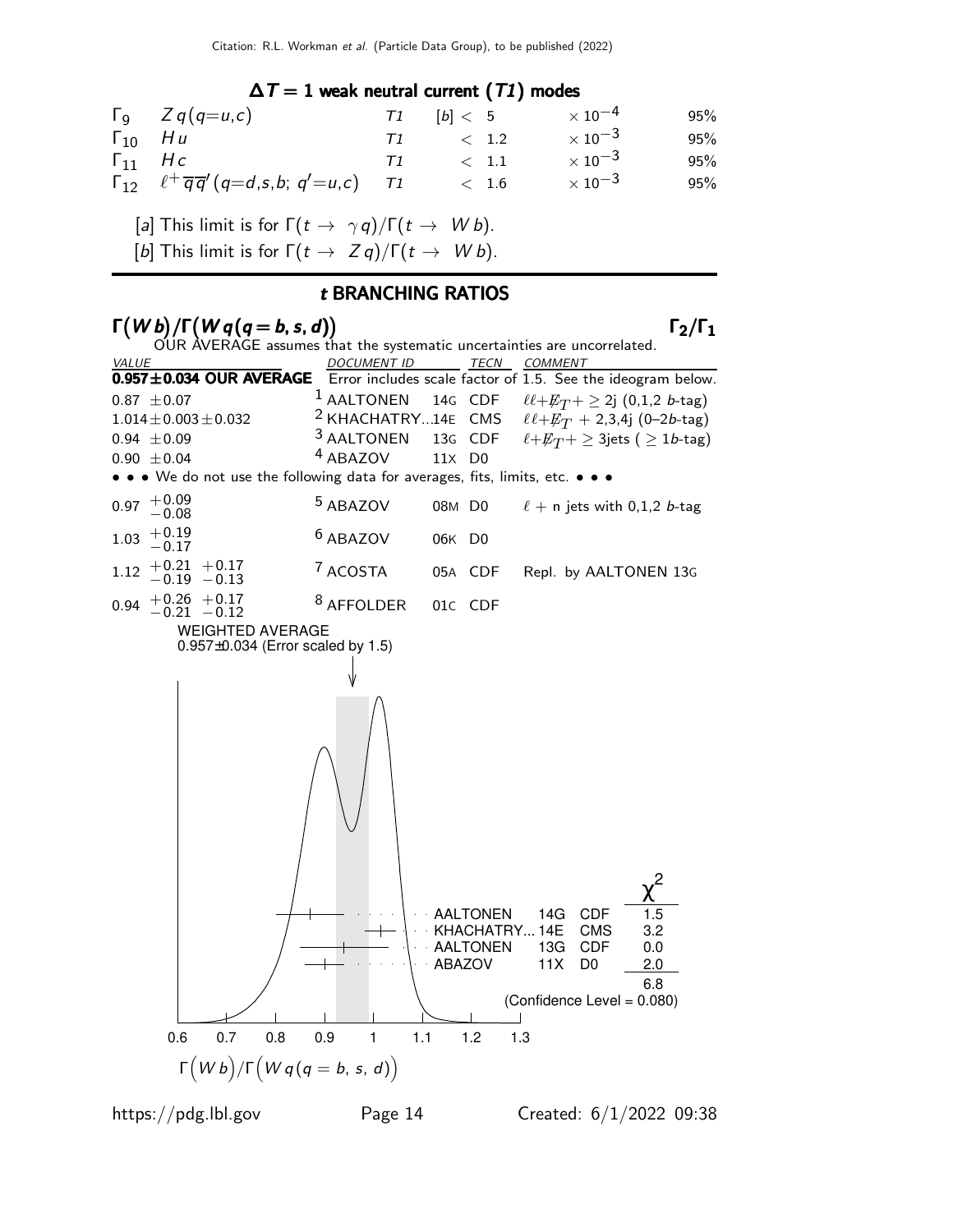- 1 Based on 8.7 fb<sup>−1</sup> of data. This measurement gives  $|V_{tb}| = 0.93 \pm 0.04$  and  $|V_{tb}| >$ 0.85 (95% CL) in the SM.
- $^2$ Based on 19.7 fb $^{-1}$  of  $\rho\, \rho$  data at  $\sqrt{s}=$  8 TeV. The result is obtained by counting the number of b jets per  $t\bar{t}$  signal events in the dilepton channel. The  $t\bar{t}$  production cross section is measured to be  $\sigma(t\bar{t}) = 238 \pm 1 \pm 15$  pb, in good agreement with the SM prediction and the latest CMS measurement of CHATRCHYAN 14F. The measurement gives  $R > 0.995$  (95% CL), or  $\left|V_{tb}\right| > 0.975$  (95% CL) in the SM, requiring  $R \leq 1$ .
- <sup>3</sup> Based on 8.7 fb<sup>−1</sup> of  $p\overline{p}$  collisions at  $\sqrt{s} = 1.96$  TeV. Measure the fraction of  $t \to W$ *b* decays simultaneously with the  $t\overline{t}$  cross section. The correlation coefficient between those two measurements is  $-0.434$ . Assume unitarity of the 3×3 CKM matrix and set  $|V_{tb}| > 0.89$  at 95% CL.
- $^4$ Based on 5.4 fb $^{-1}$  of data. The error is statistical and systematic combined. The result is a combination of 0.95  $\pm$  0.07 from  $\ell$  + jets channel and 0.86  $\pm$  0.05 from  $\ell\ell$  channel.  $|V^{tb}| = 0.95 \pm 0.02$  follows from the result by assuming unitarity of the 3x3 CKM matrix.
- <sup>5</sup> Result is based on 0.9 fb $^{-1}$  of data. The 95% CL lower bound R  $>$  0.79 gives  $|V_{tb}|$   $>$ 0.89 (95% CL).
- $^6$  ABAZOV 06K result is from the analysis of  $t\,\overline{t}\,\rightarrow\,\,\ell\nu\,+\geq 3$  jets with 230 pb $^{-1}$  of data at  $\sqrt{s} = 1.96$  TeV. It gives  $R > 0.61$  and  $|V_{tb}| > 0.78$  at 95% CL. Superseded by ABAZOV 08M.
- 7 ACOSTA 05<sup>A</sup> result is from the analysis of lepton + jets and di-lepton + jets final states of  $t\overline{t}$  candidate events with  $\sim~162$  pb $^{-1}$  of data at  $\sqrt{s}=1.96$  TeV. The first error is statistical and the second systematic. It gives  $\mathsf{R}>0.61$ , or  $\left|V_{\textit{tb}}\right|$   $>0.78$  at 95% CL.
- $8$  AFFOLDER 01c measures the top-quark decay width ratio  $R= \Gamma(Wb)/\Gamma(Wq)$ , where  $q$  is a  $d$ ,  $s$ , or  $b$  quark, by using the number of events with multiple  $b$  tags. The first error is statistical and the second systematic. A numerical integration of the likelihood function gives  $R$  > 0.61 (0.56) at 90% (95%) CL. By assuming three generation unitarity,  $|V_{t\,b}| = 0.97 {+0.16 \atop -0.12}$  or  $|V_{t\,b}| > 0.78$  (0.75) at 90% (95%) CL is obtained. The result is based on  $109\,{\rm pb}^{-1}$  of data at  $\sqrt{s}{=}\;1.8$  TeV.

| $\Gamma(e\nu_{\rm \bm e}\,b)/\Gamma_{\rm total}$ |             |      | $\Gamma_3/\Gamma$                                              |
|--------------------------------------------------|-------------|------|----------------------------------------------------------------|
| <b>VALUE</b>                                     | DOCUMENT ID | TECN | COMMENT                                                        |
| $0.111 \!\pm\! 0.003$                            | $1$ AAD     |      | 15CC ATLS $\ell$ +jets, $\ell \ell$ +jets, $\ell \tau_h$ +jets |
|                                                  |             |      |                                                                |

 $^1$  AAD 15CC based on 4.6 fb $^{-1}$  of  $\rho \rho$  data at  $\sqrt{s}=$  7 TeV. The original value is given by  $13.3 \pm 0.4 \pm 0.5 \%$ , which includes electrons from the decay of  $\tau$  leptons. It is assumed that the top branching ratios to leptons and jets add up to one and that only SM processes contribute to the background. The event selection criteria are optimized for the  $\ell \tau_h$  + jets channel. We have converted the original value to eliminate contributions of electrons from  $\tau$ 's, by using the AAD 15CC measurements of the branching ratios to  $\mu$ and  $\tau$  channels, as well as the PDG values of  $\tau$  branching ratios into e and  $\mu$  channels.

## Γ $(\mu \nu_{\mu} b)/\Gamma_{\text{total}}$  Γ<sub>4</sub>/Γ

| $\Gamma(\mu \nu_{\mu} \, b)/\Gamma_{\rm total}$ |                    |      | $\Gamma_4/\Gamma$                                                         |
|-------------------------------------------------|--------------------|------|---------------------------------------------------------------------------|
| <b>VALUE</b>                                    | DOCUMENT ID        | TECN | <i>COMMENT</i>                                                            |
| $0.114 \!\pm\! 0.002$                           | $\overline{A}$ AAD |      | 15CC ATLS $\ell$ +jets, $\ell \ell$ +jets, $\ell \tau$ <sub>h</sub> +jets |

 $^{\text{1}}$  AAD 15CC based on 4.6 fb $^{-1}$  of  $\rho \rho$  data at  $\sqrt{s}=$  7 TeV. The original value is given by  $13.4 \pm 0.3 \pm 0.5$ %, which includes muons from the decay of  $\tau$  leptons. It is assumed that the top branching ratios to leptons and jets add up to one and that only SM processes contribute to the background. The event selection criteria are optimized for the  $\ell \tau_h$  + jets channel. We have converted the original value to eliminate contributions of muons from  $\tau$ 's, by using the AAD 15CC measurements of the branching ratios to  $\mu$  and  $\tau$ channels, as well as the PDG values of  $\tau$  branching ratios into e and  $\tau$  channels.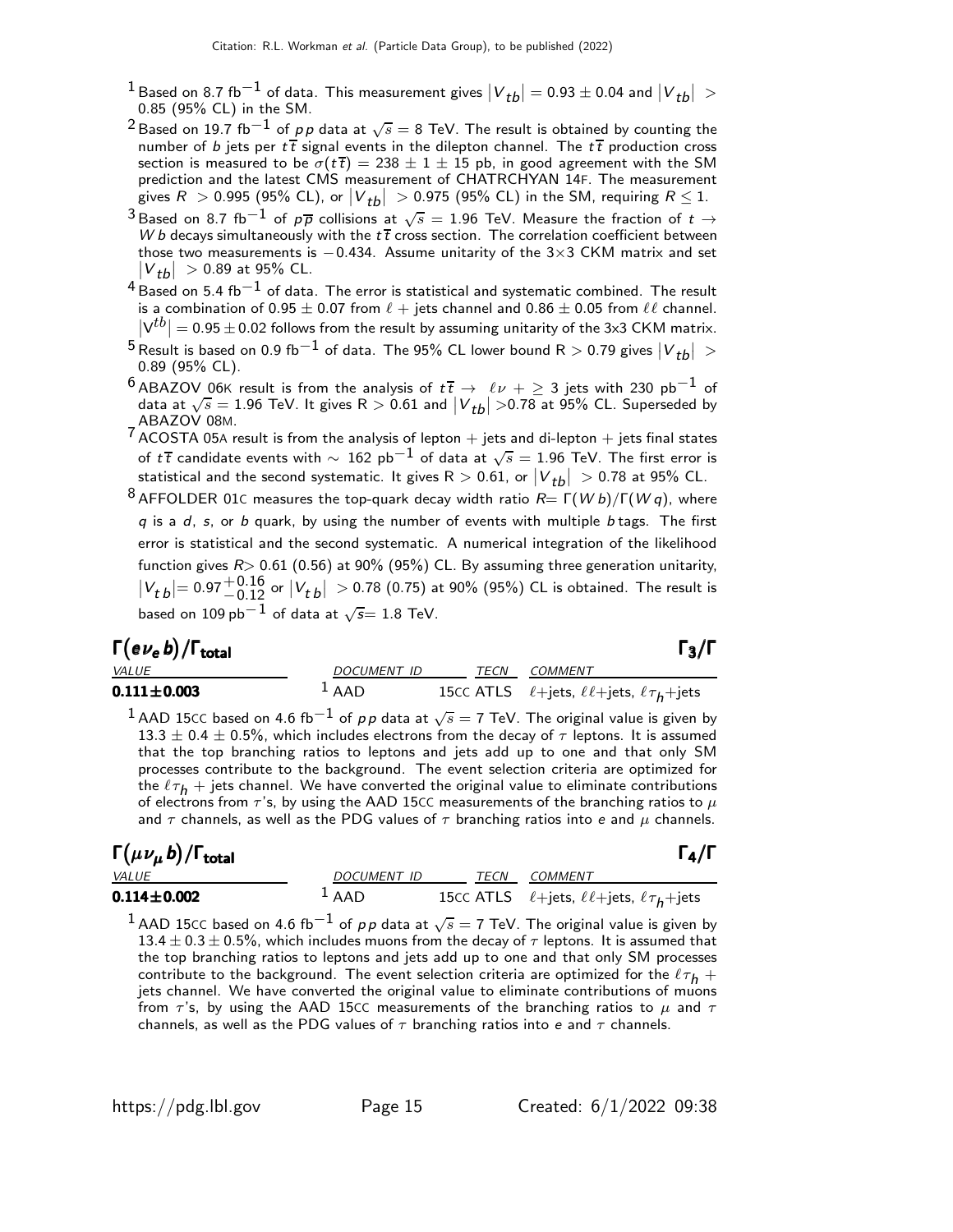|             |                                                          | $\Gamma_{5}/\Gamma$                                                                                                                                            |
|-------------|----------------------------------------------------------|----------------------------------------------------------------------------------------------------------------------------------------------------------------|
| DOCUMENT ID | <b>TECN</b>                                              | <b>COMMENT</b>                                                                                                                                                 |
|             |                                                          |                                                                                                                                                                |
|             |                                                          | 20V CMS $\ell \tau_h + \geq 3$ jets ( $\geq 1b$ -tag)                                                                                                          |
|             |                                                          | 15CC ATLS $\ell$ +jets, $\ell\ell$ +jets, $\ell\tau_h$ +jets                                                                                                   |
|             |                                                          |                                                                                                                                                                |
|             |                                                          |                                                                                                                                                                |
|             | $0.107 \pm 0.005$ OUR AVERAGE<br>$1$ SIRUNYAN<br>$2$ AAD | <sup>3</sup> AALTONEN 14A CDF $\ell + \tau_h + \geq 2$ jets ( $\geq 1$ b-tag)<br>• • • We do not use the following data for averages, fits, limits, etc. • • • |

| <sup>4</sup> ABULENCIA 06R CDF $\ell \tau$ + jets |  |                            |
|---------------------------------------------------|--|----------------------------|
| $^5$ ABE $\,$                                     |  | 97V CDF $\ell \tau$ + jets |

- $^1$ SIRUNYAN 20V based on 35.9 fb $^{-1}$  of  $\rho \rho$  data at  $\sqrt{s}=$  13 TeV.  $t\,\overline{t}$  events are selected in the  $t\,\overline{t} \to \ (\ell\nu_\ell)(\tau_h\nu_\tau)$ bb mode, where  $\tau_h$  refers to the hadronic decays of  $\tau$ . The branching ratio is determined with respect to the  $t\bar{t}$  inclusive cross section extrapolated from the light dilepton mode. The ratio of the  $t\bar{t}$  production cross sections in the  $\ell \tau_h$ and  $\ell\ell$  channels yields  $0.973 \pm 0.009 \pm 0.066$ , consistent with lepton universality.
- $^2$ AAD 15CC based on 4.6 fb $^{-1}$  of  $\rho \rho$  data at  $\sqrt{s}=$  7 TeV. The original value is given by  $7.0 \pm 0.3 \pm 0.5 \%$ , which includes only the hadronic decay of  $\tau$  leptons. It is assumed that the top branching ratios to leptons and jets add up to one and that only SM processes contribute to the background. The event selection criteria are optimized for the  $\ell \tau_h$  + jets channel. We have converted the original value to include leptonic decays of  $\tau$ 's, by using the AAD 15CC measurements of the branching ratios to e and  $\mu$  channels, as well as the PDG values of  $\tau$  branching ratios into e and  $\mu$  channels.
- $^3$ Based on 9 fb $^{-1}$  of data. The measurement is in the channel  $t\,\overline{t}\to\,(b\ell\nu)(b\tau\nu)$ , where  $\tau$  decays into hadrons  $(\tau_h)$ , and  $\ell$  (e or  $\mu$ ) include  $\ell$  from  $\tau$  decays  $(\tau_{\ell})$ . The result is consistent with lepton universality.
- $^4$  ABULENCIA 06R looked for  $t\,\overline{t}\to(\ell\nu_\ell)$   $(\tau\nu_\tau)$   $b\overline{b}$  events in 194 pb $^{-1}$  of  $p\overline{p}$  collisions at  $\sqrt{s} = 1.96$  TeV. 2 events are found where  $1.00 \pm 0.17$  signal and  $1.29 \pm 0.25$  background events are expected, giving a 95% CL upper bound for the partial width ratio  $\Gamma(t \rightarrow$  $(\tau \nu q) / \Gamma_{SM}(t \rightarrow \tau \nu q) < 5.2$ .
- $^5$ ABE 97V searched for  $t\,\overline{t}\,\to\,\ (\ell\nu_\ell)$   $(\tau\nu_\tau)$   $b\overline{b}$  events in 109 pb $^{-1}$  of  $\rho\overline{\rho}$  collisions at  $\sqrt{s} = 1.8$  TeV. They observed 4 candidate events where one expects  $\sim 1$  signal and  $\sim 2$ background events. Three of the four observed events have jets identified as b candidates.

#### Γ $(q\overline{q}b)/\Gamma_{\rm total}$  Γενικά προσπα

| <i>VALUE</i>                | <i>DOCUMENT ID</i> | TECN | <i>COMMENT</i>                                                 |
|-----------------------------|--------------------|------|----------------------------------------------------------------|
| $0.665 \pm 0.004 \pm 0.013$ | $\overline{A}$ AAD |      | 15CC ATLS $\ell$ +jets, $\ell \ell$ +jets, $\ell \tau_h$ +jets |
|                             |                    |      |                                                                |

 $^{\text{1}}$  AAD 15CC based on 4.6 fb $^{-1}$  of  $\rho \rho$  data at  $\sqrt{s}=$  7 TeV. Branching ratio of top quark into  $b$  and jets. It is assumed that the top branching ratios to leptons and jets add up to one and that only SM processes contribute to the background. The event selection criteria are optimized for the  $\ell \tau_h$  + jets channel.

#### $\Gamma(\gamma\,q(q=u,c))$ /Γ<sub>total</sub> Γ<sub>7</sub>/Γ

| <b>VALUE</b> |                           | $CL\%$ | <b>DOCUMENT ID</b>             | <b>TECN</b> | <b>COMMENT</b>                                                      |
|--------------|---------------------------|--------|--------------------------------|-------------|---------------------------------------------------------------------|
| < 2.8        | $\times$ 10 <sup>-5</sup> | 95     | $1$ AAD                        | 20B ATLS    | $B(t \rightarrow \gamma u)$ , left-handed<br>t $u \gamma$ coupling  |
| < 6.1        | $\times$ 10 <sup>-5</sup> | 95     | $1$ AAD                        | 20B ATLS    | $B(t \rightarrow \gamma u)$ , right-handed<br>t $u \gamma$ coupling |
| < 2.2        | $\times$ 10 <sup>-4</sup> | 95     | $1$ AAD                        | 20B ATLS    | $B(t \rightarrow \gamma c)$ , left-handed<br>$tc\gamma$ coupling    |
| < 1.8        | $\times 10^{-4}$          | 95     | $1$ AAD                        | 20B ATLS    | $B(t \rightarrow \gamma c)$ , right-handed<br>$tc\gamma$ coupling   |
| ${<}1.3$     | $\times$ 10 $^{-4}$       | 95     | <sup>2</sup> KHACHATRY16AS CMS |             | $B(t \rightarrow \gamma u)$                                         |
| ${<}1.7$     | $\times$ 10 <sup>-3</sup> | 95     | <sup>2</sup> KHACHATRY16AS CMS |             | $B(t \rightarrow \gamma c)$                                         |
| $<5.9$       | $\times$ 10 <sup>-3</sup> | 95     | <sup>3</sup> CHEKANOV 03 ZEUS  |             | $B(t \rightarrow \gamma u)$                                         |
|              | https://pdg.lbl.gov       |        | Page 16                        |             | Created: 6/1/2022 09:38                                             |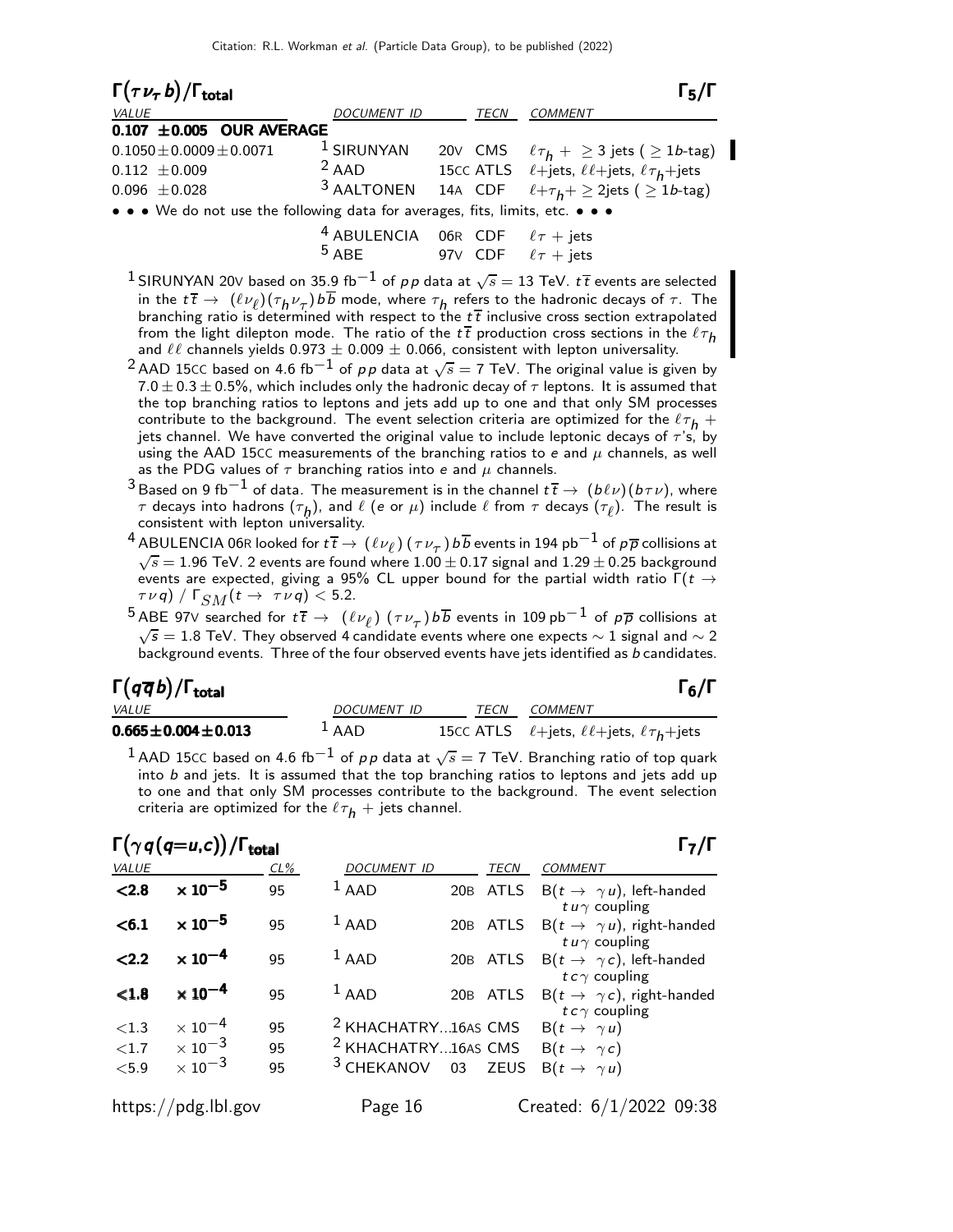• • • We do not use the following data for averages, fits, limits, etc. • • •

| $<$ 0.0064 | 95 | <sup>4</sup> AARON  |        | 09A H1 $t \rightarrow \gamma u$                                         |
|------------|----|---------------------|--------|-------------------------------------------------------------------------|
| < 0.0465   | 95 |                     |        | <sup>5</sup> ABDALLAH 04C DLPH B( $\gamma c$ or $\gamma u$ )            |
| < 0.0132   | 95 | $6$ AKTAS           |        | 04 H1 B( $t \rightarrow \gamma u$ )                                     |
| < 0.041    | 95 | <sup>7</sup> ACHARD | 02J L3 | $B(t \rightarrow \gamma c \text{ or } \gamma u)$                        |
| < 0.032    | 95 | $8$ ABE             |        | 98G CDF $t\overline{t} \rightarrow (Wb)(\gamma c \text{ or } \gamma u)$ |

 $^1$  AAD 20B based on 81 fb $^{-1}$  of data in  $\rho \rho$  collisions at  $\sqrt{s} =$  13 TeV. FCNC through single top production in association with a photon is searched for in the mode  $\ell \gamma + \bar{E_T}$  $+$  1j (b-tag). Anomalous FCNC left-handed and right-handed couplings are searched for, which result in different kinematical properties of top decay such as the lepton distribution. Limits are set on the  $t\,q\,\gamma$  couplings in an effective field theory.

<sup>2</sup> KHACHATRYAN 16As based on 19.8 fb<sup>-1</sup> of data in pp collisions at  $\sqrt{s} = 8$  TeV. FCNC through single top production in association with a photon is searched for in the mode  $\mu + \gamma + \cancel{E_T} + \geq 1$  (0,1*b*). Bounds on the anomalous FCNC couplings are given by  $\kappa_{\boldsymbol{t} \boldsymbol{u} \gamma} < 0.025$  and  $\kappa_{\boldsymbol{t} \boldsymbol{c} \gamma} < 0.091$ .

 $^3$ CHEKANOV 03 looked for single top production via FCNC in the reaction  $e^\pm \, p \rightarrow \; e^\pm$ (t or t̄) X in 130.1 pb $^{-1}$  of data at  $\sqrt{s}$ =300–318 GeV. No evidence for top production and its decay into bW was found. The result is obtained for  $m_t = 175$  GeV when  $B(\gamma c) = B(Z q) = 0$ , where q is a u or c quark. Bounds on the effective  $t$ -u- $\gamma$  and  $t$ -u-Z couplings are found in their Fig. 4. The conversion to the constraint listed is from private communication, E. Gallo, January 2004.

- $^4$  AARON 09A looked for single top production via FCNC in  $e^{\pm}$  p collisions at HERA with 474  $pb<sup>-1</sup>$ . The upper bound of the cross section gives the bound on the FCNC coupling  $\kappa_{\boldsymbol{t}\, \boldsymbol{u}\, \gamma}/\Lambda < 1.03$  TeV $^{-1}$ , which corresponds to the result for  $m_{\boldsymbol{t}} = 175$  GeV.
- 5 ABDALLAH 04C looked for single top production via FCNC in the reaction  $e^+e^-\rightarrow$  $\overline{t}\,c$  or  $\overline{t}\,u$  in 541 pb $^{-1}$  of data at  $\sqrt{s}{=}$ 189–208 GeV. No deviation from the SM is found, which leads to the bound on  $B(t \to \gamma q)$ , where q is a u or a c quark, for  $m_t =$ 175 GeV when  $B(t \rightarrow Z q) = 0$  is assumed. The conversion to the listed bound is from private communication, O. Yushchenko, April 2005. The bounds on the effective  $t$ - $q$ - $\gamma$ and t-q-Z couplings are given in their Fig. 7 and Table 4, for  $m_t = 170-180$  GeV, where most conservative bounds are found by choosing the chiral couplings to maximize the negative interference between the virtual  $\gamma$  and  $\bar{Z}$  exchange amplitudes.
- $^6$ AKTAS 04 looked for single top production via FCNC in  $e^{\pm}$  collisions at HERA with 118.3  $pb^{-1}$ , and found 5 events in the e or  $\mu$  channels. By assuming that they are due to statistical fluctuation, the upper bound on the  $t u \gamma$  coupling  $\kappa_{t \, u \, \gamma} < 0.27$  (95% CL) is obtained. The conversion to the partial width limit, when  $B(\gamma c) = B(Z u) = B(Z c)$  $= 0$ , is from private communication, E. Perez, May 2005.
- <sup>7</sup> ACHARD 02J looked for single top production via FCNC in the reaction  $e^+e^-\rightarrow\bar{t}\,c$ or  $\overline{t}$   $\mu$  in 634 pb $^{-1}$  of data at  $\sqrt{s}$ = 189–209 GeV. No deviation from the SM is found, which leads to a bound on the top-quark decay branching fraction  $\mathsf{B}(\gamma \, \bm{q})$ , where  $\bm{q}$  is a  $\bm{\mathit{u}}$ or c quark. The bound assumes  $B(Z q)=0$  and is for  $m_t= 175$  GeV; bounds for  $m_t=$  170 GeV and 180 GeV and B $(Z \, q) \neq 0$  are given in Fig. 5 and Table 7.
- $8$  ABE 98G looked for  $t\bar{t}$  events where one t decays into  $q\gamma$  while the other decays into bW. The quoted bound is for  $\Gamma(\gamma q)/\Gamma(W b)$ .

| $\Gamma(H^+ b, H^+ \rightarrow \tau \nu_\tau)/\Gamma_{\text{total}}$ |     |                       |          | $\Gamma_8/\Gamma$ |
|----------------------------------------------------------------------|-----|-----------------------|----------|-------------------|
| VALUE (%)                                                            | CL% | DOCUMENT ID           | TECN     |                   |
| ${<}0.25$                                                            | 95  | $\overline{A}$ AABOUD | 18BWATLS |                   |

 $^1$ AABOUD 18BW based on 36.1 fb $^{-1}$  of  $\rho \rho$  data at  $\sqrt{s}=$  13 TeV. In the mass range of  $m_{H+}$  = 90–160 GeV, assuming the SM cross section for the  $t\bar{t}$  production, the upper limit for the branching fraction B $(t \to b H^+) \times B(H^+ \to \tau \nu_\tau)$  ranges between 0.25% and 0.031%.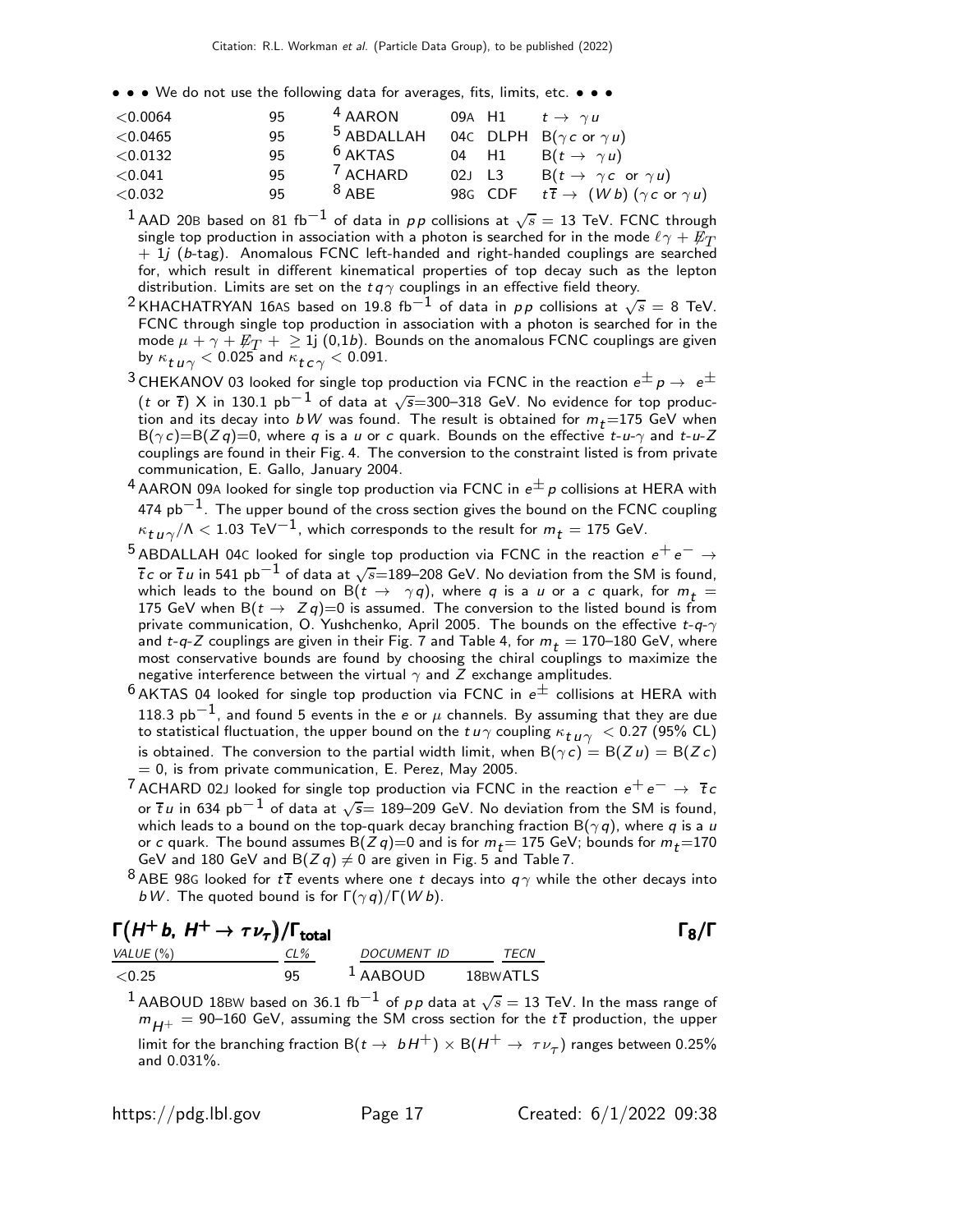### $\Gamma(Zq(q=u,c)) / \Gamma_{\text{total}}$  Γ9/Γ

Test for  $\Delta \dot{\mathcal{T}}{=}1$  weak neutral current. Allowed by higher-order electroweak interaction.

| VALUE (units $10^{-3}$ ) | $CL\%$ | <b>DOCUMENT ID</b>                                                            |        | TECN      | <b>COMMENT</b>                                                                     |
|--------------------------|--------|-------------------------------------------------------------------------------|--------|-----------|------------------------------------------------------------------------------------|
| < 0.17                   | 95     | <sup>1</sup> AABOUD                                                           |        | 18AT ATLS | $t \rightarrow Zu$                                                                 |
| < 0.24                   | 95     | $1$ AABOUD                                                                    |        | 18AT ATLS | $t \rightarrow Zc$                                                                 |
| < 0.22                   | 95     | <sup>2</sup> SIRUNYAN                                                         |        |           | 17E CMS $t \rightarrow Zu$                                                         |
| < 0.49                   | 95     | <sup>2</sup> SIRUNYAN                                                         |        |           | 17E CMS $t \rightarrow Zc$                                                         |
| < 0.7                    | 95     | $3$ AAD                                                                       |        |           | 16D ATLS $t \rightarrow Zq (q = u, c)$                                             |
| < 0.5                    | 95     |                                                                               |        |           | <sup>4</sup> CHATRCHYAN 14s CMS $t \rightarrow Zq (q = u, c)$                      |
|                          |        | • • • We do not use the following data for averages, fits, limits, etc. • • • |        |           |                                                                                    |
| < 0.6                    | 95     |                                                                               |        |           | <sup>5</sup> CHATRCHYAN 14s CMS $t \rightarrow Zq (q = u, c)$                      |
| $\langle$ 2.1            | 95     |                                                                               |        |           | <sup>6</sup> CHATRCHYAN 13F CMS $t \rightarrow Zq (q = u, c)$                      |
| < 7.3                    | 95     | $^7$ AAD                                                                      |        |           | 12BT ATLS $t\overline{t} \rightarrow \ell^+ \ell^- \ell'^{\pm} + \not{E}_T$ + jets |
| $<$ 32                   | 95     | <sup>8</sup> ABAZOV                                                           |        |           | 11M D0 $t \rightarrow Zq (q = u, c)$                                               |
| < 83                     | 95     | $9$ AALTONEN                                                                  |        |           | 09AL CDF $t \rightarrow Zq (q=c)$                                                  |
| $<$ 37                   | 95     | $10$ AALTONEN                                                                 |        |           | 08AD CDF $t \rightarrow Zq (q = u, c)$                                             |
| $<\,1.59\times 10^{2}$   | 95     | $11$ ABDALLAH                                                                 |        | 04C DLPH  | $e^+e^- \rightarrow \overline{t}c$ or $\overline{t}u$                              |
| $< 1.37 \times 10^2$     | 95     | 12 ACHARD                                                                     | 02J L3 |           | $e^+e^- \rightarrow \overline{t}c$ or $\overline{t}u$                              |
| $< 1.4 \times 10^{2}$    | 95     | 13 HEISTER                                                                    |        | 02Q ALEP  | $e^+e^- \rightarrow \overline{t}c$ or $\overline{t}u$                              |
| $< 1.37 \times 10^2$     | 95     | 14 ABBIENDI                                                                   |        | 01T OPAL  | $e^+e^- \rightarrow \overline{t}c$ or $\overline{t}u$                              |
| $< 1.7 \times 10^2$      | 95     | $15$ BARATE                                                                   |        | 00s ALEP  | $e^+e^- \rightarrow \overline{t}c$ or $\overline{t}u$                              |
| $< 3.3 \times 10^2$      | 95     | $16$ ABE                                                                      |        | 98G CDF   | $t\bar{t}$ $\rightarrow$ $(Wb)$ $(Zc$ or $Zu)$                                     |

 $^1$ Based on 36.1 fb $^{-1}$  of  $\rho \rho$  data at  $\sqrt{s}=$  13 TeV. The final states  $t\,\overline{t}\to\ \ell^+\ell^-\ell'^{\pm}\nu$  $+$  jets  $(\ell, \, \ell' =$   $\mathsf{e}, \, \mu)$  are investigated and no significant excess over the SM background contributions is observed.

2 SIRUNYAN 17E based on 19.7 fb<sup>-1</sup> of  $pp$  data at  $\sqrt{s} = 8$  TeV. The final states  $t\bar{t} \rightarrow$  $\ell^+\ell^-\ell'^\pm\nu$   $+$  jets  $(\ell,\ell'=$  e,  $\mu)$  are investigated and the cross section  $\sigma(p\, p\to\ t\, Z\, q\to\ell^+\ell^ \ell \nu b \ell^+ \ell^- q$ ) =  $10\frac{+8}{-7}$  fb is measured, giving no sign of FCNC decays of the top quark.

 $^3$ AAD 16D based on 20.3 fb $^{-1}$  of  $\rho \rho$  data at  $\sqrt{s} =$  8 TeV. The FCNC decay is searched for in  $t\bar{t}$  events in the final state  $(bW)(qZ)$  when both W and Z decay leptonically, giving 3 charged leptons.

 $^{4}_{2}$  CHATRCHYAN 14§ combined search limit from this and CHATRCHYAN 13F data.

 $5$  Based on 19.7 fb<sup>-1</sup> of *p p* data at  $\sqrt{s} = 8$  TeV. The flavor changing decay is searched for in  $t\bar{t}$  events in the final state  $(bW)(qZ)$  when both W and Z decay leptoically, giving 3 charged leptons.

 $^6$  Based on 5.0 fb $^{-1}$  of pp data at  $\sqrt{s} = 7$  TeV. Search for FCNC decays of the top quark in  $t\bar{t} \to \ell^+ \ell^- \ell'^\pm \nu$  + jets  $(\ell, \ell'=e, \mu)$  final states found no excess of signal events.  $^7$ Based on 2.1 fb $^{-1}$  of  $\rho \rho$  data at  $\sqrt{s}=7$  TeV.

- $8$  Based on 4.1 fb<sup>-1</sup> of data. ABAZOV 11M searched for FCNC decays of the top quark in  $t\bar{t} \to \ell^+ \ell^- \ell'^\pm \nu$  + jets  $(\ell, \ell'=e, \mu)$  final states, and absence of the signal gives the bound.
- 9 Based on  $p\overline{p}$  data of 1.52 fb<sup>-1</sup>. AALTONEN 09AL compared  $t\overline{t} \rightarrow WbWb \rightarrow \ell \nu bjjb$ and  $t\bar{t}$   $\rightarrow$   $ZcWb \rightarrow \ell \ell cjjb$  decay chains, and absence of the latter signal gives the bound. The result is for 100% longitudinally polarized Z boson and the theoretical  $t\bar{t}$ production cross section The results for different  $Z$  polarizations and those without the cross section assumption are given in their Table XII.
- $^{10}$  Result is based on 1.9 fb $^{-1}$  of data at  $\sqrt{s} =$  1.96 TeV.  $t\overline{t} \rightarrow \,\,\,\, WbZq$  or  $ZqZq$ processes have been looked for in  $Z + \geq 4$  jet events with and without *b*-tag. No signal leads to the bound  $B(t \to Zq) < 0.037$  (0.041) for  $m_t = 175$  (170) GeV.
- $^{11}$  ABDALLAH 04C looked for single top production via FCNC in the reaction  $e^+e^-\rightarrow$  $\overline{t}\,c$  or  $\overline{t}\,u$  in 541 pb $^{-1}$  of data at  $\sqrt{s}{=}189{-}208$  GeV. No deviation from the SM is found,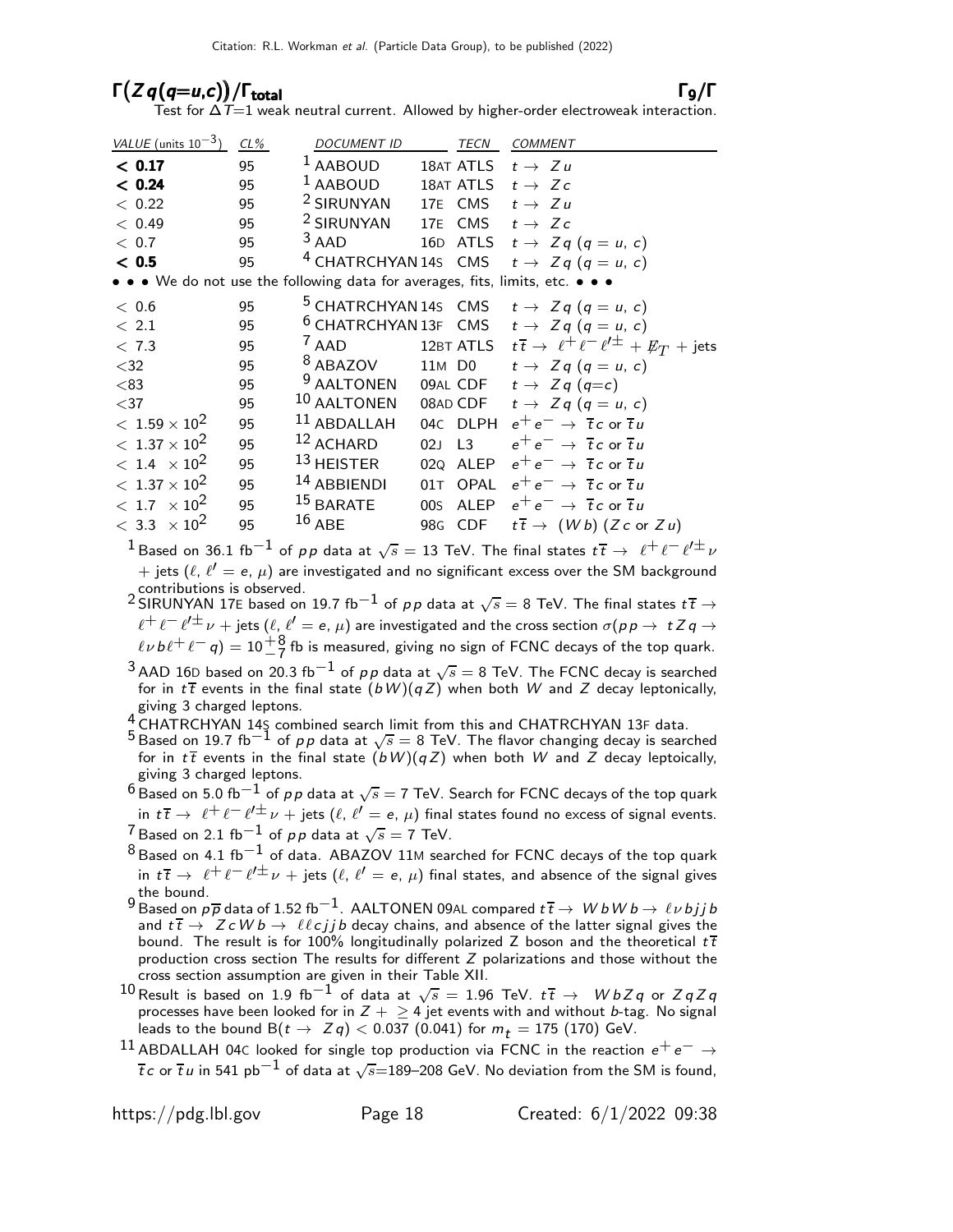which leads to the bound on B( $t \to Zq$ ), where q is a u or a c quark, for  $m_t =$ 175 GeV when B $(t \to \gamma q)$ =0 is assumed. The conversion to the listed bound is from private communication, O. Yushchenko, April 2005. The bounds on the effective  $t-q-\gamma$ and t-q-Z couplings are given in their Fig. 7 and Table 4, for  $m_t = 170$ –180 GeV, where most conservative bounds are found by choosing the chiral couplings to maximize the negative interference between the virtual  $\gamma$  and Z exchange amplitudes.

- $^{12}$  ACHARD 02J looked for single top production via FCNC in the reaction  $e^+e^-\rightarrow\bar{t}\,c$ or  $\overline{t}$   $\mu$  in 634 pb $^{-1}$  of data at  $\sqrt{s}$ = 189–209 GeV. No deviation from the SM is found, which leads to a bound on the top-quark decay branching fraction  $B(Zq)$ , where q is a u or c quark. The bound assumes  $B(\gamma q)=0$  and is for  $m_t = 175$  GeV; bounds for  $m_t$ =170 GeV and 180 GeV and B $(\gamma \, q) \neq 0$  are given in Fig. 5 and Table 7. Table 6 gives constraints on t-c-e-e four-fermi contact interactions.
- 13 HEISTER 02Q looked for single top production via FCNC in the reaction  $e^+e^- \rightarrow \overline{t}c$ or  $\overline{t}$   $\mu$  in 214 pb $^{-1}$  of data at  $\sqrt{s}$ = 204–209 GeV. No deviation from the SM is found, which leads to a bound on the branching fraction  $B(Z q)$ , where q is a u or c quark. The bound assumes  $B(\gamma q)=0$  and is for  $m_t = 174$  GeV. Bounds on the effective  $t$ - (c or u)- $\gamma$  and t- (c or u)- Z couplings are given in their Fig. 2.
- 14 ABBIENDI 01T looked for single top production via FCNC in the reaction  $e^+e^-\rightarrow\bar\tau c$ or  $\overline{t}$ u in 600 pb $^{-1}$  of data at  $\sqrt{s}$ = 189–209 GeV. No deviation from the SM is found, which leads to bounds on the branching fractions  $B(Zq)$  and  $B(\gamma q)$ , where q is a u or c quark. The result is obtained for  $m_t = 174$  GeV. The upper bound becomes 9.7% (20.6%) for  $m_t = 169$  (179) GeV. Bounds on the effective t- (c or u)- $\gamma$  and t- (c or  $u$ )- $Z$  couplings are given in their Fig. 4.
- <sup>15</sup> BARATE 00S looked for single top production via FCNC in the reaction  $e^+e^-\rightarrow \overline{t}c$  or  $\overline{t}$ u in 411 pb<sup>−1</sup> of data at c.m. energies between 189 and 202 GeV. No deviation from the SM is found, which leads to a bound on the branching fraction. The bound assumes  $B(\gamma q)=0$ . Bounds on the effective t- (c or u)- $\gamma$  and t- (c or u)-Z couplings are given in their Fig. 4.
- $16$  ABE 98G looked for  $t\bar{t}$  events where one t decays into three jets and the other decays into q Z with  $Z \to \ell \ell$ . The quoted bound is for  $\Gamma(Zq)/\Gamma(Wb)$ .

| $\Gamma(Hu)/\Gamma_{\rm total}$ |        |                                                                               |             |                                                                                                  |
|---------------------------------|--------|-------------------------------------------------------------------------------|-------------|--------------------------------------------------------------------------------------------------|
| VALUE (units $10^{-3}$ )        | $CL\%$ | <b>DOCUMENT ID</b>                                                            | <b>TECN</b> | <b>COMMENT</b>                                                                                   |
| < 1.2                           | 95     | <b>AABOUD</b>                                                                 | 19s ATLS    | combination of $t \rightarrow Hu$<br>$(H \rightarrow WW, ZZ, \tau\tau,$<br>$\gamma \gamma$ , bb) |
|                                 |        | • • • We do not use the following data for averages, fits, limits, etc. • • • |             |                                                                                                  |
| < 5.2                           | 95     | <sup>2</sup> AABOUD                                                           |             | 195 ATLS $t \rightarrow Hu (H \rightarrow bb)$                                                   |
| $\langle 1.7$                   | 95     | <sup>3</sup> AABOUD                                                           |             | 195 ATLS $t \rightarrow Hu(H \rightarrow \tau\tau)$                                              |
| <1.9                            | 95     | <sup>4</sup> AABOUD                                                           |             | 18X ATLS $t \rightarrow Hu(H \rightarrow WW, ZZ,$<br>$\tau \tau$ )                               |
| $<$ 4.7                         | 95     | <sup>5</sup> SIRUNYAN                                                         |             | 18BC CMS $t \rightarrow Hu (H \rightarrow bb)$                                                   |
| < 2.4                           | 95     | <sup>6</sup> AABOUD                                                           |             | 17AV ATLS $t \rightarrow Hu(H \rightarrow \gamma\gamma)$                                         |
| < 5.5                           | 95     | <sup>7</sup> KHACHATRY17L CMS                                                 |             | $t \rightarrow Hu (H \rightarrow WW, ZZ,$<br>$\tau\tau$ , $\gamma\gamma$ , $b\overline{b}$ )     |
| < 6.1                           | 95     | $8$ AAD                                                                       |             | 15co ATLS $t \rightarrow Hu (H \rightarrow bb)$                                                  |
| ${<}7.9$                        | 95     | $9$ AAD                                                                       |             | 14AA ATLS $t \to Hq (q=u,c; H \to \gamma \gamma)$                                                |
|                                 |        |                                                                               |             |                                                                                                  |

 $^1$ AABOUD 19S based on 36.1 fb $^{-1}$  at  $\sqrt{s} =$  13 TeV of  $\rho \rho$  data. The searches using  $H\rightarrow~b\,b$  and  $H\rightarrow~\tau_{\textit{h}}\tau_{\textit{h}}$  are combined with searches in diphoton and multilepton final states. The upper limit on the Yukawa coupling  $|Y_{tuH}| < 0.066$  (95% CL) is obtained.  $^2$ AABOUD 19S based on 36.1 fb $^{-1}$  at  $\sqrt{s} =$  13 TeV of  $\rho \rho$  data. Uses events with one isolated lepton and multiple jets (several of them b-tagged with high purity). A multivariate analysis is performed to distinguish the signal from backgrounds.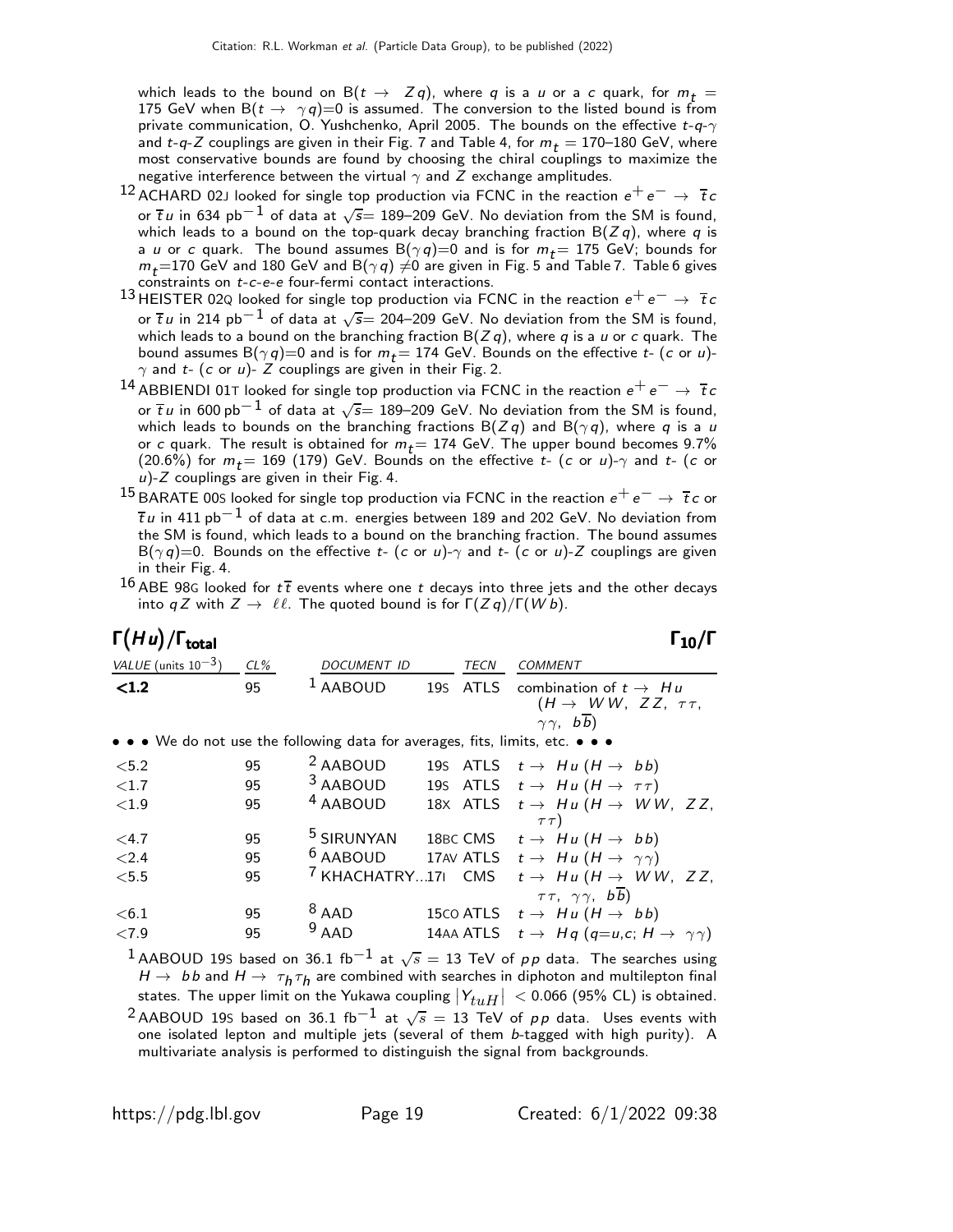- $^3$ AABOUD 19S based on 36.1 fb $^{-1}$  at  $\sqrt{s}=$  13 TeV of  $\rho\, \rho$  data. Uses events with one or two hadronically decaying  $\tau$  and multiple jets. A multivariate analysis is performed to distinguish the signal from backgrounds.
- $^4$  AABOUD 18X based on 36.1 fb $^{-1}$  at  $\sqrt{s}=$  13 TeV of  $p\,p$  data.  $\ell\ell(\text{same sign}) + \geq 4\text{j}$ mode and  $\ell\ell\ell + \geq 2$ j mode are targeted and specialized boosted decision trees are used to distinguish signals from backgrounds.
- <sup>5</sup> SIRUNYAN 18BC based on 35.9 fb $^{-1}$  at  $\sqrt{s} = 13$  TeV of pp data. Two channels pp  $\rightarrow$ t H and  $pp \rightarrow t\bar{t}$  in final states with one isolated lepton and  $>=$  3 jets with  $>=$  b jets are considered assuming a single  $tHu$  FCNC coupling. Reconstructed kinematical variables are fed into a multivariate analysis and no significant deviation is observed from the predicted background.
- $^6$  AABOUD 17AV based on 36.1 fb $^{-1}$  at  $\sqrt{s}=$  13 TeV of  $\rho\,p$  data. Search for  $t\,\overline{t}$  events, where the other top quark decays hadronically or semi-leptonically.
- $^7$ KHACHATRYAN 171 based on 19.7 fb $^{-1}$  of  $\rho \rho$  data at  $\sqrt{s} =$  8 TeV, using the topologies  $t\overline{t} \rightarrow H q + W b$ , where  $q=u$ , c.
- $^8$ AAD 15CO based on 20.3 fb $^{-1}$  at  $\sqrt{s} =$  8 TeV of  $\rho \rho$  data. Searches for  $t\, \overline{t}$  events, where the other top quark decays semi-leptonically. Exploits high multiplicity of b-jets and uses a likelihood discriminant. Combining with other ATLAS searches for different Higgs decay modes,  $B(t \to Hc) < 0.46\%$  and  $B(t \to Hu) < 0.45\%$  are obtained.

 $^9$ AAD 14AA based on 4.7 fb $^{-1}$  at  $\sqrt{s}=$  7 TeV and 20.3 fb $^{-1}$  at  $\sqrt{s}=$  8 TeV of  $\rho\,p$ data. The upper-bound is for the sum of Br $(t \to Hc)$  and Br $(t \to Hu)$ . Search for  $t\overline{t}$ events, where the other top quark decays hadronically or semi-leptonically. The upper bound constrains the H-*t-c* Yukawa couplings  $\sqrt{\lvert Y^H_{\bm{t}}c^{}_{\bm{\ell}}\rvert^2+\lvert Y^H_{\bm{t}}c^{}_{\bm{\ell}}\rvert^2} < 0.17$  (95% CL).

#### Γ $(Hc)/\Gamma_{\text{total}}$  Γ $_{11}/\Gamma$ /Γ $_{\rm total}$  Γ $_{11}/$  Γ

| VALUE (units $10^{-3}$ ) | $CL\%$ | <i>DOCUMENT ID</i>                                                            | TECN     | COMMENT                                                        |
|--------------------------|--------|-------------------------------------------------------------------------------|----------|----------------------------------------------------------------|
| $<$ 1.1                  | 95     | $1$ AABOUD                                                                    | 19S ATLS | combination of $t\to Hc$<br>$(H \rightarrow WW, ZZ, \tau\tau,$ |
|                          |        | • • • We do not use the following data for averages, fits, limits, etc. • • • |          | $\gamma \gamma$ , $b\overline{b}$ )                            |
| < 4.2                    | 95     | <sup>2</sup> AABOUD                                                           |          | 195 ATLS $t \rightarrow Hc (H \rightarrow bb)$                 |
| < 1.9                    | 95     | 3 AABOUD                                                                      |          | 195 ATLS $t \rightarrow Hc (H \rightarrow \tau \tau)$          |
| < 1.6                    | 95     | <sup>4</sup> AABOUD                                                           |          | 18X ATLS $t \rightarrow Hc$ ( $H \rightarrow WW$ , ZZ,         |
|                          |        |                                                                               |          | $\tau\tau$ )                                                   |

| < 4.7  | 95 | <sup>5</sup> SIRUNYAN | 18BC CMS $t \rightarrow Hc$ $(H \rightarrow bb)$                                          |
|--------|----|-----------------------|-------------------------------------------------------------------------------------------|
| < 2.2  | 95 |                       | <sup>6</sup> AABOUD 17AV ATLS $t \rightarrow Hc$ ( $H \rightarrow \gamma \gamma$ )        |
| < 4    | 95 |                       | <sup>7</sup> KHACHATRY171 CMS $t \rightarrow Hc$ ( $H \rightarrow WW$ , ZZ,               |
|        |    |                       | $\tau\tau$ , $\gamma\gamma$ , bb)                                                         |
| < 5.6  | 95 | $8$ AAD               | 15co ATLS $t \rightarrow Hc$ $(H \rightarrow bb)$                                         |
| < 7.9  | 95 | $9$ AAD               | 14AA ATLS $t \to Hq (q=u, c; H \to \gamma \gamma)$                                        |
| $<$ 13 | 95 |                       | 10 CHATRCHYAN 14R CMS $t \to Hc$ ( $H \to \geq 2 \ell$ )                                  |
| < 5.6  | 95 |                       | <sup>11</sup> KHACHATRY14Q CMS $t \rightarrow Hc$ ( $H \rightarrow \gamma \gamma$ or lep- |
|        |    |                       | tons)                                                                                     |

 $^1$ AABOUD 19S based on 36.1 fb $^{-1}$  at  $\sqrt{s}=$  13 TeV of  $\rho\, \rho$  data. The searches using  $H\rightarrow~b\,b$  and  $H\rightarrow~\tau_{\textit{h}}\tau_{\textit{h}}$  are combined with searches in diphoton and multilepton final states. The upper limit on the Yukawa coupling  $|Y_{t c H}| < 0.064$  (95% CL) is obtained. <sup>2</sup> AABOUD 19S based on 36.1 fb<sup>-1</sup> at  $\sqrt{s} = 13$  TeV of pp data. Uses events with one isolated lepton and multiple jets (several of them  $b$ -tagged with high purity). A

multivariate analysis is performed to distinguish the signal from backgrounds.  $^3$ AABOUD 19S based on 36.1 fb $^{-1}$  at  $\sqrt{s}=$  13 TeV of  $\rho\, \rho$  data. Uses events with one

or two hadronically decaying  $\tau$  and multiple jets. A multivariate analysis is performed to distinguish the signal from backgrounds.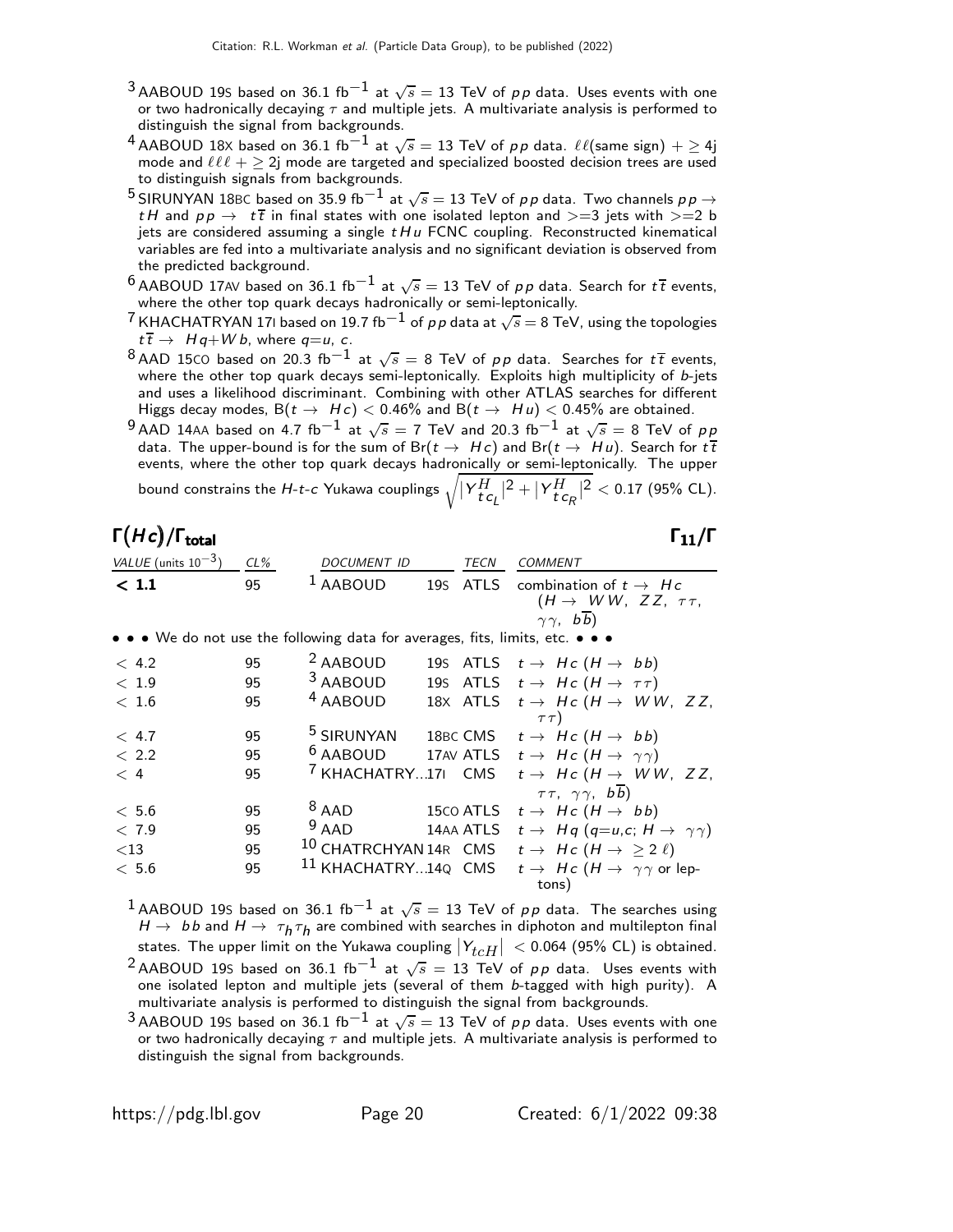- $^4$  AABOUD 18X based on 36.1 fb $^{-1}$  at  $\sqrt{s}=$  13 TeV of  $p\,p$  data.  $\ell\ell(\text{same sign}) + \geq 4\text{j}$ mode and  $\ell\ell\ell + \geq 2$ j mode are targeted and specialized boosted decision trees are used to distinguish signals from backgrounds.
- <sup>5</sup> SIRUNYAN 18BC based on 35.9 fb<sup>−1</sup> at  $\sqrt{s} = 13$  TeV of pp data. Two channels pp  $\rightarrow$ tH and  $pp \rightarrow t\bar{t}$  in final states with one isolated lepton and  $>=$ 3 jets with  $>=$ 2 b jets are considered assuming a single  $t H c$  FCNC coupling. Reconstructed kinematical variables are fed into a multivariate analysis and no significant deviation is observed from the predicted background.
- $^6$  AABOUD 17AV based on 36.1 fb<sup>-1</sup> at  $\sqrt{s} = 13$  TeV of pp data. Search for  $t\bar{t}$  events, where the other top quark decays hadronically or semi-leptonically. The upper bound on the  $H$ -t-c Yukawa couplings is 0.090 (95% CL).
- $^7$  KHACHATRYAN 171 based on 19.7 fb $^{-1}$  of  $\rho\, \rho$  data at  $\sqrt{s} =$  8 TeV, using the topologies  $t\bar{t}$   $\rightarrow$  Hq+W b, where q=u, c.
- $^8$ AAD 15CO based on 20.3 fb $^{-1}$  at  $\sqrt{s} =$  8 TeV of  $\rho \rho$  data. Searches for  $t\,\overline{t}$  events, where the other top quark decays semi-leptonically. Exploits high multiplicity of  $b$ -jets and uses a likelihood discriminant. Combining with other ATLAS searches for different Higgs decay modes,  $B(t \to Hc) < 0.46\%$  and  $B(t \to Hu) < 0.45\%$  are obtained.
- $^9$ AAD 14AA based on 4.7 fb $^{-1}$  at  $\sqrt{s}=$  7 TeV and 20.3 fb $^{-1}$  at  $\sqrt{s}=$  8 TeV of  $\rho\,p$ data. The upper-bound is for the sum of Br( $t \to Hc$ ) and Br( $t \to Hu$ ). Search for  $t\bar{t}$ events, where the other top quark decays hadronically or semi-leptonically. The upper bound constrains the H-*t-c* Yukawa couplings  $\sqrt{\lvert Y^H_{\bm{t}}c_{L}\rvert^2+\lvert Y^H_{\bm{t}}c_{R}\rvert^2} <$  0.17 (95% CL).
- $^{10}\,$ Based on 19.5 fb $^{-1}$  of  $\rho\, \rho$  data at  $\sqrt{s} =$  8 TeV. Search for final states with 3 or more isolated high  $E_T$  charged leptons  $(\ell = e, \mu)$  bounds the  $t \to Hc$  decay in  $t\bar{t}$  events when  $H$  decays contain a pair of leptons. The upper bound constrains the  $H$ -t-c Yukawa couplings  $\sqrt{ |Y^H_{t\, \mathsf{c}_L}|^2 + |Y^H_{t\, \mathsf{c}_R}|^2} \ < 0.21$  (95% CL).
- $^{11}$ KHACHATRYAN 14Q based on 19.5 fb $^{-1}$  at  $\sqrt{s}=$  8 TeV of  $\rho\, \rho$  data. Search for final states with  $\geq 3$  isolated charged leptons or with a photon pair accompanied by  $\geq 1$ lepton(s).

## $\Gamma(\ell^+\overline{q}\overline{q}'(q=d,s,b;q'=u,c)) / \Gamma_{\text{total}}$  Γ<sub>12</sub>/Γ

|                                                                                                                     |     |                                                   |         | --- |
|---------------------------------------------------------------------------------------------------------------------|-----|---------------------------------------------------|---------|-----|
| <i>VALUE</i>                                                                                                        | CL% | DOCUMENT ID TECN                                  | COMMENT |     |
| ${<}1.6\times10^{-3}$                                                                                               |     | 95 <sup>1</sup> CHATRCHYAN 140 CMS $\mu$ + dijets |         |     |
| • • • We do not use the following data for averages, fits, limits, etc. • • •                                       |     |                                                   |         |     |
| $<$ 1.7 $\times$ 10 $^{-3}$                                                                                         |     | 95 $1$ CHATRCHYAN 140 CMS $e +$ dijets            |         |     |
| <sup>1</sup> Based on 19.5 fb <sup>-1</sup> of pp data at $\sqrt{s} = 8$ TeV. Baryon number violating decays of the |     |                                                   |         |     |

top quark are searched for in  $t\bar{t}$  production events where one of the pair decays into hadronic three jets.

#### t-quark EW Couplings

W helicity fractions in top decays.  $F_0$  is the fraction of longitudinal and  $F_+$  the fraction of right-handed W bosons.  $F_{V+A}$  is the fraction of V+A current in top decays. The effective Lagrangian (cited by ABAZOV 08AI) has terms  $\mathsf{f}^L_1$  and  $\mathsf{f}^R_1$  for  $\mathsf{V}\text{-}\mathsf{A}$  and  $\mathsf{V}\text{+}\mathsf{A}$  couplings,  $\mathsf{f}^L_2$  and  $\mathsf{f}^R_2$  for tensor couplings with  $b_R$  and  $b_L$  respectively.

| $F_0$                         |                                                                       |                            |
|-------------------------------|-----------------------------------------------------------------------|----------------------------|
| <b>VALUE</b>                  | <b>DOCUMENT ID</b><br>TECN                                            | <b>COMMENT</b>             |
| $0.693 \pm 0.013$ OUR AVERAGE |                                                                       |                            |
| $0.693 \pm 0.009 \pm 0.011$   | $1$ AAD                                                               | 20Y LHC ATLAS+CMS combined |
| $0.726 \pm 0.066 \pm 0.067$   | <sup>2</sup> AALTONEN 13D CDF $F_0 = B(t \rightarrow W_0 b)$          |                            |
| $0.682 \pm 0.030 \pm 0.033$   | <sup>3</sup> CHATRCHYAN 13BH CMS $\vec{F_0} = B(t \rightarrow W_0 b)$ |                            |
| https://pdg.lbl.gov           | Page 21                                                               | Created: $6/1/2022$ 09:38  |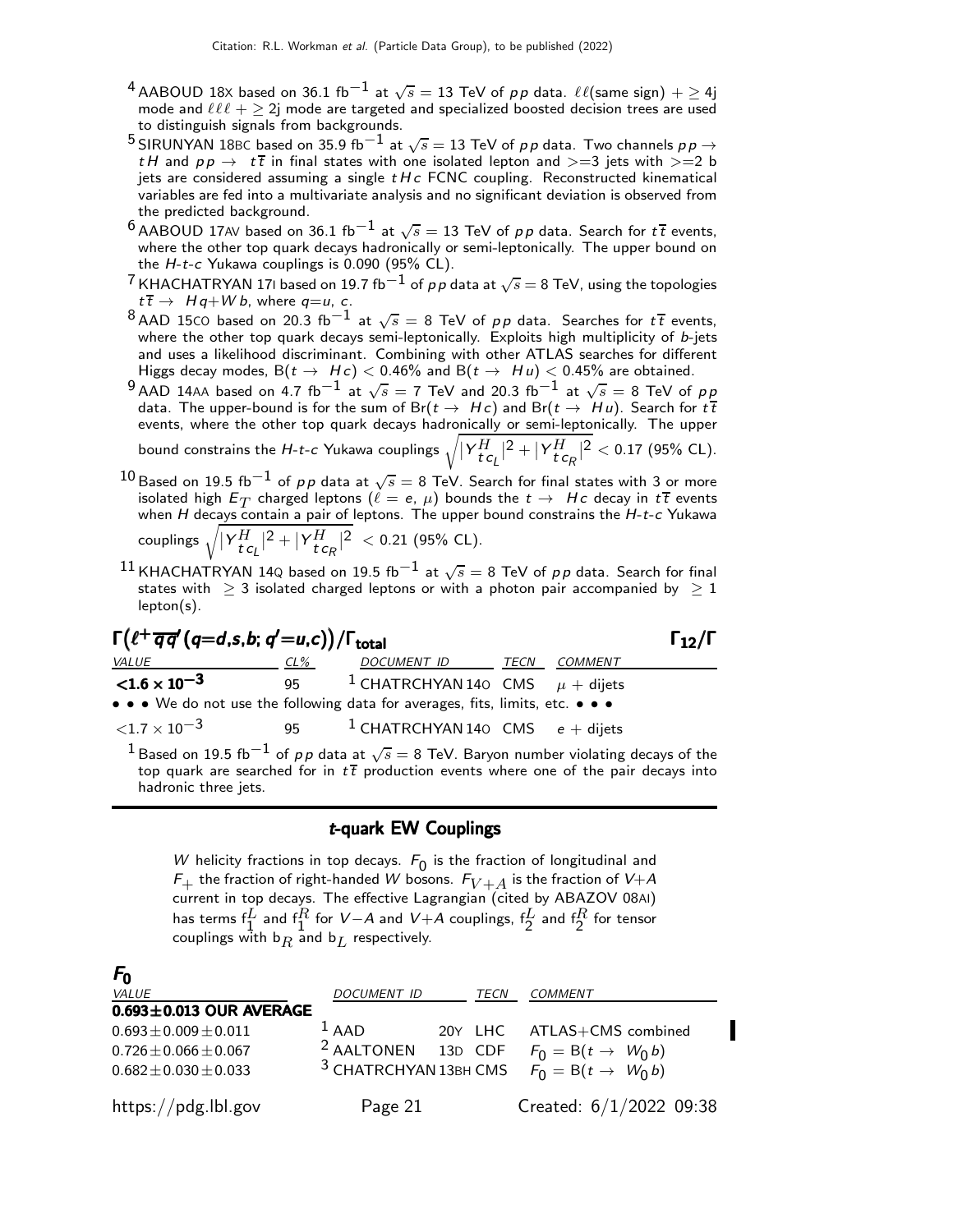| 12BG ATLS $F_0 = B(t \rightarrow W_0 b)$<br>12z TEVA $F_0 = B(t \rightarrow W_0 b)$<br>11c D0 $F_0 = B(t \to W_0 b)$<br>00B CDF $F_0 = B(t \rightarrow W_0 b)$ |
|----------------------------------------------------------------------------------------------------------------------------------------------------------------|
|                                                                                                                                                                |
| $F_0 = 1 - f_1$ , Repl by                                                                                                                                      |
| $F_0 = B(t \rightarrow W_0 b)$ , Repl<br>by AAD 20Y                                                                                                            |
| Repl. by AALTONEN 12Z                                                                                                                                          |
| Repl. by AALTONEN 10Q                                                                                                                                          |
| Repl. by ABAZOV 11C                                                                                                                                            |
|                                                                                                                                                                |
|                                                                                                                                                                |
|                                                                                                                                                                |
| $F_0 = B(t \rightarrow W_0 b)$<br>$F_0 = B(t \rightarrow W_0 b)$<br>$F_0 = B(t \rightarrow W_0 b)$                                                             |

 $^1$  AAD 20Y based on about 20 fb $^{-1}$  of  $\rho \rho$  data at  $\sqrt{s}=$  8 TeV for each experiment. The first error stands for the sum of the statistical and background uncertainties, and the second error for the remaining systematic uncertainties. The measurements used events with one lepton and different jet multiplicities in the final state. The result is consistent with the NNLO SM prediction of 0.687  $\pm$  0.005 for  $m_t = 172.8 \pm 1.3$  GeV.

- $^2$ Based on 8.7 fb $^{-1}$  of data in  $\rho\overline{\rho}$  collisions at  $\sqrt{s}=1.96$  TeV using  $t\overline{t}$  events with  $\ell$  +  $E_T$  +  $\geq$  4 jets(  $\geq$  1 b), and under the constraint  $F_0$  +  $F_+$  +  $F_-=$  1. The statstical errors of  $\mathsf{F}_0$  and  $\mathsf{F}_+$  are correlated with correlation coefficient  $\rho(\mathsf{F}_0,\mathsf{F}_+)= -$  0.69.
- $^3$ Based on 5.0 fb $^{-1}$  of  $\rho\, \rho$  data at  $\sqrt{s}=$  7 TeV. CHATRCHYAN 13BH studied  $tt$  events with large  $\not\!\!E_T$  and  $\ell + \geq 4$  jets using a constrained kinematic fit.
- $^4$ Based on 1.04 fb $^{-1}$  of  $\rho \rho$  data at  $\sqrt{s}=$  7 TeV. AAD 12BG studied  $tt$  events with large  $\not\!\! E_T$  and either  $\ell +\geq 4$ j or  $\ell\ell +\geq 2$ j. The uncertainties are not independent,  $\rho(\mathcal{F}_0,\mathcal{F}_-)$  $=$   $-0.96$ .
- $^5$ Based on 2.7 and 5.1 fb $^{-1}$  of CDF data in  $\ell$  + jets and dilepton channels, and 5.4 fb $^{-1}$ of D0 data in  $\ell$  + jets and dilepton channels.  $F_0 = 0.682 \pm 0.035 \pm 0.046$  if  $F_+$  = 0.0017(1), while  $\mathcal{F}_+=-0.015\pm0.018\pm$  0.030 if  $\mathcal{F}_0=$  0.688(4), where the assumed fixed values are the SM prediction for  $m_t = 173.3 \pm 1.1$  GeV and  $m_W = 80.399 \pm 0.023$ GeV.

6 Results are based on 5.4 fb<sup>-1</sup> of data in  $p\overline{p}$  collisions at 1.96 TeV, including those of ABAZOV 08B. Under the SM constraint of  $f_0 = 0.698$  (for  $m_t = 173.3$  GeV,  $m_W =$ 80.399 GeV),  $f_{+} = 0.010 \pm 0.022 \pm 0.030$  is obtained.

- $^7$  AFFOLDER 00B studied the angular distribution of leptonic decays of W bosons in  $t \rightarrow$ W b events. The ratio  $F_0$  is the fraction of the helicity zero (longitudinal) W bosons in the decaying top quark rest frame. B( $t \to W_+ b$ ) is the fraction of positive helicity (right-handed) positive charge W bosons in the top quark decays. It is obtained by assuming the Standard Model value of  $F_0$ .
- $^8$ AABOUD 17BB based on 20.2 fb<sup>-1</sup> of pp data at  $\sqrt{s} =$  8 TeV. Triple-differential decay rate of top quark in the t-channel single-top production is used to simultaneously determine five generalized  $W$  t b couplings as well as the top polarization. No assumption is made for the other couplings. See this paper for constraints on other couplings not included here. The paper reported  $f_1$ , and we converted it to  $F_0$ .
- $^9$ KHACHATRYAN 16BU based on 19.8 fb $^{-1}$  of  $\rho \rho$  data at  $\sqrt{s} =$  8 TeV using  $t\,\overline{t}$  events with  $\ell + \not\!\!E_T + \geq 4$  jets(  $\geq 2$  b). The errors of  $F_0$  and  $F_+$  are correlated with a<br>completion as flictuated  $(F_-, F_-)$  . On  $27$  . The month is expectated with the NNU O SM. correlation coefficient  $\rho(F_0, F_-) = -0.87$ . The result is consistent with the NNLO SM<br>prodiction of 0.687 + 0.005 for m = 172.8 + 1.3 CoV prediction of 0.687  $\pm$  0.005 for  $m_t = 172.8 \pm 1.3$  GeV.
- <sup>10</sup> Results are based on 2.7 fb<sup>−1</sup> of data in  $p\overline{p}$  collisions at  $\sqrt{s} = 1.96$  TeV.  $F_0$  result is obtained by assuming  $\mathit{F}_{+} = 0$ , while  $\mathit{F}_{+}$  result is obtained for  $\mathit{F}_{0} = 0.70$ , the SM value.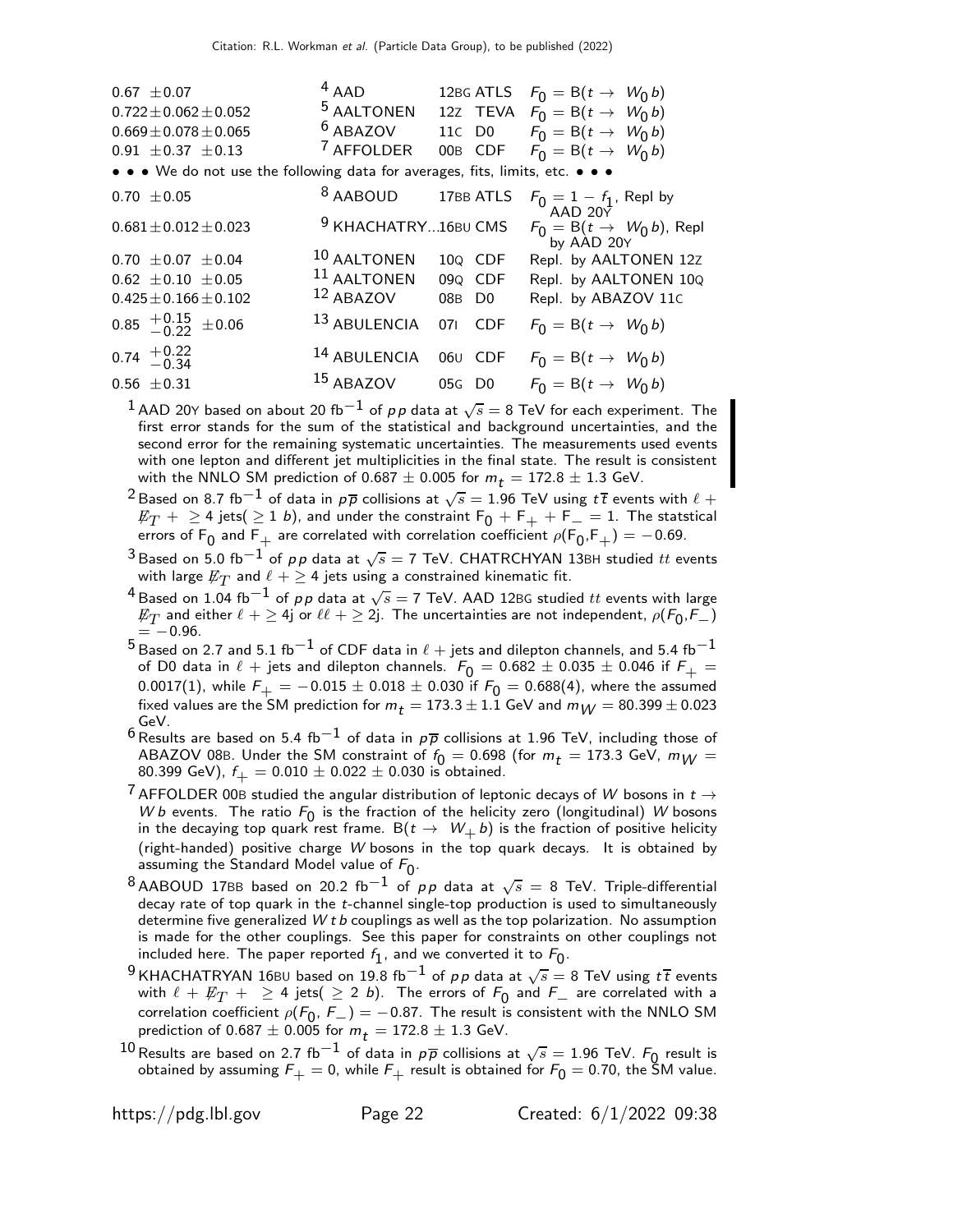Model independent fits for the two fractions give  $F_0 = 0.88 \pm 0.11 \pm 0.06$  and  $F_+ =$  $-0.15 \pm 0.07 \pm 0.06$  with correlation coefficient of  $-0.59$ . The results are for  $m_{\tilde{t}} =$ 175 GeV.

- 11 Results are based on 1.9 fb<sup>-1</sup> of data in  $p\overline{p}$  collisions at  $\sqrt{s} = 1.96$  TeV.  $F_0$  result is obtained assuming  $F_+=0$ , while  $F_+$  result is obtained for  $F_0=$  0.70, the SM values. Model independent fits for the two fractions give  $F_0 = 0.66 \pm 0.16 \pm 0.05$  and  $F_+ =$  $-0.03 \pm 0.06 \pm 0.03$ .
- $^{12}$  Based on 1 fb $^{-1}$  at  $\sqrt{s}=$  1.96 TeV.
- $^{13}$ Based on 318 pb $^{-1}$  of data at  $\sqrt{s}=$  1.96 TeV.
- $^{14}$ Based on 200 pb $^{-1}$  of data at  $\sqrt{s}=$  1.96 TeV.  $t\rightarrow \;\;W\,b \rightarrow \;\ell \,\nu\,b$   $(\ell =$   $e$  or  $\mu).$  The errors are stat  $+$  syst.
- 15 ABAZOV 05G studied the angular distribution of leptonic decays of W bosons in  $t\bar{t}$ candidate events with lepton  $+$  jets final states, and obtained the fraction of longitudinally polarized W under the constraint of no right-handed current,  $F_{+} = 0$ . Based on 125

 ${\sf pb}^{-1}$  of data at  $\sqrt{s}=1.8$  TeV.

#### $F_=$

| <b>VALUE</b>                                                                  | $CL\%$ | <b>DOCUMENT ID</b> | TECN | <b>COMMENT</b>                                                                                                           |
|-------------------------------------------------------------------------------|--------|--------------------|------|--------------------------------------------------------------------------------------------------------------------------|
| $0.315 \pm 0.010$ OUR AVERAGE                                                 |        |                    |      |                                                                                                                          |
| $0.315 \pm 0.006 \pm 0.009$                                                   |        | $1$ AAD            |      | 20Y LHC ATLAS+CMS com-<br>bined                                                                                          |
| $0.310 \pm 0.022 \pm 0.022$                                                   |        |                    |      | <sup>2</sup> CHATRCHYAN 13BH CMS $F_-=B(t \rightarrow W_b)$                                                              |
| $0.32 \pm 0.04$                                                               |        | $3$ AAD            |      | 12BG ATLS $F_{-} = B(t \rightarrow W_{-} b)$                                                                             |
| • • • We do not use the following data for averages, fits, limits, etc. • • • |        |                    |      |                                                                                                                          |
| $> 0.264 \pm 0.044$                                                           | 95     |                    |      | 4 AABOUD 17BB ATLS $F_{-} = f_1(1 - f_1^+)$ ,                                                                            |
| $0.323 \pm 0.008 \pm 0.014$                                                   |        |                    |      | Repl. by AAD 20Y<br><sup>5</sup> KHACHATRY16BU CMS $F_{-} = B(t \rightarrow W_{-} b)$ ,<br>$D_{\text{out}}$ L. AAD $20x$ |

- $^1$  AAD 20Y based on about 20 fb $^{-1}$  of  $\rho \rho$  data at  $\sqrt{s}=$  8 TeV for each experiment. The first error stands for the sum of the statistical and background uncertainties, and the second error for the remaining systematic uncertainties. The measurements used events with one lepton and different jet multiplicities in the final state. The result is consistent with the NNLO SM prediction of 0.311  $\pm$  0.005 for  $m_t = 172.8 \pm 1.3$  GeV.
- $^2$ Based on 5.0 fb $^{-1}$  of  $\rho\, \rho$  data at  $\sqrt{s} =$  7 TeV. CHATRCHYAN 13BH studied  $tt$  events with large  $\not\!\!E_T$  and  $\ell + \geq 4$  jets using a constrained kinematic fit.
- $^3$ Based on 1.04 fb $^{-1}$  of  $\rho \rho$  data at  $\sqrt{s}=$  7 TeV. AAD 12BG studied  $tt$  events with large  $\not\!\!E_T$  and either  $\ell + \geq 4$ j or  $\ell\ell + \geq 2$ j. The uncertainties are not independent,  $\rho(F_0,F_-)$  $= -0.96$ .

 $^4$ AABOUD 17BB based on 20.2 fb $^{-1}$  of  $\rho \rho$  data at  $\sqrt{s} =$  8 TeV. Triple-differential decay rate of top quark in the t-channel single-top production is used to simultaneously determine five generalized  $W$  t  $b$  couplings as well as the top polarization. No assumption is made for the other couplings. The authors reported  $f_{\text{1}} =$  0.30  $\pm$  0.05 and  $f_{\text{1}}^+$  $+1$  < 0.120 which we converted to  $F_$  =  $f_1$ (1 -  $f_1^+$  $_1^+$ ). See this paper for constraints on other couplings not included here.

 $^5$ KHACHATRYAN 16BU based on 19.8 fb $^{-1}$  of  $\rho \rho$  data at  $\sqrt{s} =$  8 TeV using  $t\,\overline{t}$  events with  $\ell + \not\!\!E_T + \geq 4$  jets(  $\geq 2$  b). The errors of  $F_0$  and  $F_+$  are correlated with a<br>completion as flictuated  $(F_-, F_-)$  . On  $27$  . The month is expectated with the NNU O SM. correlation coefficient  $\rho(F_0, F_-) = -0.87$ . The result is consistent with the NNLO SM<br>prodiction of 0.311 + 0.005 for m = 172.8 + 1.3 CoV prediction of 0.311  $\pm$  0.005 for  $m_t = 172.8 \pm 1.3$  GeV.

Repl. by AAD 20Y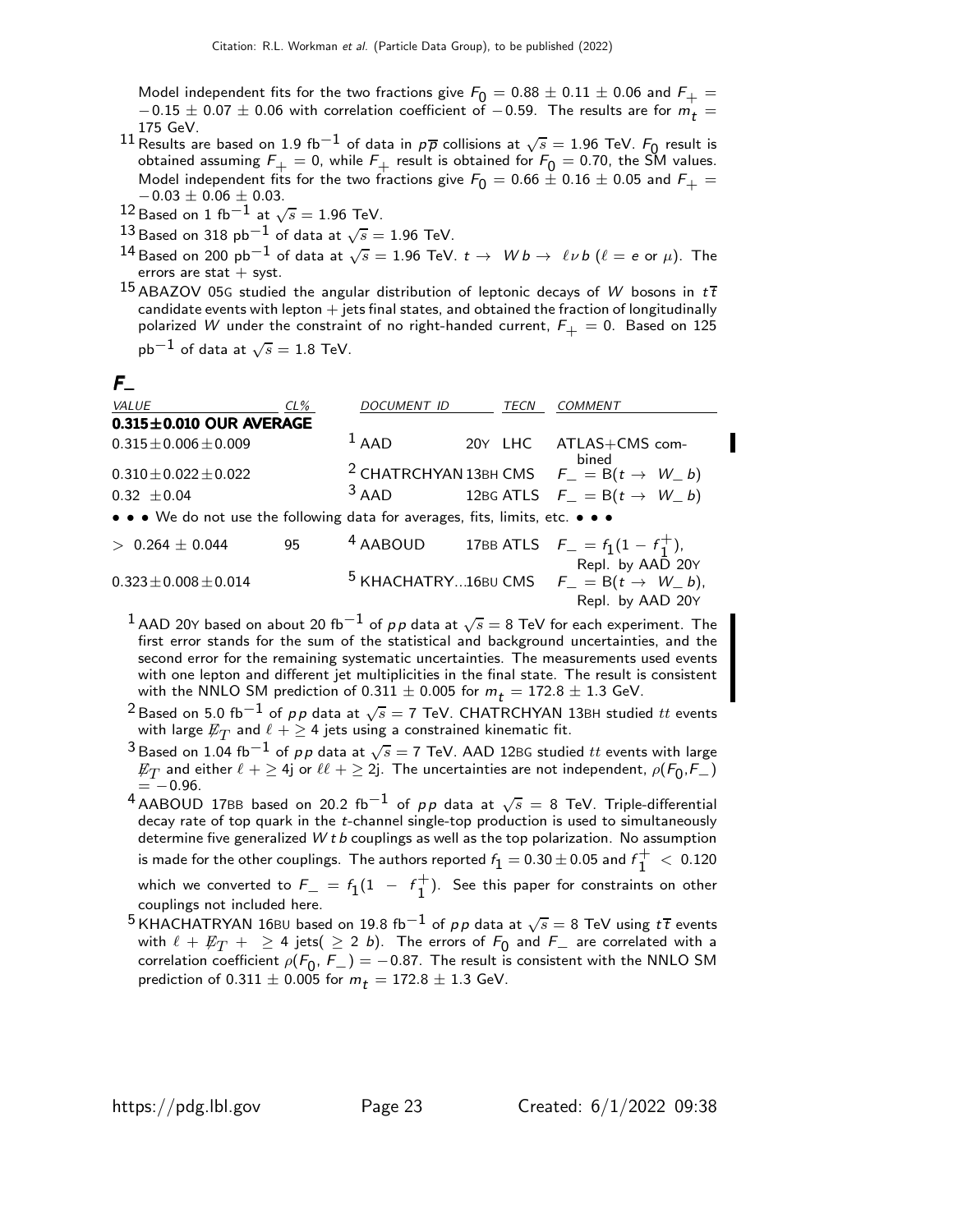| $F_{+}$                                                                     |        |                                  |                 |                |                                                                |
|-----------------------------------------------------------------------------|--------|----------------------------------|-----------------|----------------|----------------------------------------------------------------|
| <b>VALUE</b>                                                                | $CL\%$ | DOCUMENT ID                      |                 | TECN           | COMMENT                                                        |
| $-0.005 \pm 0.007$ OUR AVERAGE                                              |        |                                  |                 |                |                                                                |
| $-0.008 \pm 0.005 \pm 0.006$                                                |        | $1$ AAD                          |                 | 20Y LHC        | ATLAS+CMS com-                                                 |
| $-0.045 \pm 0.044 \pm 0.058$                                                |        | <sup>2</sup> AALTONEN            |                 | 13D CDF        | bined<br>$F_+ = B(t \rightarrow W_+ b)$                        |
| $0.008 \pm 0.012 \pm 0.014$                                                 |        | <sup>3</sup> CHATRCHYAN 13BH CMS |                 |                | $F_+ = B(t \rightarrow W_+ b)$                                 |
| $0.01 \pm 0.05$                                                             |        | $4$ AAD                          |                 | 12BG ATLS      | $F_+ = B(t \rightarrow W_+ b)$                                 |
| $0.023 \pm 0.041 \pm 0.034$                                                 |        | $5$ ABAZOV                       | 11C D0          |                | $F_+ = B(t \rightarrow W_+ b)$                                 |
| $0.11 \pm 0.15$                                                             |        | <sup>6</sup> AFFOLDER            |                 | 00B CDF        | $F_+ = B(t \rightarrow W_+ b)$                                 |
| • • We do not use the following data for averages, fits, limits, etc. • • • |        |                                  |                 |                |                                                                |
| $<$ 0.036 $\pm$ 0.006                                                       | 95     | <sup>7</sup> AABOUD              |                 | 17BB ATLS      | $F_{+} = f_1 f_1^{+}$ , Repl. by                               |
| $-0.004 \pm 0.005 \pm 0.014$                                                |        | 8 KHACHATRY16BU CMS              |                 |                | AAD 20Y<br>$F_+ = B(t \rightarrow W_+ b),$<br>Repl. by AAD 20Y |
| $-0.033 \pm 0.034 \pm 0.031$                                                |        | <sup>9</sup> AALTONEN            |                 | 12Z TEVA       | $F_+ = B(t \rightarrow W_+ b)$                                 |
| $-0.01 \pm 0.02 \pm 0.05$                                                   |        | 10 AALTONEN                      | 10Q             | <b>CDF</b>     | Repl. by AALTO-                                                |
| $-0.04 \pm 0.04 \pm 0.03$                                                   |        | <sup>11</sup> AALTONEN           |                 | 09Q CDF        | <b>NEN 13D</b><br>Repl. by AALTO-<br><b>NEN 100</b>            |
| $0.119 \pm 0.090 \pm 0.053$                                                 |        | 12 ABAZOV                        | 08 <sub>B</sub> | D <sub>0</sub> | Repl. by ABAZOV 11C                                            |
| $0.056 \pm 0.080 \pm 0.057$                                                 |        | 13 ABAZOV                        | 07 <sub>D</sub> | D <sub>0</sub> | $F_+ = B(t \rightarrow W_+ b)$                                 |
| $0.05 \begin{array}{c} +0.11 \\ -0.05 \end{array}$<br>$\pm$ 0.03            |        | <sup>14</sup> ABULENCIA          | 071             | <b>CDF</b>     | $F_+ = B(t \rightarrow W_+ b)$                                 |
| 0.26<br>$\lt$                                                               | 95     | 14 ABULENCIA                     | 071             | <b>CDF</b>     | $F_+ = B(t \rightarrow W_+ b)$                                 |
| < 0.27                                                                      | 95     | 15 ABULENCIA                     | 06 <sub>U</sub> | <b>CDF</b>     | $F_+ = B(t \rightarrow W_+ b)$                                 |
| $0.00 \pm 0.13 \pm 0.07$                                                    |        | 16 ABAZOV                        | 05L             | D <sub>0</sub> | $F_+ = B(t \rightarrow W_+ b)$                                 |
| 0.25<br>$\lt$                                                               | 95     | 16 ABAZOV                        | 05L             | D <sub>0</sub> | $F_+ = B(t \rightarrow W_+ b)$                                 |
| < 0.24                                                                      | 95     | 17 ACOSTA                        |                 | 05D CDF        | $F_+ = B(t \rightarrow W_+ b)$                                 |

 $^1$  AAD 20Y based on about 20 fb $^{-1}$  of  $\rho \rho$  data at  $\sqrt{s}=$  8 TeV for each experiment. The first error stands for the sum of the statistical and background uncertainties, and the second error for the remaining systematic uncertainties. The measurements used events with one lepton and different jet multiplicities in the final state. The result is estimated from the measurements of  $F_0$  and  $F_+$  assuming unitarity. The value is consistent with the NNLO SM prediction of 0.0017  $\pm$  0.0001 for m  $-$  172.8  $\pm$  1.2 GeV. the NNLO SM prediction of 0.0017  $\pm$  0.0001 for  $m_t = 172.8 \pm 1.3$  GeV.

- $^2$ Based on 8.7 fb $^{-1}$  of data in  $\rho\overline{\rho}$  collisions at  $\sqrt{s}=1.96$  TeV using  $t\overline{t}$  events with  $\ell$   $+$  $E_T$  +  $\geq$  4 jets(  $\geq$  1 b), and under the constraint  $F_0$  +  $F_+$  +  $F_-=$  1. The statstical errors of  $\mathsf{F}_0$  and  $\mathsf{F}_+$  are correlated with correlation coefficient  $\rho(\mathsf{F}_0,\mathsf{F}_+)= -$  0.69.
- $^3$ Based on 5.0 fb $^{-1}$  of  $\rho\, \rho$  data at  $\sqrt{s} =$  7 TeV. CHATRCHYAN 13BH studied  $tt$  events with large  $\not\!\!E_T$  and  $\ell + \geq 4$  jets using a constrained kinematic fit.
- $^4$ Based on 1.04 fb $^{-1}$  of  $\rho \rho$  data at  $\sqrt{s}=$  7 TeV. AAD 12BG studied  $tt$  events with large  $\not\!\!E_T$  and either  $\ell + \geq$  4j or  $\ell\ell + \geq$  2j.
- <sup>5</sup> Results are based on 5.4 fb<sup>-1</sup> of data in  $p\overline{p}$  collisions at 1.96 TeV, including those of ABAZOV 08B. Under the SM constraint of  $f_0 = 0.698$  (for  $m_t = 173.3$  GeV,  $m_W =$ 80.399 GeV),  $f_{\perp} = 0.010 \pm 0.022 \pm 0.030$  is obtained.
- $^6$  AFFOLDER 00B studied the angular distribution of leptonic decays of W bosons in  $t \rightarrow$ W b events. The ratio  $F_0$  is the fraction of the helicity zero (longitudinal) W bosons in the decaying top quark rest frame.  $\mathsf{B}(t\to~W_+ \,b)$  is the fraction of positive helicity (right-handed) positive charge W bosons in the top quark decays. It is obtained by assuming the Standard Model value of  $F_0$ .
- <sup>7</sup> AABOUD 17BB based on 20.2 fb<sup>-1</sup> of pp data at  $\sqrt{s} = 8$  TeV. Triple-differential decay rate of top quark in the t-channel single-top production is used to simultaneously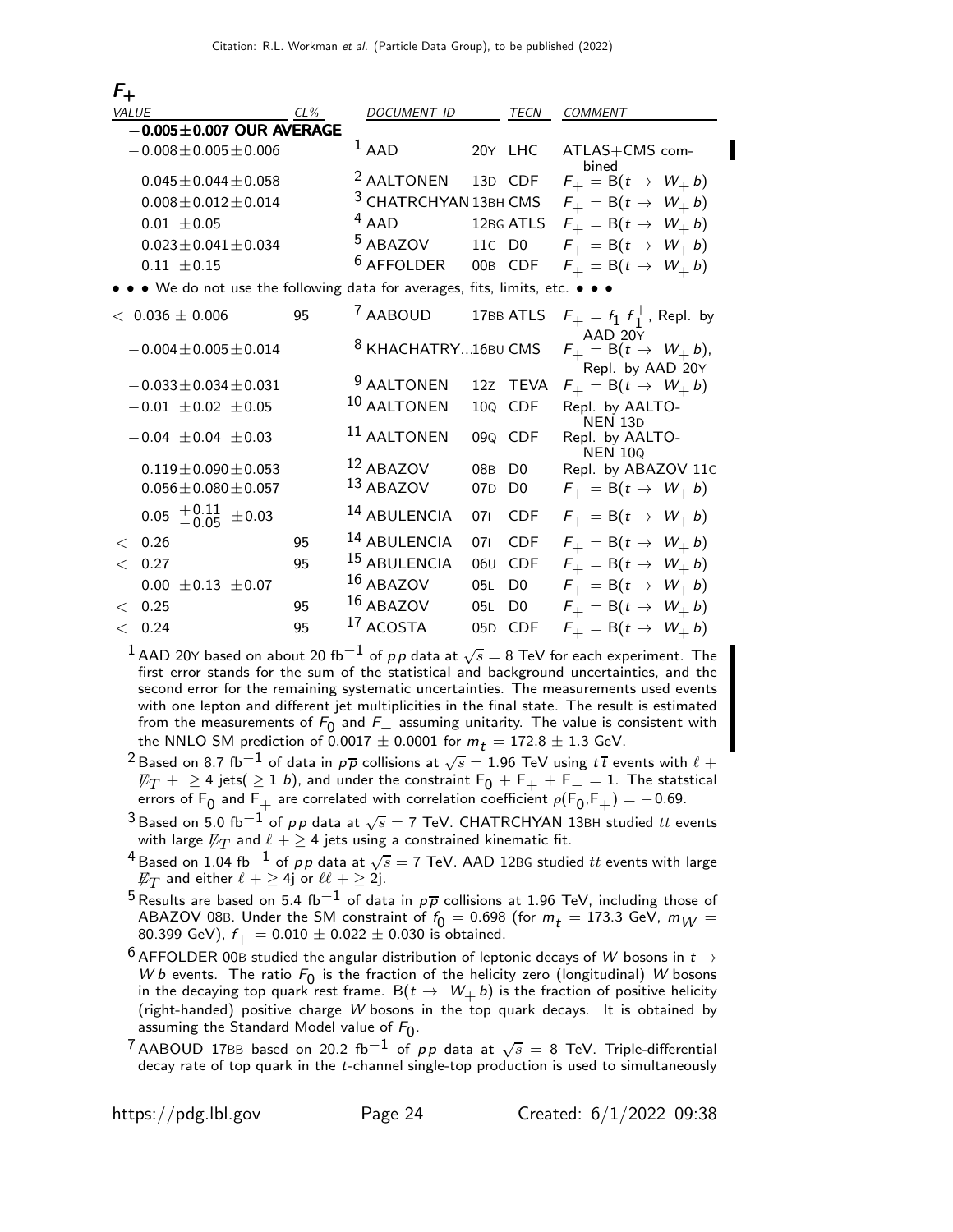determine five generalized  $W t b$  couplings as well as the top polarization. No assumption is made for the other couplings. The authors reported  $f_{\text{1}}=$  0.30  $\pm$  0.05 and  $f_{\text{1}}^{+}$  $\frac{1}{1}$  < 0.120

which we converted to  $\mathit{F}_{+}^{}=\mathit{f}_{1}^{} \; \mathit{f}_{1}^+$  $\bar{1}$ . See this paper for constraints on other couplings not included here.

- 8 KHACHATRYAN 16BU based on 19.8 fb $^{-1}$  of  $p \, p$  data at  $\sqrt{s} = 8$  TeV using  $t \, \overline{t}$  events with  $\ell + \not\!\!{E}_T + \geq$  4 jets $(\geq$  2 b). The result is consistent with the NNLO SM prediction of 0.0017  $\pm$  0.0001 for  $m_t = 172.8 \pm 1.3$  GeV.
- $^9$ Based on 2.7 and 5.1 fb $^{-1}$  of CDF data in  $\ell$  + jets and dilepton channels, and 5.4 fb $^{-1}$ of D0 data in  $\ell$  + jets and dilepton channels.  $F_0 = 0.682 \pm 0.035 \pm 0.046$  if  $F_+$  = 0.0017(1), while  $F_{+} = -0.015 \pm 0.018 \pm 0.030$  if  $F_{0} = 0.688(4)$ , where the assumed fixed values are the SM prediction for  $m_t = 173.3 \pm 1.1$  GeV and  $m_W = 80.399 \pm 0.023$ GeV.
- 10 Results are based on 2.7 fb<sup>-1</sup> of data in  $p\overline{p}$  collisions at  $\sqrt{s} = 1.96$  TeV.  $F_0$  result is obtained by assuming  $F_+ = 0$ , while  $F_+$  result is obtained for  $F_0 = 0.70$ , the SM value. Model independent fits for the two fractions give  $F_0 = 0.88 \pm 0.11 \pm 0.06$  and  $F_+ =$  $-0.15 \pm 0.07 \pm 0.06$  with correlation coefficient of  $-0.59$ . The results are for  $m_{\tilde{t}} =$ 175 GeV.
- 11 Results are based on 1.9 fb<sup>-1</sup> of data in  $p\overline{p}$  collisions at  $\sqrt{s} = 1.96$  TeV.  $F_0$  result is obtained assuming  $F_+=0$ , while  $F_+$  result is obtained for  $F_0=$  0.70, the SM values. Model independent fits for the two fractions give  $F_0 = 0.66 \pm 0.16 \pm 0.05$  and  $F_+ =$  $-0.03 \pm 0.06 \pm 0.03$ .
- $^{12}$  Based on 1 fb $^{-1}$  at  $\sqrt{s}=$  1.96 TeV.
- $^{13}$ Based on 370 pb $^{-1}$  of data at  $\sqrt{s}=$  1.96 TeV, using the  $\ell$   $+$  jets and dilepton decay channels. The result assumes  $F_0 = 0.70$ , and it gives  $F_+ < 0.23$  at 95% CL.
- $^{14}$ Based on 318 pb $^{-1}$  of data at  $\sqrt{s}=$  1.96 TeV.
- $^{15}$ Based on 200 pb $^{-1}$  of data at  $\sqrt{s}=$  1.96 TeV.  $t\rightarrow \;\;W\,b \rightarrow \;\ell \,\nu\,b$   $(\ell =$   $e$  or  $\mu).$  The errors are stat  $+$  syst.
- 16 ABAZOV 05L studied the angular distribution of leptonic decays of W bosons in  $t\bar{t}$ events, where one of the  $W$ 's from  $t$  or  $\overline{t}$  decays into  $e$  or  $\mu$  and the other decays hadronically. The fraction of the "+" helicity W boson is obtained by assuming  $F_0$  $= 0.7$ , which is the generic prediction for any linear combination of V and A currents. Based on 230  $\pm$  15  ${\rm pb}^{-1}$  of data at  $\sqrt{s} = 1.96$  TeV.
- $^{17}$  ACOSTA 05D measures the  $m_\ell^2$   $_{+b}$  distribution in  $t\,\overline{t}$  production events where one or both W's decay leptonically to  $\ell = e$  or  $\mu$ , and finds a bound on the V+A coupling of the t bW vertex. By assuming the SM value of the longitudinal W fraction  $F_0 = B(t \rightarrow$  $W_0(b) = 0.70$ , the bound on  $F_+$  is obtained. If the results are combined with those of AFFOLDER 00B, the bounds become  $F_{V+A}$  < 0.61 (95% CL) and  $F_{+}$  < 0.18 (95 %CL), respectively. Based on 109  $\pm$  7 pb $^{-1}$  of data at  $\sqrt{s}=$  1.8 TeV (run I).

#### $F_{V+A}$

| <b>VALUE</b>                                                                                                          | $CL\%$ | DOCUMENT ID | TECN | <i>COMMENT</i>                                                       |
|-----------------------------------------------------------------------------------------------------------------------|--------|-------------|------|----------------------------------------------------------------------|
| < 0.29                                                                                                                |        |             |      | 95 $^{-1}$ ABULENCIA 07G CDF $F_{V+A} = {\sf B}(t\rightarrow\ Wb_R)$ |
| $\bullet \bullet \bullet$ We do not use the following data for averages, fits, limits, etc. $\bullet \bullet \bullet$ |        |             |      |                                                                      |

| $-0.06 \pm 0.22 \pm 0.12$ |                        | <sup>1</sup> ABULENCIA 07G CDF $F_{V+A} = B(t \rightarrow Wb_R)$ |  |
|---------------------------|------------------------|------------------------------------------------------------------|--|
| $<$ 0.80                  | 95 <sup>2</sup> ACOSTA | 05D CDF $F_{V+A} = B(t \rightarrow Wb_R)$                        |  |

 $^1$ Based on 700 pb $^{-1}$  of data at  $\sqrt{s}=1.96$  TeV.

<sup>2</sup> ACOSTA 05D measures the  $m_\ell^2$  +b distribution in  $t\bar{t}$  production events where one or both W's decay leptonically to  $\ell = e$  or  $\mu$ , and finds a bound on the V+A coupling of the t bW vertex. By assuming the SM value of the longitudinal W fraction  $F_0 = B(t \rightarrow t)$  $W_0(b) = 0.70$ , the bound on  $F_+$  is obtained. If the results are combined with those of AFFOLDER 00B, the bounds become  $F_{V+A}$  < 0.61 (95% CL) and  $F_{+}$  < 0.18 (95 %CL), respectively. Based on 109  $\pm$  7 pb $^{-1}$  of data at  $\sqrt{s}=$  1.8 TeV (run I).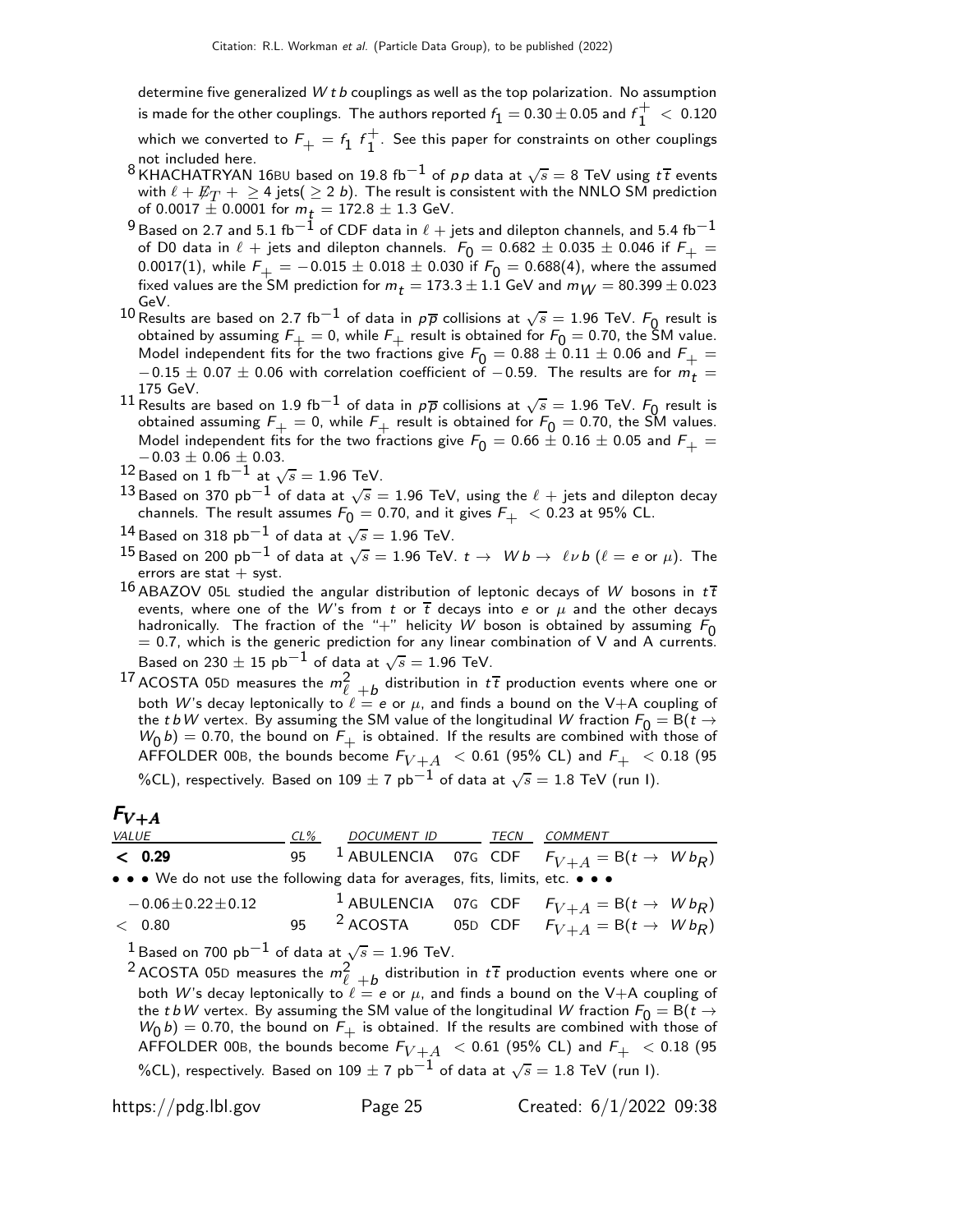| $f_1^R$                                                                       |        |                               |                    |                |                                |
|-------------------------------------------------------------------------------|--------|-------------------------------|--------------------|----------------|--------------------------------|
| VALUE                                                                         | $CL\%$ | <b>DOCUMENT ID</b>            |                    | TECN           | <i>COMMENT</i>                 |
| • • • We do not use the following data for averages, fits, limits, etc. • • • |        |                               |                    |                |                                |
| $-0.11 < f_1^R < 0.16$                                                        | 95     | $^1$ AAD                      |                    | 20Y LHC        | ATLAS+CMS com-<br>bined        |
| $ f_1^R/f_2^L  < 0.37$                                                        | 95     | <sup>2</sup> AABOUD 17BB ATLS |                    |                | $t$ -channel single top        |
| $\big  \mathsf{f}_1^R \big  < 0.16$                                           | 95     | <sup>3</sup> KHACHATRY17G CMS |                    |                | $t$ -channel single- $t$ prod. |
| $-0.20 <$ Re(V <sub>tb</sub> f <sub>1</sub> <sup>R</sup> )<0.23               | 95     | $4$ AAD                       |                    | 12BG ATLS      | Constr. on $W t b vtx$         |
| $(V_{tb} f_1^R)^2 < 0.93$                                                     | 95     | <sup>5</sup> ABAZOV           | 12E D <sub>0</sub> |                | Single-top                     |
| $ f_1^R ^2 < 0.30$                                                            | 95     | <sup>6</sup> ABAZOV           | 121                | D <sub>0</sub> | single- $t + W$ helicity       |
| $ f_1^R ^2 < 1.01$                                                            | 95     | <sup>7</sup> ABAZOV           | 09J D <sub>0</sub> |                | $ f_1^L =1,  f_2^L = f_2^R =0$ |
| $ f_1^R ^2 < 2.5$                                                             | 95     | <sup>8</sup> ABAZOV           | 08AI DO            |                | $ f_1^L ^2 = 1.8 - 1.8$        |
|                                                                               |        |                               |                    |                |                                |

 $^1$  AAD 20Y based on about 20 fb $^{-1}$  of  $\rho \rho$  data at  $\sqrt{s} =$  8 TeV for each experiment. The measurements used events with one lepton and different jet multiplicities in the final state. The measurements of  $F_0$  and  $F_+$  are used to set the limit. The limit is obtained<br>by assuming the other sounlings to beys their SM values. by assuming the other couplings to have their SM values.

 $^2$  AABOUD 17BB based on 20.2 fb $^{-1}$  of  $\rho \rho$  data at  $\sqrt{s} =$  8 TeV. Triple-differential decay rate of top quark is used to simultaneously determine five generalized  $W t b$  couplings as well as the top polarization. No assumption is made for the other couplings. See this paper for constraints on other couplings not included here.

- <sup>3</sup> KHACHATRYAN 17G based on 5.0 and 19.7 fb<sup>-1</sup> of pp data at  $\sqrt{s} = 7$  and 8 TeV, respectively. A Bayesian neural network technique is used to discriminate between signal and backgrounds. This is a 95% CL exclusion limit obtained by a three-dimensional fit with simultaneous variation of  $(f_1^L, f_1^R, f_2^R)$ .
- <sup>4</sup> Based on 1.04 fb<sup>−1</sup> of pp data at  $\sqrt{s} = 7$  TeV. AAD 12BG studied  $tt$  events with large  $\not\!\!E_T$  and either  $\ell + \geq 4$ j or  $\ell\ell + \geq 2$ j.
- $5$  Based on 5.4 fb $^{-1}$  of data. For each value of the form factor quoted the other two are assumed to have their SM value. Their Fig. 4 shows two-dimensional posterior probability density distributions for the anomalous couplings.
- $^6$ Based on 5.4 fb $^{-1}$  of data in  $p\overline{p}$  collisions at 1.96 TeV. Results are obtained by combining the limits from the W helicity measurements and those from the single top quark production.
- $^7$ Based on 1 fb $^{-1}$  of data at  $p\overline{p}$  collisions  $\sqrt{s}=$  1.96 TeV. Combined result of the  $W$ helicity measurement in  $t\bar{t}$  events (ABAZOV 08B) and the search for anomalous  $tbW$ couplings in the single top production (ABAZOV 08AI). Constraints when  $f_1^L$  and one of the anomalous couplings are simultaneously allowed to vary are given in their Fig. 1 and Table 1.
- $8\overline{\phantom{1}}$ Result is based on 0.9 fb $^{-1}$  of data at  $\sqrt{s}=$  1.96 TeV. Single top quark production events are used to measure the Lorentz structure of the  $tbW$  coupling. The upper bounds on the non-standard couplings are obtained when only one non-standard coupling is allowed to be present together with the SM one,  $\mathsf{f}^L_1=\mathsf{V}^*_{t\,b}$ .

| $f_2^L$                                                                       |     |             |      |                                                  |
|-------------------------------------------------------------------------------|-----|-------------|------|--------------------------------------------------|
| VALUE                                                                         | CL% | DOCUMENT ID | TECN | <b>COMMENT</b>                                   |
| • • • We do not use the following data for averages, fits, limits, etc. • • • |     |             |      |                                                  |
| $-0.08 < f_{2}^L < 0.05$ 95                                                   |     | $1$ AAD     |      | 20Y LHC ATLAS+CMS com-<br>bined                  |
|                                                                               |     |             |      | $2$ AABOUD 17BB ATLS $t$ -channel single top     |
|                                                                               |     |             |      | $3$ KHACHATRY17G CMS $t$ -channel single-t prod. |
|                                                                               |     | $4$ AAD     |      | 12BG ATLS Constr. on Wtb vtx                     |
|                                                                               |     |             |      |                                                  |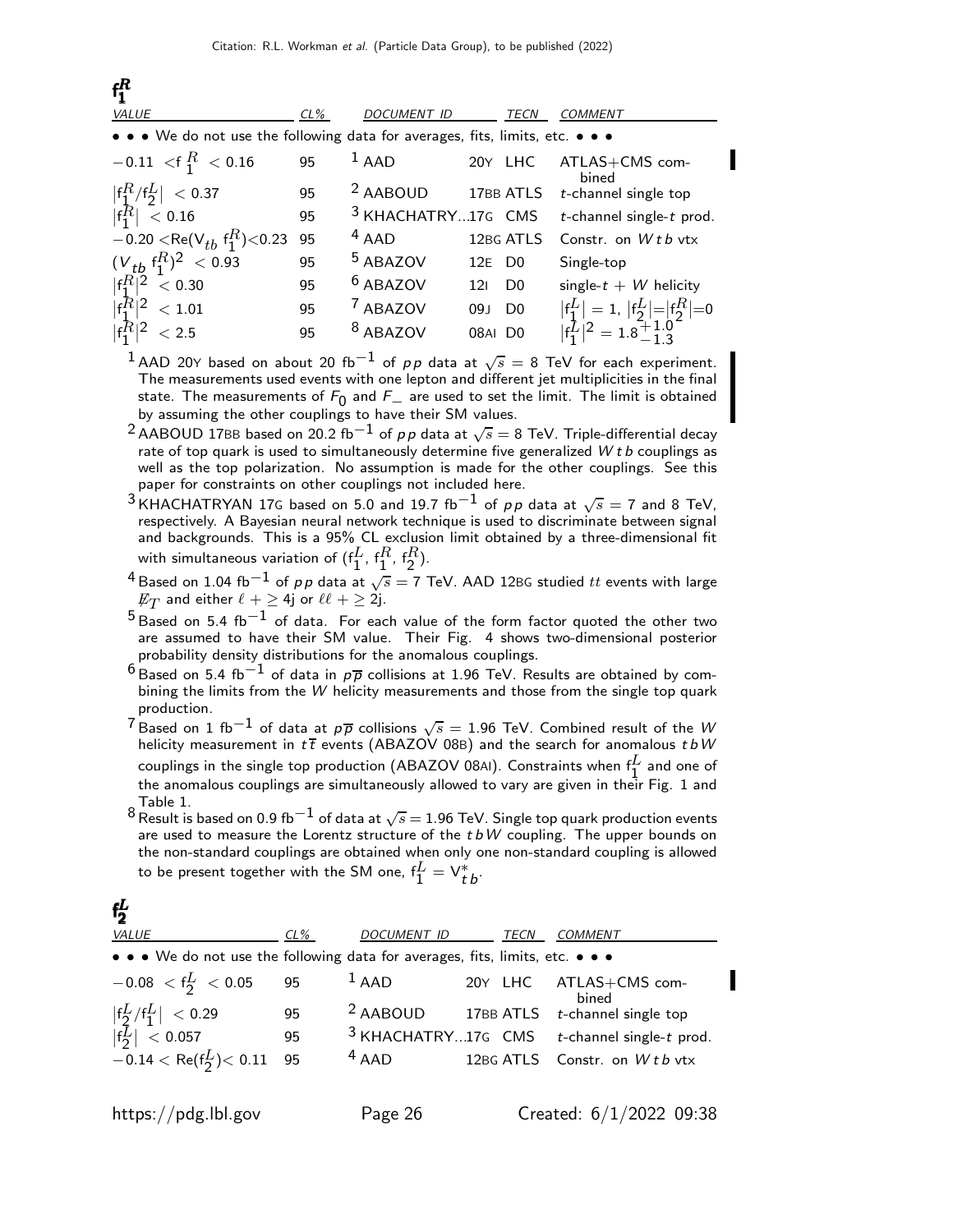| $(V_{tb} f_2^L)^2 < 0.13$                                  | 95 | <sup>5</sup> ABAZOV | 12E D <sub>0</sub>   | Single-top                                                 |
|------------------------------------------------------------|----|---------------------|----------------------|------------------------------------------------------------|
|                                                            | 95 | <sup>6</sup> ABAZOV | $12I$ D <sub>0</sub> | single- $t + W$ helicity                                   |
| $\frac{ f_2^L ^2}{ f_2^L ^2} < 0.05$<br>$ f_2^L ^2 < 0.28$ | 95 | <sup>7</sup> ABAZOV | 09J D0               | $ f_1^L =1,  f_1^R = f_2^R =0$                             |
| $ f_2^{\bar{L}} ^2 < 0.5$                                  | 95 | <sup>8</sup> ABAZOV | 08AI D0              | $ f_1^L ^2 = 1.4 \begin{matrix} +0.6 \\ -0.5 \end{matrix}$ |
|                                                            |    |                     |                      |                                                            |

 $^1$  AAD 20Y based on about 20 fb $^{-1}$  of  $\rho \rho$  data at  $\sqrt{s} =$  8 TeV for each experiment. The measurements used events with one lepton and different jet multiplicities in the final state. The measurements of  $F_0$  and  $F_+$  are used to set the limit. The limit is obtained<br>by assuming the other sounlings to beys their SM values. by assuming the other couplings to have their SM values.

<sup>2</sup> AABOUD 17BB based on 20.2 fb<sup>-1</sup> of pp data at  $\sqrt{s} = 8$  TeV. Triple-differential decay rate of top quark is used to simultaneously determine five generalized  $W t b$  couplings as well as the top polarization. No assumption is made for the other couplings. See this paper for constraints on other couplings not included here.

<sup>3</sup> KHACHATRYAN 17G based on 5.0 and 19.7 fb<sup>-1</sup> of pp data at  $\sqrt{s} = 7$  and 8 TeV, respectively. A Bayesian neural network technique is used to discriminate between signal and backgrounds. This is a 95% CL exclusion limit obtained by a three-dimensional fit with simultaneous variation of  $(f_1^L, f_2^L, f_2^R)$ .

<sup>4</sup> Based on 1.04 fb<sup>−1</sup> of pp data at  $\sqrt{s} = 7$  TeV. AAD 12BG studied  $tt$  events with large  $\not\!\!E_T$  and either  $\ell + \geq$  4j or  $\ell\ell + \geq$  2j.

 $5$  Based on 5.4 fb<sup>-1</sup> of data. For each value of the form factor quoted the other two are assumed to have their SM value. Their Fig. 4 shows two-dimensional posterior probability density distributions for the anomalous couplings.

- $^6$ Based on 5.4 fb $^{-1}$  of data in  $\rho\overline{\rho}$  collisions at 1.96 TeV. Results are obtained by combining the limits from the W helicity measurements and those from the single top quark production.
- $7$  Based on 1 fb<sup>-1</sup> of data at  $p\overline{p}$  collisions  $\sqrt{s} = 1.96$  TeV. Combined result of the W helicity measurement in  $t\bar{t}$  events (ABAZOV 08B) and the search for anomalous  $tbW$ couplings in the single top production (ABAZOV 08AI). Constraints when  $f_1^L$  and one of the anomalous couplings are simultaneously allowed to vary are given in their Fig. 1 and Table 1.
- $8\overline{\phantom{0}}$ Result is based on 0.9 fb $^{-1}$  of data at  $\sqrt{s} = 1.96$  TeV. Single top quark production events are used to measure the Lorentz structure of the  $tbW$  coupling. The upper bounds on the non-standard couplings are obtained when only one non-standard coupling is allowed to be present together with the SM one,  $\mathsf{f}^L_1=\mathsf{V}^*_{t\,b}.$

#### f R 2

| <b>VALUE</b>                                                                                                          | $CL\%$ | DOCUMENT ID                   |                    | TECN           | <i>COMMENT</i>                                                                                                                                                                 |
|-----------------------------------------------------------------------------------------------------------------------|--------|-------------------------------|--------------------|----------------|--------------------------------------------------------------------------------------------------------------------------------------------------------------------------------|
| $\bullet \bullet \bullet$ We do not use the following data for averages, fits, limits, etc. $\bullet \bullet \bullet$ |        |                               |                    |                |                                                                                                                                                                                |
| $-0.04 < f_2^R < 0.02$                                                                                                | 95     | $1$ AAD                       |                    | 20Y LHC        | ATLAS+CMS com-<br>bined                                                                                                                                                        |
| $-0.12 <$ Re(f <sub>2</sub> $^{R}/$ f <sub>1</sub> $^{L}$ )<0.17 95                                                   |        | <sup>2</sup> AABOUD           |                    | 17BB ATLS      | $t$ -channel single top                                                                                                                                                        |
| $-0.07 <$ Im(f <sub>2</sub> $^{R}_{2}/$ f <sub>1</sub> $^{L}_{1}$ )<0.06 95                                           |        | <sup>2</sup> AABOUD           |                    | 17BB ATLS      | $t$ -channel single top                                                                                                                                                        |
| $-0.18 <$ Im(f <sub>2</sub> $\overline{R}$ )<0.06                                                                     | 95     | <sup>3</sup> AABOUD           | 17 <sub>1</sub>    | <b>ATLS</b>    | $t$ -channel single top                                                                                                                                                        |
| $-0.049 < f_2^R < 0.048$                                                                                              | 95     | <sup>4</sup> KHACHATRY17G CMS |                    |                | $t$ -channel single top                                                                                                                                                        |
| $-0.36 < \text{Re}(f_2^R/f_1^L) < 0.10$                                                                               | 95     | $5$ AAD                       |                    | 16AK ATLS      | Single-top                                                                                                                                                                     |
| $-0.17 <$ Im(f <sub>2</sub> $^{R}/$ f <sub>1</sub> <sup>1</sup> )<0.23                                                | 95     | $5$ AAD                       |                    | 16AK ATLS      | Single-top                                                                                                                                                                     |
| $-0.08 < \text{Re}(\overline{\mathsf{f}_{2}^{R}}) < 0.04$                                                             | 95     | $6$ AAD                       |                    | 12BG ATLS      | Constr. on $Wtb$ vtx                                                                                                                                                           |
| $(V_{tb} f_2^R)^2 < 0.06$                                                                                             | 95     | <sup>7</sup> ABAZOV           | 12E D <sub>0</sub> |                | Single-top                                                                                                                                                                     |
| $ f_2^R ^2$<br>< 0.12                                                                                                 | 95     | <sup>8</sup> ABAZOV           | 121                | D <sub>0</sub> | single- $t + W$ helicity                                                                                                                                                       |
| $ f_2^R ^2 < 0.23$                                                                                                    | 95     | <sup>9</sup> ABAZOV           | 09J                | D <sub>0</sub> | $\left  \begin{matrix} f_1^L \\ 1 \end{matrix} \right  = 1, \left  \begin{matrix} f_1^R \\ 1 \end{matrix} \right  = \left  \begin{matrix} f_2^L \\ 2 \end{matrix} \right  = 0$ |
| $ f_2^R ^2 < 0.3$                                                                                                     | 95     | $10$ ABAZOV                   | 08AI DO            |                | $ f_1^L ^2 = 1.4 + 0.9$                                                                                                                                                        |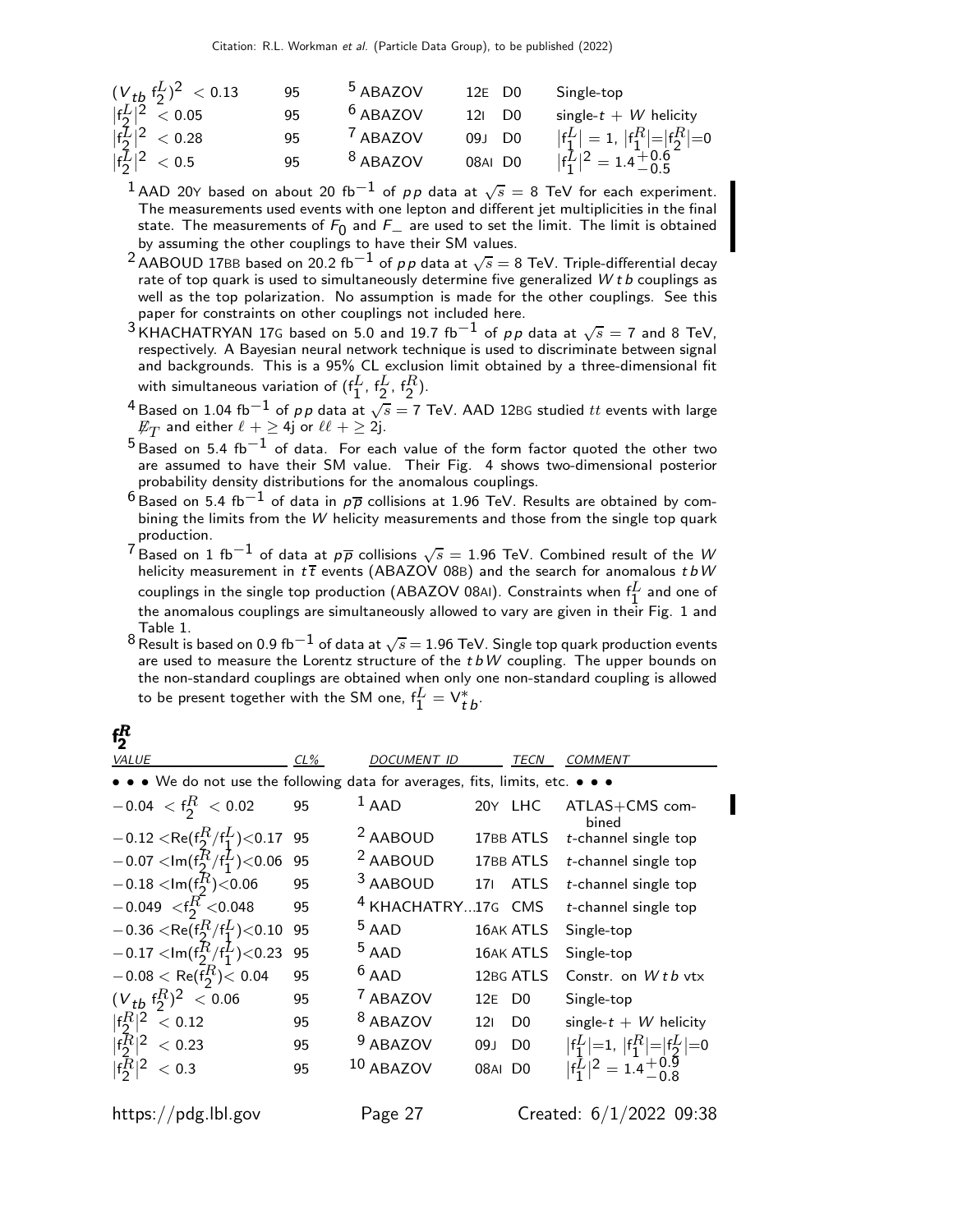- $^1$  AAD 20Y based on about 20 fb $^{-1}$  of  $\rho \rho$  data at  $\sqrt{s} =$  8 TeV for each experiment. The measurements used events with one lepton and different jet multiplicities in the final state. The measurements of  $F_0$  and  $F_+$  are used to set the limit. The limit is obtained<br>by assuming the other couplings to baye their SM values. by assuming the other couplings to have their SM values.
- $^2$  AABOUD 17BB based on 20.2 fb $^{-1}$  of  $\rho \rho$  data at  $\sqrt{s} =$  8 TeV. Triple-differential decay rate of top quark is used to simultaneously determine five generalized  $W t b$  couplings as well as the top polarization. No assumption is made for the other couplings. See this paper for constraints on other couplings not included here.
- $^3$ AABOUD 171 based on 20.2 fb $^{-1}$  of  $\rho \rho$  data at  $\sqrt{s} =$  8 TeV. A cut-based analysis is used to discriminate between signal and backgrounds. All anomalous couplings other than lm $(\mathsf{f})_2^R$  are assumed to be zero. See this paper for a number of other asymmetries and measurements that are not included here.
- 4 KHACHATRYAN 17G based on 5.0 and 19.7 fb<sup>-1</sup> of pp data at  $\sqrt{s} = 7$  and 8 TeV, respectively. A Bayesian neural network technique is used to discriminate between signal and backgrounds. This is a 95% CL exclusion limit obtained by a three-dimensional fit with simultaneous variation of  $(f_1^L, f_2^L, f_2^R)$ .
- $^5$  AAD 16AK based on 4.6 fb $^{-1}$  of  $\rho\, \rho$  data at  $\sqrt{s}=$  7 TeV. The results are obtained from an analysis of angular distributions of the decay products of single top quarks, assuming  $f_1^R = f_2^L = 0$ . The fraction of decays containing transversely polarized W is measured to  $be^{\frac{1}{2}}F_{+}^2 + F_{-} = 0.37 \pm 0.07.$
- $^6$ Based on 1.04 fb $^{-1}$  of  $\rho \rho$  data at  $\sqrt{s}=$  7 TeV. AAD 12BG studied  $tt$  events with large  $\not\!\!E_T$  and either  $\ell + \geq$  4j or  $\ell\ell + \geq$  2j.
- $^7$ Based on 5.4 fb $^{-1}$  of data. For each value of the form factor quoted the other two are assumed to have their SM value. Their Fig. 4 shows two-dimensional posterior probability density distributions for the anomalous couplings.
- $^8$ Based on 5.4 fb $^{-1}$  of data in  $\rho\overline{\rho}$  collisions at 1.96 TeV. Results are obtained by combining the limits from the W helicity measurements and those from the single top quark production.
- $^9$ Based on 1 fb $^{-1}$  of data at  $p\overline{p}$  collisions  $\sqrt{s}=$  1.96 TeV. Combined result of the  $W$ helicity measurement in  $t\bar{t}$  events (ABAZOV 08B) and the search for anomalous  $tbW$ couplings in the single top production (ABAZOV 08AI). Constraints when  $f_1^L$  and one of the anomalous couplings are simultaneously allowed to vary are given in their Fig. 1 and Table 1.
- $^{10}$  Result is based on 0.9 fb $^{-1}$  of data at  $\sqrt{s} = 1.96$  TeV. Single top quark production events are used to measure the Lorentz structure of the  $tbW$  coupling. The upper bounds on the non-standard couplings are obtained when only one non-standard coupling is allowed to be present together with the SM one,  ${\sf f}_{1}^L={\sf V}_{t}^*{}_{b}.$

# $\left| \mathsf{f}_{LV}\mathsf{V}_{tb} \right|$

Assumed that the top-quark-related CKM matrix elements obey the relation  $|V_{td}|$ ,  $\left|\mathsf{V}_{ts}\right| \ll \left|\mathsf{V}_{tb}\right|$  and a form factor  $\mathsf{f}_{LV}$  is determined for each production mode and centre-of-mass energy.

| VALUE                                                         | <b>DOCUMENT ID</b>  |  | <b>COMMENT</b>                                                                                                                                                                                                                                                                                                                                                                                      |
|---------------------------------------------------------------|---------------------|--|-----------------------------------------------------------------------------------------------------------------------------------------------------------------------------------------------------------------------------------------------------------------------------------------------------------------------------------------------------------------------------------------------------|
| $0.995 \pm 0.021$ OUR AVERAGE                                 |                     |  |                                                                                                                                                                                                                                                                                                                                                                                                     |
| $0.988 \pm 0.024$                                             | $1$ SIRUNYAN        |  | 20AZ CMS 13 TeV, t-channel single top                                                                                                                                                                                                                                                                                                                                                               |
| $1.02 \pm 0.04 \pm 0.02$                                      | <sup>2</sup> AABOUD |  | 19R LHC $ATLAS + CMS$ at 7, 8 TeV                                                                                                                                                                                                                                                                                                                                                                   |
| 0.970 and $ V_{td} ^2 +  V_{ts} ^2 < 0.057$ , both at 95% CL. |                     |  | <sup>1</sup> SIRUNYAN 20AZ based on 35.9 fb <sup>-1</sup> of pp data at $\sqrt{s} = 13$ TeV. Final states enriched<br>in single top quark t-channel events are used. Several theories beyond the standard model<br>are considered, and by releasing all constraints among the involved parameters. Under<br>the standard model assumption of CKM unitarity, the values are found to be $ V_{th}  >$ |
|                                                               |                     |  | $2$ The combination of single-top production cross-section measurements in the t-channel,<br>t W, and s-channel production modes from ATLAS and CMS at $\sqrt{s} = 7$ and 8 TeV.                                                                                                                                                                                                                    |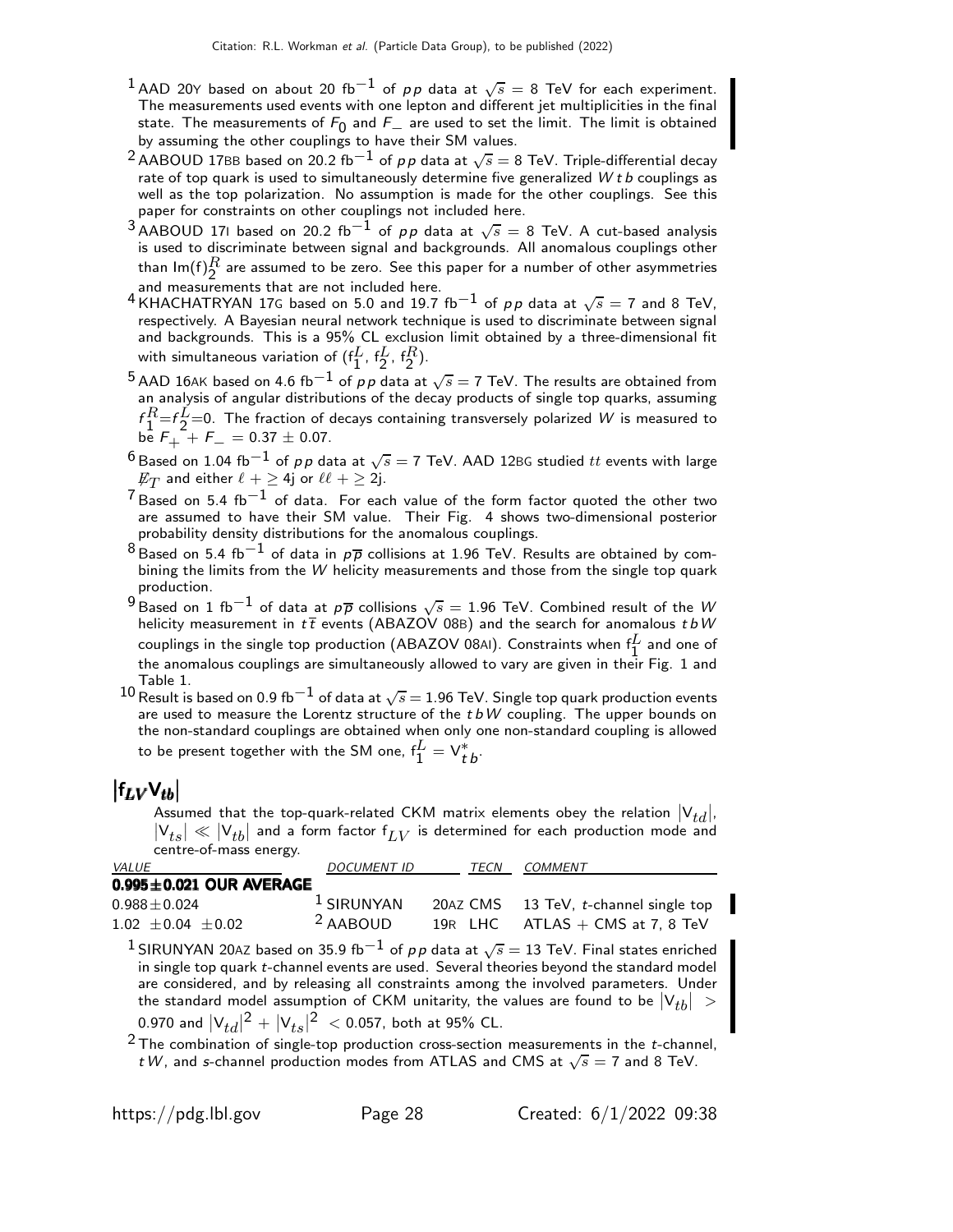# $\left|f_{LV}\sqrt{\left|V_{td}\right|^{2}+\left|V_{ts}\right|^{2}}\right|$

**/ | v td| ㅜ | v ts| |**<br>Assumed that the top-quark-related CKM matrix elements obey the relation  $|\mathsf{V}_{td}|, |\mathsf{V}_{ts}| \;\;\ll\;\; |\mathsf{V}_{tb}|$  and a form factor  $\mathsf{f}_{LV}$  is determined for each production mode andcentre-of-mass energy.<br>VALUE

DOCUMENT ID TECN COMMENT

• • • We do not use the following data for averages, fits, limits, etc. • • •  $0.24+0.12$ <br> $1$  SIRUNYAN 20AZ CMS *t*-channe  $0.24 \pm 0.12$  1 SIRUNYAN 20AZ CMS t-channel single top

<sup>1</sup>We report the square root of SIRUNYAN 20AZ result based on 35.9 fb<sup>-1</sup> of pp data at  $\sqrt{s}=13$  TeV measured  $|V_{td}|^2+|V_{ts}|^2=0.06\pm0.06$  using final states enriched in single top quark *t*-channel events by releasing all constraints from unitarity of the CKM matrix within the SM. Under the standard model assumption of CKM unitarity,the values are found to be  $\vert\mathsf{V}_{tb}\vert\ >$  0.970 and  $\vert\mathsf{V}_{td}\vert^2+\vert\mathsf{V}_{ts}\vert^2 <$  0.057, both at 95% CL.

#### Chromo-magnetic dipole moment  $\mu_t = g_s \hat{\mu}_t / m_t$

| <b>VALUE</b>                                                                  | CL% | <i>DOCUMENT ID</i>                 | TECN | COMMENT                                                            |
|-------------------------------------------------------------------------------|-----|------------------------------------|------|--------------------------------------------------------------------|
| • • • We do not use the following data for averages, fits, limits, etc. • • • |     |                                    |      |                                                                    |
| $-0.024 + 0.013 + 0.016$<br>$-0.009 - 0.011$                                  |     | $1$ SIRUNYAN 20AMCMS $\ell +$ jets |      |                                                                    |
| $-0.014 < \hat{\mu}_t < 0.004$                                                | 95  |                                    |      | <sup>2</sup> SIRUNYAN 19BX CMS $\ell \ell + \geq 2j$ ( $\geq 1b$ ) |
| $-0.053 < \text{Re}(\hat{\mu}_t) < 0.026$ 95                                  |     |                                    |      | <sup>3</sup> KHACHATRY16AI CMS $\ell \ell + \geq 2j$ ( $\geq 1b$ ) |
|                                                                               |     |                                    |      |                                                                    |

 $^1$ SIRUNYAN 20AM based on 35.9 fb $^{-1}$  of  $\rho \rho$  data at  $\sqrt{s} = 13$  TeV.  $t\overline{t}$  with low and high boosts are reconstructed through a fit of the kinematic distributions. The  $q \overline q$ initial subprocess is separated using different dependencies of the distributions on the

initial states, and the linearized forward-backward asymmetry is measured to be  $A_{FB}^{\left( 1\right) }=$ 

 $0.048 + 0.095$ <br>−0.087  $^{+0.020}_{-0.029}$ 

 $^2$ SIRUNYAN 19BX based on 35.9 fb $^{-1}$  of  $\rho \rho$  data at  $\sqrt{s}=$  13 TeV. A set of parton-level normalized differential cross sections is measured to extract coefficients of the spindependent  $t\bar{t}$  production density matrix. The coefficients are compared with the NLO MC simulations and with the NLO QCD calculation including EW corrections.

<sup>3</sup> KHACHATRYAN 16AI based on 19.5 fb<sup>-1</sup> of pp data at  $\sqrt{s} = 8$  TeV, using lepton angular distributions as a function of the  $t\bar{t}$ -system kinematical variables.

## Chromo-electric dipole moment  $d_t = g_s \hat{d}_t / m_t$

| <i>VALUE</i>                                                                  | $CL\%$ | DOCUMENT ID TECN                   | <i>COMMENT</i>                                                     |
|-------------------------------------------------------------------------------|--------|------------------------------------|--------------------------------------------------------------------|
| • • • We do not use the following data for averages, fits, limits, etc. • • • |        |                                    |                                                                    |
| $ \hat{d}_t  < 0.03$                                                          | 95     | $1$ SIRUNYAN 20AMCMS $\ell +$ jets |                                                                    |
| $-0.020 < \hat{d}_t < 0.012$                                                  | 95     | <sup>2</sup> SIRUNYAN              | 19BX CMS $\ell \ell + \geq 2j$ ( $\geq 1b$ )                       |
| $-0.068 < \ln(\hat{d}_t) < 0.067$ 95                                          |        |                                    | <sup>3</sup> KHACHATRY16AI CMS $\ell \ell + \geq 2j$ ( $\geq 1b$ ) |

 $^1$ SIRUNYAN 20AM based on 35.9 fb $^{-1}$  of  $\rho \rho$  data at  $\sqrt{s} = 13$  TeV.  $t\overline{t}$  with low and high boosts are reconstructed through a fit of the kinematic distributions. The  $q\bar{q}$ initial subprocess is separated using different dependences of the distributions on the

initial states, and the linearized forward-backward asymmetry is measured to be  $A_{FB}^{\left( 1\right) }=$ 

 $0.048 + 0.095 - 0.087$  $^{+0.020}_{-0.029}$ 

- $^2$ SIRUNYAN 19BX based on 35.9 fb $^{-1}$  of  $\rho \rho$  data at  $\sqrt{s} =$  13 TeV. A set of parton-level normalized differential cross sections is measured to extract coefficients of the spindependent  $t\bar{t}$  production density matrix and constrain the anomalous chromomagnetic and chromoelectric dipole moments of the top quark. The coefficients are compared with the NLO MC simulations and with the NLO QCD calculation including EW corrections.
- $^3$ KHACHATRYAN 16AI based on 19.5 fb $^{-1}$  of  $p \, p$  data at  $\sqrt{s} = 8$  TeV, using lepton angular distributions as a function of the  $t\bar{t}$ -system kinematical variables.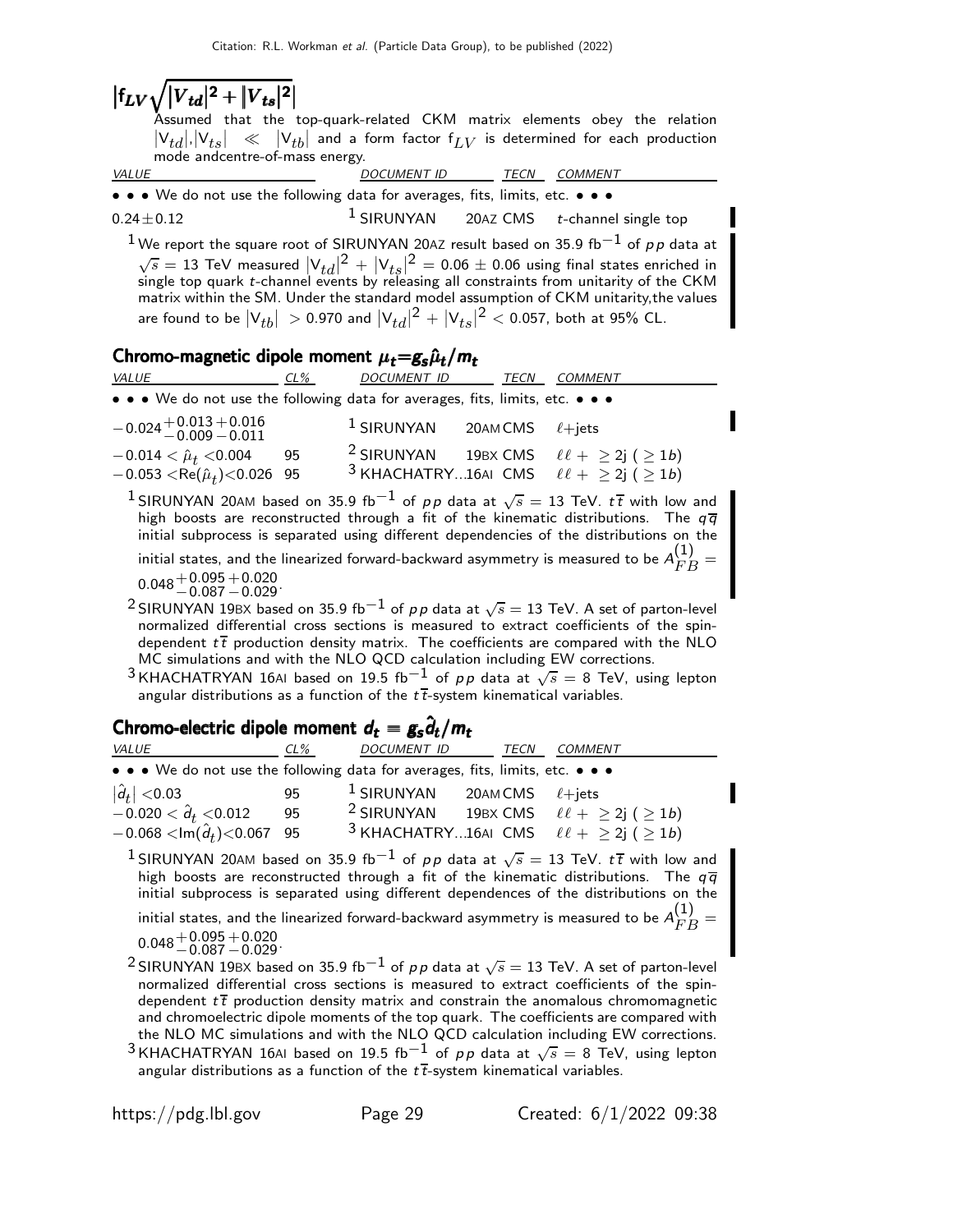#### Spin Correlation in  $t\bar{t}$  Production in  $p\bar{p}$  Collisions

C is the correlation strength parameter, f is the ratio of events with correlated t and  $\bar{t}$ spins (SM prediction:  $f = 1$ ), and  $\kappa$  is the spin correlation coefficient. See "The Top Quark" review for more information.

| <b>DOCUMENT ID</b>    | TECN                | <b>COMMENT</b>                                                                |
|-----------------------|---------------------|-------------------------------------------------------------------------------|
|                       |                     |                                                                               |
| $1$ ABAZOV            | 16A D <sub>0</sub>  | f ( $\ell \ell + \geq 2$ jets, $\ell + \geq 4$ jets)                          |
|                       | 12B D <sub>0</sub>  | f ( $\ell\ell + \geq 2$ jets, $\ell + \geq 4$ jets)                           |
| <sup>3</sup> ABAZOV   | 12B D <sub>0</sub>  | f $(\ell + \not\!\!{E_T} + \geq 4$ jets)                                      |
| <sup>4</sup> AALTONEN | 11AR CDF            | $\kappa\,\left(\ell + E_T\,+\, \geq 4\;\text{jets}\right)$                    |
| <sup>5</sup> ABAZOV   | 11AE DO             | f ( $\ell\ell + \not\!\!E_T$ + $\geq$ 2 jets)                                 |
| $6$ ABAZOV            | 11AF DO             | C ( $\ell\ell + \not\!\!E_T$ + $\geq$ 2 jets)                                 |
|                       | <sup>2</sup> ABAZOV | • • • We do not use the following data for averages, fits, limits, etc. • • • |

- $1$ ABAZOV 16A based on 9.7 fb $^{-1}$  of data. A matrix element method is used. It corresponds to evidence of spin correlation at  $4.2\sigma$  and is in agreement with the NLO SM prediction  $0.80^{+0.01}_{-0.02}$ .
- $2$  This is a combination of the lepton  $+$  jets analysis presented in ABAZOV 12B and the dilepton measurement of ABAZOV 11AE. It provides a 3.1  $\sigma$  evidence for the  $t\bar{t}$  spin correlation.
- $3$  Based on 5.3 fb $^{-1}$  of data. The error is statistical and systematic combined. A matrix element method is used.
- 4 Based on 4.3 fb−1 of data. The measurement is based on the angular study of the top quark decay products in the helicity basis. The theory prediction is  $\kappa \approx 0.40$ .
- $^5$ Based on 5.4 fb $^{-1}$  of data using a matrix element method. The error is statistical and systematic combined. The no-correlation hypothesis is excluded at the 97.7% CL.
- $^6$ Based on 5.4 fb $^{-1}$  of data. The error is statistical and systematic combined. The NLO QCD prediction is  $C = 0.78 \pm 0.03$ . The neutrino weighting method is used for reconstruction of kinematics.

#### Spin Correlation in  $t\bar{t}$  Production in pp Collisions

Spin correlation,  $f_{SM}$ , measures the strength of the correlation between the spins of the pair produced  $t\overline{t}$ .  $\mathsf{f}_{SM}$   $=$ 1 for the SM, while  $\mathsf{f}_{SM}$   $=$ 0 for no spin correlation.

| VALUE                                                                         | <b>DOCUMENT ID</b>             | <b>TECN</b>        | <b>COMMENT</b>                                                                       |
|-------------------------------------------------------------------------------|--------------------------------|--------------------|--------------------------------------------------------------------------------------|
| • • • We do not use the following data for averages, fits, limits, etc. • • • |                                |                    |                                                                                      |
| $0.90 \pm 0.07 \pm 0.09 \pm 0.01$                                             | $1$ SIRUNYAN                   | 19BX CMS           | $C_{kk}$ in $\ell\ell + \geq 2j$ ( $\geq 1b$ )                                       |
| $1.13 \pm 0.32 \pm 0.32 \pm 0.10$                                             | <sup>1</sup> SIRUNYAN          | 19BX CMS           | $C_{rr}$ in $\ell \ell + \geq 2j$ ( $\geq 1b$ )                                      |
| $1.01 \pm 0.04 \pm 0.05 \pm 0.01$                                             | $1$ SIRUNYAN                   | 19BX CMS           | $C_{nn}$ in $\ell\ell + \geq 2j$ ( $\geq 1b$ )                                       |
| $0.94 \pm 0.17 \pm 0.26 \pm 0.01$                                             | <sup>1</sup> SIRUNYAN          | 19BX CMS           | $C_{rk} + C_{kr}$ in $\ell\ell + \geq 2j$                                            |
| $0.98 \pm 0.03 \pm 0.04 \pm 0.01$                                             | $1$ SIRUNYAN                   | 19BX CMS           | $( \geq 1b)$<br>$(C_{kk}+C_{rr}+C_{nn})/3$ in $\ell\ell$<br>$+ \geq 2j \; (\geq 1b)$ |
| $0.74 \pm 0.07 \pm 0.19 \begin{array}{l} +0.06 \\ -0.08 \end{array}$          | $1$ SIRUNYAN                   | 19BX CMS           | $A^{lab}_{cos\phi}$ in $\ell \ell + \geq 2j$ ( $\geq 1b$ )                           |
| $1.05 \pm 0.03 \pm 0.08 \begin{array}{l} +0.09 \\ -0.12 \end{array}$          | $1$ SIRUNYAN                   | 19BX CMS           | $A_{ \Delta\phi(\ell\ell) }$ in $\ell\ell + \geq 2j$<br>( > 1b)                      |
| $1.12^{+0.12}_{-0.15}$                                                        | <sup>2</sup> KHACHATRY16AI CMS |                    | $\ell \ell + \geq 2j \; (\geq 1b)$                                                   |
| $0.72 \pm 0.08 \pm 0.15$                                                      | <sup>3</sup> KHACHATRY16X CMS  |                    | $\mu + 4.5$ j                                                                        |
| $1.20 \pm 0.05 \pm 0.13$                                                      | $4$ AAD                        | 15J<br><b>ATLS</b> | $\Delta\phi(\ell\ell)$ in $\ell\ell + \geq 2j(\geq 1b)$                              |
| https://pdg.lbl.gov                                                           | Page 30                        |                    | Created: 6/1/2022 09:38                                                              |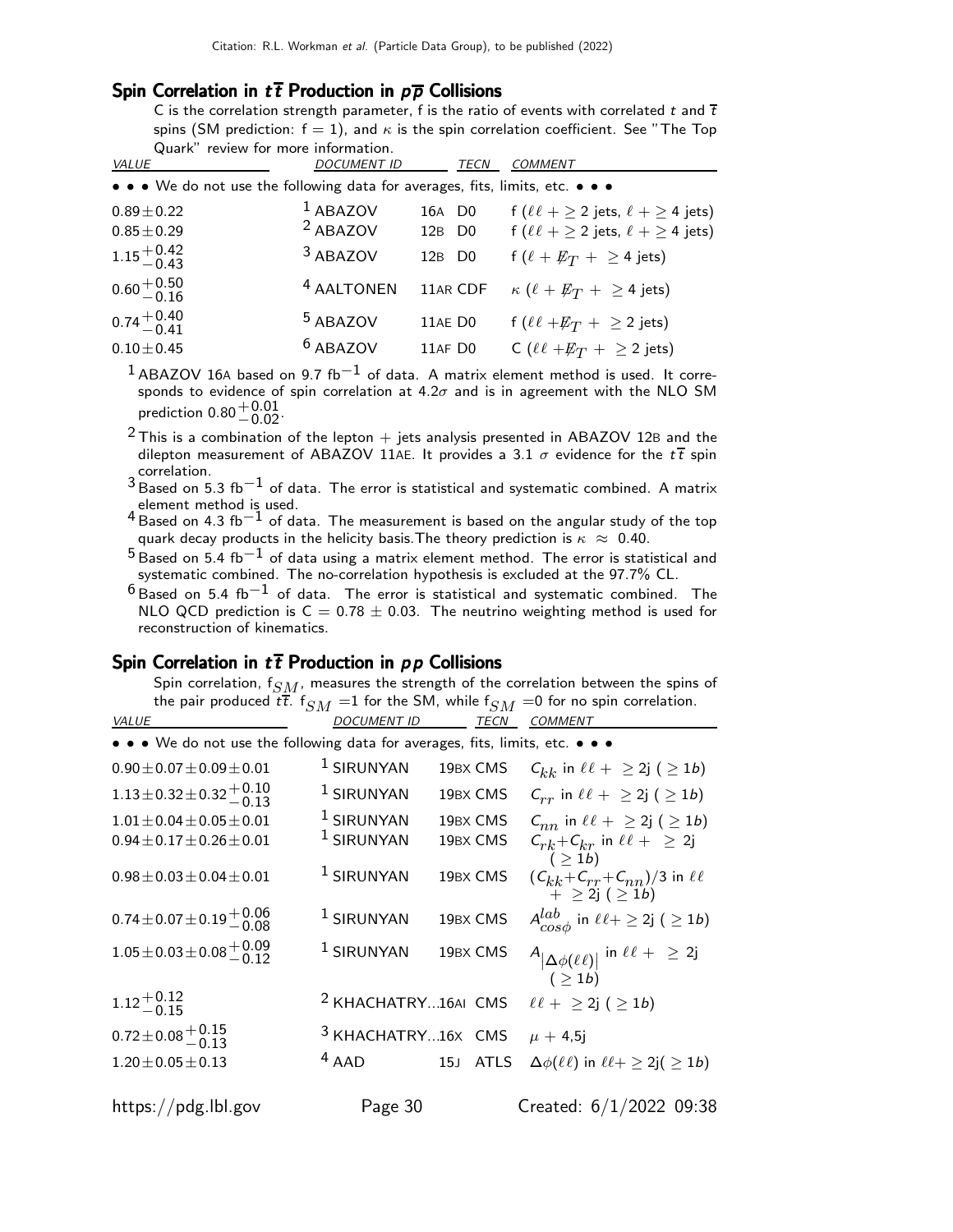| $1.19 \pm 0.09 \pm 0.18$ | $5$ AAD   | 14BB ATLS $\Delta \phi(\ell\ell)$ in $\ell\ell + > 2j$ events     |
|--------------------------|-----------|-------------------------------------------------------------------|
| $1.12 \pm 0.11 \pm 0.22$ | $5$ AAD   | 14BB ATLS $\Delta \phi(\ell j)$ in $\ell + \geq 4j$ events        |
| $0.87 \pm 0.11 \pm 0.14$ | $5,6$ AAD | 14BB ATLS S-ratio in $\ell\ell +$ > 2j events                     |
| $0.75 \pm 0.19 \pm 0.23$ | $5,7$ AAD | 14BB ATLS $\cos\theta(\ell^+) \cos\theta(\ell^-)$ in $\ell\ell +$ |
|                          |           | $>$ 2j events                                                     |
| $0.83 \pm 0.14 \pm 0.18$ | $5,8$ AAD | 14BB ATLS $\cos\theta(\ell^+) \cos\theta(\ell^-)$ in $\ell\ell +$ |
|                          |           | $>$ 2 <sub>i</sub> events                                         |

 $^1$ SIRUNYAN 19BX based on 35.9 fb $^{-1}$  of  $\rho \rho$  data at  $\sqrt{s} =$  13 TeV. A set of partonlevel normalized differential cross sections sensitive to coefficients of the spin-dependent  $t\bar{t}$  production density matrix is measured. The distributions and coefficients are compared with the NLO MC simulations and with the NLO QCD calculation including EW corrections. Three errors are from statistics, experimental systematics, and theory.

 $^2$ KHACHATRYAN 16AI based on 19.5 fb $^{-1}$  of  $\rho\rho$  data at  $\sqrt{s} =$  8 TeV, using lepton angular distributions as a function of the  $t\bar{t}$ -system kinematical variables.

- $^3$ KHACHATRYAN 16X based on 19.7 fb $^{-1}$  of  $\rho \rho$  data at  $\sqrt{s}=$  8 TeV. Uses a template fit method. Spin correlation strength in the helicity basis is given by  $A_{\text{hel}} = 0.23 \pm 0.05$  $0.03 + 0.05$ <br>-0.04
- $^4$  AAD 15J based on 20.3 fb $^{-1}$  of  $\rho \rho$  data at  $\sqrt{s} =$  8 TeV. Uses a fit including a linear superposition of  $\Delta \phi$  distribution from the SM NLO simulation with coefficient  $f_{SM}$  and from  $t\bar{t}$  simulation without spin correlation with coefficient  $(1 - f_{SM})$ .

<sup>5</sup>Based on 4.6 fb $^{-1}$  of pp data at  $\sqrt{s}$  =7 TeV. The results are for  $m_t = 172.5$  GeV.

 $6$  The S-ratio is defined as the SM spin correlation in the like-helicity gluon-gluon collisions normalized to the no spin correlation case; see eq.(6) for the LO expression.

 $7$  The polar angle correlation along the helicity axis.

 $8$  The polar angle correlation along the direction which maximizes the correlation.

#### t-quark FCNC Couplings  $\kappa^{utg}/\Lambda$  and  $\kappa^{ctg}/\Lambda$

| $CL\%$ | <b>DOCUMENT ID</b>    |     | <b>TECN</b>    | <b>COMMENT</b>                                                                                                                                                                                                                                                                              |
|--------|-----------------------|-----|----------------|---------------------------------------------------------------------------------------------------------------------------------------------------------------------------------------------------------------------------------------------------------------------------------------------|
|        |                       |     |                |                                                                                                                                                                                                                                                                                             |
| 95     |                       |     |                | $\kappa^{tug}$ / $\wedge$                                                                                                                                                                                                                                                                   |
| 95     |                       |     |                | $\kappa^{tcg} /\Lambda$                                                                                                                                                                                                                                                                     |
| 95     | $2$ AAD               |     |                | $\kappa^{tug}/\Lambda$                                                                                                                                                                                                                                                                      |
| 95     | $2$ AAD               |     |                | $\kappa^{tcg}/\Lambda$                                                                                                                                                                                                                                                                      |
| 95     | $3$ AAD               |     |                | $t^{tug}/\Lambda$ ( $t^{tcg}=0$ )                                                                                                                                                                                                                                                           |
| 95     | $3$ AAD               |     |                | $t^{tcg}/\Lambda$ ( $t^{tug} = 0$ )                                                                                                                                                                                                                                                         |
| 95     | <sup>4</sup> ABAZOV   |     |                | $\kappa^{tug}/\Lambda$                                                                                                                                                                                                                                                                      |
| 95     | <sup>4</sup> ABAZOV   |     |                | $\kappa^{tcg}/\Lambda$                                                                                                                                                                                                                                                                      |
| 95     | <sup>5</sup> AALTONEN |     |                | $\kappa^{tug}/\Lambda$ ( $\kappa^{tcg}=0$ )                                                                                                                                                                                                                                                 |
| 95     | <sup>5</sup> AALTONEN |     |                | $\kappa^{tcg}/\Lambda$ ( $\kappa^{tug}=0$ )                                                                                                                                                                                                                                                 |
| 95     | <sup>6</sup> ABAZOV   |     |                | $\kappa^{utg}/\Lambda$                                                                                                                                                                                                                                                                      |
| 95     | <sup>6</sup> ABAZOV   | 07V | D <sub>0</sub> | $\kappa^{ctg}/\Lambda$                                                                                                                                                                                                                                                                      |
|        |                       |     |                | • • • We do not use the following data for averages, fits, limits, etc. • • •<br><sup>1</sup> KHACHATRY17G CMS<br><sup>1</sup> KHACHATRY17G CMS<br>16AS ATLS<br>16AS ATLS<br>12BP ATLS<br>12BP ATLS<br>10K D <sub>0</sub><br>10K DO<br>09N CDF<br>09N CDF<br>07 <sub>V</sub> D <sub>0</sub> |

 $^1$ KHACHATRYAN 17G based on 5.0 and 19.7 fb $^{-1}$  of  $\rho\rho$  data at  $\sqrt{s}=$  7 and 8 TeV, respectively. t-channel single top production is used. The result corresponds to B( $t \rightarrow$  $u g$ )  $< 2.0 \times 10^{-5}$  or B( $t \to cg$ )  $< 4.1 \times 10^{-4}$ .

 $^2$  AAD 16AS based on 20.3 fb $^{-1}$  of  $\rho \rho$  data at  $\sqrt{s} =$  8 TeV. The results are obtained from the 95% CL upper limit on the single top-quark production  $\sigma(q \, g \, \rightarrow \, t) \cdot {\rm B}(t \rightarrow \ b \, W)$  $< 3.4$  pb, B $(t\to \mu g)< 4.0\times 10^{-5}$  and B $(t\to \ c \,g)< 20\times 10^{-5}$ .

 $^3$ Based on 2.05 fb $^{-1}$  of  $\rho \rho$  data at  $\sqrt{s}=$  7 TeV. The results are obtained from the 95% CL upper limit on the single top-quark production  $\sigma(q g \to \; t) \!\cdot\! \mathsf{B}(t \to \; bW) < 3.9$  pb, for  $q=u$  or  $q=c$ ,  $B(t \to u g) < 5.7 \times 10^{-5}$  and  $B(t \to u g) < 2.7 \times 10^{-4}$ .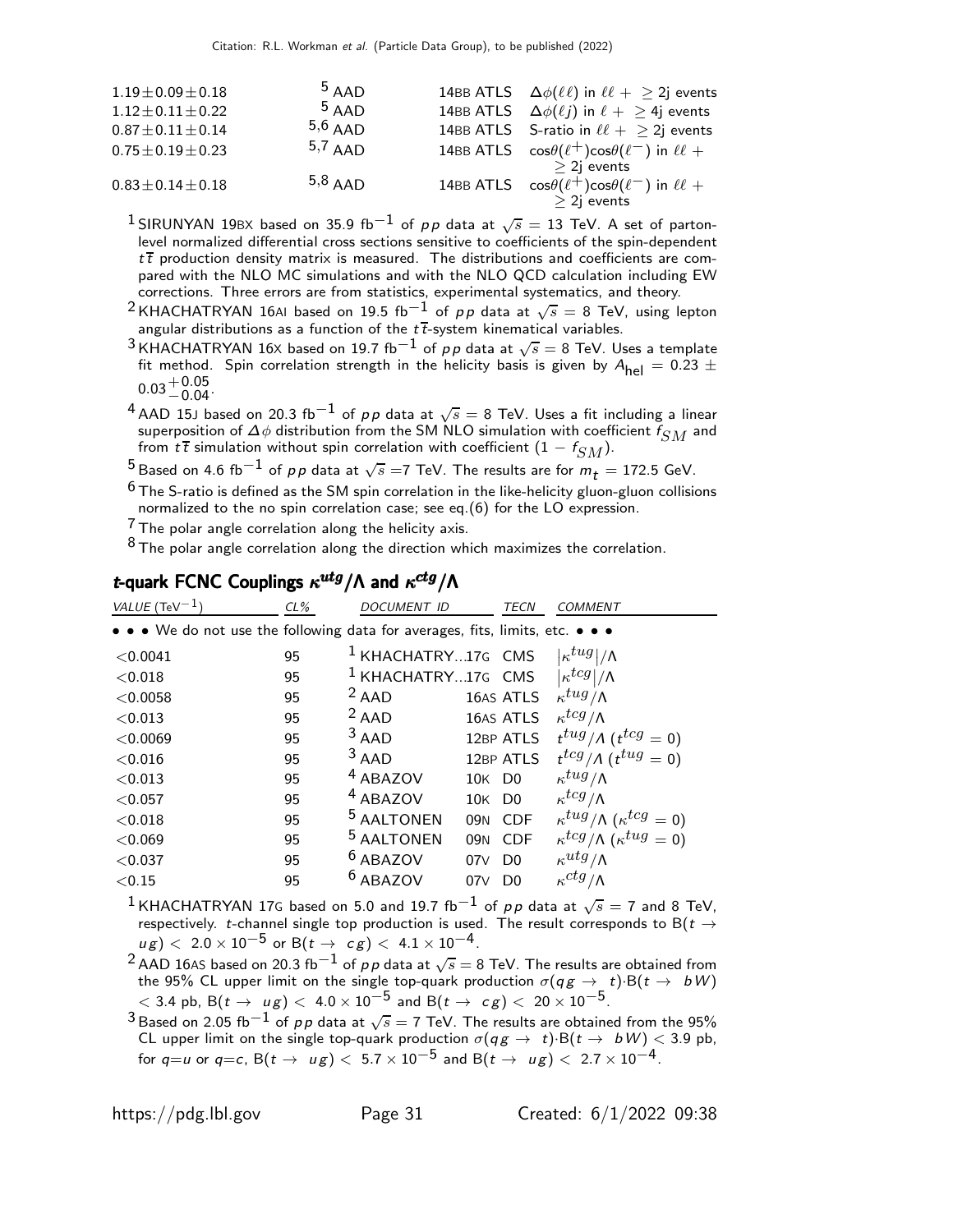- $^4$ Based on 2.3 fb $^{-1}$  of data in  $\rho\overline{\rho}$  collisions at  $\sqrt{s}=$  1.96 TeV. Upper limit of single top quark production cross section 0.20 pb and 0.27 pb via FCNC  $t-u-g$  and  $t-c-g$  couplings, respectively, lead to the bounds without assuming the absence of the other coupling.  $B(t \to u + g) < 2.0 \times 10^{-4}$  and  $B(t \to c + g) < 3.9 \times 10^{-3}$  follow.
- $^5$ Based on 2.2 fb $^{-1}$  of data in  $\rho\overline{\rho}$  collisions at  $\sqrt{s}=1.96$  TeV. Upper limit of single top quark production cross section  $\sigma(u({\sf c})+~\mathsf{g}\to~t)< 1.8$  pb (95% CL) via FCNC *t-u-g* and  $t$ -c- $g$  couplings lead to the bounds. B $(t\to~u+~g)<~3.9\times 10^{-4}$  and B $(t\to~c+$  $g$ )  $<$  5.7  $\times$  10<sup>-3</sup> follow.
- $^6$ Result is based on 230 pb $^{-1}$  of data at  $\sqrt{s} =$  1.96 TeV. Absence of single top quark production events via FCNC  $t$ -u-g and  $t$ -c-g couplings lead to the upper bounds on the dimensioned couplings,  $\kappa^{utg}/\Lambda$  and  $\kappa^{ctg}/\Lambda$ , respectively.

#### t-Quark Yukawa Coupling from  $t\bar{t}$  Kinematic Distributions in  $p \bar{p}$  Collisions

| The ratio of t-quark Yukawa coupling to its standard model predicted value.                                           |                       |      |                                                                                            |  |  |  |  |  |  |  |
|-----------------------------------------------------------------------------------------------------------------------|-----------------------|------|--------------------------------------------------------------------------------------------|--|--|--|--|--|--|--|
| <i>VALUE</i>                                                                                                          | <i>DOCUMENT ID</i>    | TECN | COMMENT                                                                                    |  |  |  |  |  |  |  |
| $\bullet \bullet \bullet$ We do not use the following data for averages, fits, limits, etc. $\bullet \bullet \bullet$ |                       |      |                                                                                            |  |  |  |  |  |  |  |
| $1.16 + 0.24$<br>$-0.35$                                                                                              | $1$ SIRUNYAN          |      | 20BH CMS $\ell\ell$ ( $\ell = e, \mu$ ) + jets ( $\geq 2b$ j) + $\not\hspace{-1.2mm}E_{T}$ |  |  |  |  |  |  |  |
| $1.07 + 0.34$<br>-0.43                                                                                                | <sup>2</sup> SIRUNYAN |      | 19BY CMS $\ell + \text{jets}, t\bar{t}$ threshold                                          |  |  |  |  |  |  |  |

 $^1$ SIRUNYAN 20BH based on 137 fb $^{-1}$  of data at  $\sqrt{s}=$  13 TeV. Kinematic distributions of  $t\bar{t}$  are compared with predictions by different values of the top Yukawa coupling in loop corrections, where the scaling of the SM coupling is used within the  $\kappa$ -framework. The  $\not\!\!E_T$  cut applies only to the same-flavor dilepton, not  $e\mu$  events.

 $^2$ SIRUNYAN 19BY based on 35.8 fb $^{-1}$  of data at  $\sqrt{s}=$  13 TeV. Experimental sensitivity is enhanced in the low  $M_t \frac{1}{\tau}$  region. The distributions of  $M_t \frac{1}{\tau}$ ,  $|y_t - y_t|$ , and the number of reconstructed jets are compared with predictions by different Yukawa couplings which include NNLO QCD and NLO EW corrections.

### $\sigma(H t\bar{t})$  / $\sigma(H t\bar{t})_{SM}$

| VALUE                                                                                                                 | $CL\%$ | <b>DOCUMENT ID</b>    | TECN    | <b>COMMENT</b>                                                                                                                                                                    |
|-----------------------------------------------------------------------------------------------------------------------|--------|-----------------------|---------|-----------------------------------------------------------------------------------------------------------------------------------------------------------------------------------|
| $\bullet \bullet \bullet$ We do not use the following data for averages, fits, limits, etc. $\bullet \bullet \bullet$ |        |                       |         |                                                                                                                                                                                   |
| $1.43 + 0.33 + 0.21$<br>$-0.31 - 0.15$                                                                                |        | $1$ AAD               |         | 20Z ATLS $Ht\bar{t}$ $(H \rightarrow \gamma\gamma)$                                                                                                                               |
| $1.38 + 0.29 + 0.21$<br>-0.27 - 0.11                                                                                  |        | <sup>2</sup> SIRUNYAN |         | 20AS CMS $Ht\overline{t}$ $(H \rightarrow \gamma\gamma)$                                                                                                                          |
| $0.72 \pm 0.24 \pm 0.38$                                                                                              |        | <sup>3</sup> SIRUNYAN |         | 19R CMS $Ht\bar{t}$ $(H \rightarrow b\bar{b}, t\bar{t} \rightarrow$<br>$\ell + \text{jets or dilepton})$                                                                          |
| $0.9 \pm 0.7 \pm 1.3$                                                                                                 |        | <sup>4</sup> SIRUNYAN |         | 18BD CMS $Ht\overline{t}$ $(H \rightarrow b\overline{b}, t\overline{t} \rightarrow$<br>all jets)                                                                                  |
| $1.26 + 0.31$<br>-0.26                                                                                                |        | <sup>5</sup> SIRUNYAN | 18L CMS | combination of CMS                                                                                                                                                                |
| < 6.7<br>2.8 $\pm 1.0$                                                                                                | 95     | $6$ AAD               |         | 15 ATLS $Ht\overline{t}$ ; $H \rightarrow \gamma\gamma$<br><sup>7</sup> KHACHATRY14H CMS $H \rightarrow b\overline{b}$ , $\tau_h \tau_h$ , $\gamma \gamma$ ,<br>$WW/ZZ$ (leptons) |

 $^{\rm 1}$  AAD 20Z based on 139 fb $^{-1}$  of  $\rho\, \rho$  data at 13 TeV. Assuming a  $C$ P-even coupling the t H process is observed with a significance of 5.2  $\sigma$ , and the measured  $\sigma_{t\bar{t}}H \cdot B_{\gamma\gamma} =$ 1.64 $^{+0.38}_{-0.36}$  -0.17 fb. A CP-mixing angle  $|\alpha| >$  43° is excluded at 95% CL.  $-0.36$ 

 $^2$ SIRUNYAN 20As based on 137 fb $^{-1}$  of  $\rho\, \rho$  data at 13 TeV. The  $t \, \overline{t}$  H process is observed with a significance of 6.6  $\sigma$ , and the measured  $\sigma\frac{1}{tH}\cdot B_{\gamma\gamma}=1.56\frac{+0.33}{-0.30}$  $^{+0.09}_{-0.08}$  fb. The fractional contribution of the  ${\it CP\text{-}odd}$  component is measured to be  $\mathit{f}^{\small{\textsf{T}}}_{CP}H=0.00\pm0.33.$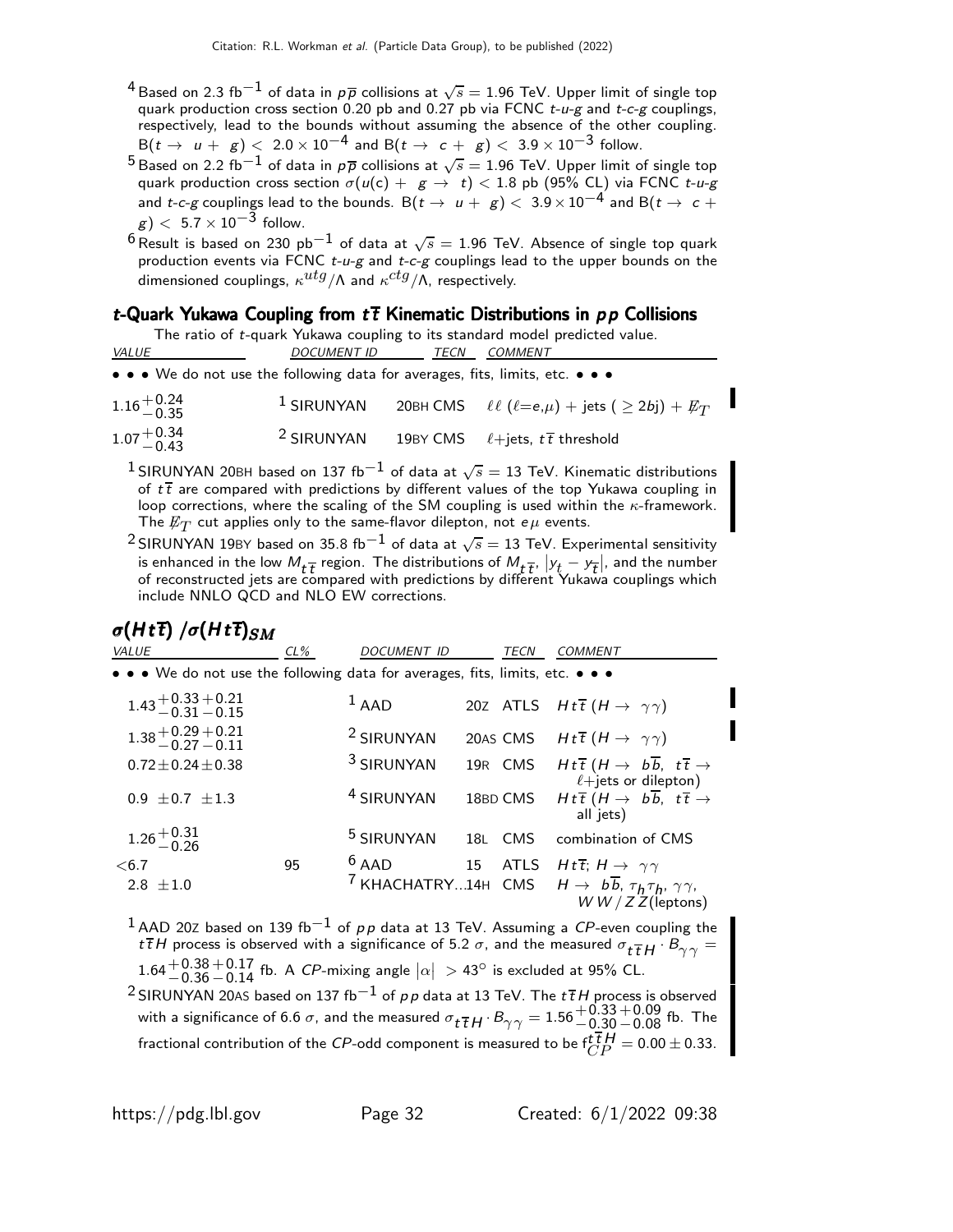- 3 SIRUNYAN 19R based on 35.9 fb<sup>-1</sup> of pp data at 13 TeV. Multivariate techniques are employed to separate the signal from the dominant  $t\bar{t}$ +jets background. The result is for  $m_H = 125$  GeV. The measured ratio corresponds to a signal significance of 1.6 $\sigma$ above the background-only hypothesis.
- <sup>4</sup> SIRUNYAN 18BD based on 35.9 fb<sup>-1</sup> of pp data at 13 TeV. A combined fit of signal and background templates to data is performed in six event categories separated by jet and b-jet multiplicities. An upper limit of 3.8 is obtained for the cross section ratio.
- <sup>5</sup> SIRUNYAN 18L based on up to 5.1, 19.7, and 35.9 fb<sup>-1</sup> of pp data at 7, 8, and 13 TeV, respectively. An excess of events is observed, with a significance of 5.2 standard deviations, over the expectation from the background-only hypothesis. The result is for the Higgs boson mass of 125.09 GeV.
- <sup>6</sup> Based on 4.5 fb $^{-1}$  of data at 7 TeV and 20.3 fb $^{-1}$  at 8 TeV. The result is for  $m_{H}$  = 125.4 GeV. The measurement constrains the top quark Yukawa coupling strength parameter  $\kappa_t = Y_t/Y_t^{SM}$  to be  $-1.3~<~\kappa_t~<8.0$  (95% CL).
- $\frac{7}{7}$  Based on 5.1 fb<sup>-1</sup> of pp data at 7 TeV and 19.7 fb<sup>-1</sup> at 8 TeV. The results are obtained by assuming the SM decay branching fractions for the Higgs boson of mass 125.6 GeV. The signal strength for individual Higgs decay channels are given in Fig. 13, and the preferred region in the  $(\kappa_V^{},\,\kappa_f^{})$  space is given in Fig. 14.

### Single *t*-Quark Production Cross Section in  $\rho \overline{\rho}$  Collisions at  $\sqrt{s}=1.8$  TeV

|                       |     |                                                                               |                     |  | Direct probe of the t bW coupling and possible new physics at $\sqrt{s} = 1.8$ TeV. |
|-----------------------|-----|-------------------------------------------------------------------------------|---------------------|--|-------------------------------------------------------------------------------------|
| VALUE (pb)            | CL% |                                                                               | DOCUMENT ID<br>TECN |  | COMMENT                                                                             |
|                       |     | • • • We do not use the following data for averages, fits, limits, etc. • • • |                     |  |                                                                                     |
| $<$ 24                | 95  | $1$ ACOSTA                                                                    |                     |  | 04H CDF $p\overline{p} \rightarrow tb+ X, tqb+ X$                                   |
| ${<}18$               | 95  | <sup>2</sup> ACOSTA                                                           |                     |  | 02 CDF $p\overline{p} \rightarrow tb + X$                                           |
| ${<}13$               | 95  | 3 ACOSTA                                                                      |                     |  | 02 CDF $p\overline{p} \rightarrow tqb + X$                                          |
| $1.000 - 0.00 - 0.00$ |     |                                                                               |                     |  |                                                                                     |

 $<sup>1</sup>$  ACOSTA 04H bounds single top-quark production from the s-channel W-exchange pro-</sup> cess,  $q' \overline{q} \rightarrow t b$ , and the t-channel W-exchange process,  $q'g \rightarrow qtb$ . Based on  $\sim$  106 pb $^{-1}$  of data.

2 ACOSTA 02 bounds the cross section for single top-quark production via the s-channel *W*-exchange process,  $q' \overline{q} \rightarrow t \overline{b}$ . Based on  $\sim 106$  pb $^{-1}$  of data.

 $3$  ACOSTA 02 bounds the cross section for single top-quark production via the *t*-channel *W*-exchange process,  $q'g \rightarrow q t \overline{b}$ . Based on  $\sim 106$  pb $^{-1}$  of data.

### Single *t*-Quark Production Cross Section in  $\rho \overline{\rho}$  Collisions at  $\sqrt{s} = 1.96$  TeV

Direct probes of the t bW coupling and possible new physics at  $\sqrt{s} = 1.96$  TeV. OUR AVERAGE assumes that the systematic uncertainties are uncorrelated. VALUE (pb) CL% DOCUMENT ID TECN COMMENT

|  |  |  |  |  |  |  |  |  |  | • • • We do not use the following data for averages, fits, limits, etc. • • • |  |  |  |  |  |  |
|--|--|--|--|--|--|--|--|--|--|-------------------------------------------------------------------------------|--|--|--|--|--|--|
|--|--|--|--|--|--|--|--|--|--|-------------------------------------------------------------------------------|--|--|--|--|--|--|

| $3.53^{+1.25}_{-1.16}$ |                                          |  | <sup>1</sup> AALTONEN 16 CDF $s$ - + t-channels $(0 \ell + \not\!\!{E_T} +$<br>$2,3j (> 1b$ -tag) |
|------------------------|------------------------------------------|--|---------------------------------------------------------------------------------------------------|
| $2.25 + 0.29$<br>-0.31 | <sup>2</sup> AALTONEN 15H TEVA t-channel |  |                                                                                                   |
| $3.30 + 0.52$<br>-0.40 | $2,3$ AALTONEN 15H TEVA s- + t-channels  |  |                                                                                                   |
| $1.12^{+0.61}_{-0.57}$ |                                          |  | <sup>4</sup> AALTONEN 14K CDF s-channel $(0\ell + E_T + 2,3)$<br>$($ > 1 <i>b</i> -tag))          |
| $1.41^{+0.44}_{-0.42}$ | <sup>5</sup> AALTONEN                    |  | 14L CDF s-channel $(\ell+\cancel{E_T}+2j)$ ( $\geq$<br>$1b$ -tag))                                |
| $1.29^{+0.26}_{-0.24}$ |                                          |  | $6$ AALTONEN 14M TEVA s-channel (CDF + D0)                                                        |
| https://pdg.lbl.gov    | Page 33                                  |  | Created: $6/1/2022$ 09:38                                                                         |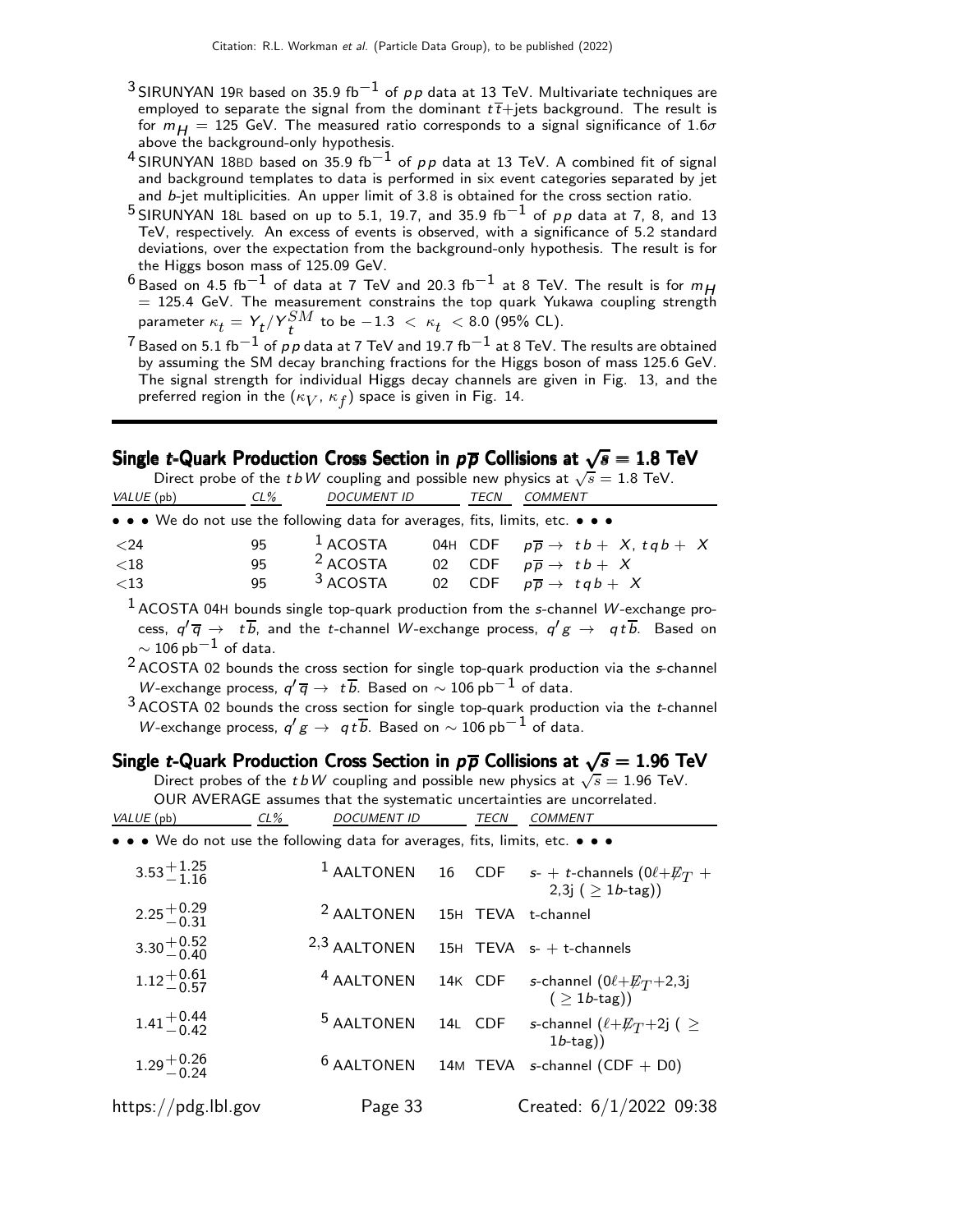| $3.04 + 0.57$                                   |    | <sup>7</sup> AALTONEN             |                    |                     | 140 CDF $s + t + Wt (\ell + \not\!\!{E_T} + 2$<br>or 3 jets ( $> 1b$ -tag)) |
|-------------------------------------------------|----|-----------------------------------|--------------------|---------------------|-----------------------------------------------------------------------------|
| $1.10 + 0.33$<br>$-0.31$                        |    | <sup>8</sup> ABAZOV               | 130 D <sub>0</sub> |                     | s-channel                                                                   |
| $3.07 + 0.54$<br>-0.49                          |    | <sup>8</sup> ABAZOV               | 130 D <sub>0</sub> |                     | t-channel                                                                   |
| $4.11 + 0.60$<br>-0.55                          |    | <sup>8</sup> ABAZOV               | 130 D <sub>0</sub> |                     | $s$ - $+$ t-channels                                                        |
| $0.98 \pm 0.63$<br>$2.90 \pm 0.59$              |    | <sup>9</sup> ABAZOV<br>$9$ ABAZOV | 11AA DO<br>11AA DO |                     | s-channel<br>$t$ -channel                                                   |
| $3.43 + 0.73$<br>-0.74                          |    | 10 ABAZOV                         | 11AD DO            |                     | $s$ - + t-channels                                                          |
| $1.8 \begin{array}{c} +0.7 \\ -0.5 \end{array}$ |    | <sup>11</sup> AALTONEN            |                    | 10AB CDF            | s-channel                                                                   |
| $0.8 \pm 0.4$                                   |    | <sup>11</sup> AALTONEN            |                    | 10AB CDF            | $t$ -channel                                                                |
| 4.9 $\frac{+2.5}{-2.2}$                         |    | 12 AALTONEN                       |                    | 10 <sub>U</sub> CDF | $\not\hspace{-1.2mm}E_{T}$ + jets decay                                     |
| $3.14 + 0.94$<br>$-0.80$                        |    | 13 ABAZOV                         | 10                 | D <sub>0</sub>      | t-channel                                                                   |
| $1.05 \pm 0.81$                                 |    | 13 ABAZOV                         | 10                 | D <sub>0</sub>      | s-channel                                                                   |
| < 7.3                                           | 95 | 14 ABAZOV                         | 10 <sub>J</sub>    | D <sub>0</sub>      | $\tau$ + jets decay                                                         |
| 2.3 $+0.6$<br>-0.5                              |    | <sup>15</sup> AALTONEN            |                    | 09AT CDF            | $s$ - $+$ t-channel                                                         |
| $3.94 \pm 0.88$                                 |    | 16 ABAZOV                         | 09Z D <sub>0</sub> |                     | $s$ - + t-channel                                                           |
| 2.2 $+0.7$<br>-0.6                              |    | 17 AALTONEN                       |                    | 08AH CDF            | $s$ - $+$ t-channel                                                         |
| 4.7 $\pm 1.3$                                   |    | 18 ABAZOV                         | 081                | D <sub>0</sub>      | $s$ - + t-channel                                                           |
| 4.9 $\pm 1.4$                                   |    | 19 ABAZOV                         | 07H                | D <sub>0</sub>      | $s$ - + t-channel                                                           |
| < 6.4                                           | 95 | <sup>20</sup> ABAZOV              | 05P                |                     | D0 $p\overline{p} \rightarrow tb+X$                                         |
| < 5.0                                           | 95 | <sup>20</sup> ABAZOV              | 05P D0             |                     | $p\overline{p} \rightarrow t q b + X$                                       |
| $<$ 10.1                                        | 95 | <sup>21</sup> ACOSTA              |                    |                     | 05N CDF $p\overline{p} \rightarrow tqb + X$                                 |
| $<$ 13.6                                        | 95 | <sup>21</sup> ACOSTA              |                    |                     | 05N CDF $p\overline{p} \rightarrow tb + X$                                  |
| ${<}17.8$                                       | 95 | <sup>21</sup> ACOSTA              |                    | 05N CDF             | $p\overline{p} \rightarrow tb+X, tqb+X$                                     |

 $^1$ AALTONEN 16 based on 9.5 fb $^{-1}$  of data. This includes, as a part, the result of AALTONEN 14K. Combination of this result with that of AALTONEN 140 gives a  ${\sf s}$  + t cross section of 3.02 $^{+0.49}_{-0.48}$  pb and  $|V_{tb}| >$  0.84 (95% CL).

<sup>2</sup> AALTONEN 15H based on 9.7 fb<sup>-1</sup> of data per experiment. The result is for  $m_t$  $=$  172.5 GeV, and is a combination of the CDF measurements (AALTONEN 16) and the D0 measurements (ABAZOV 13O) on the t-channel single t-quark production cross section. The result is consistent with the NLO+NNLL SM prediction and gives  $|V_{tb}| =$  $1.02^{+0.06}_{-0.05}$  and  $|V_{tb}| > 0.92$  (95% CL).

3 AALTONEN 15<sup>H</sup> is a combined measurement of s-channel single top cross section by CDF + D0. AALTONEN 14M is not included.

 $^4$ Based on 9.45 fb $^{-1}$  of data, using neural networks to separate signal from backgrounds. The result is for  $m_t = 172.5$  GeV. Combination of this result with the CDF measurement in the 1 lepton channel AALTONEN 14L gives  $1.36{+0.37 \atop -0.32}$  pb, consistent with the SM<br>prediction, and is 4.2 sigma away from the background only hypothesis.

 $^5$ Based on 9.4 fb $^{-1}$  of data, using neural networks to separate signal from backgrounds. The result is for  $m_t = 172.5$  GeV. The result is 3.8 sigma away from the background only hypothesis.

 $^6$ Based on 9.7 fb $^{-1}$  of data per experiment. The result is for  $m_{\it t} =$  172.5 GeV, and is a combination of the CDF measurements AALTONEN 14L, AALTONEN 14K and the D0 measurement ABAZOV 13O on the s-channel single t-quark production cross section.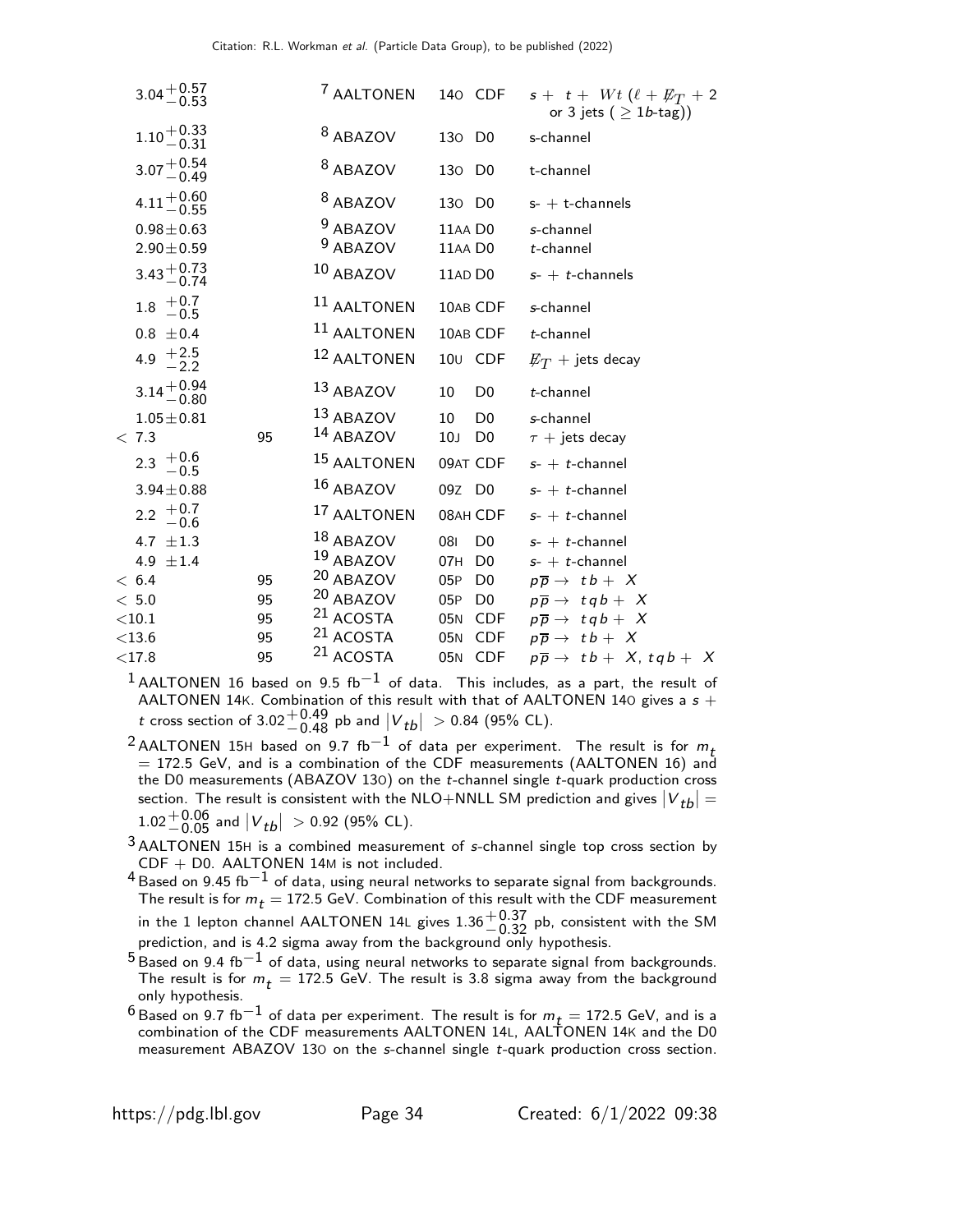The result is consistent with the SM prediction of  $1.05 \pm 0.06$  pb and the significance of the observation is of 6.3 standard deviations.

- 7 Based on 7.5 fb−1 of data. Neural network is used to discriminate signals (s-, t- and  $Wt$ -channel single top production) from backgrounds. The result is consistent with the SM prediction, and gives  $|V_{tb}| = 0.95 \pm 0.09$  (stat + syst)  $\pm 0.05$  (theory) and  $|V_{tb}| > 0.79$  (OF) (CL). The month is formed 173.5 GeV. 0.78 (95% CL). The result is for  $m_t = 172.5$  GeV.
- $^8$ Based on 9.7 fb $^{-1}$  of data. Events with  $\ell + \not\!\!{E_{T}}+$  2 or 3 jets (1 or 2 *b*-tag) are analysed, assuming  $m_t =$  172.5 GeV. The combined s-  $+$  t-channel cross section gives  $|V_{tb} f_1^L|$  $= 1.12^{+0.09}_{-0.08}$ , or  $|V_{tb}| > 0.92$  at 95% CL for  $f_1^L = 1$  and a flat prior within  $0 \leq$  $|V_{tb}|^2 \leq 1.$
- $^{9}$ Based on 5.4 fb $^{-1}$  of data. The error is statistical + systematic combined. The results are for  $m_t = 172.5$  GeV. Results for other  $m_t$  values are given in Table 2 of ABAZOV 11AA.
- 10 Based on 5.4 fb<sup>-1</sup> of data and for  $m_t = 172.5$  GeV. The error is statistical + systematic combined. Results for other  $m_t$  values are given in Table III of ABAZOV 11AD. The result is obtained by assuming the SM ratio between  $tb$  (s-channel) and  $t q b$  (t-channel) productions, and gives  $\left|V_{tb}\ f_{1}^{L}\right|=1.02^{+0.10}_{-0.11}$ , or  $\left|V_{tb}\right|\ >$  0.79 at 95% CL for a flat prior within  $0 < |\mathsf{V}_{tb}|^2 < 1$ .
- 11 Based on 3.2 fb<sup>−1</sup> of data. For combined s- + t-channel result see AALTONEN 09AT.
- $^{12}$  Result is based on 2.1 fb $^{-1}$  of data. Events with large missing  $E_T$  and jets with at least one b-jet without identified electron or muon are selected. Result is obtained when observed 2.1  $\sigma$  excess over the background originates from the signal for  $m_t = 175$  GeV, giving  $|V_{tb}| = 1.24^{+0.34}_{-0.29} \pm 0.07$ (theory).
- <sup>13</sup> Result is based on 2.3 fb $^{-1}$  of data. Events with isolated  $\ell + \cancel{E_T} + 2$  ,3, 4 jets with one or two *b*-tags are selected. The analysis assumes  $m_t = 170$  GeV.
- $^{14}\!$ Result is based on 4.8 fb $^{-1}$  of data. Events with an isolated reconstructed tau lepton, missing  $E_T$  + 2, 3 jets with one or two *b*-tags are selected. When combined with ABAZOV 09Z result for  $e + \mu$  channels, the s- and t-channels combined cross section is  $3.84 + 0.89$  pb.
- $^{15}$ Based on 3.2 fb $^{-1}$  of data. Events with isolated  $\ell$  +  $\not\!\!E_{T}$  + jets with at least one b-tag are analyzed and  $s$ - and t-channel single top events are selected by using the likelihood function, matrix element, neural-network, boosted decision tree, likelihood function optimized for s-channel process, and neural-networked based analysis of events with  $\not\!\!E_T$  that has sensitivity for  $W \to \tau \nu$  decays. The result is for  $m_t = 175$  GeV, and the mean value decreases by 0.02  $pb/GeV$  for smaller  $m_t$ . The signal has 5.0 sigma significance. The result gives  $|V_{tb}| = 0.91 \pm 0.11 \text{ (stat+syst)} \pm 0.07 \text{ (theory)}$ , or  $|V_{tb}| > 0.71$  at 95% CL.
- $^{16}$ Based on 2.3 fb $^{-1}$  of data. Events with isolated  $\ell + \not\!\!{E_{T}}$   $+ \geq$  2 jets with 1 or 2 *b*-tags are analyzed and  $s$ - and  $t$ -channel single top events are selected by using boosted decision tree, Bayesian neural networks and the matrix element method. The signal has 5.0 sigma significance. The result gives  $|V_{tb}| = 1.07 \pm 0.12$  , or  $|V_{tb}| > 0.78$  at 95% CL. The analysis assumes  $m_{\boldsymbol{\mathit{t}}} = 170$  GeV.
- $^{17}$  Result is based on 2.2 fb $^{-1}$  of data. Events with isolated  $\ell$  +  $\not\!\!E_{T}$  + 2, 3 jets with at least one b-tag are selected, and s- and t-channel single top events are selected by using likelihood, matrix element, and neural network discriminants. The result can be interpreted as  $|V_{tb}| = 0.88 \frac{+0.13}{-0.12} \text{(stat + syst)} \pm 0.07 \text{(theory)}$ , and  $|V_{tb}| > 0.66$  (95%) CL) under the  $|V_{tb}| < 1$  constraint.
- $^{18}$  Result is based on 0.9 fb $^{-1}$  of data. Events with isolated  $\ell + \not \!\! E_{T} +$  2, 3, 4 jets with one or two b-vertex-tag are selected, and contributions from  $W +$  jets,  $t\bar{t}$ , s- and tchannel single top events are identified by using boosted decision trees, Bayesian neural networks, and matrix element analysis. The result can be interpreted as the measurement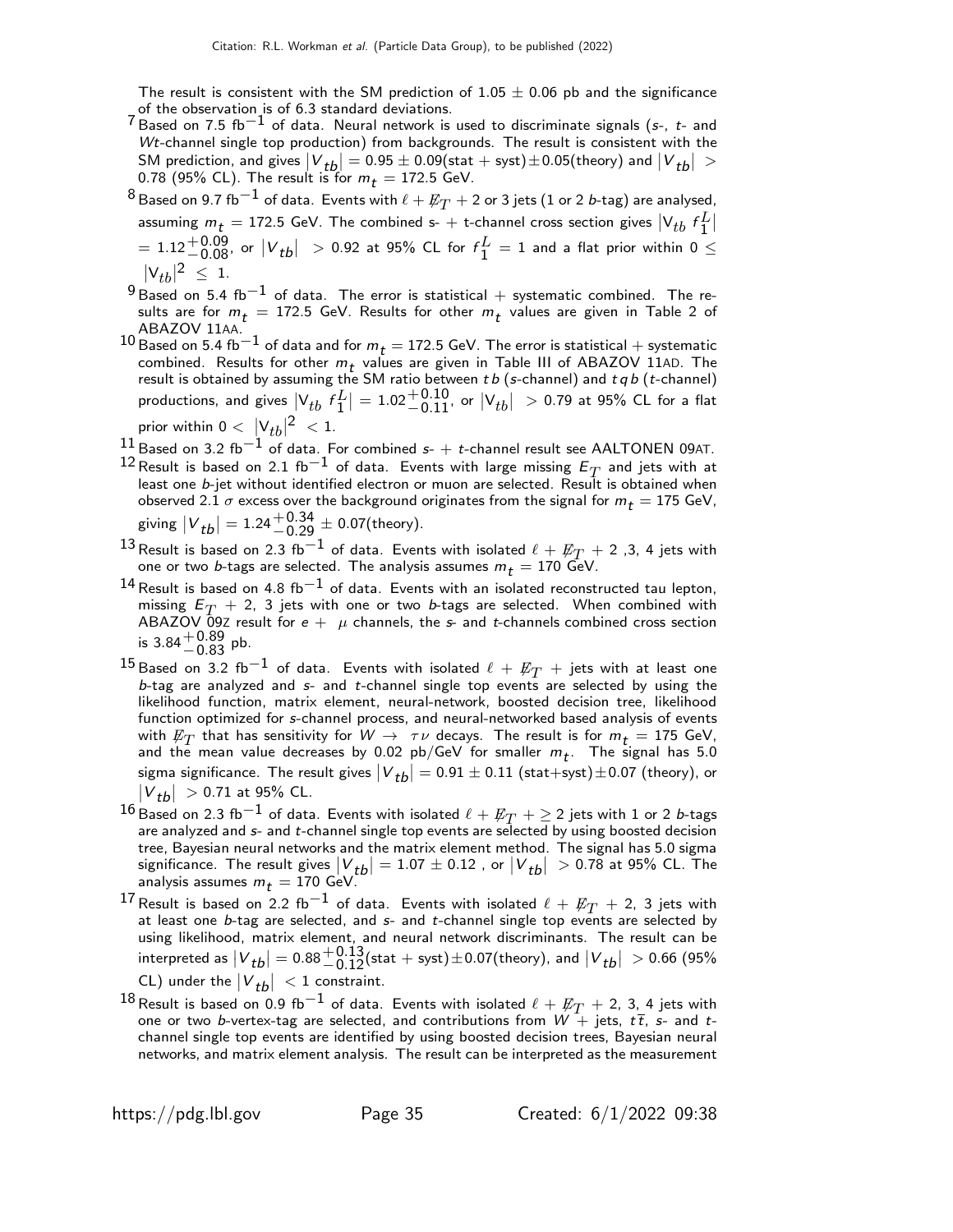of the CKM matrix element  $\left|V_{tb}\right|=1.31{+0.25\atop-0.21}$ , or  $\left|V_{tb}\right|$   $>$  0.68 (95% CL) under the  $|V_{tb}| < 1$  constraint.

<sup>19</sup> Result is based on 0.9 fb $^{-1}$  of data. This result constrains  $V_{tb}$  to 0.68  $<|V_{tb}| \leq 1$ at 95% CL.<br><sup>20</sup> ABAZOV 05P bounds single top-quark production from either the *s*-channel *W-*exchange

- process,  $q'(\overline{q}) \rightarrow t b$ , or the t-channel W-exchange process,  $q'g \rightarrow qtb$ , based on  $\sim$  230 pb $^{-1}$  of data.
- 21 ACOSTA 05N bounds single top-quark production from the *t*-channel  $\mu$ -exchange process  $(q'g\,\rightarrow\,\,q\,t\,b),$  the s-channel W-exchange process  $(q'\,\overline{q}\,\rightarrow\,{}~t\,b),$  and from the combined cross section of t- and s-channel. Based on  $\sim 162$  pb<sup>-1</sup> of data.

### t-channel Single t Production Cross Section in  $p \, p$  Collisions at  $\sqrt{s} = 7$  TeV

Direct probe of the t bW coupling and possible new physics at  $\sqrt{s} = 7$  TeV.

| VALUE (pb)                                                                    | DOCUMENT ID                                                         | TECN | <b>COMMENT</b>                                                                      |
|-------------------------------------------------------------------------------|---------------------------------------------------------------------|------|-------------------------------------------------------------------------------------|
| • • • We do not use the following data for averages, fits, limits, etc. • • • |                                                                     |      |                                                                                     |
| $67.5 \pm 5.7$<br>68 $\pm$ 2 $\pm$ 8                                          | $1$ AABOUD<br>$2$ AAD                                               |      | 19R LHC combination of ATLAS+CMS<br>14BI ATLS $\ell + \not\!\!{E_T} + 2j$ or 3j     |
| 83 $\pm$ 4 $^{+20}_{-19}$                                                     | $3$ AAD                                                             |      | 12CH ATLS <i>t</i> -channel $\ell$ + $\not\!\! E_T$ + (2,3)j (1 <i>b</i> )          |
| $67.2 \pm 6.1$<br>$83.6 \pm 29.8 \pm 3.3$                                     | <sup>4</sup> CHATRCHYAN 12BQ CMS<br><sup>5</sup> CHATRCHYAN 11R CMS |      | <i>t</i> -channel $\ell + \cancel{E_T}$ $+$ $\geq$ 2j (1 <i>b</i> )<br>$t$ -channel |

 $1$  AABOUD 19R based on 1.17 to 5.1 fb<sup>-1</sup> of data from ATLAS and CMS at 7 TeV. 2 Based on 4.59 fb<sup>−1</sup> of data, using neural networks for signal and background separation.  $\sigma(t q) = 46 \pm 1 \pm 6$  pb and  $\sigma(\bar{t} q) = 23 \pm 1 \pm 3$  pb are separately measured, as well as their ratio  $R = \sigma(tq)/\sigma(\overline{t}q) = 2.04 \pm 0.13 \pm 0.12$ . The results are for  $m_t = 172.5$ GeV, and those for other  $m_t$  values are given by eq.(4) and Table IV. The measurements give  $\left| {{\rm{V}}_{tb}} \right| = 1.02 \pm 0.07$  or  $\left| {{\rm{V}}_{tb}} \right| > 0.88$  (95% CL).

<sup>3</sup> Based on 1.04 fb<sup>-1</sup> of data. The result gives  $|V_{tb}| = 1.13^{+0.14}_{-0.13}$  from the ratio  $\sigma(\exp)/\sigma(\th)$ , where  $\sigma(\th)$  is the SM prediction for  $|V_{tb}| = 1$ . The 95% CL lower bound of  $\left|V_{tb}\right|$   $\;\;>$  0.75 is found if  $\left|V_{tb}\right|$   $\;<$  1 is assumed.  $\;\sigma(t) = 59 {+ 18 \atop - 16}$  pb and  $\sigma(\overline{t}) = 33_{-12}^{+13}$  pb are found for the separate single t and  $\overline{t}$  production cross sections, respectively. The results assume  $m_t = 172.5$  GeV for the acceptance.

- <sup>4</sup> Based on 1.17 fb $^{-1}$  of data for  $\ell = \mu$ , 1.56 fb $^{-1}$  of data for  $\ell = e$  at 7 TeV collected during 2011. The result gives  $|V_{tb}| = 1.020 \pm 0.046$ (meas) $\pm 0.017$ (th). The 95% CL lower bound of  $|{\sf V}_{tb}|~>$  0.92 is found if  $|{\sf V}_{tb}|~<$  1 is assumed. The results assume  $m_t$   $=$  172.5 GeV for the acceptance.
- $5$  Based on 36 pb<sup>-1</sup> of data. The first error is statistical + systematic combined, the second is luminosity. The result gives  $|V_{tb}| = 1.114 \pm 0.22$  (exp)  $\pm 0.02$  (th) from the ratio  $\sigma(\exp)/\sigma(\th)$ , where  $\sigma(\th)$  is the SM prediction for  $|V_{tb}| = 1$ . The 95% CL lower bound of  $|V_{tb}| > 0.62$  (0.68) is found from the 2D (BDT) analysis under the constraint  $0 < |V_{tb}|^2 < 1.$

### t-channel Single  $t$  Production Cross Section in  $\rho\, \rho$  Collisions at  $\sqrt{s}=8$  TeV

| VALUE (pb)                                                                    | DOCUMENT ID | TECN | COMMENT                                                                                    |
|-------------------------------------------------------------------------------|-------------|------|--------------------------------------------------------------------------------------------|
| • • • We do not use the following data for averages, fits, limits, etc. • • • |             |      |                                                                                            |
| $87.7 \pm 5.8$                                                                | $1$ AABOUD  |      | 19R LHC combination of ATLAS+CMS                                                           |
| $89.6^{+7.1}_{-6.3}$                                                          |             |      | <sup>2</sup> AABOUD 17T ATLS $\ell + E_T + 2j$ (1b j)                                      |
| $83.6 \pm 2.3 \pm 7.4$                                                        |             |      | <sup>3</sup> KHACHATRY14F CMS $\ell + E_T + \geq 2$ j (1,2 <i>b</i> , 1 forward j)         |
|                                                                               |             |      | $1$ AABOUD 19R based on 12.2 to 20.3 fb <sup>-1</sup> of data from ATLAS and CMS at 8 TeV. |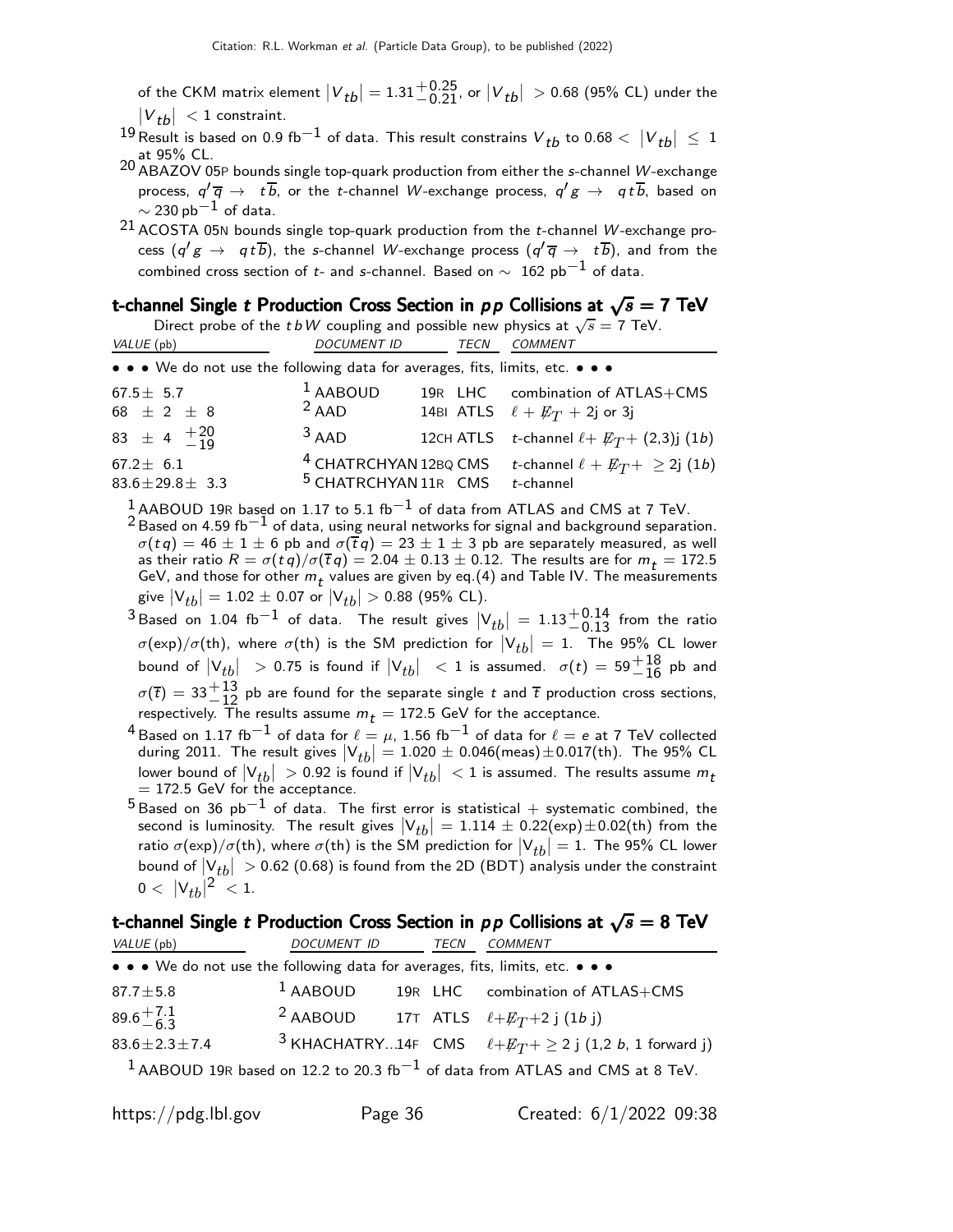- $^{2}$ AABOUD 17T based on 20.2 fb $^{-1}$  of data. A maximum-likelihood fit to neural-network discriminant distributions is used to separate signal and background events. Individual cross sections are measured as  $\sigma(tq) = 56.7 \frac{+4.3}{-3.8}$  $^{+4.3}_{-3.8}$  pb and  $\sigma(\overline{t}q) = 32.9^{+3.0}_{-2.7}$  $^{+3.0}_{-2.7}$  pb, while their ratio is given by  $\sigma(tq)/\sigma(\overline{t}q) = 1.72 \pm 0.09$ . A lower limit  $|V_{tb}| > 0.92$  (95%) CL) is obtained. Measured total and differential cross sections are described well by the SM.
- $3$  Based on 19.7 fb<sup>-1</sup> of data. The t and  $\overline{t}$  production cross sections are measured separately as  $\sigma_{t-ch.}(t) = 53.8 \pm 1.5 \pm 4.4$  pb and  $\sigma_{t-ch.}(\overline{t}) = 27.6 \pm 1.3 \pm 3.7$  pb, respectively, as well as their ratio  $R_{t-ch} = \sigma_{t-ch.}(t)/\sigma_{t-ch.}(\bar{t}) = 1.95 \pm 0.10 \pm 0.19$ , in agreement with the SM predictions. Combination with a previous CMS result at  $\sqrt{s}$  $= 7$  TeV [CHATRCHYAN 12BQ] gives  $|V_{th}| = 0.998 \pm 0.038 \pm 0.016$ . Also obtained is the ratio  $R_{\rm 8/7} = \sigma_{t-ch.}$ (8TeV) $/ \sigma_{t-ch.}$ (7TeV)  $= 1.24 \pm 0.08 \pm 0.12.$

### s-channel Single  $t$  Production Cross Section in  $p\,p$  Collisions at  $\sqrt{s} = 8$  TeV

| VALUE (pb)                                                                    | <b>DOCUMENT ID</b>                                          | TECN | <b>COMMENT</b>                       |
|-------------------------------------------------------------------------------|-------------------------------------------------------------|------|--------------------------------------|
| • • • We do not use the following data for averages, fits, limits, etc. • • • |                                                             |      |                                      |
| $4.9 \pm 1.4$                                                                 | $1$ AABOUD                                                  |      | 19R LHC $ATLAS + CMS$                |
| $4.8 \pm 0.8 + 1.6$                                                           | $2$ AAD                                                     |      | 160 ATLS $\ell + \not\!\!{E_T} + 2b$ |
| $13.4 \pm 7.3$<br>$5.0 \pm 4.3$                                               | <sup>3</sup> KHACHATRY16AZ CMS $\ell + E_T + 2b$<br>$4$ AAD |      | 15A ATLS $\ell + \not\!\!{E_T} + 2b$ |

 $\frac{1}{6}$ AABOUD 19R based on 12.2 to 20.3 fb $^{-1}$  of data from ATLAS and CMS at 8 TeV.

 $^2$  AAD 16∪ based on 20.3 fb $^{-1}$  of data, using a maximum-likelihood fit of a matrix element method discriminant. The same data set as in AAD 15A is used. The result corresponds to an observed significance of  $3.2\sigma$ .

- $3$  KHACHATRYAN 16AZ based on 19.7 fb<sup>-1</sup> of data, using a multivariate analysis to separate signal and backgrounds. The same method is applied to 5.1 fb $^{\rm -1}$  of data at  $\sqrt{s}$  = 7 TeV, giving 7.1  $\pm$  8.1 pb. Combining both measurements, the observed significance is 2.5 $\sigma$ . A best fit value of 2.0  $\pm$  0.9 is obtained for the combined ratio of the measured values and SM expectations.
- $4$ AAD 15A based on 20.3 fb $^{-1}$  of data, using a multivariate analysis to separate signal and backgrounds. The 95% CL upper bound of the cross section is 14.6 pb. The results are consistent with the SM prediction of  $5.61 \pm 0.22$  pb at approximate NNLO.

### t-channel Single t Production Cross Section in  $\rho \rho$  Collisions at  $\sqrt{s} = 13 \text{ TeV}$

| VALUE (pb)                                                                    | DOCUMENT ID           | TECN | <b>COMMENT</b>                                                      |                                                                                    |
|-------------------------------------------------------------------------------|-----------------------|------|---------------------------------------------------------------------|------------------------------------------------------------------------------------|
| • • • We do not use the following data for averages, fits, limits, etc. • • • |                       |      |                                                                     |                                                                                    |
| $130 \pm 1 \pm 19$                                                            |                       |      | <sup>1</sup> SIRUNYAN 20D CMS $\sigma(tq)$ , $\ell + E_T + \geq 2j$ |                                                                                    |
| $77\pm$ 1 $\pm$ 12                                                            | $1$ SIRUNYAN          |      | 20D CMS $\sigma(\bar{t}q)$ , $\ell + E_T + \geq 2j$                 |                                                                                    |
| $156 \pm 5 \pm 27 \pm 3$                                                      | $2$ AABOUD            |      |                                                                     | 17H ATLS $\sigma(tq)$ , $\ell + \not\!\!E_T$ +2 j (1b, 1 forward j)                |
| $91 \pm 4 \pm 18 \pm 2$                                                       | <sup>2</sup> AABOUD   |      |                                                                     | 17H ATLS $\sigma(\bar{t}q)$ , $\ell + \not\!\!E_T$ +2 j (1 <i>b</i> , 1 forward j) |
| $154 \pm 8 \pm 9 \pm 19 \pm 4$                                                | <sup>3</sup> SIRUNYAN |      | 17AA CMS $\sigma(tq)$ , $\mu + \geq 2$ j (1b)                       |                                                                                    |
| $85 \pm 10 \pm 4 \pm 11 \pm 2$                                                | <sup>3</sup> SIRUNYAN |      | 17AA CMS $\sigma(\overline{t}q)$ , $\mu + \geq 2$ j (1b)            |                                                                                    |

<sup>1</sup> SIRUNYAN 20D based on 35.9 fb<sup>-1</sup> of data. Different categories of jet and b jet multiplicity and multivariate discriminators are used to separate signal and background events. The cross section ratio is measured to be  $\sigma(tq)/\sigma(\overline{t}q) = 1.68 \pm 0.02 \pm 0.05$ . CKM matrix element is obtained as  $|f_{LV}V_{tb}| = 0.98 \pm 0.07$  (exp)  $\pm 0.02$  (theo) where  $\mathsf{f}_{LV}$  is an anomalous form factor. All results are in agreement with the SM.

 $2$ AABOUD 17H based on 3.2 fb $^{-1}$  of data. A maximum-likelihood fit to neural-network discriminant distributions is used to separate signal and background events. The third error is for luminosity. The cross section ratio is measured to be  $\sigma(tq)/\sigma(\overline{t}q) = 1.72 \pm 1.0$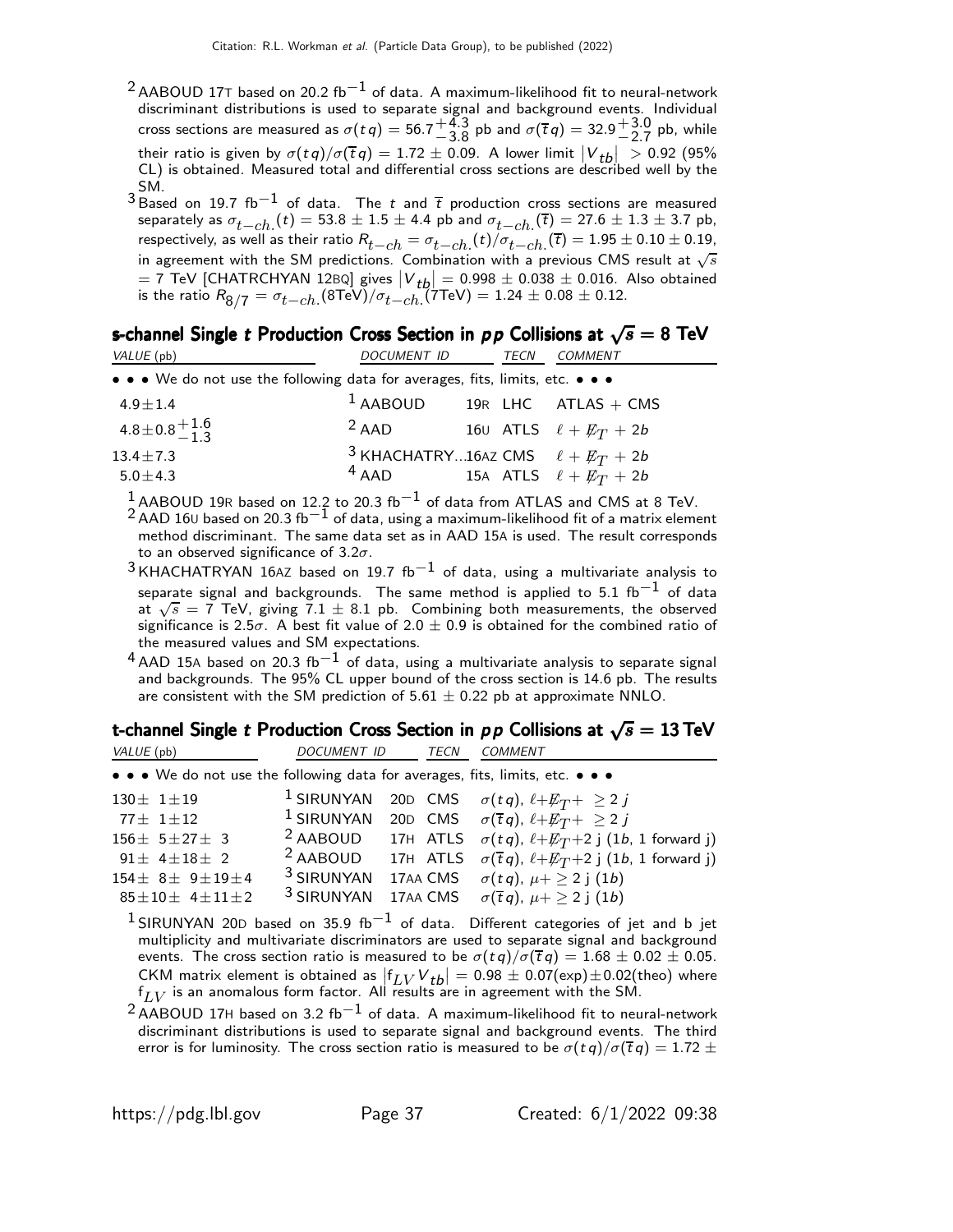$0.09 \pm 0.18$ . A lower limit  $|V_{tb}| > 0.84$  (95% CL) is obtained. All results are in agreement with the SM.

 $3$  SIRUNYAN 17AA based on 2.2 fb<sup>-1</sup> of data. A multivariate discriminator is used to separate signal and background events. The four errors are from statitics, experimental systematics, theory, and luminosity. The cross section ratio is measured to be  $\sigma(tq)/\sigma(\bar{t}q) = 1.81 \pm 0.18 \pm 0.15$ . CKM matrix element is obtained as  $|V_{tb}| =$ <br>1.05 + 0.07(xm) +0.02(that). All works are in a wave protected that a SM  $1.05 \pm 0.07$ (exp) $\pm 0.02$ (theo). All results are in agreement with the SM.

### t  $\overline{t}H$  Production Cross Section in  $pp$  Collisions at  $\sqrt{s} = 13$  TeV

VALUE (fb) DOCUMENT ID TECN COMMENT

• • • We do not use the following data for averages, fits, limits, etc. • • •

 $670\pm90\frac{+110}{-100}$ 1 AABOUD 18BK ATLS  $H \rightarrow b\overline{b}$ , W W<sup>\*</sup>  $\tau \tau$ ,  $\gamma \gamma$ , Z Z<sup>\*</sup>

 $1$ AABOUD 18BK based on 79.8 fb $^{-1}$  of data. The observed significance is 5.8 $\sigma$  relative to the background-only hypothesis. The measurement is consistent with the NLO SM prediction of 507 $^{+35}_{-50}$  fb. See Table 3 and Fig. 5 for measurements of individual modes.<br>Combined with the measurements at 7 and 8 TeV, the ebsenced significance is 6.3 Combined with the measurements at 7 and 8 TeV, the observed significance is  $6.3\sigma$ .

### W t Production Cross Section in p p Collisions at  $\sqrt{s} = 7$  TeV

| VALUE (pb)                                                                                         | DOCUMENT ID TECN                        | <i>COMMENT</i> |                                                                   |
|----------------------------------------------------------------------------------------------------|-----------------------------------------|----------------|-------------------------------------------------------------------|
| • • • We do not use the following data for averages, fits, limits, etc. • • •                      |                                         |                |                                                                   |
| $16.3 \pm 4.1$                                                                                     | $1$ AABOUD 19R LHC ATLAS + CMS combined |                |                                                                   |
| $16 \tfrac{+5}{-4}$                                                                                |                                         |                | <sup>2</sup> CHATRCHYAN 13c CMS $t+W$ channel, $2\ell + E_T + 1b$ |
| <sup>1</sup> AABOUD 19R based on 1.17 to 5.1 fb <sup>-1</sup> of data from ATLAS and CMS at 7 TeV. |                                         |                |                                                                   |

 $2^{\circ}$  Based on 4.9 fb<sup>-1</sup> of data. The result gives V<sub>tb</sub> = 1.01 -0.13(exp) -0.04(th). V<sub>tb</sub> ><br>
−0.20 (0.04 (t) if V<sub>tb</sub> < 1 is assumed. The works assumed. 1.325 CeV factor 0.79 (95% CL) if  $V_{th}$  < 1 is assumed. The results assume  $m_t = 172.5$  GeV for the acceptance.

### W t Production Cross Section in pp Collisions at  $\sqrt{s} = 8$  TeV

| VALUE (pb)                                                                    | DOCUMENT ID | TECN                        | COMMENT                                                            |
|-------------------------------------------------------------------------------|-------------|-----------------------------|--------------------------------------------------------------------|
| • • • We do not use the following data for averages, fits, limits, etc. • • • |             |                             |                                                                    |
| 26 $\pm 7$                                                                    | $1$ AAD     | 21AT ATLS $\ell + > 3i$     |                                                                    |
| $23.1 \pm 3.6$                                                                | $2$ AABOUD  |                             | 19R $LHC$ ATLAS + CMS combined                                     |
| $23.0 \pm 1.3 \pm \frac{3.2}{3.5} \pm 1.1$                                    | $3$ AAD     | 16B ATLS $2\ell + E_T + 1b$ |                                                                    |
| $23.4 \pm 5.4$                                                                |             |                             | <sup>4</sup> CHATRCHYAN 14AC CMS $t+W$ channel, $2\ell + E_T + 1b$ |

 $1$ AAD 21AT based on 20.2 fb<sup>-1</sup> of data. In this single lepton channel, only single neutrino is emitted, so that both  $W$  and  $t$  can be reconstructed. A neural network is trained to separate signal from background. The measured cross section agrees with the NLO+NNLL SM prediction of 22.4  $\pm$  0.6(scale) $\pm$ 1.4(PDF) pb.

 $^2$ AABOUD 19R based on 12.2 to 20.3 fb $^{-1}$  of data from ATLAS and CMS at 8 TeV.

 $3$  AAD 16B based on 20.3 fb<sup>-1</sup> of data. The result gives  $|V_{tb}| = 1.01 \pm 0.10$  and  $|V_{tb}| > 0.20$  (CF)<sup>(</sup> CL) with at a small point with of the CKM of The position is 0.80 (95% CL) without assuming unitarity of the CKM matrix. The results assume  $m_t$  $= 172.5$  GeV for the acceptance.

 $^4$ Based on 12.2 fb $^{-1}$  of data. Events with two oppositely charged leptons, large  $\not{\!\! E}_T$ and a b-tagged jet are selected, and a multivariate analysis is used to separate the signal from the backgrounds. The result is consistent with the SM prediction of 22.2  $\pm$  $0.6$ (scale) $\pm 1.4$ (PDF) pb at approximate NNLO.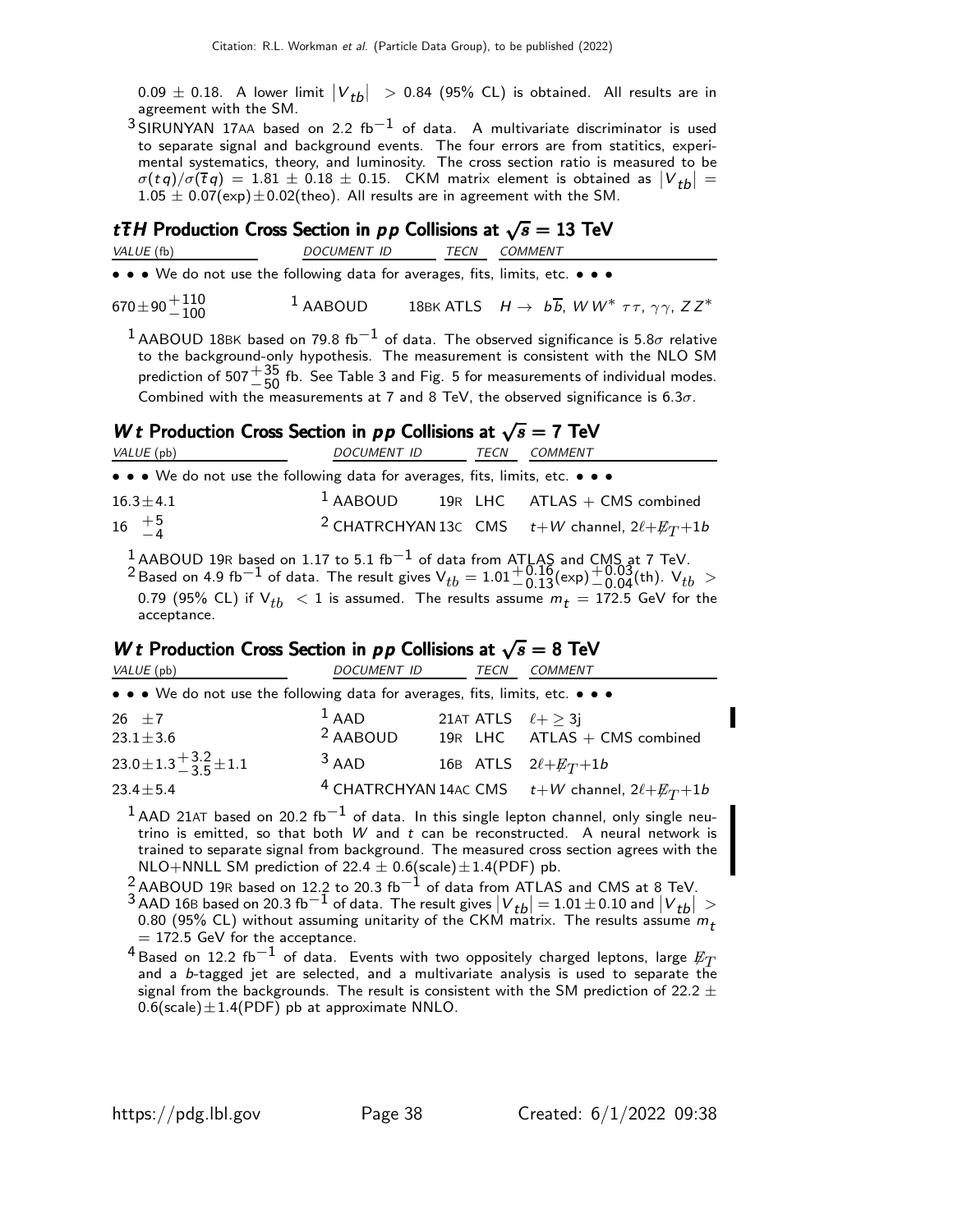### W t Production Cross Section in  $pp$  Collisions at  $\sqrt{s} = 13$  TeV

| VALUE (pb)                                                                    | DOCUMENT ID                                         | TECN | <i>COMMENT</i>                                     |
|-------------------------------------------------------------------------------|-----------------------------------------------------|------|----------------------------------------------------|
| • • • We do not use the following data for averages, fits, limits, etc. • • • |                                                     |      |                                                    |
| 89 $\pm$ 4 $\pm$ 12                                                           | <sup>1</sup> TUMASYAN 21E CMS $1\ell +$ jets        |      |                                                    |
| 94 $\pm 10$ $^{+28}_{-22}$ $\pm 2$                                            | <sup>2</sup> AABOUD 18H ATLS $\ell^+ \ell^-$ + > 1j |      |                                                    |
| $63.1 \pm 1.8 \pm 6.4 \pm 2.1$                                                | $3$ SIRUNYAN                                        |      | 18DL CMS $e^{\pm} \mu^{\mp} + \geq 1$ j $(b$ -tag) |

 $1$ TUMASYAN 21E based on 36 fb $-1$  of data. A boosted decision tree is used to separate the signal from the dominant  $t\bar{t}$  backgrounds. The result corresponds to an observation with a significance exceeding 5  $\sigma$  and is consistent with the NNLO QCD prediction of  $71.7 \pm 1.8$ (scale)  $\pm 3.4$ (PDF) pb or with the approximate NNNLO SM prediction of  $79.5 \begin{array}{c} +1.9 \\ -1.8 \end{array}$  $\,^{+1.9}_{-1.8}$ (scale)  $^{+2.0}_{-1.4}$ (PDF) pb.

- $^{2}$ AABOUD 18H based on 3.2 fb $^{-1}$  of data. The last error is from luminosity. A multivariate analysis is used to separate the signal from the backgrounds. The result is consistent with the NLO+NNLL SM prediction of 71.7  $\pm$  1.8(scale)  $\pm$  3.4(PDF) pb.
- $3$  SIRUNYAN 18DL based on 35.9 fb<sup>-1</sup> of data. The last error is from luminosity. A multivariate analysis is used to separate the signal from the backgrounds. The result is consistent with the NLO+NNLL SM prediction of 71.7  $\pm$  1.8(scale)  $\pm$  3.4(PDF) pb.

### Z t Production Cross Section in  $pp$  Collisions at  $\sqrt{s} = 13$  TeV

| VALUE (fb)                                                                    | DOCUMENT ID           | TECN | <b>COMMENT</b>                            |
|-------------------------------------------------------------------------------|-----------------------|------|-------------------------------------------|
| • • • We do not use the following data for averages, fits, limits, etc. • • • |                       |      |                                           |
| $97 \pm 13 \pm 7$                                                             | $1$ AAD               |      | 20AB ATLS $3\ell + 1,2j + 1bj$            |
| $111 \pm 13 \frac{+}{9}$ $11$                                                 | <sup>2</sup> SIRUNYAN |      | 19BF CMS $3\ell + \geq 2j$ ( $\geq 1bj$ ) |
| $600 \pm 170 \pm 140$                                                         | 3 AABOUD              |      | 18AE ATLS $3\ell + 1j + 1bj$              |
| $123 + \frac{33 + 29}{31 - 23}$                                               | <sup>4</sup> SIRUNYAN |      | 18Z CMS $3\ell + 1j + 1bj$                |

 $1$  AAD 20AB based on 139 fb $^{-1}$  of data at 13 TeV. Neural networks are used to discriminate t Z q signal from backgrounds. The result is for the cross section  $\sigma(p \, p \to t \, \ell^+ \, \ell^- \, q)$ , including non-resonant dilepton pairs, for dilepton invariant masses above 30 GeV and is consistent with the NLO SM prediction of  $102^{+5}_{-2}$  fb. −2

- $^2$ SIRUNYAN 19BF based on 77.4 fb $^{-1}$  of data. Two BDT's are used in the analysis: one to discriminate prompt leptons from non-prompt ones; and one to discriminate  $t Z q$ signal from backgrounds. The result is for the cross section  $\sigma(p \, p \to t Z \, q \to t \ell^+ \ell^- q)$ for dilepton invariant masses above 30 GeV and is consistent with the NLO SM prediction of  $94.2 \pm 3.1$  fb.
- $3$  AABOUD 18AE based on 36.1 fb $^{-1}$  of data. A multivariate analysis is used to separate the signal from the backgrounds. The result is consistent with the NLO SM prediction of 800 fb with a scale uncertainty of  $\frac{+6.1}{7}$ %.  $-7.4$
- $^4$ SIRUNYAN 18Z based on 35.9 fb $^{-1}$  of data. A multivariate analysis is used to separate the signal from the backgrounds. The result is for the cross section  $\sigma(p \, p \to \, t \, Z \, q \to \, \bar{z} \, q)$  $W b \ell^+ \ell^- q$ ) and is consistent with the NLO SM prediction of 94.2<sup>+1.9</sup>  $+1.9$ (scale)  $\pm$ 2.5(PDF) fb. Superseded by SIRUNYAN 19BF.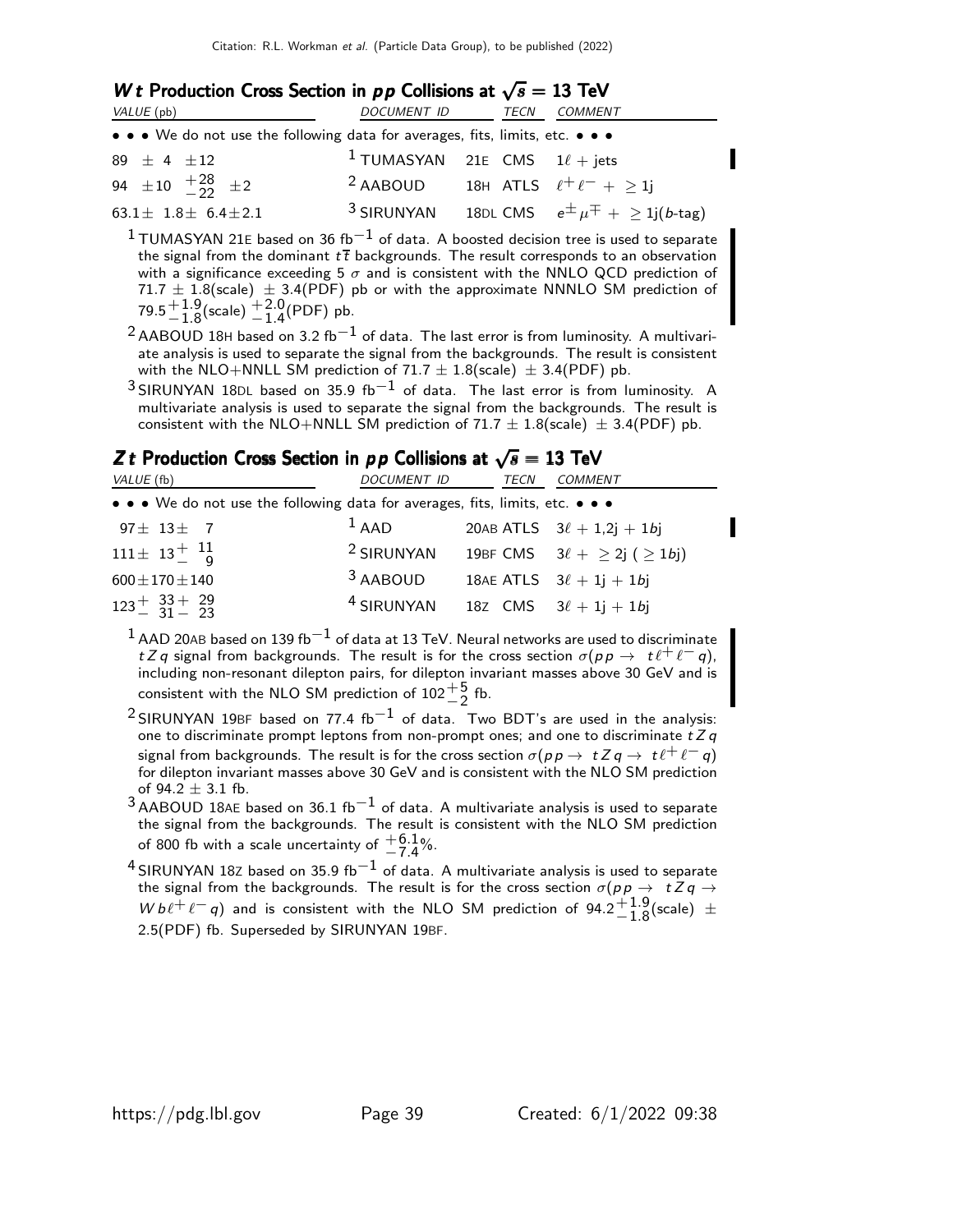#### Single t-Quark Production Cross Section in ep Collisions

| VALUE (pb)                                                                                                            | $CL\%$ | <b>DOCUMENT ID</b> | TECN | COMMENT                                                          |
|-----------------------------------------------------------------------------------------------------------------------|--------|--------------------|------|------------------------------------------------------------------|
| $\bullet \bullet \bullet$ We do not use the following data for averages, fits, limits, etc. $\bullet \bullet \bullet$ |        |                    |      |                                                                  |
| ${<}0.25$                                                                                                             | 95     | $1$ AARON          |      | 09A H1 $e^{\pm} p \rightarrow e^{\pm} tX$                        |
| ${<}0.55$                                                                                                             | 95     | $2$ AKTAS          |      | 04 H1 $e^{\pm} p \rightarrow e^{\pm} t X$                        |
| < 0.225                                                                                                               | 95     |                    |      | <sup>3</sup> CHEKANOV 03 ZEUS $e^{\pm} p \rightarrow e^{\pm} tX$ |

 $^1$  AARON 09A looked for single top production via FCNC in  $e^{\pm}$  p collisions at HERA with 474 pb $^{-1}$  of data at  $\sqrt{s}=$  301–319 GeV. The result supersedes that of AKTAS 04.

<sup>2</sup> AKTAS 04 looked for single top production via FCNC in  $e^{\pm}$  collisions at HERA with 118.3 pb<sup>-1</sup>, and found 5 events in the e or  $\mu$  channels while 1.31  $\pm$  0.22 events are expected from the Standard Model background. No excess was found for the hadronic channel. The observed cross section of  $\sigma(ep \to et X) = 0.29^{+0.15}_{-0.14}$  pb at  $\sqrt{s} = 319$  GeV gives the quoted upper bound if the observed events are due to statistical fluctuation.

 $^3$  CHEKANOV 03 looked in 130.1 pb $^{-1}$  of data at  $\sqrt{s} = 301$  and 318 GeV. The limit is for  $\sqrt{s}$  = 318 GeV and assumes  $m_t$  = 175 GeV.

### t $\overline{t}$  Production Cross Section in  $p\overline{p}$  Collisions at  $\sqrt{s} = 1.8$  TeV

Only the final combined  $t\bar{t}$  production cross sections obtained from Tevatron Run I by the CDF and D0 experiments are quoted below.

| VALUE (pb)                                                                                             | DOCUMENT ID TECN |  |  | <b>COMMENT</b>                                    |  |  |
|--------------------------------------------------------------------------------------------------------|------------------|--|--|---------------------------------------------------|--|--|
| • • • We do not use the following data for averages, fits, limits, etc. • • •                          |                  |  |  |                                                   |  |  |
| $5.69 \pm 1.21 \pm 1.04$                                                                               |                  |  |  | <sup>1</sup> ABAZOV 03A D0 Combined Run I data    |  |  |
| 6.5 $+1.7$<br>-1.4                                                                                     |                  |  |  | <sup>2</sup> AFFOLDER 01A CDF Combined Run I data |  |  |
| <sup>1</sup> Combined result from 110 $pb^{-1}$ of Tevatron Run I data. Assume $m_t = 172.1$ GeV.      |                  |  |  |                                                   |  |  |
| <sup>2</sup> Combined result from 105 pb <sup>-1</sup> of Tevatron Run I data. Assume $m_t = 175$ GeV. |                  |  |  |                                                   |  |  |

### t  $\bar{t}$  Production Cross Section in  $p\bar{p}$  Collisions at  $\sqrt{s} = 1.96$  TeV

Unless otherwise noted the first quoted error is from statistics, the second from systematic uncertainties, and the third from luminosity. If only two errors are quoted the luminosity is included in the systematic uncertainties.

```
VALUE (pb) DOCUMENT ID TECN COMMENT
• • • We do not use the following data for averages, fits, limits, etc. • • •
7.26 \pm 0.13 + 0.57 \ -0.501 ABAZOV 16F D0 \ell\ell, \ell+jets channels
8.1 \pm 2.1<br>7.60 \pm 0.20 \pm 0.29 \pm 0.21
                                                <sup>2</sup> AALTONEN 14A CDF \ell + \tau_h + \geq 2jets (\geq 1b-tag)<br><sup>3</sup> AALTONEN 14H TEVA \ell \ell, \ell +jets, all-jets channels
                                                <sup>3</sup> AALTONEN 14H TEVA \ell \ell, \ell + \text{jets}, all-jets channels 4<br>
4 ABAZOV 14K D0 \ell + \cancel{E_T} + \geq 4 jets (\geq 1b-tag
8.0 \pm 0.7 \pm 0.6 \pm 0.5<br>7.09\pm0.84
                                                <sup>4</sup> ABAZOV 14K D0 \ell + \cancel{E_T} + \geq 4 jets (\geq 1b-tag)<br><sup>5</sup> AALTONEN 13AB CDF \ell \ell + \cancel{E_T} + \geq 2 jets
                                                <sup>5</sup> AALTONEN 13AB CDF \ell\ell + \not\!\!{E_T} + \geq 2 jets<br><sup>6</sup> AALTONEN 13G CDF \ell + \not\!\!{E_T} + \geq 3jets (
7.5 \pm 1.0<sup>6</sup> AALTONEN 13G CDF \ell + \cancel{E_T} + \geq 3jets (\geq 1b-tag)<br><sup>7</sup> AALTONEN 12AL CDF \tau_h + \cancel{E_T} + 4j (\geq 1b)
8.8 \pm 3.3 \pm 2.2<sup>7</sup> AALTONEN 12AL CDF \tau_h + \cancel{E_T} + 4j ( \geq 1b)<br><sup>8</sup> AALTONEN 11D CDF \ell + \cancel{E_T} + \text{jets} ( \geq 1b8.5 \pm 0.6 \pm 0.7<br>7.64\pm0.57\pm0.45
                                                <sup>8</sup> AALTONEN 11D CDF \ell + \cancel{E}_T + \text{jets} ( \geq 1b-tag)<br><sup>9</sup> AALTONEN 11W CDF \ell + \cancel{E}_T + \text{jets} ( \geq 1b-tag)
7.64\pm0.57\pm0.45 <sup>9</sup> AALTONEN 11w CDF \ell + \not{E}_T + jets ( \geq 1b-tag)<br>7.99\pm0.55\pm0.76\pm0.46 <sup>10</sup> AALTONEN 11Y CDF \not{E}_T + > 4jets (0,1,2 b-tag)
                                                                              11Y CDF E_T + \geq 4jets (0,1,2 b-tag)
7.78 + 0.77−0.64
                                              11 ABAZOV 11E D0 \ell + E_T + \geq 2 jets
7.56 + 0.63<br>-0.56
                                              12 ABAZOV 11Z D0 Combination
6.27 \pm 0.73 \pm 0.63 \pm 0.39 13 AALTONEN 10AA CDF Repl. by AALTONEN 13AB<br>7.2 \pm 0.5 \pm 1.0 \pm 0.4 14 AALTONEN 10E CDF > 6 jets, vtx b-tag
7.2 \pm 0.5 \pm 1.0 \pm 0.4
                                              <sup>14</sup> AALTONEN 10E CDF \geq 6 jets, vtx b-tag<br><sup>15</sup> AALTONEN 10V CDF \ell + > 3 jets, soft-e
7.8 \pm 2.4 \pm 1.6 \pm 0.510\vee CDF \ell + \geq 3 jets, soft-e b-tag
https://pdg.lbl.gov Page 40 Created: 6/1/2022 09:38
```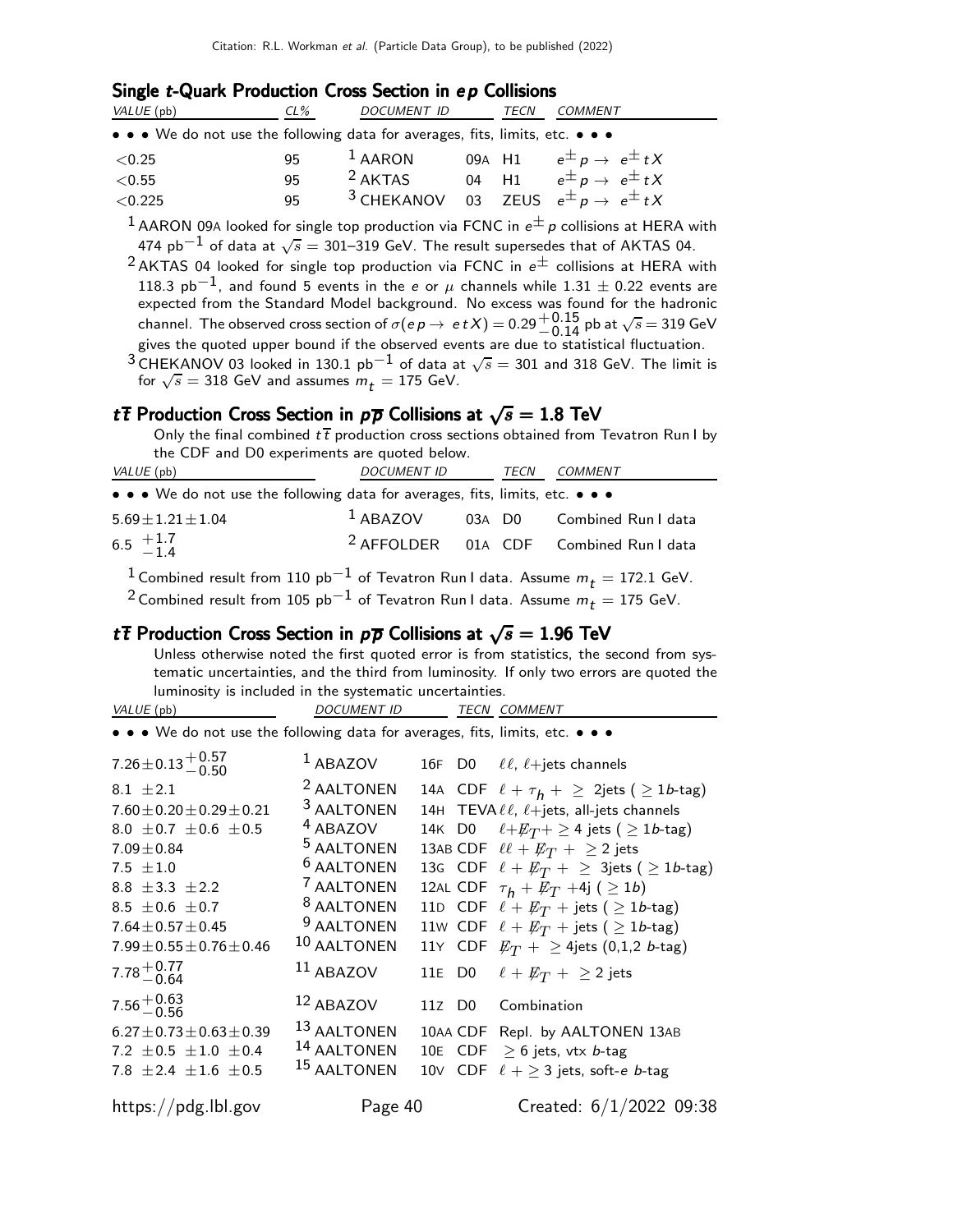| $7.70 \pm 0.52$                                       | 16 AALTONEN                             |                 |                | 10W CDF $\ell + \not\!\!{E_T}$ + $\geq$ 3 jets + <i>b</i> -tag,<br>norm. to $\sigma(Z \to \ell \ell)_{TH}$ |
|-------------------------------------------------------|-----------------------------------------|-----------------|----------------|------------------------------------------------------------------------------------------------------------|
| 6.9 $\pm 2.0$                                         | 17 ABAZOV                               | 10 <sub>l</sub> | D <sub>0</sub> | $\geq 6$ jets with 2 <i>b</i> -tags                                                                        |
| 6.9 ± 1.2 $^{+0.8}_{-0.7}$ ± 0.4                      | 18 ABAZOV                               |                 |                | 100 D0 $\tau_h$ + jets                                                                                     |
| 9.6 ± 1.2 $^{+0.6}_{-0.5}$ ± 0.6                      | 19 AALTONEN                             |                 |                | 09AD CDF $\ell \ell + E_T$ / vtx b-tag                                                                     |
| 9.1 $\pm$ 1.1 $\frac{+1.0}{-0.9}$ $\pm$ 0.6           | 20 AALTONEN                             |                 |                | 09H CDF $\ell + \geq 3$ jets + $\not\!\!E_T$ /soft $\mu$ b-tag                                             |
| $8.18 + 0.98$<br>-0.87                                | <sup>21</sup> ABAZOV                    |                 |                | 09AG D0 $\ell$ + jets, $\ell\ell$ and $\ell\tau$ + jets                                                    |
| 7.5 $\pm$ 1.0 $+$ 0.7 $+$ 0.6                         | 22 ABAZOV                               |                 |                | 09R D0 $\ell\ell$ and $\ell\tau$ + jets                                                                    |
| $8.18^{+0.90}_{-0.84}$ ± 0.50                         | 23 ABAZOV                               |                 | 08M D0         | $\ell$ + n jets with 0,1,2 b-tag                                                                           |
| $7.62 \pm 0.85$                                       | 24 ABAZOV                               | 08N             | D <sub>0</sub> | $\ell$ + n jets + b-tag or kinematics                                                                      |
| 8.5 $\frac{+2.7}{-2.2}$                               | <sup>25</sup> ABULENCIA                 | 08              |                | CDF $\ell^+ \ell^ (\ell = e, \mu)$                                                                         |
| 8.3 $\pm 1.0$ $+2.0$ $\pm 0.5$                        | <sup>26</sup> AALTONEN                  |                 |                | 07D CDF $\geq$ 6 jets, vtx <i>b</i> -tag                                                                   |
| 7.4 $\pm 1.4$ $\pm 1.0$                               | <sup>27</sup> ABAZOV                    |                 |                | 070 D0 $\ell\ell$ + jets, vtx b-tag                                                                        |
| 4.5 $\frac{+2.0}{-1.9}$ $\frac{+1.4}{-1.1}$ $\pm$ 0.3 | <sup>28</sup> ABAZOV                    | 07P             |                | D0 $\geq$ 6 jets, vtx <i>b</i> -tag                                                                        |
| 6.4 $\frac{+1.3}{-1.2}$ ± 0.7 ± 0.4                   | <sup>29</sup> ABAZOV                    |                 |                | 07R D0 $\ell + \geq 4$ jets                                                                                |
| 6.6 $\pm 0.9 \pm 0.4$                                 | 30 ABAZOV                               |                 |                | 06X D0 $\ell$ + jets, vtx <i>b</i> -tag                                                                    |
| 8.7 $\pm$ 0.9 $+$ 1.1<br>-0.9                         |                                         |                 |                | 31 ABULENCIA 06Z CDF $\ell$ + jets, vtx <i>b</i> -tag                                                      |
| 5.8 $\pm$ 1.2 $\frac{+0.9}{-0.7}$                     |                                         |                 |                | 32 ABULENCIA, A 06C CDF missing $E_T$ + jets, vtx <i>b</i> -tag                                            |
| 7.5 ± 2.1 $+3.3$ + 0.5<br>-2.2 -0.4                   | 33 ABULENCIA, A 06E CDF 6-8 jets, b-tag |                 |                |                                                                                                            |
| 8.9 ± 1.0 $+1.1$<br>-1.0                              |                                         |                 |                | 34 ABULENCIA, A 06F CDF $\ell + \geq 3$ jets, b-tag                                                        |
| 8.6 $\frac{+1.6}{-1.5}$ ± 0.6                         | 35 ABAZOV                               |                 |                | 05Q D0 $\ell$ + n jets                                                                                     |
| $8.6^{+3.2}_{-2.7} \pm 1.1 \pm 0.6$                   | 36 ABAZOV                               |                 |                | 05R D0 di-lepton + n jets                                                                                  |
| 6.7 $+1.4$ +1.6 $\pm$ 0.4                             | <sup>37</sup> ABAZOV                    |                 |                | 05X D0 $\ell$ + jets / kinematics                                                                          |
| 5.3 $\pm$ 3.3 $+1.3$<br>-1.0                          | 38 ACOSTA                               |                 |                | 05S CDF $\ell$ + jets / soft $\mu$ b-tag                                                                   |
| 6.6 $\pm 1.1$ $\pm 1.5$                               | 39 ACOSTA                               |                 |                | 05T CDF $\ell$ + jets / kinematics                                                                         |
| $+1.5$ $+1.2$<br>$-1.6$ $-1.3$<br>6.0                 | 40 ACOSTA                               |                 |                | 050 CDF $\ell$ + jets/kinematics + vtx b-tag                                                               |
| $5.6 \begin{array}{c} +1.2 \\ -1.1 \end{array}$ + 0.9 | 41 ACOSTA                               |                 |                | 05V CDF $\ell$ + n jets                                                                                    |
| 7.0 $+2.4$ +1.6 $\pm$ 0.4                             | 42 ACOSTA                               | 041             |                | CDF di-lepton $+$ jets $+$ missing ET                                                                      |

 $^1$ ABAZOV 16F based on 9.7 fb $^{-1}$  of data. The result is for  $m_t =$  172.5 GeV, and the  $m_t$  dependence is shown in Table V and Fig. 9. The result agrees with the NNLO+NNLL SM prediction of  $7.35^{+0.23}_{-0.27}$  pb.

 $^2$ Based on 9 fb $^{-1}$  of data. The measurement is in the channel  $t\,\overline{t}\to\,(b\ell\nu)(b\tau\nu)$ , where  $\tau$  decays into hadrons  $(\tau_h)$ , and  $\ell$  (e or  $\mu$ ) include  $\ell$  from  $\tau$  decays  $(\tau_{\ell})$ . The result is for  $m_t = 173$  GeV.

 $^3$ Based on 8.8 fb $^{-1}$  of data. Combination of CDF and D0 measurements given, respectively, by  $\sigma(t\overline{t};$  CDF)  $= 7.63 \pm 0.31 \pm 0.36 \pm 0.16$  pb,  $\sigma(t\overline{t};$  D0)  $= 7.56 \pm 0.20 \pm 0.32 \pm$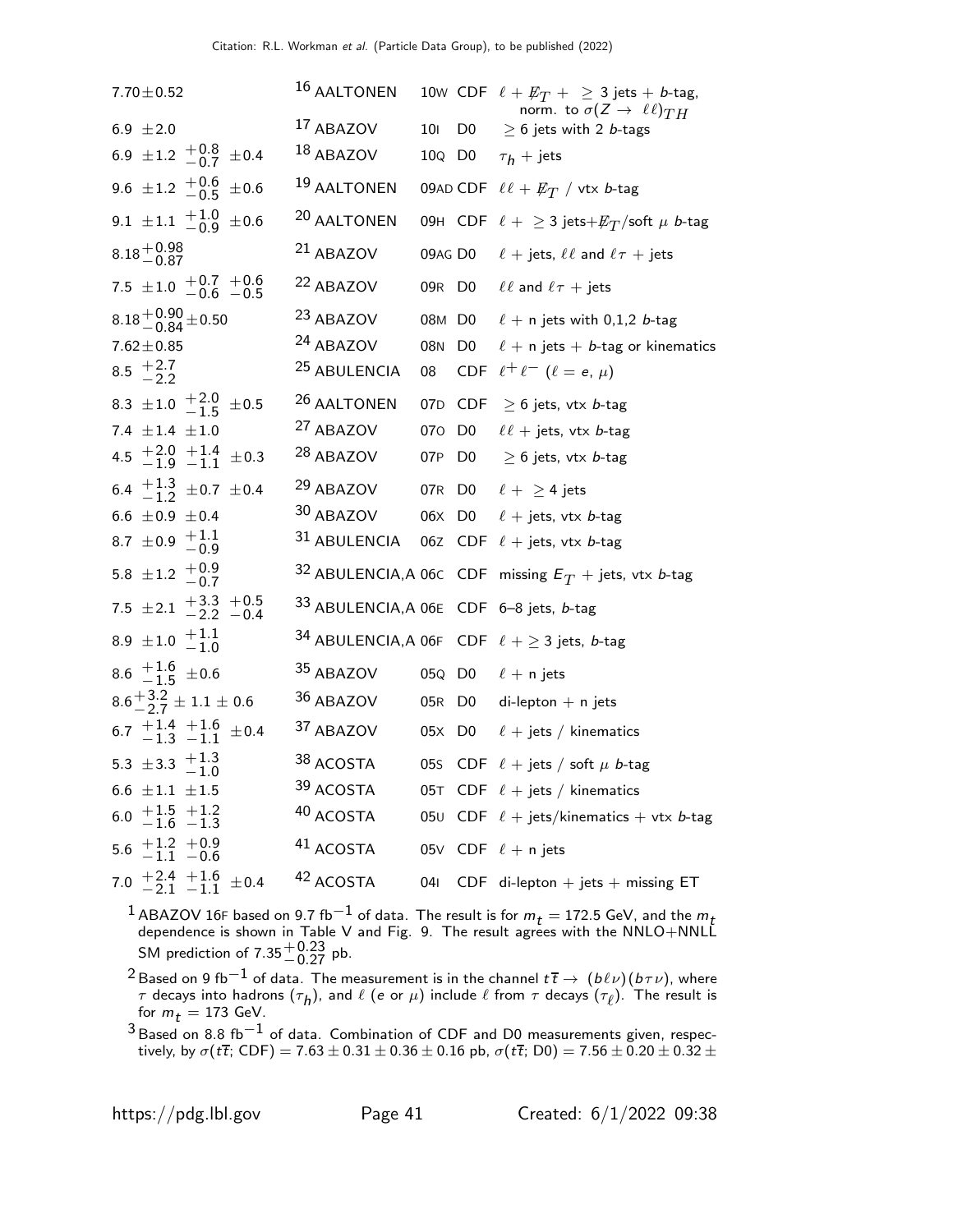0.46 pb. All the results are for  $m_t = 172.5$  GeV. The  $m_t$  dependence of the mean value is parametrized in eq. (1) and shown in Fig. 2.

- <sup>4</sup> Based on 9.7 fb<sup>-1</sup> of data. Differential cross sections with respect to  $m_{tt}$ ,  $|y(\text{top})|$ ,  $E_T$ (top) are shown in Figs. 9, 10, 11, respectively, and are compared to the predictions of MC models.
- <sup>5</sup> Based on 8.8 fb<sup>-1</sup> of  $p\overline{p}$  collisions at  $\sqrt{s} = 1.96$  TeV.
- $^6$ Based on 8.7 fb $^{-1}$  of  $\rho\overline{\rho}$  collisions at  $\sqrt{s}=$  1.96 TeV. Measure the  $t\,\overline{t}$  cross section simultaneously with the fraction of  $t \to W b$  decays. The correlation coefficient between those two measurements is  $-0.434$ . Assume unitarity of the 3×3 CKM matrix and set  $|V_{tb}| > 0.89$  at 95% CL.
- $^7$  Based on 2.2 fb $^{-1}$  of data in  $p\overline{p}$  collisions at 1.96 TeV. The result assumes the acceptance for  $m_t = 172.5$  GeV.
- $8$ Based on 1.12 fb $^{-1}$  and assumes  $m_{\tilde{t}} =$  175 GeV, where the cross section changes by  $\pm 0.1$  pb for every  $\mp 1$  GeV shift in  $m_t$ . AALTONEN 11D fits simultaneously the  $t\,\bar{t}$ production cross section and the b-tagging efficiency and find improvements in both measurements.
- 9 Based on 2.7 fb<sup> $-1$ </sup>. The first error is from statistics and systematics, the second is from  $\frac{1}{2}$ luminosity. The result is for  $m_t = 175$  GeV. AALTONEN 11W fits simultaneously a jet flavor discriminator between b-, c-, and light-quarks, and find significant reduction in the systematic error.
- $^{10}$ Based on 2.2 fb $^{-1}$ . The result is for  $m_{\it t} =$  172.5 GeV. AALTONEN 11Y selects multi-jet events with large  $\not\hspace{-1.2mm}E_{T}$ , and vetoes identified electrons and muons.
- $11$  Based on 5.3 fb<sup>-1</sup>. The error is statistical + systematic + luminosity combined. The result is for  $m_t = 172.5$  GeV. The results for other  $m_t$  values are given in Table XII and eq.(10) of ABAZOV 11E.
- $12$  Combination of a dilepton measurement presented in ABAZOV 11Z (based on 5.4  $f_{\rm b}$ <sup>-1</sup>), which yields 7.36<sup>+0.90</sup> (stat+syst) pb, and the lepton + jets measurement<br>of ABAZOV 115. The result is for m = 172.5 CoV. The results for other m, values is of ABAZOV 11E. The result is for  $m_t = 172.5$  GeV. The results for other  $m_t$  values is given by eq.(5) of ABAZOV 11A.
- $^{13}$  Based on 2.8 fb<sup>-1</sup>. The result is for  $m_t = 175$  GeV.
- $^{14}$ Based on 2.9 fb $^{-1}$ . Result is obtained from the fraction of signal events in the top quark mass measurement in the all hadronic decay channel.
- <sup>15</sup> Based on 1.7 fb<sup>-1</sup>. The result is for  $m_t = 175$  GeV. AALTONEN 10∨ uses soft electrons from b-hadron decays to suppress  $W +$ jets background events.
- $^{16}$ Based on 4.6 fb $^{-1}$ . The result is for  $m_{\it t} =$  172.5 GeV. The ratio  $\sigma(t \, \overline{t} \rightarrow \;\ell{+} \text{jets})$  /  $\sigma(Z/\gamma^* \to \ell\ell)$  is measured and then multiplied by the theoretical  $Z/\gamma^* \to \ell\ell$  cross section of  $\sigma(Z/\gamma^* \to \ell\ell) = 251.3 \pm 5.0$  pb, which is free from the luminosity error.
- 17 Based on 1 fb<sup>-1</sup>. The result is for  $m_t = 175$  GeV. 7.9 ± 2.3 pb is found for  $m_t =$ 170 GeV. ABAZOV 10I uses a likelihood discriminant to separate signal from background, where the background model was created from lower jet-multiplicity data.
- $18$  Based on 1 fb<sup>-1</sup>. The result is for  $m_t = 170$  GeV. For  $m_t = 175$  GeV, the result is  $6.3 \pm 1.2$  $-1.2$ (stat)±0.7(syst)±0.4(lumi) pb. Cross section of  $t\bar{t}$  production has been<br>  $-1.1$  in the  $t\bar{t}$ measured in the  $t\bar{t} \rightarrow \tau_h +$  jets topology, where  $\tau_h$  denotes hadronically decaying  $\tau$ leptons. The result for the cross section times the branching ratio is  $\sigma(t\bar{t})\cdot B(t\bar{t} \rightarrow$  $\tau_h+$  jets) =  $0.60{+0.23 \atop -0.22}$  $^{+0.15}_{-0.14}$  ± 0.04 pb for  $m_t = 170$  GeV.
- <sup>19</sup> Based on 1.1 fb<sup>-1</sup>. The result is for B( $W \rightarrow \ell \nu$ ) = 10.8% and  $m_t =$  175 GeV; the mean value is 9.8 for  $m_t = 172.5$  GeV and 10.1 for  $m_t = 170$  GeV. AALTONEN 09AD used high  $p_{\mathcal{T}}$  e or  $\mu$  with an isolated track to select  $t\bar{t}$  decays into dileptons including  $\ell$  $=$   $\tau$ . The result is based on the candidate event samples with and without vertex b-tag.
- $^{20}$  Based on 2 fb $^{-1}$ . The result is for  $m_t =$  175 GeV; the mean value is 3% higher for  $m_t$  $=$  170 GeV and 4% lower for  $m_t = 180$  GeV.
- <sup>21</sup> Result is based on 1 fb<sup>-1</sup> of data. The result is for  $m_t = 170$  GeV, and the mean value decreases with increasing  $m_{\tilde{t}}$ ; see their Fig. 2. The result is obtained after combining  $\ell$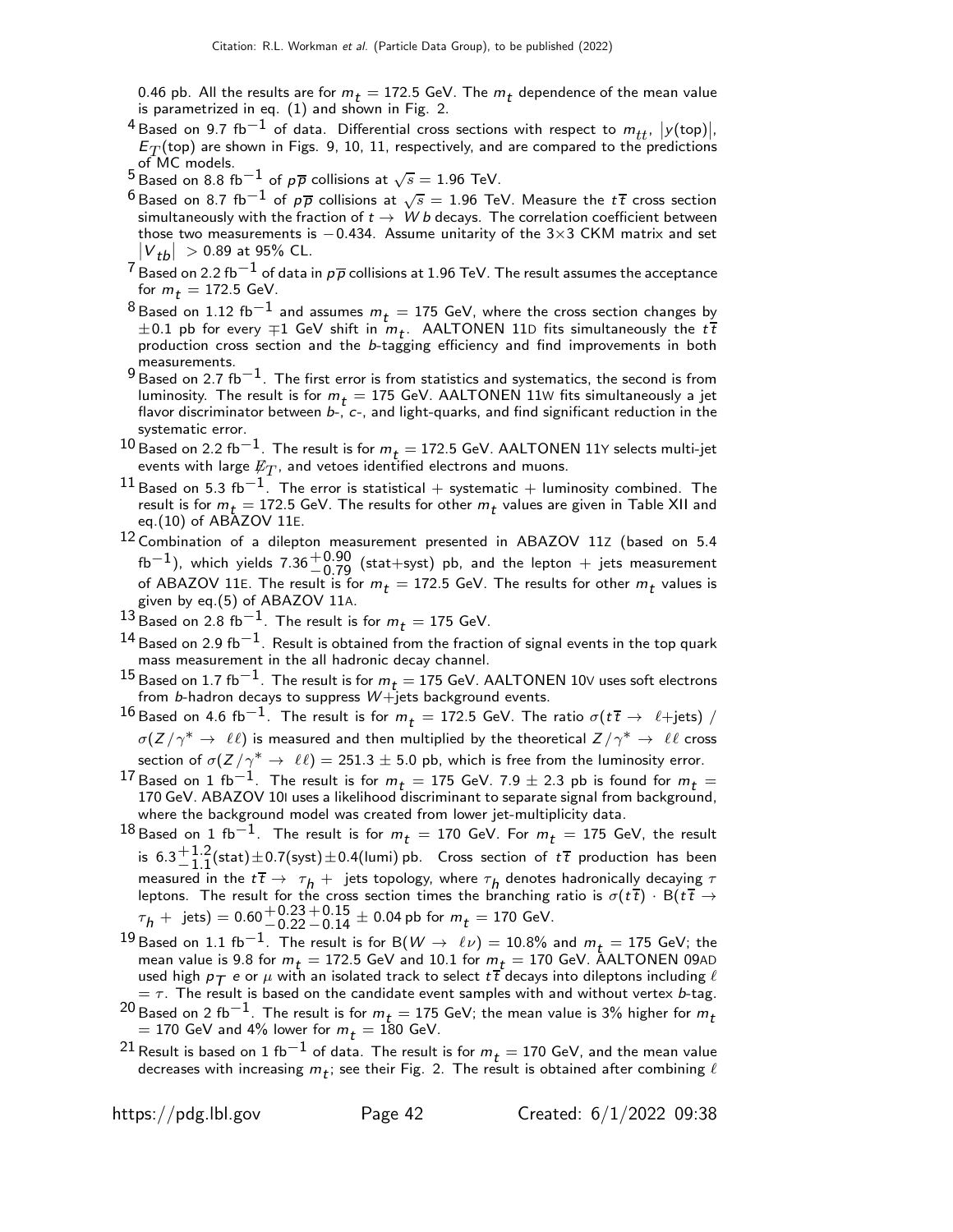$+$  jets,  $\ell\ell$ , and  $\ell\tau$  final states, and the ratios of the extracted cross sections are  $\mathsf{R}^{\ell\ell/\ell j}$  $\tau=0.86^{+0.19}_{-0.17}$  and R $^{\ell\tau/\ell\ell-\ell j}=$  0.97 $^{+0.32}_{-0.29}$ , consistent with the SM expectation of R  $=$  1. This leads to the upper bound of B $(t\to\ bH^+)$  as a function of  $m_{H^+}$  . Results are shown in their Fig. 1 for B $(H^+ \rightarrow \tau \nu) = 1$  and B $(H^+ \rightarrow c\bar{s}) = 1$  cases. Comparison of the  $m_t$  dependence of the extracted cross section and a partial NNLO prediction gives  $m_t = 169.1^{+5.9}_{-5.2}$  $-5.2$  GeV.

- <sup>22</sup> Result is based on 1 fb<sup>-1</sup> of data. The result is for  $m_t = 170$  GeV, and the mean value changes by  $-0.07$   $[m_t({\rm GeV})-170]$  pb near the reference  $m_t$  value. Comparison of the  $m_t$  dependence of the extracted cross section and a partial NNLO QCD prediction gives  $m_t^+=171.5^{+9.9}_{-8.8}$  GeV. The  $\ell\tau$  channel alone gives  $7.6^{+4.9}_{-4.3}{}^{+3.5}_{-3.4}{}^{+1.4}_{-0.9}$  pb and the  $\ell\ell$  $-8.8$  GeV. The  $\ell$ ? Channel alone gives  $\ell$  .0  $-4.3 - 3.4 - 0.9$ channel gives 7.5 $^{+\,1.2}_{-\,1.1}$  $+0.7$  $+0.7$  $-0.5$  pb.
- $-1.1$  $-0.6$ <sup>1</sup>  $^{23}\rm \, Result$  is based on 0.9 fb $^{-1}$  of data. The first error is from stat  $+$  syst, while the latter error is from luminosity. The result is for  $m_t$ =175 GeV, and the mean value changes by  $-0.09$  pb $\cdot$ [ $m_t$ (GeV) $-175$ ].
- <sup>24</sup> Result is based on 0.9 fb<sup>-1</sup> of data. The cross section is obtained from the  $\ell + \geq 3$  jet event rates with 1 or 2 b-tag, and also from the kinematical likelihood analysis of the  $\ell + 3$ , 4 jet events. The result is for  $m_t = 172.6$  GeV, and its  $m_t$  dependence shown in Fig. 3 leads to the constraint  $m_t = 170 \pm 7$  GeV when compared to the SM prediction.
- <sup>25</sup> Result is based on 360 pb<sup>-1</sup> of data. Events with high  $p_T$  oppositely charged dileptons  $\ell^+\ell^ (\ell =$   $\!e,\, \mu)$  are used to obtain cross sections for  $t\,\overline{t},\, W^+\, W^-$ , and  $Z\to~\tau^+\tau^$ production processes simultaneously. The other cross sections are given in Table IV.
- $^{26}$  Based on 1.02 fb $^{-1}$  of data. Result is for  $m_t = 175$  GeV. Secondary vertex b-tag and neural network selections are used to achieve a signal-to-background ratio of about  $1/2$ .
- $\bar{Z}$  Based on 425 pb $^{-1}$  of data. Result is for  $m_{\,t} \, = \, 175$  GeV. For  $m_{\,t} \, = \, 170.9$  GeV,  $7.8 \pm 1.8$ (stat + syst) pb is obtained.
- $^{28}$  Based on  $405 \pm 25$   ${\rm pb}^{-1}$  of data. Result is for  $m_t = 175$  GeV. The last error is for luminosity. Secondary vertex b-tag and neural network are used to separate the signal events from the background.
- $^{29}$  Based on 425  ${\rm pb}^{-1}$  of data. Assumes  $m_t =$  175 GeV.
- $^{30}$  Based on  $\sim\,$  425 pb $^{-1}$ . Assuming  $m_t =$  175 GeV. The first error is combined statistical and systematic, the second one is luminosity.
- 31 Based on ∼ 318 pb<sup>-1</sup>. Assuming  $m_t = 178$  GeV. The cross section changes by  $\pm 0.08$ pb for each  $\mp$  GeV change in the assumed  $m_t$ . Result is for at least one b-tag. For at least two b-tagged jets,  $t\bar{t}$  signal of significance greater than 5 $\sigma$  is found, and the cross section is  $10.1 + 1.6$  $-1.4$  $+2.0$  $^{+2.0}_{-1.3}$  pb for  $m_t = 178$  GeV.
- $^{32}$  Based on  $\sim 311$  pb $^{-1}$ . Assuming  $m_t = 178$  GeV. For  $m_t = 175$  GeV, the result is  $6.0 \pm 1.2 {+ 0.9 \atop - 0.7}$  $^{+0.9}_{-0.7}$  This is the first CDF measurement without lepton identification, and<br>−0.7 consitivity to the W sourcede hence it has sensitivity to the  $W \rightarrow \tau \nu$  mode.
- 33 ABULENCIA, A 06E measures the  $t\bar{t}$  production cross section in the all hadronic decay mode by selecting events with 6 to 8 jets and at least one b-jet.  $S/B = 1/5$  has been achieved. Based on 311 pb<sup>-1</sup>. Assuming  $m_t = 178$  GeV.
- 34 Based on ∼ 318 pb<sup>-1</sup>. Assuming  $m_t = 178$  GeV. Result is for at least one *b*-tag. For at least two *b*-tagged jets, the cross section is  $11.1^{+2.3}_{-1.0}$  $+2.5$  $-1.9$  pb.
- $-1.9$ <sup>35</sup> ABAZOV 05Q measures the top-quark pair production cross section with  $\sim$  230 pb<sup>−1</sup> of data, based on the analysis of W plus n-jet events where W decays into e or  $\mu$  plus neutrino, and at least one of the jets is  $b$ -jet like. The first error is statistical and systematic, and the second accounts for the luminosity uncertainty. The result assumes  $m_t = 175$  GeV; the mean value changes by  $(175 - m_t(\text{GeV})) \times 0.06$  pb in the mass range 160 to 190 GeV.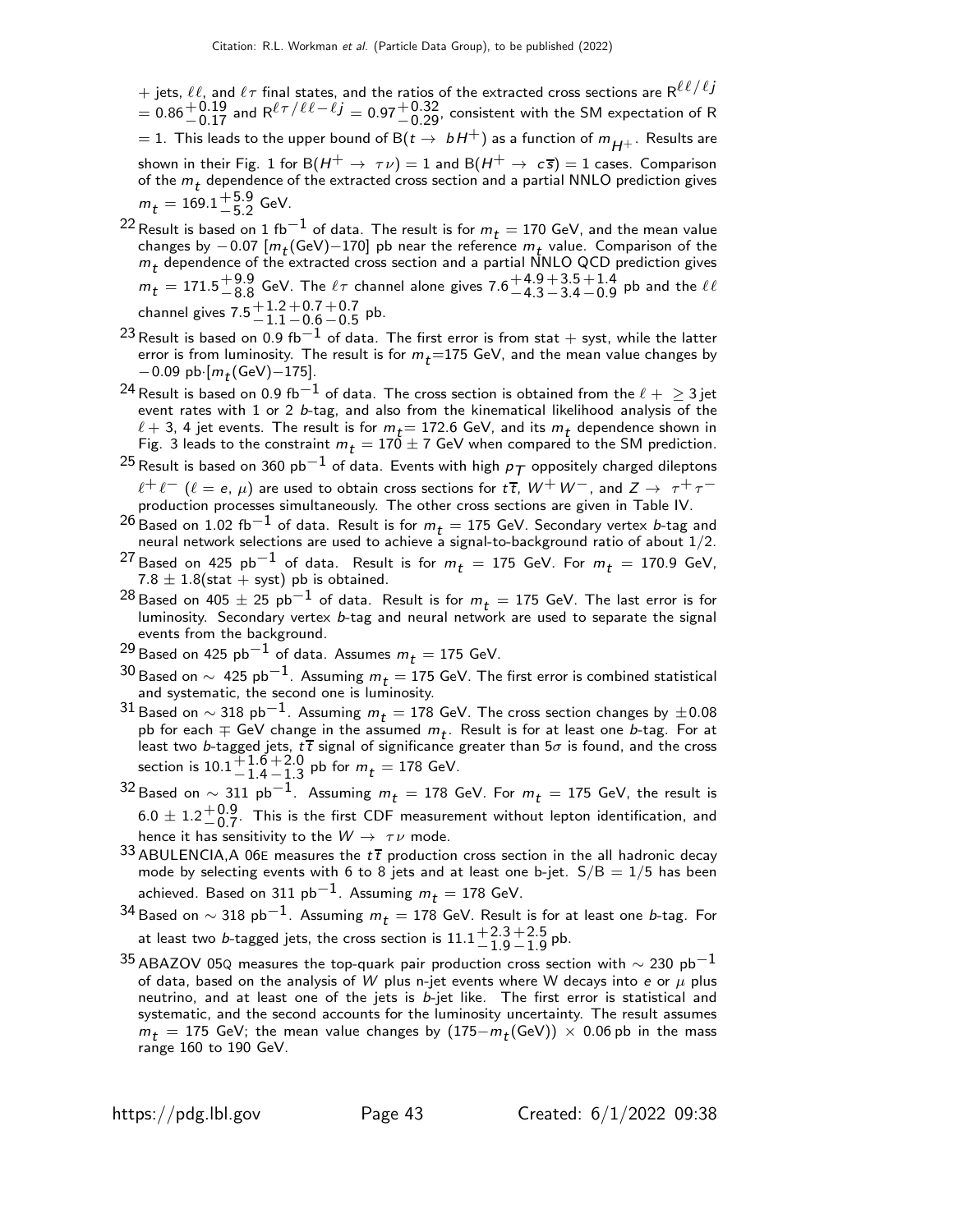- $36$  ABAZOV 05R measures the top-quark pair production cross section with 224–243 pb<sup>-1</sup> of data, based on the analysis of events with two charged leptons in the final state. The result assumes  $m_t = 175$  GeV; the mean value changes by  $(175 - m_t(\text{GeV})) \times 0.08$  pb in the mass range 160 to 190 GeV.
- <sup>37</sup> Based on 230 pb<sup>-1</sup>. Assuming  $m_t = 175$  GeV.
- $38$  Based on 194 pb<sup>-1</sup>. Assuming  $m_t = 175$  GeV.
- $39$  Based on 194  $\pm$  11 pb<sup>-1</sup>. Assuming  $m_t = 175$  GeV.
- $^{40}$  Based on 162  $\pm$  10 pb<sup>-1</sup>. Assuming  $m_t =$  175 GeV.
- <sup>41</sup> ACOSTA 05V measures the top-quark pair production cross section with  $\sim$  162 pb<sup>-1</sup> data, based on the analysis of W plus n-jet events where W decays into e or  $\mu$  plus neutrino, and at least one of the jets is b-jet like. Assumes  $m_t = 175$  GeV.
- $^{42}$  ACOSTA 041 measures the top-quark pair production cross section with 197  $\pm$  12 pb $^{-1}$ data, based on the analysis of events with two charged leptons in the final state. Assumes  $m_t = 175$  GeV.

## Ratio of the Production Cross Sections of  $t\bar{t}\gamma$  to  $t\bar{t}$  at  $\sqrt{s}=1.96$  TeV

| <i>VALUE</i> | DOCUMENT ID | TECN | <i>COMMENT</i> |  |
|--------------|-------------|------|----------------|--|
|              |             |      |                |  |

• • • We do not use the following data for averages, fits, limits, etc. • • •

 $0.024\pm0.009$   $1$  AALTONEN  $11$ Z CDF  $\left|{E_T}(\gamma)>10$  GeV,  $\left|\eta(\gamma)\right|<$ 1.0

 $1$  Based on 6.0 fb<sup>-1</sup> of data. The error is statistical and systematic combined. Events with lepton  $+$   $\not\!\!E_T$   $+$   $\geq$  3 jets(  $\geq$  1b) with and without central, high  $E_T$  photon are measured. The result is consistent with the SM prediction of  $0.024 \pm 0.005$ . The absolute production cross section is measured to be  $0.18 \pm 0.08$  fb. The statistical significance is 3.0 standard deviations.

### tt Production Cross Section in  $p p$  Collisions at  $\sqrt{s} = 7$  TeV

| VALUE (pb)                                                                                                            | CL% | <i>DOCUMENT ID</i> | TECN | COMMENT                                                  |  |
|-----------------------------------------------------------------------------------------------------------------------|-----|--------------------|------|----------------------------------------------------------|--|
| $\bullet \bullet \bullet$ We do not use the following data for averages, fits, limits, etc. $\bullet \bullet \bullet$ |     |                    |      |                                                          |  |
| < 1.7                                                                                                                 | 95  | $\overline{A}$ AAD |      | 12BE ATLS $\ell^+ \ell^+ + \not\!\!{E_T} + \geq 2j + HT$ |  |
|                                                                                                                       |     |                    |      |                                                          |  |

 $^1$ Based on 1.04 fb $^{-1}$  of  $\rho\, \rho$  data at  $\sqrt{s}=$  7 TeV. The upper bounds are the same for LL, LR and RR chiral components of the two top quarks.

### t  $\overline{t}$  Production Cross Section in  $p p$  Collisions at  $\sqrt{s} = 5.02$  TeV

Unless otherwise noted the first quoted error is from statistics, the second from systematic uncertainties, and the third from luminosity. If only two errors are quoted the luminosity is included in the systematic uncertainties.

| <b>VALUL</b><br>pb | $\tau$ $\tau$<br>٠N<br>IMF<br>י | <b>FECN</b> | $- - - -$<br>'⊢N<br>$\sqrt{10L}$<br>''''F |  |
|--------------------|---------------------------------|-------------|-------------------------------------------|--|
|--------------------|---------------------------------|-------------|-------------------------------------------|--|

• • • We do not use the following data for averages, fits, limits, etc. • • •

 $69.5 \pm 6.1 \pm 5.6 \pm 1.6$  $1$  SIRUNYAN 18AQ CMS  $\ell$ +jets,  $\ell\ell$ +jets

 $^1$ SIRUNYAN 18AQ based on 27.4 pb $^{-1}$  of data from  $pp$  collisions at  $\sqrt{s}$  $\,=\,$  5.02 TeV. The result is in agreement with the NNLO SM prediction  $68.9 + 1.9$  $^{+1.9}_{-2.3}$ (scale) $\pm$ 2.3(PDF) $^{+1.4}_{-1.0}$ ( $\alpha$ <sub>s</sub>) pb.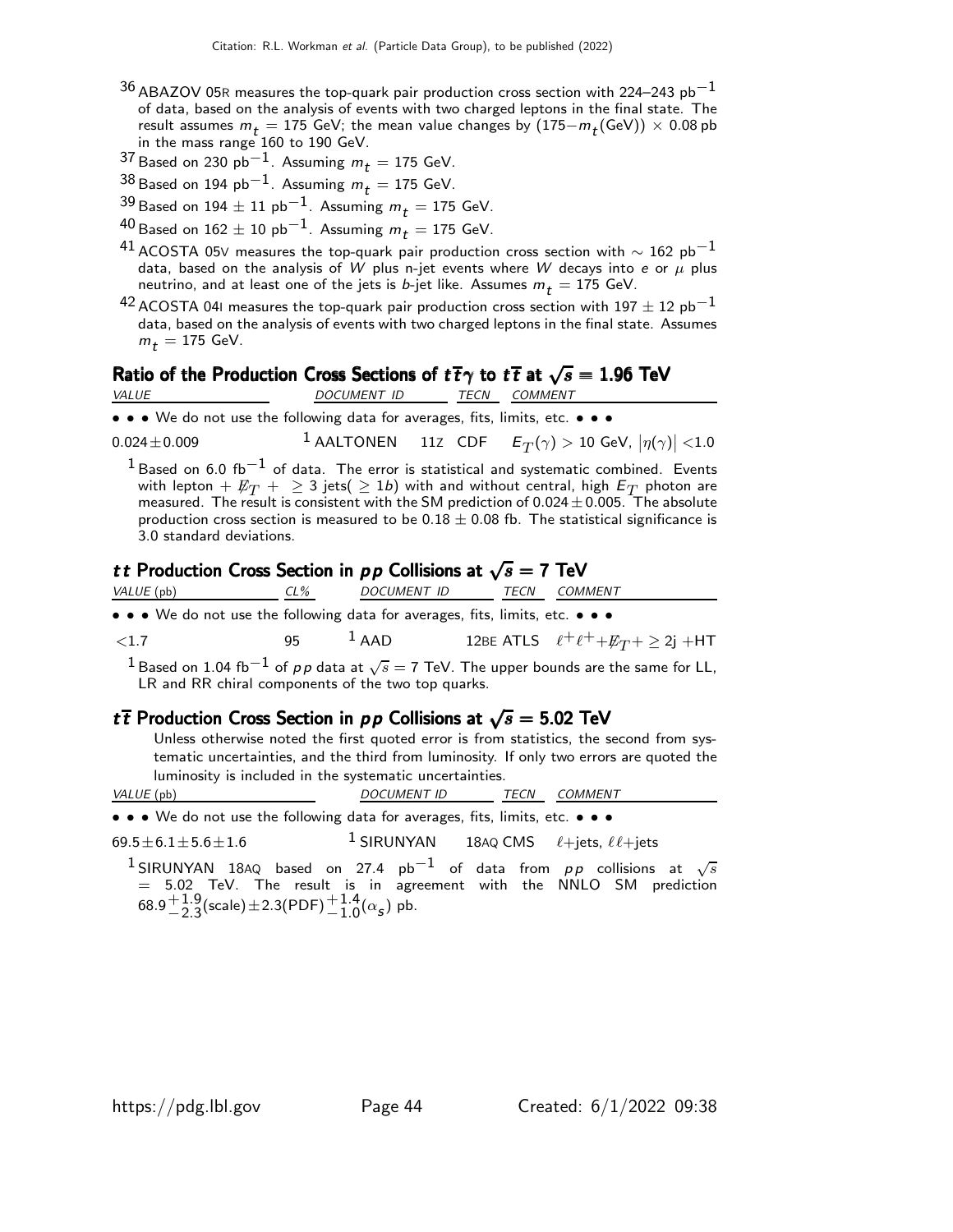### t $\overline{t}$  Production Cross Section in pp Collisions at  $\sqrt{s} = 7$  TeV

Unless otherwise noted the first quoted error is from statistics, the second from systematic uncertainties, and the third from luminosity. If only two errors are quoted the luminosity is included in the systematic uncertainties.

| VALUE (pb)                                                  | DOCUMENT ID TECN COMMENT                                                      |                                                         |
|-------------------------------------------------------------|-------------------------------------------------------------------------------|---------------------------------------------------------|
|                                                             | • • • We do not use the following data for averages, fits, limits, etc. • • • |                                                         |
| $161.7 \pm 6.0 \pm 12.0 \pm 3.6$                            | <sup>1</sup> KHACHATRY17B CMS                                                 | $\ell + E_T$ + $\geq$ 4j ( $\geq$ 1b)                   |
| 173.6 ± 2.1 $^{+}$ 4.5 ± 3.8                                | <sup>2</sup> KHACHATRY16AW CMS                                                | $e + \mu + \not\!\!{E_T} + \ge 0$ j                     |
| $181.2 \pm 2.8 \begin{array}{c} +10.8 \\ -10.6 \end{array}$ | $3$ AAD<br>15BO ATLS                                                          | $e + \mu + \not\!\!{E_T} + \ge 0$ j                     |
| $178 \pm 3 \pm 16 \pm 3$                                    | $4$ AAD<br>15cc ATLS                                                          | $\ell$ +jets, $\ell\ell$ +jets, $\ell\tau_h$ +jets      |
|                                                             | $5$ AAIJ<br>15R LHCB                                                          | $\mu + 1$ j(b-tag) forward re-                          |
| $182.9 \pm 3.1 \pm 6.4$                                     | $6$ AAD<br>14AY ATLS                                                          | gion<br>$e + \mu + 1$ or 2b jets                        |
| 194 $\pm 18$ $\pm 46$                                       | $7$ AAD<br>13X ATLS                                                           | $\tau_h + \not\!\!E_T + \geq 5j$ ( $\geq 2b$ )          |
| 139 $\pm 10$ $\pm 26$                                       | <sup>8</sup> CHATRCHYAN 13AY CMS                                              | $\geq$ 6 jets with 2 b-tags                             |
| $158.1 \pm 2.1 \pm 10.8$                                    | <sup>9</sup> CHATRCHYAN 13BB CMS                                              | $\ell + \not\!\!{E_T}$ + jets( $\geq 1$ b-tag)          |
| 152 $\pm$ 12 $\pm$ 32                                       | <sup>10</sup> CHATRCHYAN 13BE CMS                                             | $\tau_h$ + $\not\!\!E_T$ + $\geq$ 4 jets ( $\geq$ 1 b)  |
| $\pm 20 \pm 14$<br>177<br>±7                                | $^{11}$ AAD<br>12B ATLS                                                       | Repl. by AAD 12BF                                       |
| 176 $\pm$ 5 $\frac{+14}{-11}$<br>$\pm$ 8                    | $12$ AAD<br>12BF ATLS                                                         | $\ell \ell + E_T + \geq 2j$                             |
| $\pm 11$ $^{+18}_{-17}$<br>± 6<br>187                       | $^{13}$ AAD<br>12BO ATLS                                                      | $\ell + \not\!\!{E_T}$ + $\geq$ 3j with <i>b</i> -tag   |
| $\pm 13$ $\pm 20$<br>186<br>$+7$                            | $14$ AAD<br>12cg ATLS                                                         | $\ell + \tau_h + \not\!\!E_T + \geq 2j$ ( $\geq 1b$ )   |
| $\pm 22 \pm 3$<br>$\pm 14$<br>143                           | <sup>15</sup> CHATRCHYAN 12AC CMS                                             | $\ell + \tau_h + \not\!\!E_T + \geq 2j$ ( $\geq 1b$ )   |
| $161.9 \pm 2.5 \pm \frac{5.1}{5.0} \pm 3.6$                 | 16 CHATRCHYAN 12AX CMS                                                        | $\ell\ell + \not\!\!{E_T}$ + $\geq 2b$                  |
| 145 $\pm 31 + \frac{42}{27}$                                | $17$ AAD<br>11A ATLS                                                          | $\ell + E_T$ + $\geq$ 4j, $\ell \ell + E_T$ + $\geq$ 2j |
| 173 $+39/27$ $+ 7$                                          | <sup>18</sup> CHATRCHYAN 11AA CMS                                             | $\ell + \not\!\!{E_T}$ + $\geq$ 3 jets                  |
| $\pm 18$ $\pm 14$ $\pm$ 7<br>168                            | <sup>19</sup> CHATRCHYAN 11F CMS                                              | $\ell\ell + \not\!\!{E_T}$ + jets                       |
| 154<br>$\pm 17$<br>± 6                                      | <sup>20</sup> CHATRCHYAN 11Z CMS                                              | Combination                                             |
| $\pm 24$<br>194<br>±72<br>$\pm 21$                          | <sup>21</sup> KHACHATRY11A CMS                                                | $\ell\ell + \not\!\!{E_T}$ + $\geq$ 2 jets              |

<sup>1</sup> KHACHATRYAN 17B based on 5.0 fb<sup>-1</sup> of data, using a binned likelihood fit of templates to the data. Also the ratio  $\sigma(t\bar{t}; 8 \text{ TeV})/\sigma(t\bar{t}; 7 \text{ TeV}) = 1.43 \pm 0.04 \pm 0.07 \pm 0.05$ is reported. The results are in agreement with NNLO SM predictions.

<sup>2</sup> KHACHATRYAN 16AW based on 5.0 fb<sup>-1</sup> of data, using a binned likelihood fit to differential distributions of b-tagged and non-b-tagged jets. The result is in good agreement with NNLO SM predictions.

 $^3$ Based on 4.6 fb $^{-1}$  of data. Uses a template fit to distributions of  $\not\!\!E_T$  and jet multiplicities to measure simultaneously  $t\,\overline{t}$ ,  $W\,W$ , and  $Z/\gamma^{*} \rightarrow \tau\tau$  cross sections, assuming  $m_{\it t} =$ 172.5 GeV.

- $4$  AAD 15CC based on 4.6 fb<sup>-1</sup> of data. The event selection criteria are optimized for the  $\ell\tau_h$  + jets channel. Using only this channel 183  $\pm$  9  $\pm$  23  $\pm$  3 pb is derived for the cross section.
- 5 AAIJ 15R, based on 1.0 fb<sup>-1</sup> of data, reports  $0.239 \pm 0.053 \pm 0.033 \pm 0.024$  pb cross section for the forward fiducial region  $p_T(\mu) > 25$  GeV, 2.0  $< \eta(\mu) < 4.5$ , 50 GeV  $<$  $p_T(b) < 100$  GeV, 2.2  $< \eta(b) < 4.2$ ,  $\Delta R(\mu, b) > 0.5$ , and  $p_T(\mu+b) > 20$  GeV. The three errors are from statistics, systematics, and theory. The result agrees with the SM NLO prediction.
- $^{6}$  AAD 14AY reports 182.9  $\pm$  3.1  $\pm$  4.2  $\pm$  3.6  $\pm$  3.3 pb value based on 4.6 fb<sup>-1</sup> of data. The four errors are from statistics, systematic, luminosity, and the 0.66% beam energy uncertainty. We have combined the systematic uncertainties in quadrature. The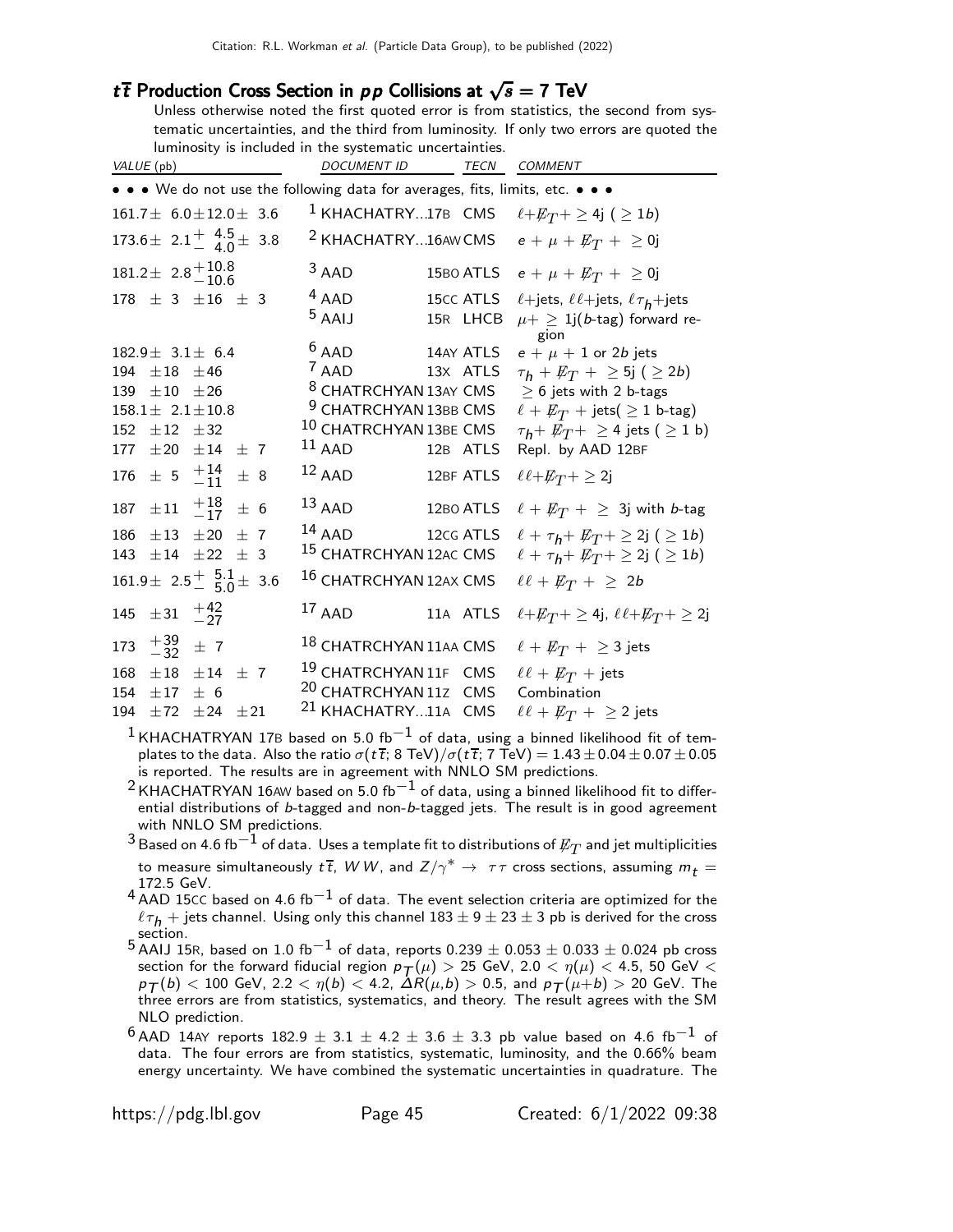result is for  $m_t = 172.5$ GeV; for other  $m_t$ ,  $\sigma(m_t) = \sigma(172.5$ GeV) $\times$ [1–0.0028 $\times$ ( $m_t$  –172.5GeV)]. The result is consistent with the SM prediction at NNLO.

<sup>7</sup> Based on 1.67 fb $^{-1}$  of data. The result uses the acceptance for  $m_t = 172.5$  GeV.

- 
- 
- 
- 8 Based on 3.54 fb<sup>−1</sup> of data.<br>9 Based on 2.3 fb<sup>−1</sup> of data.<br>10 Based on 3.9 fb<sup>−1</sup> of data.<br>11 Based on 35 pb<sup>−1</sup> of data for an assumed top quark mass of  $m_t = 172.5$  GeV.
- $^{12}$  Based on 0.70 fb $^{-1}$  of data. The 3 errors are from statistics, systematics, and luminosity. The result uses the acceptance for  $m_t = 172.5$  GeV.
- $13$  Based on 35 pb<sup>-1</sup> of data. The 3 errors are from statistics, systematics, and luminosity. The result uses the acceptance for  $m_t = 172.5$  GeV and  $173 \pm 17 {+18 \atop -16} \pm 6$  pb is found without the b-tag.
- $^{14}$ Based on 2.05 fb<sup>-1</sup> of data. The hadronic  $\tau$  candidates are selected using a BDT technique. The 3 errors are from statistics, systematics, and luminosity. The result uses the acceptance for  $m_t = 172.5$  GeV.
- $^{15}$ Based on 2.0 fb $^{-1}$  and 2.2 fb $^{-1}$  of data for  $\ell=e$  and  $\ell=\mu$ , respectively. The 3 errors are from statistics, systematics, and luminosity. The result uses the acceptance for  $m_t$
- $= 172.5$  GeV.<br>16 Based on 2.3 fb<sup>-1</sup> of data. The 3 errors are from statistics, systematics, and luminosity. The result uses the profile likelihood-ratio (PLB) method and an assumed  $m_t$  of 172.5
- 17 GeV.<br>17 Based on 2.9 pb $^{-1}$  of data. The result for single lepton channels is 142  $\pm$  34 $^{+50}_{-31}$  pb,

while for the dilepton channels is  $151^{+78}_{-62}$  $+37$  pb.<br> $-24$ 

 $18$  Result is based on 36  $pb<sup>-1</sup>$  of data. The first uncertainty corresponds to the statistical and systematic uncertainties, and the second corresponds to the luminosity.

- $^{19}$ Based on 36 pb $^{-1}$  of data. The ratio of  $t\,\overline{t}$  and  $Z/\gamma^{*}$  cross sections is measured as  $\sigma(p p \to t\overline{t})/\sigma(p p \to Z/\gamma^* \to e^+e^-/\mu^+\mu^-) = 0.175 \pm 0.018 \text{(stat)} \pm 0.015 \text{(syst)}$ for  $60 < m_{\ell\ell} < 120$  GeV, for which they use an NNLO prediction for the denominator cross section of  $972 \pm 42$  pb.
- 20 Result is based on 36 pb<sup>-1</sup> of data. The first error is from statistical and systematic uncertainties, and the second from luminosity. This is a combination of a measurement in the dilepton channel (CHATRCHYAN 11F) and the measurement in the  $\ell + j$  jets channel (CHATRCHYAN 11z) which yields  $150 \pm 9 \pm 17 \pm 6$  pb.

 $^{21}$  Result is based on  $3.1 \pm 0.3$  pb<sup>-1</sup> of data.

### tthe Production Cross Section in p p Collisions at  $\sqrt{s} = 8$  TeV

Unless otherwise noted the first quoted error is from statistics, the second from systematic uncertainties, and the third from luminosity. If only two errors are quoted the luminosity is included in the systematic uncertainties.

| VALUE (pb)                                                                    | <i>DOCUMENT ID</i>             | TECN      | COMMENT                                                      |
|-------------------------------------------------------------------------------|--------------------------------|-----------|--------------------------------------------------------------|
| • • • We do not use the following data for averages, fits, limits, etc. • • • |                                |           |                                                              |
| $248.3 \pm 0.7 \pm 13.4 \pm 4.7$                                              | $1$ AABOUD                     | 18BH ATLS | $\ell + E_T$ + $\geq$ 4j ( $\geq$ 1 <i>b</i> )               |
| $239 + 4 + 28 + 5$                                                            | <sup>2</sup> AABOUD 17Z ATLS   |           | $\tau_h + E_T + \geq 2j$ ( $\geq 2b$ )                       |
| $228.5 \pm 3.8 \pm 13.7 \pm 6.0$                                              | $3$ KHACHATRY17B $\,$ CMS $\,$ |           | $\ell + E_T$ + $\geq$ 4j ( $\geq$ 1 <i>b</i> )               |
| $242.9 + 1.7 + 8.6$                                                           | $4$ AAD                        | 16BK ATLS | $e + \mu + 1$ or 2b jets                                     |
| 244.9 ± 1.4 $\frac{+}{-}$ 5.3 ± 6.4                                           | <sup>5</sup> KHACHATRY16AW CMS |           | $e + \mu + \not\!\!{E_T} + \ge 0$ j                          |
| $275.6 \pm 6.1 \pm 37.8 \pm 7.2$                                              | <sup>6</sup> KHACHATRY16BC CMS |           | $\geq 6$ j ( $\geq 2b$ )                                     |
| 260 $\pm 1$ $^{+24}_{-25}$                                                    | $7$ AAD                        | 15BP ATLS | $\ell + E_T$ + $\geq$ 3j ( $\geq$ 1 <i>b</i> )               |
|                                                                               | $8$ AAIJ                       | 15R LHCB  | $\mu + \geq 1$ j(b-tag) forward region                       |
| $242.4 \pm 1.7 \pm 10.2$                                                      | $9$ AAD                        | 14AY ATLS | $e + \mu + 1$ or 2b jets                                     |
| $239 + 2 + 11 + 6$                                                            | 10 CHATRCHYAN 14F CMS          |           | $\ell\ell + \not\!\!E_T + \geq 2j$ ( $\geq 1$ <i>b</i> -tag) |
| $257 + 3 + 24 + 7$                                                            | <sup>11</sup> KHACHATRY145 CMS |           | $\ell + \tau_h + \not\!\!E_T + \geq 2j$ ( $\geq 1b$ )        |
|                                                                               |                                |           |                                                              |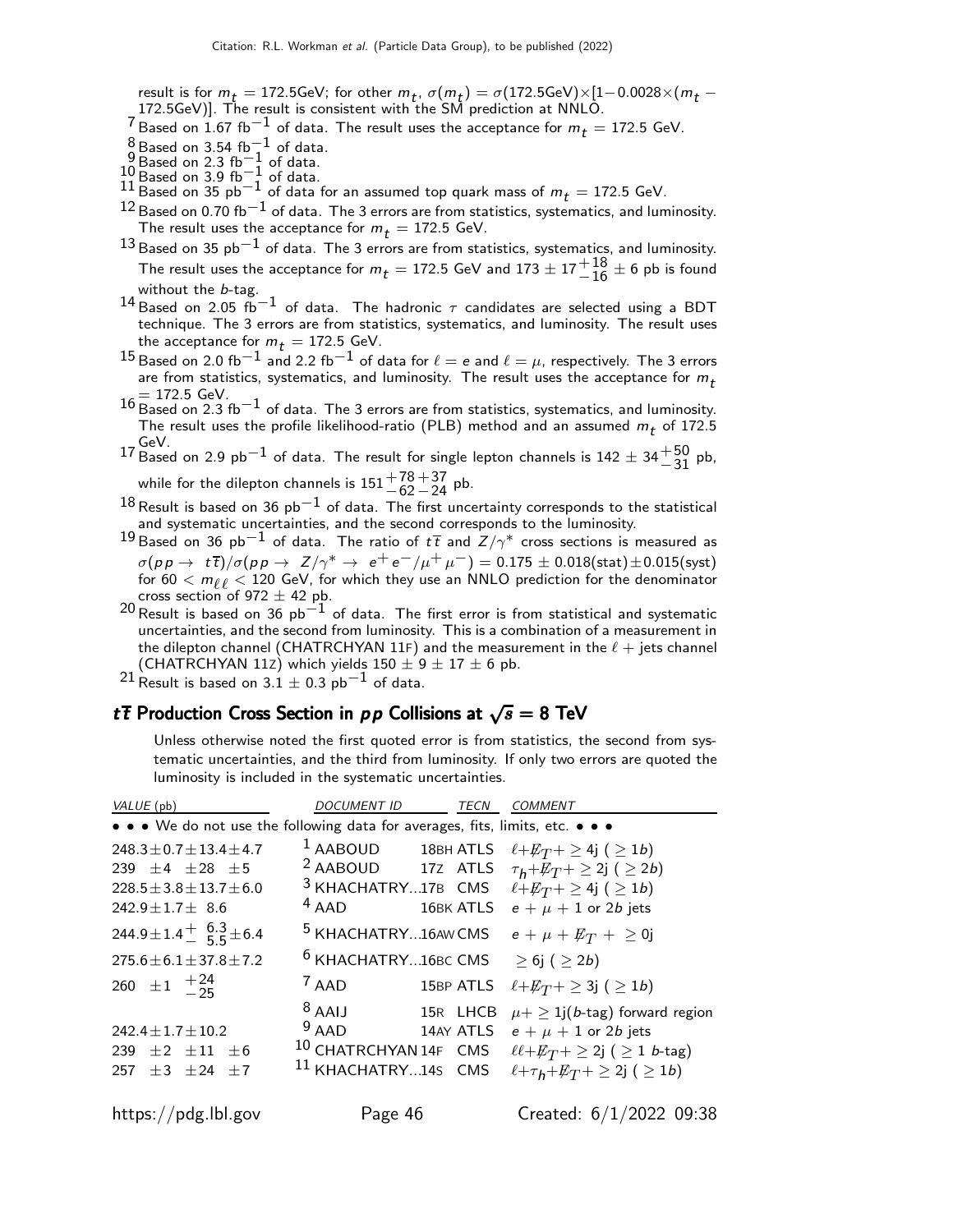- $1$  AABOUD 18BH based on 20.2 fb $^{-1}$  of data. The result is for  $m_t =$  172.5 GeV. To reduce effects of uncertainties in the jet energy scale and  $b$ -tagging efficiency, they are included as nuisance parameters in the fit of discriminant distributions, after separating selected events into three regions. Furthermore the  $W+$ jets background distribution is modelled using  $Z+$ jets event data.
- <sup>2</sup> AABOUD 17Z based on 20.2 fb<sup>-1</sup> of data, using the mode  $t\bar{t} \rightarrow \tau \nu q' \overline{q} b \overline{b}$  with  $\tau$ decaying hadronically. Single prong and 3 prong decays of  $\tau$  are separately analyzed. The result is consistent with the SM. The third quoted uncertainty is due to luminosity.
- $3$  KHACHATRYAN 17B based on 19.6 fb<sup>-1</sup> of data, using a binned likelihood fit of templates to the data. Also the ratio  $\sigma(t\,\overline{t};$  8 TeV)/ $\sigma(t\,\overline{t};$  7 TeV)  $=1.43\pm0.04\pm0.07\pm0.05$ is reported. The results are in agreement with NNLO SM predictions.
- 4 AAD 16BK is an update of the value from AAD 14AY using the improved luminosity calibration. The value 242.9  $\pm$  1.7  $\pm$  5.5  $\pm$  5.1  $\pm$  4.2 pb is reported, where we have combined the systematic uncertainties in quadrature. Also the ratio  $\sigma(t\bar{t})$ ; 8TeV)/ $\sigma(t\bar{t})$ ;  $7 \text{TeV}$ ) = 1.328  $\pm$  0.024  $\pm$  0.015  $\pm$  0.038  $\pm$  0.001 has been updated. The former result is consistent with the SM predictions at NNLO, while the latter result is 2.1  $\sigma$  below the expectation.
- $^5$ KHACHATRYAN 16AW based on 19.7 fb $^{-1}$  of data, using a binned likelihood fit to differential distributions of b-tagged and non-b-tagged jets. The result is in good agreement with NNLO SM predictions.
- $6$  KHACHATRYAN 16BC based on 18.4 fb<sup>-1</sup> of data. The last uncertainty is due to luminosity. Cuts on kinematical fit probability and  $\Delta R(b,b)$  are imposed. The major QCD background is determined from the data. The result is for  $m_t = 172.5$  GeV and in agreement with the SM prediction. The top quark  $p_T$  spectra, also measured, are significantly softer than theoretical predictions.
- <sup>7</sup> AAD 15BP based on 20.3 fb<sup>-1</sup> of data. The result is for  $m_t = 172.5$  GeV and in agreement with the SM prediction  $253^{+13}_{-15}$  pb at NNLO+NNLL. Superseded by AABOUD 18BH.
- 8 AAIJ 15R, based on 2.0 fb<sup>-1</sup> of data, reports  $0.289 \pm 0.043 \pm 0.040 \pm 0.029$  pb cross section for the forward fiducial region  $p_T(\mu) > 25$  GeV, 2.0  $< \eta(\mu) < 4.5$ , 50 GeV  $<$  $p_{\mathcal{T}}(b) < 100$  GeV, 2.2  $< \eta(b) < 4.2$ ,  $\Delta \ddot{R}(\mu, b) > 0.5$ , and  $p_{\mathcal{T}}(\mu+b) > 20$  GeV. The three errors are from statistics, systematics, and theory. The result agrees with the SM NLO prediction.
- 9 AAD 14AY reports 242.4  $\pm$  1.7  $\pm$  5.5  $\pm$  7.5  $\pm$  4.2 pb value based on 20.3 fb<sup>-1</sup> of data. The four errors are from statistics, systematic, luminosity, and the 0.66% beam energy uncertainty. We have combined the systematic uncertainties in quadrature. The result is for  $m_t = 172.5$ GeV; for other  $m_t$ ,  $\sigma(m_t) = \sigma(172.5$ GeV)× $[1-0.0028\times(m_t -$ 172.5GeV)]. Also measured is the ratio  $\sigma(t\bar{t}; 8\text{TeV})/\sigma(t\bar{t}; 7\text{TeV}) = 1.326 \pm 0.024 \pm 0.024$  $0.015 \pm 0.049 \pm 0.001$ . The results are consistent with the SM predictions at NNLO.
- $^{10}$  Based on 5.3 fb $^{-1}$  of data. The result is for  $m_t =$  172.5 GeV, and a parametrization is given in eq.(6.1) for the mean value at other  $m_t$  values. The result is in agreement with the SM prediction 252.9 $^{+6.4}_{-8.6}$  $^{+0.4}_{-8.6}$  pb at NNLO.
- 11 Based on 19.6 fb<sup>-1</sup> of data. The measurement is in the channel  $t\bar{t}$  →  $(b\ell\nu)(b\tau\nu)$ , where  $\tau$  decays into hadrons  $(\tau_h)$ . The result is for  $m_t = 172.5$  GeV. For  $m_t = 173.3$ GeV, the cross section is lower by 3.1 pb.

### t $\overline{t}$  Production Cross Section in pp Collisions at  $\sqrt{s} = 13$  TeV

| VALUE (pb)                                                                    | <i>DOCUMENT ID</i>                                      | TECN | COMMENT                                          |
|-------------------------------------------------------------------------------|---------------------------------------------------------|------|--------------------------------------------------|
| • • • We do not use the following data for averages, fits, limits, etc. • • • |                                                         |      |                                                  |
| $791 + 1 + 21 + 14$<br>830 $\pm$ 0.4 $\pm$ 36 $\pm$ 14                        | <sup>1</sup> TUMASYAN 21J CMS $1\ell$ + jets<br>$2$ AAD |      | 20AH ATLS $\ell + \geq 4$ jets ( $\geq 1b$ -tag) |
| $826.4 \pm 3.6 \pm 11.5 \pm 15.8$                                             | $3$ AAD                                                 |      | 20Q ATLS $e\mu + 1$ or 2 <i>b</i> -jets          |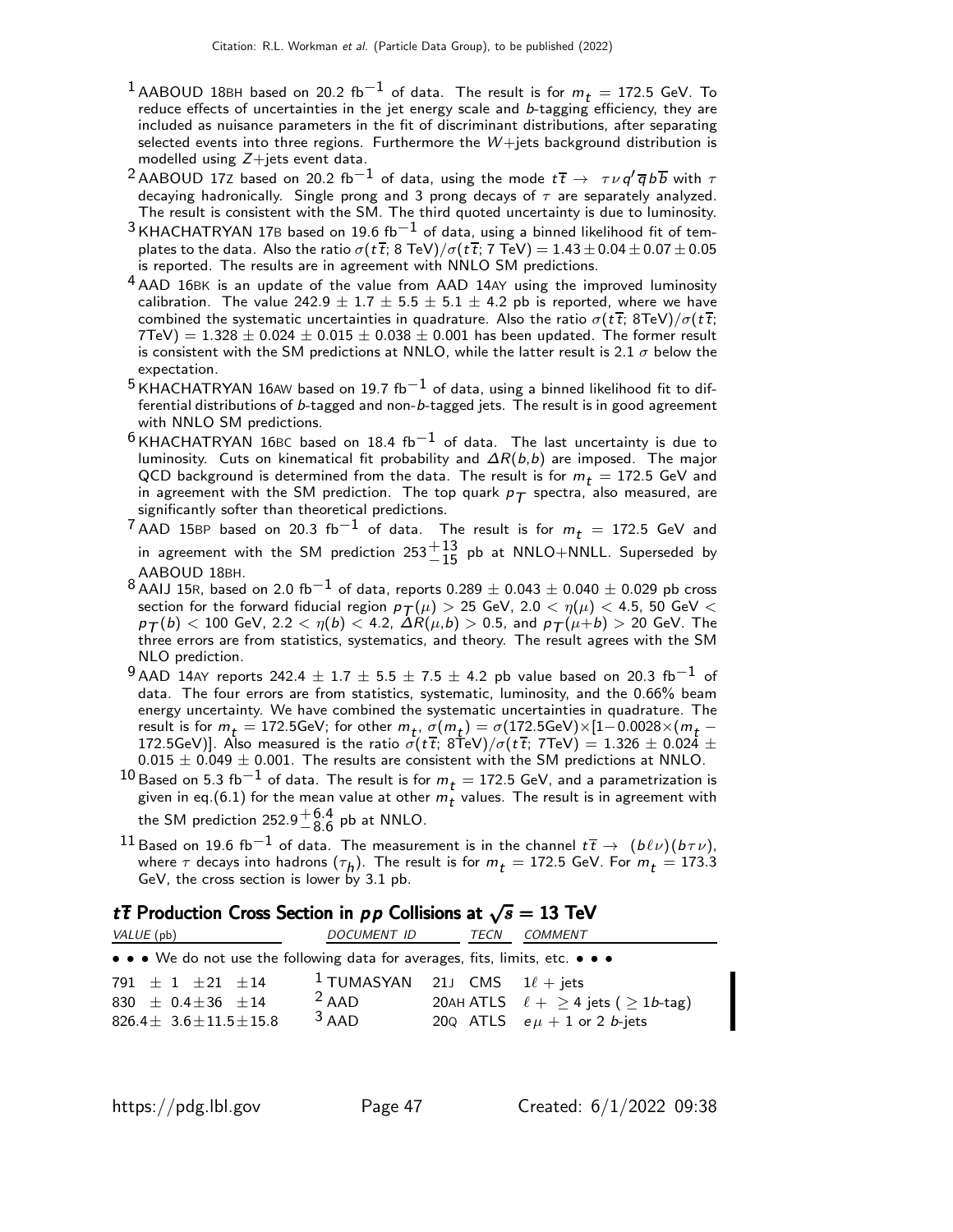|                      | 781 $\pm$ 7 $\pm$ 62 $\pm$ 20<br>803 $\pm$ 2 $\pm$ 25 $\pm$ 20 | <sup>4</sup> SIRUNYAN<br><sup>6</sup> SIRUNYAN 19P CMS |  | 20V CMS $\ell \tau_h + \geq 3$ jets ( $\geq 1b$ -tag)<br><sup>5</sup> SIRUNYAN 19AR CMS dilepton channel ( $e\mu$ , 2e, 2 $\mu$ )<br>dilepton channel |
|----------------------|----------------------------------------------------------------|--------------------------------------------------------|--|-------------------------------------------------------------------------------------------------------------------------------------------------------|
|                      | 815 $\pm$ 9 $\pm$ 38 $\pm$ 19                                  |                                                        |  | <sup>7</sup> KHACHATRY17N CMS $e\mu + \geq 2j$ ( $\geq 1b$ j)                                                                                         |
|                      | 888 $\pm$ 2 $\frac{+26}{-28}$ $\pm$ 20                         | <sup>8</sup> SIRUNYAN 17w CMS $\ell + \geq 1$ j        |  |                                                                                                                                                       |
| 818 $\pm$ 8 $\pm$ 35 | 746 $\pm 58$ $\pm 53$ $\pm 36$                                 | 10 KHACHATRY16J CMS $e + \mu + > 2i$                   |  | <sup>9</sup> AABOUD 16R ATLS $e + \mu + 1$ or 2b jets                                                                                                 |

 $1$ TUMASYAN 21J result is based on 137 fb<sup>-1</sup> of data. The last uncertainty is due to the beam luminosity. The result is in agreement with the SM prediction of  $832^{+40}_{-46}$  pb<br>of NNU Q LNNU L. Measurements of differential and double differential areas sections are at NNLO+NNLL. Measurements of differential and double-differential cross sections are also presented.

 $2$  AAD 20AH based on 139 fb $-1$  of data. The last quoted uncertainty is due to the beam luminosity. The result is for  $m_t = 172.5$  GeV and in agreement with the SM prediction of 832 $+20$ (scale) $\pm$ 35(PDF+ $\alpha$ (s)) pb at NNLO+NNLL.

 $^3$  AAD 20Q reports 826.4  $\pm$  3.6  $\pm$  11.5  $\pm$  15.7  $\pm$  1.9 pb based on 36.1 fb $^{-1}$  of data at 13 TeV. The four errors stem from statistics, systematic effects, luminosity, and beam energy, respectively. We have combined luminosity and beam energy uncertainties in quadrature. The result is in agreement with the SM prediction  $832 + \frac{20}{29}(\text{scale}) \pm 35(\text{PDF} + \alpha(\text{s}))$  pb at NNLO+NNLL for  $m_t = 172.5$  GeV.

- $^4$ SIRUNYAN 20∨ based on 35.9 fb $^{-1}$  of  $\rho \rho$  data at  $\sqrt{s}=$  13 TeV. The last uncertainty is due to beam luminosity. The  $t\bar{t}$  production cross section is measured in the  $t\bar{t} \rightarrow$  $(\ell \nu_\ell)(\tau_h \nu_\tau)$  b b final state, where  $\tau_h$  refers to the hadronic decays of  $\tau$ . The result is for  $m_t = 172.5$  GeV and in agreement with the SM prediction at NNLO+NNLL.
- 5 SIRUNYAN 19AR based on 35.9 fb<sup>-1</sup> of data. Obtained from the visible cross section measured using a template fit to multidifferential distributions categorized according to the b-tagged jet multiplicity. The result is for  $m_t = 172.5$  GeV and in agreement with the SM prediction at NNLO+NNLL.
- <sup>6</sup> SIRUNYAN 19P reports differential  $t\bar{t}$  cross sections measured using dilepton events at 13 TeV with 35.9 fb $^{-1}$  and compared to NLO predictions.
- $7$  KHACHATRYAN 17N based on 2.2 fb $^{-1}$  of data. The last quoted uncertainty is due to the beam luminosity. This measurement supersedes that of KHACHATRYAN 16J.
- $^8$ SIRUNYAN 17W based on 2.2 fb $^{-1}$  of  $\rho \rho$  data at  $\sqrt{s}=$  13 TeV. Events are categorized according to the jet multiplicity and the number of b-tagged jets. A likelihood fit is performed to the event distributions to compare to the NNLO+NNLL prediction.
- 9 AABOUD 16R reported value 818  $\pm$  8  $\pm$  27  $\pm$  19  $\pm$  12 pb based on 3.2 fb<sup>-1</sup> of data. The four errors are from statistics, systematic, luminosity, and beam energy. We have combined the systematic uncertainties in quadrature. The result is in agreement with the SM prediction 832 $^{+20}_{-29}$ (scale) $\pm$ 35(PDF $+\alpha$ (s)) pb at NNLO $+$ NNLL for  $m_{t} =$  172.5 GeV .
- $10$  KHACHATRYAN 16J based on 43 pb $^{-1}$  of data. The last uncertainty is due to luminosity. The result is for  $m_t = 172.5$  GeV and in agreement with the SM prediction  $832^{+20}_{-29}$ (scale) $\pm 35$ (PDF+ $\alpha$ (s)) pb at NNLO+NNLL.

#### $t\bar{t}$  Production Cross Section in Nucleus-Nucleus Collisions<br>VALUE (ubarn) DOCUMENT ID TECN COMMENT DOCUMENT ID

| $\cdots$ $\cdots$ $\cdots$                                                    |                       | ~~~~~~~~~~                                      |
|-------------------------------------------------------------------------------|-----------------------|-------------------------------------------------|
| • • • We do not use the following data for averages, fits, limits, etc. • • • |                       |                                                 |
| $2.03 + 0.71$<br>$-0.64$                                                      | $1$ SIRUNYAN          | 20BC CMS Pb-Pb collisions, dilepton $+ b$ -jets |
| $2.54^{+0.84}_{-0.74}$                                                        | <sup>2</sup> SIRUNYAN | 20BC CMS  Pb-Pb collisions, dilepton only       |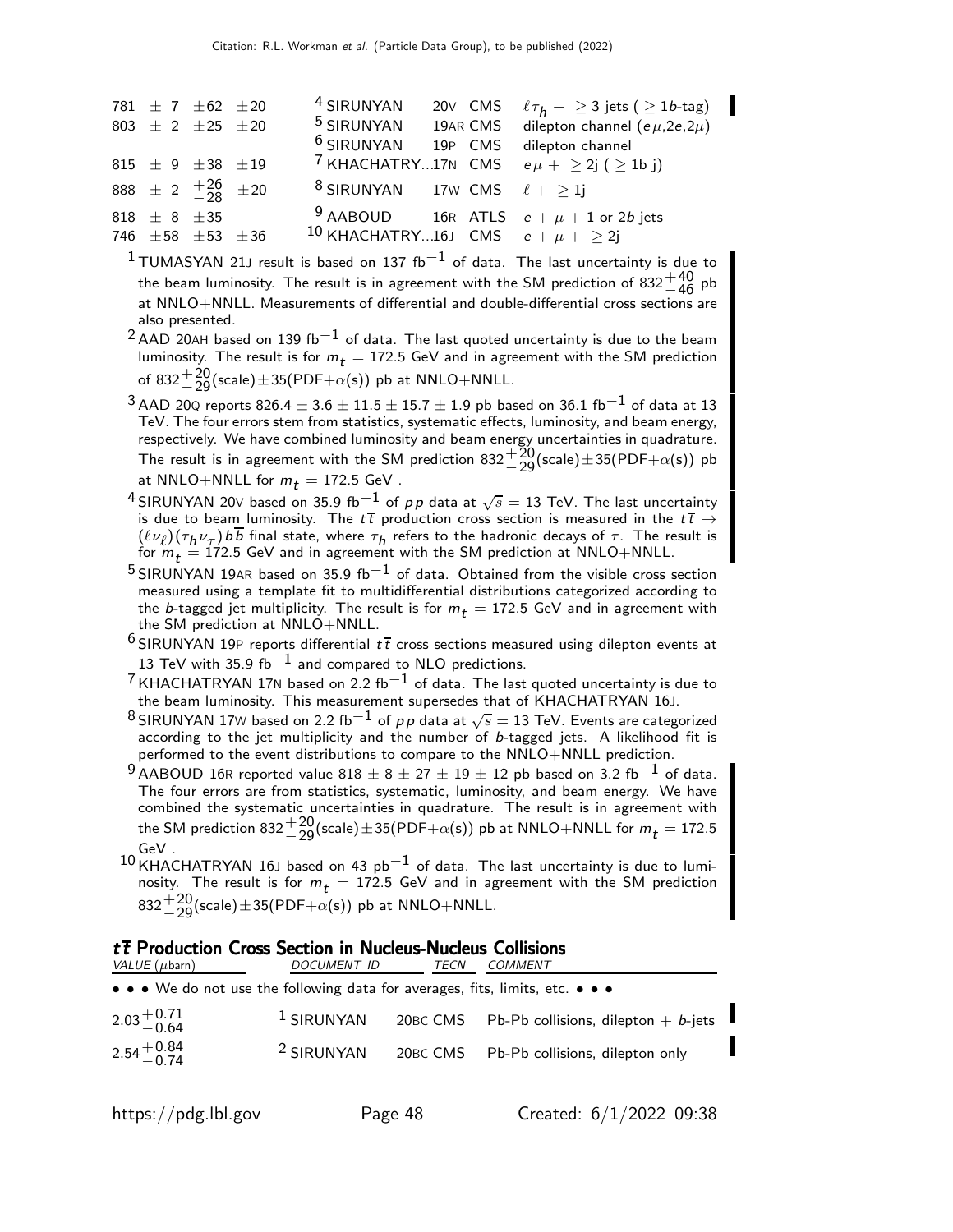- <sup>1</sup> SIRUNYAN 20BC based on (1.7  $\pm$  0.1) nb<sup>-1</sup> of lead-lead collision data at a nucleonnucleon c.m. energy of  $5.02$  TeV. It makes use of the final-state dilepton kinematic properties together with requirements on the number of b-jets. The measured value is compatible with QCD predictions.
- <sup>2</sup> SIRUNYAN 20BC based on (1.7  $\pm$  0.1) nb $^{-1}$  of lead-lead collision data at a nucleon-<br>nucleon c.m. energy of 5.02 TeV. It makes use of the final-state dilepton kinematic properties alone. The measured value is compatible with QCD predictions.

### $t\bar{t}$   $t\bar{t}$  Production Cross Section in  $pp$  Collisions at  $\sqrt{s} = 8$  TeV

| VALUE (fb)                                                                    | CL% | DOCUMENT ID | TECN | COMMENT                                                             |
|-------------------------------------------------------------------------------|-----|-------------|------|---------------------------------------------------------------------|
| • • • We do not use the following data for averages, fits, limits, etc. • • • |     |             |      |                                                                     |
| $\langle 23$                                                                  | 95  | $1$ AAD     |      | 15AR ATLS $\ell + E_T + \geq 5j$ ( $\geq 2b$ )                      |
| $<$ 70                                                                        | 95  | $2$ AAD     |      | 15BY ATLS $\geq 2\ell + E_T + \geq 2j$ ( $\geq 1$ b)                |
| $<$ 32                                                                        | 95  |             |      | <sup>3</sup> KHACHATRY14R CMS $\ell + E_T + \geq 6j$ ( $\geq 2 b$ ) |

 $^1$  AAD 15AR based on 20.3 fb $^{-1}$  of data. A fit to  $H_T$  distributions in multi-channels classified by the number of jets and of *b*-tagged jets is performed.

<sup>2</sup> AAD 15BY based on 20.3 fb<sup>-1</sup> of data. A same-sign lepton pair is required. An excess over the SM prediction reaches 2.5 $\sigma$  for hypotheses involving heavy resonances decaying into  $t\bar{t}t\bar{t}$ .

 $^3$ Based on 19.6 fb $^{-1}$  of data, using a multivariate analysis to separate signal from backgrounds. About  $\sigma(t\,\overline{t}\,t\,\overline{t}) = 1$  fb is expected in the SM.

### tt tt Production Cross Section in pp Collisions at  $\sqrt{s} = 13$  TeV

| VALUE (fb)               | $CL\%$   | <b>DOCUMENT ID</b>                                                            | TECN                  | <b>COMMENT</b>                                                                                                          |
|--------------------------|----------|-------------------------------------------------------------------------------|-----------------------|-------------------------------------------------------------------------------------------------------------------------|
|                          |          | • • • We do not use the following data for averages, fits, limits, etc. • • • |                       |                                                                                                                         |
| 26 $+17$<br>-15          |          | $1$ AAD                                                                       |                       | 21BC ATLS $\ell$ or $\ell^+ \ell^-$ + jets                                                                              |
| $+7$<br>$-6$<br>24       |          | $2$ AAD                                                                       | 21BC ATLS             | combination of $1\ell/2\ell(\mathsf{OS})$<br>and $2\ell$ (SS)/3 $\ell$                                                  |
| $24 \frac{+7}{-6}$       |          | $3$ AAD                                                                       | 20AR ATLS             | (same-sign 2 $\ell$ ) or $\geq 3\ell +$<br>jets                                                                         |
| $12.6^{+}_{-}$ 5.8       |          | <sup>4</sup> SIRUNYAN                                                         | 20C CMS               | (same-sign $2\ell$ ) or $3\ell$ + jets                                                                                  |
| $\leq$ 47<br>$<$ 49      | 95<br>95 | <sup>5</sup> AABOUD<br><sup>6</sup> AABOUD                                    | 19AP ATLS             | 19AP ATLS $\ell + \ell^+ \ell^-$ channels<br>combination of ATLAS                                                       |
| $^{+11}_{-9}$<br>13      |          | 7 SIRUNYAN                                                                    | 19CN CMS              | combination of CMS                                                                                                      |
| $<$ 48<br>$69$           | 95<br>95 | <sup>8</sup> SIRUNYAN<br><sup>9</sup> AABOUD                                  | 19CN CMS<br>18CE ATLS | $\ell$ +jets, $\ell^+ \ell^-$ +jets channels<br>$\geq 2\ell$ (same sign) + $\not{\!\! E_T}$ +<br>$>1$ bj                |
| $16.9 + 13.8$<br>$-11.4$ |          | 10 SIRUNYAN                                                                   | 18BU CMS              | $t \, \overline{t} \, t \, \overline{t} \rightarrow$ (same sign 2 $\ell$ or $\geq$<br>$3\ell$ + $\geq$ 4 j ( $\geq$ 2b) |
| <94<br>$<$ 42            | 95<br>95 | <sup>11</sup> SIRUNYAN<br>12 SIRUNYAN                                         | 17AB CMS<br>17S CMS   | $\ell$ +jets, $\ell^+ \ell^-$ +jets channels<br>(same sign 2 $\ell$ )+ $\not\!\! E_T$ + $\geq$ 2j                       |

 $1$ AAD 21BC result is based on 139 fb<sup>-1</sup> of data. The events are categorized according to the number of jets and how likely to contain b-hadrons and a multivariate analysis is used to discriminate the signal from backgrounds. The result corresponds to observed significance of 1.9  $\sigma$ .

2 AAD 21BC combines the results of the four-top-quark production cross section measured from the 1 $\ell$ /opposite-sign 2 $\ell$  channel with that from the same-sign 2 $\ell/3\ell$  channel (AAD 20AR). The result corresponds to observed significance of 4.7  $\sigma$  and is consistent within 2.0  $\sigma$  with the NLO (QCD+EW) SM prediction of 12.0  $\pm$  2.4 fb.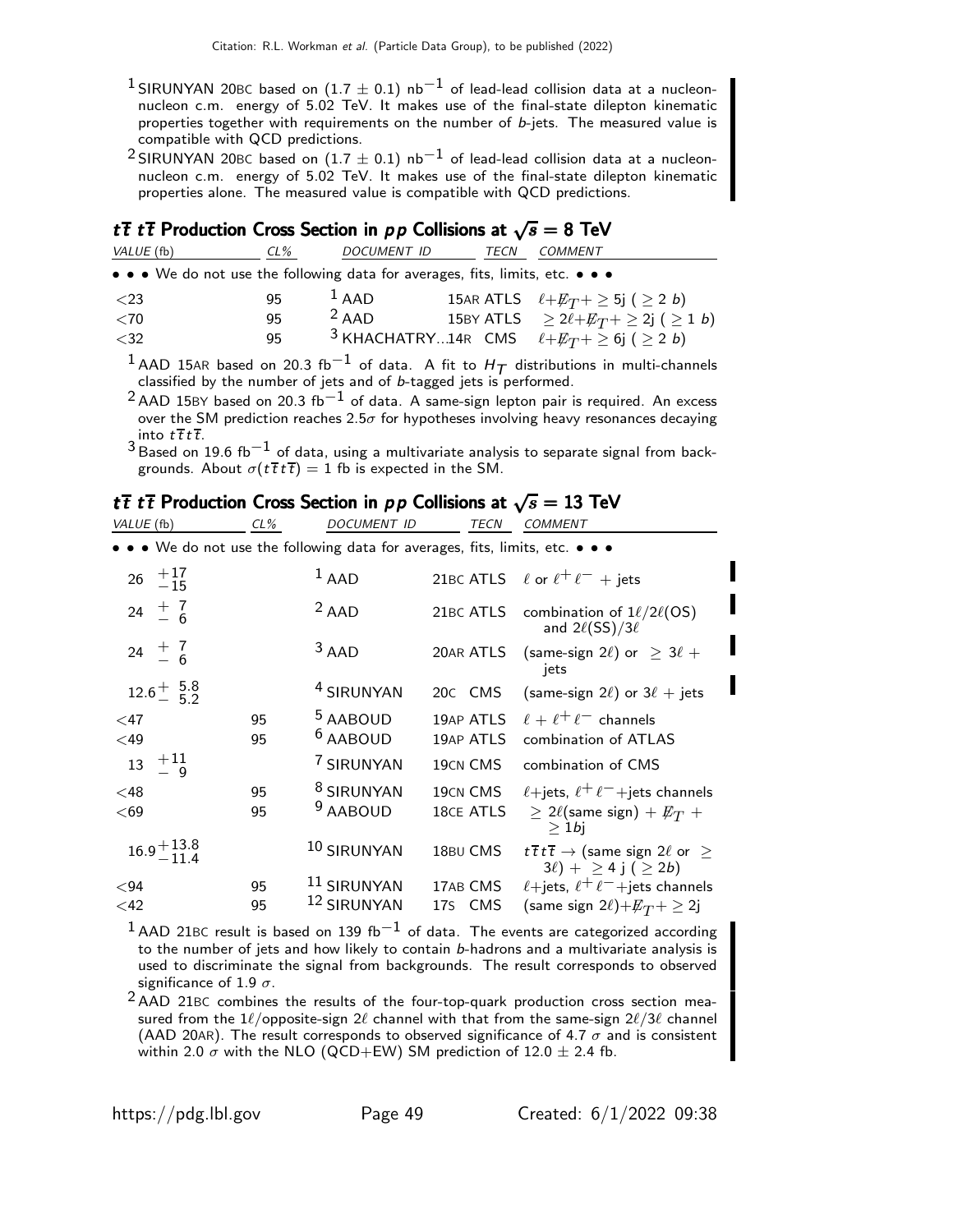- $3$  AAD 20AR based on 139 fb<sup>-1</sup> of data. Jet multiplicity, jet flavor and event kinematics are used in a multivariate analysis to discriminate the signal from backgrounds. The result corresponds to observed significance of 4.3 $\sigma$  and is consistent within 1.7 $\sigma$  with the NLO (QCD+EW) SM prediction of  $12.0 \pm 2.4$  fb.
- $4$  SIRUNYAN 20 $\text{c}$  based on 137 fb $^{-1}$  of data. Both cut-based and multivariate approaches are taken to discriminate the signal from backgrounds. The result is in agreement with the NLO (QCD+EW) SM prediction of  $12.0\frac{+2.2}{2.5}$  $-2.5$  fb. The measurement constrains the top quark Yukawa coupling strength parameter to be  $\bigl|Y_t/Y_t^{SM}\bigr|~< 1.7$  (95% CL). It is<br>also used to constrain an oblique parameter of the Higgs boson.

- $5$  AABOUD 19AP based on 36.1 fb<sup>-1</sup> of data. The upper limit corresponds to 5.1 times the NLO SM cross section.
- 6 AABOUD 19AP limit from data combined with AABOUD 18CE. The upper limit corresponds to 5.3 times the NLO SM cross section. Also a limit on the four-top-quark contact interaction of  $\left|C_{4t}\right|/\Lambda^2\ <$   $1.9$  TeV $^{-2}$  (95% CL) is obtained in an EFT model.
- $7$  SIRUNYAN 19CN based on 35.8 fb<sup>-1</sup> of data, combined with SIRUNYAN 18BU. The results are also interpreted in the effective field theory framework.
- $^8$ SIRUNYAN 19<code>CN</code> based on 35.8 fb $^{-1}$  of data. A multivariate analysis using global event and jet propoerties is performed to discriminate from  $t\bar{t}$  background.
- $^9$  AABOUD 18CE based on 36.1 fb $^{-1}$  of proton-proton data taken at  $\sqrt{s} =$  13 TeV. Events including a same-sign lepton pair are used. The result is consistent with the NLO SM cross section of 9.2 fb.
- 10 SIRUNYAN 18BU based on 35.9 fb<sup>-1</sup> of proton-proton data taken at  $\sqrt{s} = 13$  TeV. Yields from signal regions and control regions defined based on  $N_{jets},\ N_{b}$  and  $N_{l}$  are combined in a maximum-likelihood fit. The result is in agreement with the NLO SM prediction  $9.2 + \frac{2.9}{2.4}$  $\frac{+2.9}{-2.4}$  fb. The measurement constrains the top quark Yukawa coupling

strength parameter to be  $\ket{\mathsf{Y}_t/\mathsf{Y}_t^{SM}}$  $\left| \begin{array}{c} \partial M \ \partial t \end{array} \right| \; < 2.1$  (95% CL).

- $^{11}$  SIRUNYAN 17AB based on 2.6 fb $^{-1}$  of data. A multivariate analysis is used to discriminate between  $t\bar{t}t\bar{t}$  signal and  $t\bar{t}$  background. A combination with a previous search (CMS, KHACHATRYAN 16BJ) in the same-sign dilepton channel gives an upper limit of 69 fb (95% CL), corresponding to 7.4·(SM prediction).
- $12$  SIRUNYAN 17S based on 35.9 fb<sup>-1</sup>. The limit is in agreement with the NLO SM prediction  $9.2 + \frac{2.9}{2.4}$  $+$ 2.9 fb. Superseded by SIRUNYAN 18BU. The signal events are also used<br>—2.4<br>axious now physics models to constrain various new physics models.

### t $\overline{t}$  W Production Cross Section in pp Collisions at  $\sqrt{s} = 8$  TeV

| VALUE (fb)                                                                                                            | <i>DOCUMENT ID</i> | TECN | COMMENT                                                                                                                              |
|-----------------------------------------------------------------------------------------------------------------------|--------------------|------|--------------------------------------------------------------------------------------------------------------------------------------|
| $\bullet \bullet \bullet$ We do not use the following data for averages, fits, limits, etc. $\bullet \bullet \bullet$ |                    |      |                                                                                                                                      |
| $170 + \frac{90}{80} \pm 70$                                                                                          |                    |      | <sup>1</sup> KHACHATRY14N CMS $t\bar{t}W \rightarrow$ same sign dilepton<br>$+ E_T + \text{jets}$                                    |
| $= 206 + \frac{21}{23}$ fb.                                                                                           |                    |      | <sup>1</sup> Based on 19.5 fb <sup>-1</sup> of data. The result is consistent with the SM prediction of $\sigma(t\,\overline{t}\,W)$ |

### t TW Production Cross Section in pp Collisions at  $\sqrt{s} = 13$  TeV

| VALUE (pb)                                                                    | <b>DOCUMENT ID</b>    | TECN | COMMENT                                                                            |
|-------------------------------------------------------------------------------|-----------------------|------|------------------------------------------------------------------------------------|
| • • • We do not use the following data for averages, fits, limits, etc. • • • |                       |      |                                                                                    |
| $0.87 \pm 0.13 \pm 0.14$                                                      | $1$ AABOUD            |      | 19AR ATLS $2,3,4\ell + \not\!\!{E_T}$ + jets                                       |
| $0.77 + 0.12 + 0.13$<br>$-0.11 - 0.12$                                        | <sup>2</sup> SIRUNYAN |      | 18BS CMS $t\bar{t}W \rightarrow$ same sign dilepton<br>$+$ $\not{\!\! E_T}$ + jets |

1 AABOUD 19AR based on 35.9 fb<sup>-1</sup> of data.  $t\bar{t}W$  and  $t\bar{t}Z$  cross sections are simultaneously measured using a combined fit to the events divided into multiple regions.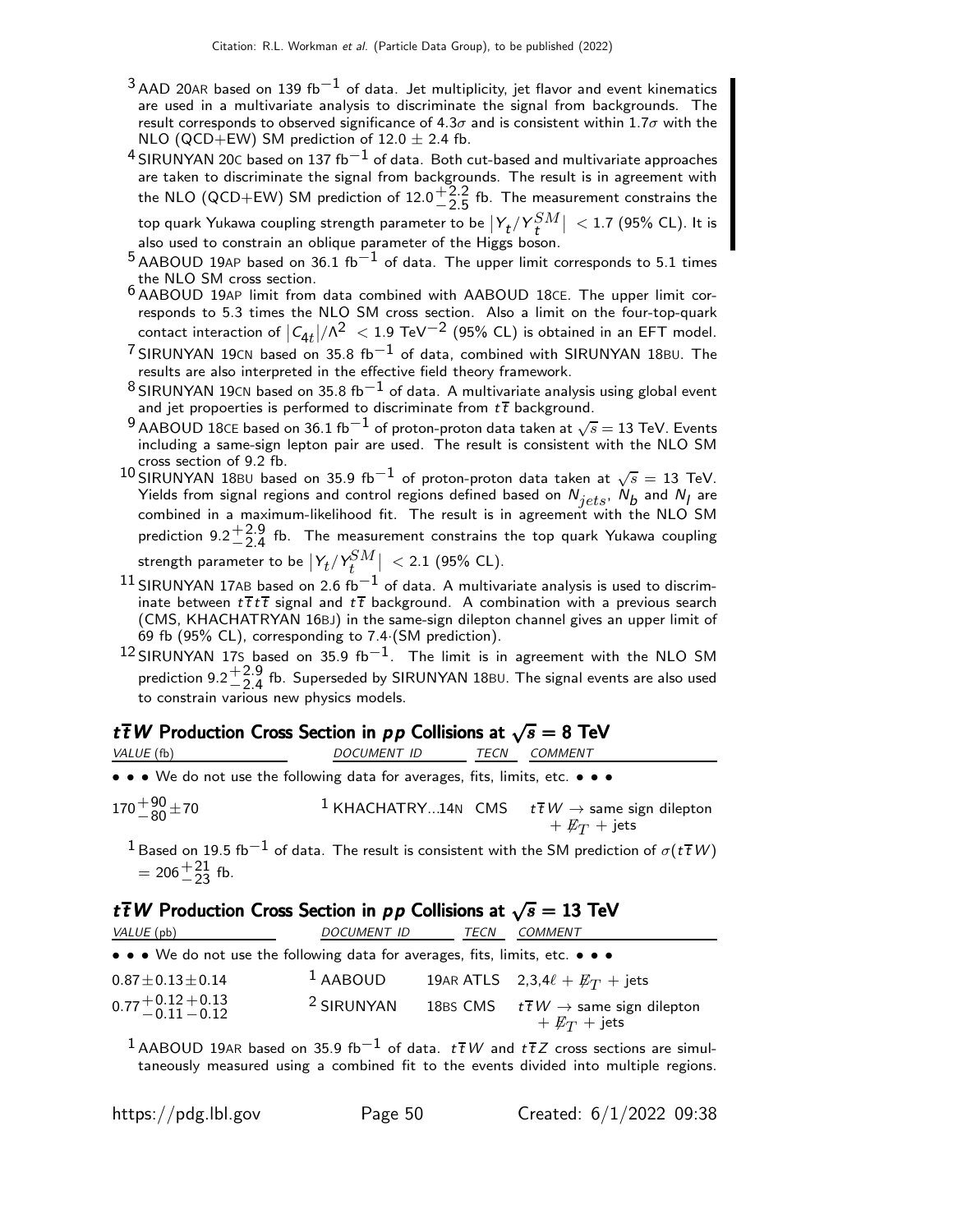The result is consistent with the SM prediction at NLO 0.60 $^{+0.08}_{-0.07}$  pb. It is also used<br>the section the Milane section to furthermaline in construe which medificities  $47.7$ to constrain the Wilson coefficients for dimension-six operators which modify the  $t\bar{t}Z$ vertex.

 $^{2}$  Based on 35.9 fb $^{-1}$  of proton-proton data taken at  $\sqrt{s} = 13$  TeV. The result is consistent with the SM prediction and is used to constrain the Wilson coefficients for dimension-six operators describing new interactions. The result is consistent with the SM prediction at NLO  $0.628 \pm 0.082$  pb.

### t $\overline{t}$  Z Production Cross Section in pp Collisions at  $\sqrt{s} = 8$  TeV

VALUE (fb) DOCUMENT ID TECN COMMENT

• • • We do not use the following data for averages, fits, limits, etc. • • •

 $200 + 80$ <br>-70  $+40$  $-30$ <sup>1</sup> KHACHATRY...14N CMS  $t\overline{t}Z \rightarrow 3,4 \ell + \not\!\!{E}_T + \text{jets}$ 

 $1$ Based on 19.5 fb $^{-1}$  of data. The result is consistent with the SM prediction of  $\sigma(t\bar{t}Z)$  $= 197 + {22 \over -25}$  fb.

### t $\overline{t}$  Z Production Cross Section in pp Collisions at  $\sqrt{s} = 13$  TeV

| VALUE (pb)                                                                    | <b>DOCUMENT ID</b>    | TECN                       | <b>COMMENT</b>                                                |
|-------------------------------------------------------------------------------|-----------------------|----------------------------|---------------------------------------------------------------|
| • • • We do not use the following data for averages, fits, limits, etc. • • • |                       |                            |                                                               |
| $0.99 \pm 0.05 \pm 0.08$                                                      | $1$ AAD               | 21AS ATLS $3,4\ell +$ jets |                                                               |
| $0.95 \pm 0.05 \pm 0.06$                                                      | <sup>2</sup> SIRUNYAN | 20AB CMS $3,4\ell +$ jets  |                                                               |
| $0.95 \pm 0.08 \pm 0.10$                                                      | <sup>3</sup> AABOUD   |                            | 19AR ATLS $2,3,4\ell + E_T + \text{jets}$                     |
| $0.99 + 0.09 + 0.12$<br>$-0.08 - 0.10$                                        | <sup>4</sup> SIRUNYAN |                            | 18BS CMS $t\bar{t}Z \rightarrow 3,4 \ell + E_T + \text{jets}$ |

 $1$  AAD 21AS based on 139 fb $^{-1}$  of data. The result is consistent with the SM prediction of  $0.88^{+0.09}_{-0.10}$  pb which includes NLO QCD+EW corrections. Also overall the differential cross sections are in good agreement with the SM predictions.

<sup>2</sup> SIRUNYAN 20AB based on 77.5 fb $^{-1}$  of data at 13 TeV. The result is consistent with the NLO SM prediction of  $0.84 \pm 0.10$  pb. Differential cross sections are measured and used to constrain the anomalous couplings and Wilson coefficients for the  $t\bar{t}Z$  interaction.

3 AABOUD 19AR based on 35.9 fb<sup>-1</sup> of data.  $t\bar{t}W$  and  $t\bar{t}Z$  cross sections are simultaneously measured using a combined fit to the events divided into multiple regions. The result is consistent with the SM prediction at NLO  $0.88 + 0.09$  pb. It is also used<br>the seasterin the Milleum section to further the convention which medific the  $4.7\%$ to constrain the Wilson coefficients for dimension-six operators which modify the  $t\overline{t}Z$ vertex.

 $^{4}$  Based on 35.9 fb $^{-1}$  of proton-proton data taken at  $\sqrt{s} = 13$  TeV. The result is consistent with the SM prediction and is used to constrain the Wilson coefficients for dimension-six operators describing new interactions. The result is consistent with the SM prediction at NLO 0.839  $\pm$  0.101 pb.

### $t\bar{t}\gamma$  Production Cross Section in pp Collisions at  $\sqrt{s} = 13$  TeV

| VALUE (pb)                                                                    | <i>DOCUMENT ID</i> | <b>COMMENT</b><br>TECN                                                                                                                                                                                                |
|-------------------------------------------------------------------------------|--------------------|-----------------------------------------------------------------------------------------------------------------------------------------------------------------------------------------------------------------------|
| • • • We do not use the following data for averages, fits, limits, etc. • • • |                    |                                                                                                                                                                                                                       |
|                                                                               |                    | <sup>1</sup> TUMASYAN 21H CMS $pp \rightarrow t\overline{t}\gamma$<br><sup>2</sup> AABOUD 19AD ATLS $pp \rightarrow t\overline{t}\gamma$                                                                              |
|                                                                               |                    | <sup>1</sup> TUMASYAN 21H measured fiducial inclusive and differential cross-sections for $p p \rightarrow$<br>$t\bar{t}\gamma$ at 13 TeV with 137 fb <sup>-1</sup> of data. The results are in agreement with the SM |

predictions. The results are used to constrain anomalous couplings of the top quark in the SMEFT framework.

<sup>2</sup> AABOUD 19AD measured fiducial inclusive and differential cross-sections for  $p p \to t \overline{t} \gamma$ at 13 TeV with 36.1 fb<sup>-1</sup> of data. The results are in agreement with the theoretical predictions.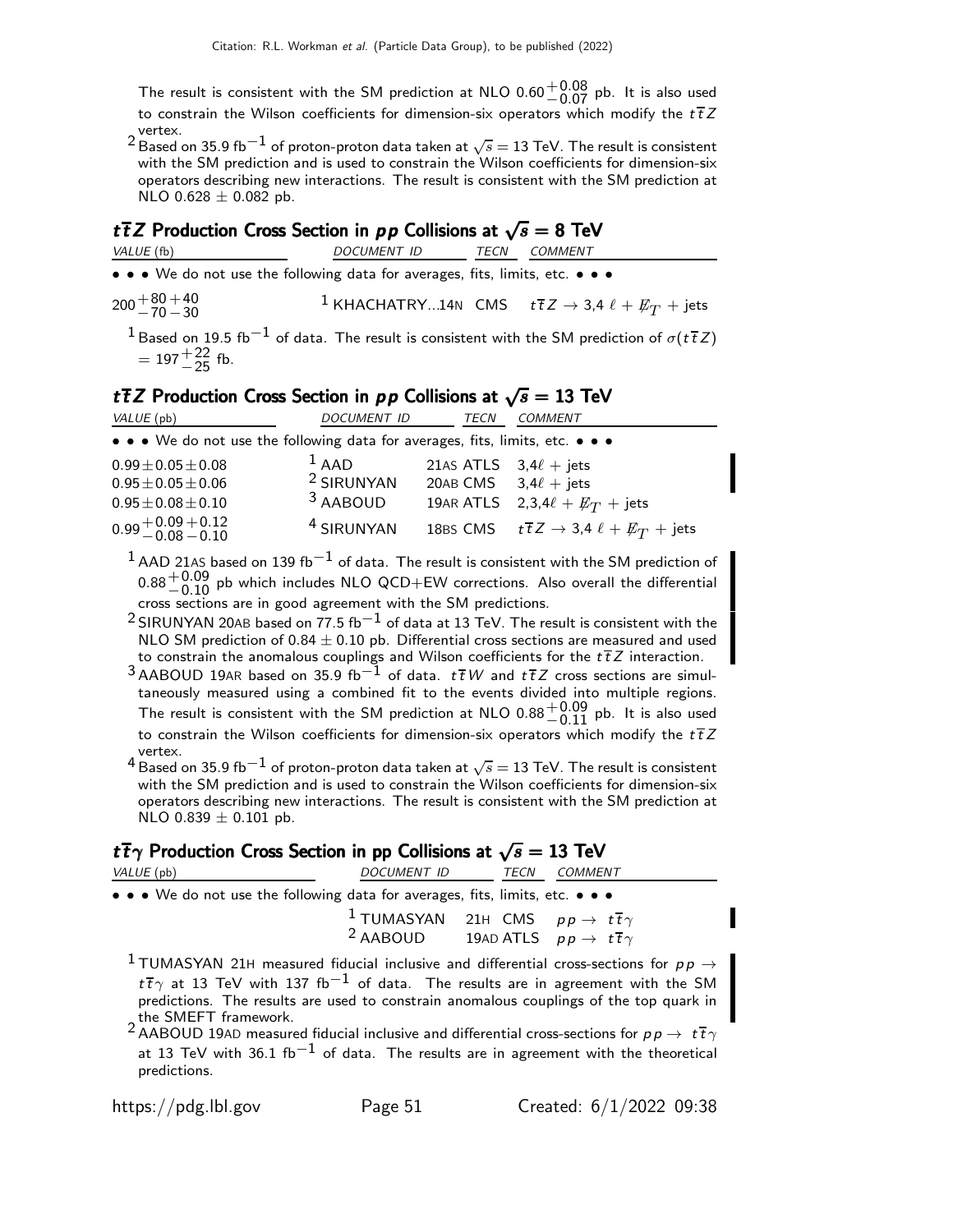#### f( $Q_0$ ):  $t\bar{t}$  Fraction of Events with a Veto on Additional Central Jet Activity in  $p \overline{p}$  Collisions at  $\sqrt{s} = 7$  TeV

| <b>DOCUMENT ID</b><br>VALUE $(\%)$<br><b>TECN</b><br><b>COMMENT</b>                                                                                                                                                                                                                                                                                                                                                                                                                                                          |  |  |  |  |  |  |
|------------------------------------------------------------------------------------------------------------------------------------------------------------------------------------------------------------------------------------------------------------------------------------------------------------------------------------------------------------------------------------------------------------------------------------------------------------------------------------------------------------------------------|--|--|--|--|--|--|
| • • • We do not use the following data for averages, fits, limits, etc. • • •                                                                                                                                                                                                                                                                                                                                                                                                                                                |  |  |  |  |  |  |
| <sup>1</sup> CHATRCHYAN 14AE CMS<br>$Q_0$ = 75 GeV ( y  <2.4)<br>$Q_0$ = 150 GeV ( y  <2.4)<br>$Q_0$ = 300 GeV ( y  <2.4)<br>$80.0 \pm 1.1 \pm 1.6$<br><sup>1</sup> CHATRCHYAN 14AE CMS<br>$92.0 \pm 0.7 \pm 0.8$<br><sup>1</sup> CHATRCHYAN 14AE CMS<br>$98.0 \pm 0.3 \pm 0.3$<br>$56.4 \pm 1.3 \pm 2.6$<br>$2$ AAD<br>12BL ATLS $Q_0 = 25$ GeV ( y  <2.1)<br>$2$ AAD<br>12BL ATLS $Q_0 = 75$ GeV $( y  < 2.1)$<br>$84.7 \pm 0.9 \pm 1.0$<br>95.2 <sup>+0.5</sup> ± 0.4<br>$2$ AAD<br>12BL ATLS $Q_0 = 150$ GeV ( y  < 2.1) |  |  |  |  |  |  |

<sup>1</sup> CHATRCHYAN 15 based on 5.0 fb<sup>-1</sup> of data. The  $t\bar{t}$  events are selected in the dilepton and lepton  $+$  jets decay channels. For other values of  $\mathsf{Q}_{\mathsf{0}}$  see Table 5.

<sup>2</sup> Based on 2.05 fb<sup>-1</sup> of data. The  $t\bar{t}$  events are selected in the dilepton decay channel with two identified b-jets.

Fraction of  $t\bar{t}$  + multi-jet Events in  $pp$  Collisions at  $\sqrt{s} = 7$  TeV

| VALUE                                                                         | <b>DOCUMENT ID</b>               | TECN | <b>COMMENT</b>                                                                     |
|-------------------------------------------------------------------------------|----------------------------------|------|------------------------------------------------------------------------------------|
| • • • We do not use the following data for averages, fits, limits, etc. • • • |                                  |      |                                                                                    |
|                                                                               | $1$ AAD                          |      | 15D ATLS $\ell + E_T$ + nj (n=3 to 8)                                              |
| $0.332 \pm 0.090$                                                             |                                  |      | <sup>2</sup> CHATRCHYAN 14AE CMS $t\bar{t}(\ell\bar{\ell})+0$ jet $(E_T > 30$ GeV) |
| $0.436 \pm 0.098$                                                             | <sup>2</sup> CHATRCHYAN 14AE CMS |      | $t\bar{t}(\ell\ell) + 1$ jet $(E_T > 30$ GeV)                                      |
| $0.232 \pm 0.125$                                                             | <sup>2</sup> CHATRCHYAN 14AE CMS |      | $t\bar{t}(\ell\ell)$ + $\geq$ 2 jet $(E_T > 30$ GeV)                               |
|                                                                               |                                  |      |                                                                                    |

<sup>1</sup> Based on 4.6 fb<sup>-1</sup> of data. Fiducial  $t\bar{t}$  production cross section is presented as a function of the jet multiplicity for up to eight jets with the jet  $p_T$  threshold of 25, 40, 60, and 80 GeV, and as a function of jet  $p_T$  up to the 5th jet. MC models can be discriminated by using data for high jet multiplicity and by  $p_{\mathcal{T}}$  distributions of the leading and 5th jet.

 $^2$ Based on 5.0 fb $^{-1}$  of data. Events with two oppositely charged leptons, large  $\not{\!\! E}_T$  and jets with at least  $1$  b-tag are used to measure the fraction of  $t\,\overline{t}$  plus additional jets. The gap fraction (n=0 jet rate) as a function of the jet  $p_T$  and that of  $H_T$ , the scalar sum of the  $p_T$ 's of additional jets, is shown in Fig. 8.

## tt $\overline{t}$  Charge Asymmetry  $(A_C)$  in  $\rho \rho$  Collisions at  $\sqrt{s}=$  7 TeV

 $\begin{split} \mathsf{A}_C&=\left(\mathsf{N}(\Delta\big|\mathsf{y}\big|>0)-\mathsf{N}(\Delta\big|\mathsf{y}\big|<0)\ \right)/\left(\mathsf{N}(\Delta\big|\mathsf{y}\big|>0)+\mathsf{N}(\Delta\big|\mathsf{y}\big|<0)\ \right) \ \text{where}\ \Delta\big|\mathsf{y}\big| \ =\big|\mathsf{y}_{\mathsf{t}}\big| \ -\big|\mathsf{y}_{\mathsf{t}}\big| \ \text{is the difference between the absolute values of the top and antitop \end{split}$ rapidities and N is the number of events with  $\Delta|{\sf y}|$  positive or negative.

| VALUE (%)                                                                     | <i>DOCUMENT ID</i>               | <b>TECN</b> | <b>COMMENT</b>                                       |
|-------------------------------------------------------------------------------|----------------------------------|-------------|------------------------------------------------------|
| • • • We do not use the following data for averages, fits, limits, etc. • • • |                                  |             |                                                      |
| $0.5 \pm 0.7 \pm 0.6$                                                         | $1$ AABOUD                       |             | 18AMLHC ATLAS+CMS combina-<br>tion (lepton $+$ jets) |
| $2.1 \pm 2.5 \pm 1.7$                                                         | $2$ AAD                          |             | 15AJ ATLS $\ell\ell + E_T$ + $\geq$ 2j               |
| $0.6 \pm 1.0$                                                                 | $3$ AAD                          |             | 141 ATLS $\ell + E_T$ + $\geq$ 4j ( $\geq$ 1b)       |
| $-1.0 \pm 1.7 \pm 0.8$                                                        | <sup>4</sup> CHATRCHYAN 14D CMS  |             | $\ell \ell + E_T$ + $\geq$ 2j ( $\geq$ 1b)           |
| $-1.9 \pm 2.8 \pm 2.4$                                                        | $5$ AAD                          | 12BK ATLS   | $\ell + E_T$ + $\geq$ 4j ( $\geq$ 1b)                |
| $0.4 \pm 1.0 \pm 1.1$                                                         | $6$ CHATRCHYAN 12BB CMS          |             | $\ell + E_T$ + $\geq$ 4j ( $\geq$ 1b)                |
| $-1.3\pm2.8\frac{+2.9}{-3.1}$                                                 | <sup>7</sup> CHATRCHYAN 12BS CMS |             | $\ell + E_T$ + $\geq$ 4j ( $\geq$ 1b)                |
|                                                                               |                                  |             |                                                      |

 $1$  ATLAS and CMS combination based on the data of AAD 14I and CHATRCHYAN 12BB. It takes into account the correlations of the measurements and systematic errors. The result is in agreement with the SM prediction (NLO  $QCD + NLO EW$ ).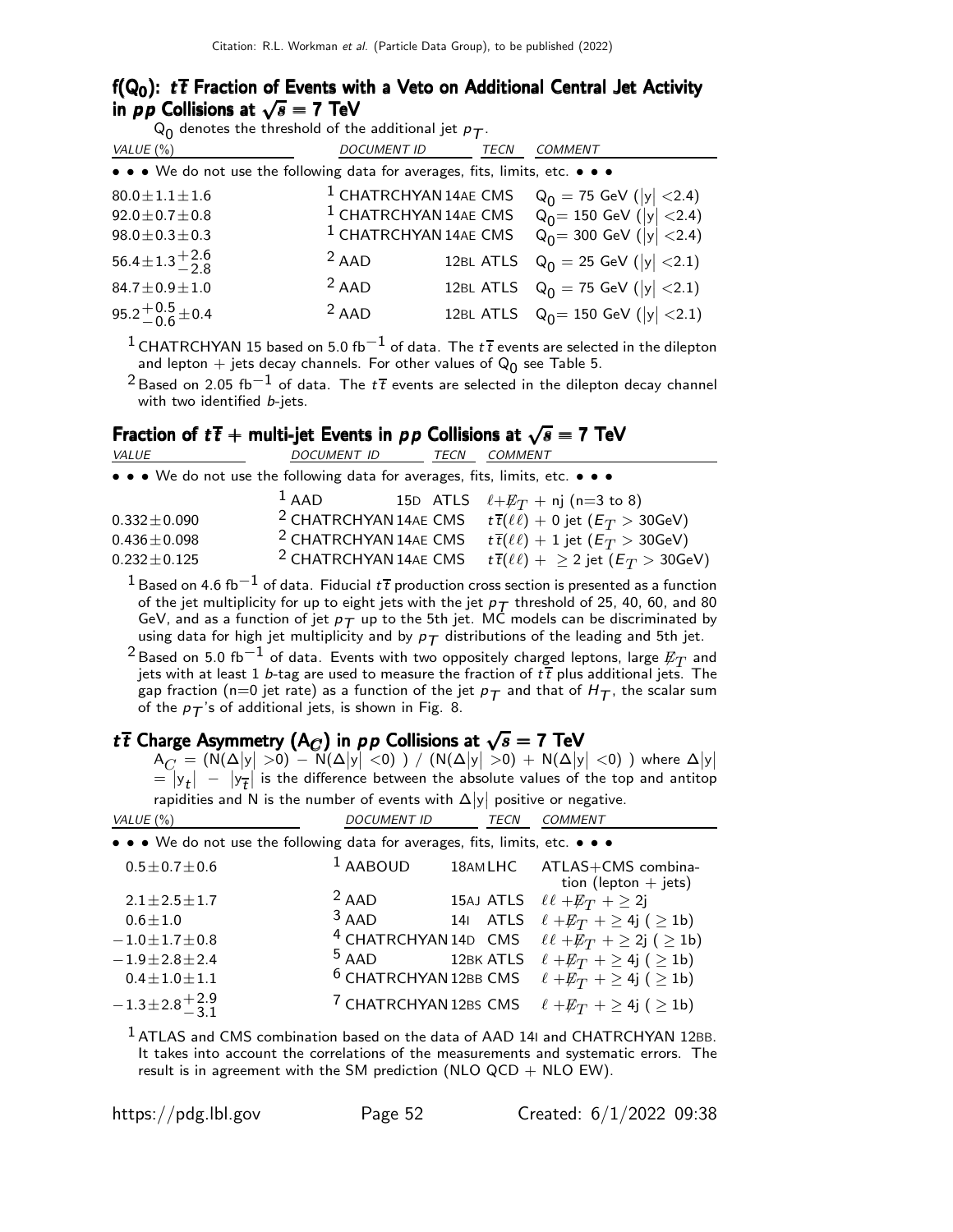- $2$ AAD 15AJ based on 4.6 fb<sup>-1</sup> of data. After kinematic reconstruction the top quark momenta are corrected for detector resolution and acceptance effects by unfolding, using parton level information of the MC generators. The lepton charge asymmetry is measured as  $A^{\ell}_{C} = 0.024 \pm 0.015 \pm 0.009$ . All the measurements are consistent with the SM predictions.
- $3$  Based on 4.7 fb<sup>-1</sup> of data. The result is consistent with the SM prediction of A<sub>C</sub> =  $0.0123 \pm 0.0005$ . The asymmetry is  $0.011 \pm 0.018$  if restricted to those events where  $\beta_Z(t\bar{t}) > 0.6$ , which is also consistent with the SM prediction of  $0.020^{+0.000}_{-0.007}$ .
- $^4$ Based on 5.0 fb $^{-1}$  of data. The lepton charge asymmetry is measured as  $\mathsf{A}_{C}^{\ell} =$  0.009  $\pm$  $0.0010 \pm 0.006$ .  $\mathsf{A}_{C}^{\ell}$  dependences on  $m_{t\overline{t}},~\vert \mathsf{y}(t\,\overline{t})\vert,$  and  $\rho_{\mathcal{T}}(t\,\overline{t})$  are given in Fig. 5. All measurements are consistent with the SM predictions.
- $^{5}$ Based on 1.04 fb $^{-1}$  of data. The result is consistent with  $\mathsf{A}_{C} = 0.006 \pm 0.002$  (MC at NLO). No significant dependence of  $A_C$  on  $m_{t\overline{t}}$  is observed.
- $\frac{6}{7}$ Based on 5.0 fb $^{-1}$  of data at 7 TeV.

 $^{7}$ Based on 1.09 fb $^{-1}$  of data. The result is consistent with the SM predictions.

| $t\bar{t}$ Charge Asymmetry (A <sub>C</sub> ) in pp Collisions at $\sqrt{s} = 8$ TeV |                                |             |                                                        |  |  |  |  |
|--------------------------------------------------------------------------------------|--------------------------------|-------------|--------------------------------------------------------|--|--|--|--|
| VALUE $(\%)$                                                                         | <b>DOCUMENT ID</b>             | <b>TECN</b> | <b>COMMENT</b>                                         |  |  |  |  |
| • • • We do not use the following data for averages, fits, limits, etc. • • •        |                                |             |                                                        |  |  |  |  |
| $0.55 \pm 0.23 \pm 0.25$                                                             | $1$ AABOUD                     | 18AM LHC    | $ATLAS + CMS$ combination<br>$($ lepton $+$ jets $)$   |  |  |  |  |
| 2.1 $\pm 1.6$                                                                        | $2$ AAD                        |             | 16AE ATLS $\ell \ell + E_T + \geq 2j$                  |  |  |  |  |
| $0.9 \pm 0.5$                                                                        | $3$ AAD                        |             | 16AZ ATLS $\ell + E_T + \geq 4j$                       |  |  |  |  |
| 4.2 $\pm$ 3.2                                                                        | $4$ AAD                        | 16T ATLS    | $m_{t\bar{t}} > 0.75$ TeV, $  y_t   -$                 |  |  |  |  |
|                                                                                      |                                |             | $ y_{\overline{t}} $ <2, $\ell + \not\!\!{E_T}$ + jets |  |  |  |  |
| $1.1 \pm 1.1 \pm 0.7$                                                                | <sup>5</sup> KHACHATRY16AD CMS |             | $\ell \ell + \not\!\!{E_T}$ + $\geq$ 2j ( $\geq$ 1b)   |  |  |  |  |
| $0.33 \pm 0.26 \pm 0.33$                                                             | <sup>6</sup> KHACHATRY16AH CMS |             | $\ell + E_T$ + $\geq$ 4j ( $\geq$ 1b)                  |  |  |  |  |
| $0.10 \pm 0.68 \pm 0.37$                                                             | <sup>7</sup> KHACHATRY16T CMS  |             | $\ell + E_T$ + $\geq$ 4j ( $\geq$ 1b)                  |  |  |  |  |

<sup>1</sup> ATLAS and CMS combination based on the data of AAD 16AZ and KHACHA-TRYAN 16AH. It takes into account the correlations of the measurements and systematic errors. A combination of the differential measurements of the charge asymmetry is also presented. The results are in agreement with the SM prediction (NNLO QCD + NLO EW).

- <sup>2</sup> AAD 16AE is based on 20.3 fb<sup>-1</sup> of data. After kinematic reconstruction, the top quark momenta are corrected for detector resolution and acceptance effects by unfolding, using parton level information of the MC generators. The lepton charge asymmetry is measured as  $A_C^{\ell\ell}=0.008\pm0.006$ . All the measurements are consistent with the SM predictions.
- $^3$ AAD 16AZ based on 20.3 fb $^{-1}$  of data. All the differential and inclusive measurements are statistically limited and consistent with the SM predictions.
- <sup>4</sup> AAD 16T based on 20.3 fb<sup>-1</sup> of data. Uses reconstruction techniques for the decay topology of highly boosted top quarks. The observed asymmetry is transformed by unfolding to a parton-level result in the shown fiducial region. The result is consistent with the NLO SM prediction.
- $5$  KHACHATRYAN 16AD based on 19.5 fb $^{-1}$  of data. The lepton charge asymmetry is measured as  $A_C^{\ell\ell} = 0.003 \pm 0.006 \pm 0.003$ . All the measurements are consistent with the SM predictions.
- $^6$ KHACHATRYAN 16AH based on 19.6 fb $^{-1}$  of data. The same data set as in KHACHA-TRYAN 16T is used. A template technique is used, which is sensitive to the charge anti-symmetric component of the  $t\bar{t}$  rapidity distributions and statistically advantageous. The result is consistent with the SM predictions.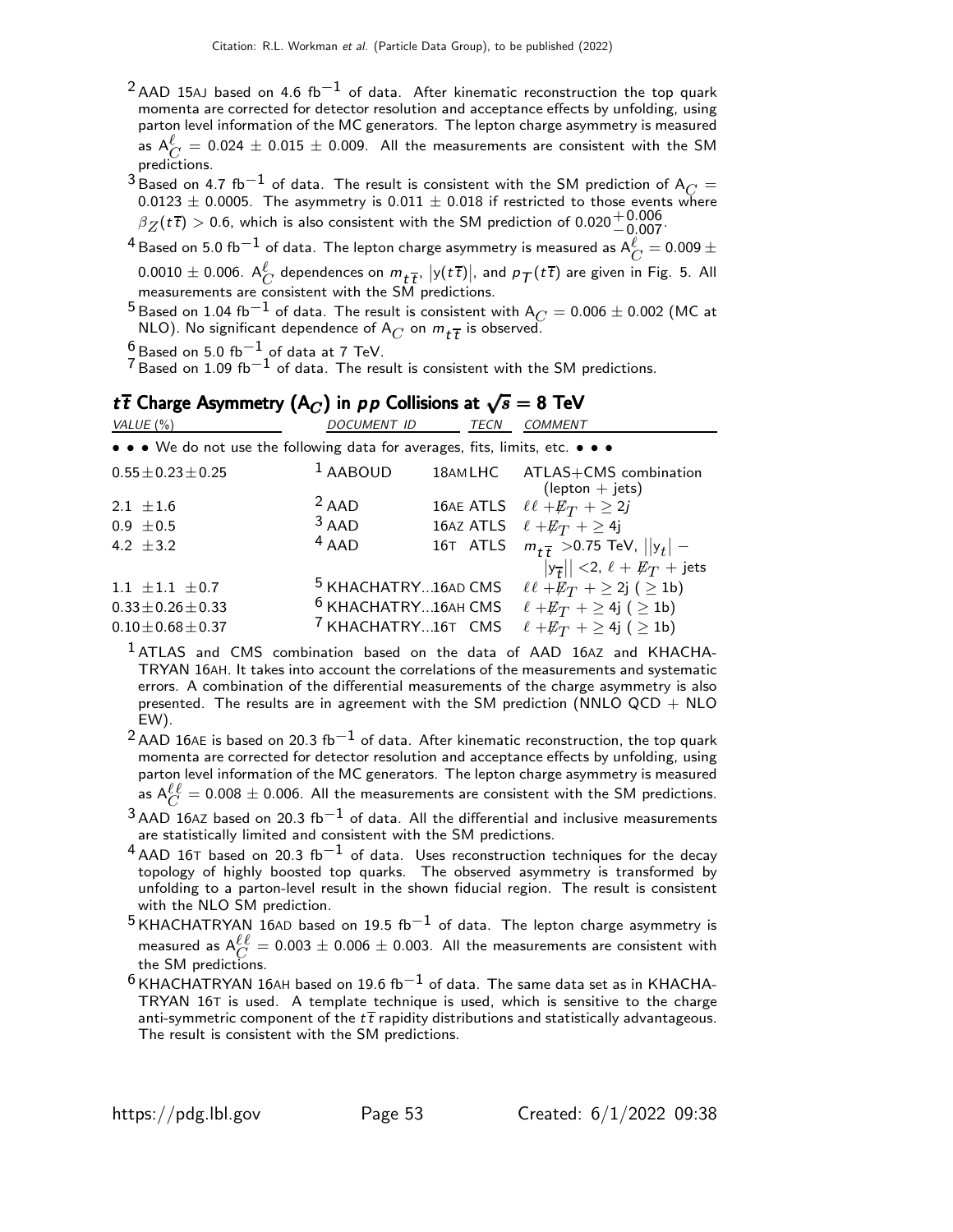$7$  KHACHATRYAN 16T based on 19.7 fb $^{-1}$  of data. The same data set as in KHACHA-TRYAN 16AH is used. After kinematic reconstruction the top quark momenta are corrected for detector resolution and acceptance effects by unfolding, using parton level information of the MC generators. All the measurements are consistent with the SM predictions.

| <i>t</i> -quark Polarization in $t\bar{t}$ Events in $p\bar{p}$ Collisions at $\sqrt{s} = 1.96$ TeV |                     |        |                |                                                         |  |  |
|-----------------------------------------------------------------------------------------------------|---------------------|--------|----------------|---------------------------------------------------------|--|--|
| VALUE                                                                                               | <b>DOCUMENT ID</b>  |        | TECN           | <b>COMMENT</b>                                          |  |  |
| • • • We do not use the following data for averages, fits, limits, etc. • • •                       |                     |        |                |                                                         |  |  |
| $0.070 \pm 0.055$                                                                                   | $1$ ABAZOV          | 17     | D <sub>0</sub> | $\ell + \cancel{E_T}$ + $\geq$ 3j( $\geq$ 1 <i>b</i> )  |  |  |
| $-0.102 \pm 0.061$                                                                                  | $2$ ABAZOV          | 17     | D <sub>0</sub> | $\ell + E_T + \geq 3j \geq 1b$                          |  |  |
| $0.040 \pm 0.035$                                                                                   | 3 ABAZOV            |        | D <sub>0</sub> | $\ell + E_T + \geq 3j(\geq 1b)$                         |  |  |
| $0.113 \pm 0.091 \pm 0.019$                                                                         | <sup>4</sup> ABAZOV | 15K D0 |                | $A_{FB}^{\ell}$ in $\ell \ell + E_T + \geq 2j(\geq 1b)$ |  |  |

 $1$ ABAZOV 17 based on 9.7 fb<sup>-1</sup> of data. The value is top quark polarization times spin analyzing power in the beam basis. Combination with the result of ABAZOV 15K yields  $0.081 \pm 0.048$ . This result together with the helicity polarization is shown in a 2-dimensional plot in Fig.4. These results are consistent with the SM prediction.

 $^{2}$ ABAZOV 17 based on 9.7 fb $^{-1}$  of data. The value is top quark polarization times spin analyzing power in the helicity basis. The result is consistent with the SM prediction. This result together with the beam polarization is shown in a 2-dimensional plot in Fig.4.

 $3$  ABAZOV 17 based on 9.7 fb $^{-1}$  of data. The value is top quark polarization times spin analyzing power in the transverse basis. The result is consistent with the SM prediction.

 $4$  ABAZOV 15K based on 9.7 fb $^{-1}$  of data. The value is top quark polarization times spin analyzing power in the beam basis. The result is consistent with the SM prediction of  $-0.0019 \pm 0.0005$ .

### t-quark Polarization in  $t\bar{t}$  Events in  $pp$  Collisions at  $\sqrt{s} = 7$  TeV

The double differential distribution in polar angles,  $\theta_1$   $(\theta_2)$  of the decay particle of the top (anti-top) decay products, is parametrized as  $(1/\sigma)d\sigma/(d\text{cos}\theta_{1}$  d $\text{cos}\theta_{2})=$  $(1/4)$  (  $1 + A_t \cos\theta_1 + A_{\overline{t}} \cos\theta_2 - C \cos\theta_1 \cos\theta_2$  ). The charged lepton is used to tag t or  $\overline{t}$ . The coefficient  $\mathsf{A}_t$  and  $\mathsf{A}_{\overline{t}}$  measure the average helicity of  $t$  and  $\overline{t}$ , respectively.  $A_{CPC} = A_t = A_{\overline{t}}$  assumes  $CP$  conservation, whereas  $A_{CPV} = A_t =$  $-A_{\overline{t}}$  corresponds to maximal  ${\it CP}$  violation.

| <b>VALUE</b>                                                                  | <b>DOCUMENT ID</b> | TECN                | COMMENT |
|-------------------------------------------------------------------------------|--------------------|---------------------|---------|
| • • • We do not use the following data for averages, fits, limits, etc. • • • |                    |                     |         |
| $-0.035 \pm 0.014 \pm 0.037$                                                  | $1$ AAD            | 13BE ATLS $A_{CPC}$ |         |
| $0.020 \pm 0.016 \pm 0.013$                                                   | $1$ AAD            | 13BE ATLS $A_{CPV}$ |         |

 $^{\rm 1}$ Based on 4.7 fb $^{\rm -1}$  of data using the final states containing one or two isolated electrons or muons and jets with at least one b-tag.

### t-quark Polarization in  $t\bar{t}$  Events in  $pp$  Collisions at  $\sqrt{s} = 8$  TeV

 $\mathsf{A}_t$ ,  $\mathsf{A}_{\overline{{\bm{\mathcal{L}}}}}$ ,  $\mathsf{A}_{CPU}$ ,  $\mathsf{A}_{CPU}$ , and  $\mathsf{A}_{C}$  are defined in header texts in the subsections, just above.

| VALUE                                                                         | <b>DOCUMENT ID</b>                              | <b>TECN</b>    | <b>COMMENT</b>    |
|-------------------------------------------------------------------------------|-------------------------------------------------|----------------|-------------------|
| • • • We do not use the following data for averages, fits, limits, etc. • • • |                                                 |                |                   |
| $-0.044 \pm 0.038 \pm 0.027$                                                  | $1$ AABOUD                                      | 17G ATLS $A_t$ |                   |
| $-0.064 \pm 0.040 \pm 0.027$                                                  | <sup>1</sup> AABOUD 17G ATLS $A_{\overline{t}}$ |                |                   |
| $0.296 \pm 0.093 \pm 0.037$                                                   | <sup>1</sup> AABOUD 17G ATLS                    |                | $A_{\mathcal{C}}$ |
| $-0.022 \pm 0.058$                                                            | <sup>2</sup> KHACHATRY16AI CMS                  |                | $A_{CPC}$         |
| $0.000 \pm 0.016$                                                             | <sup>2</sup> KHACHATRY16AI CMS                  |                | $A_{CPV}$         |
|                                                                               |                                                 |                |                   |

 $1$  AABOUD 17G based on 20.2 fb $^{-1}$  of pp data, using events with two leptons and two or more jets with at least one b-tag. Determined from measurements of 15 top quark spin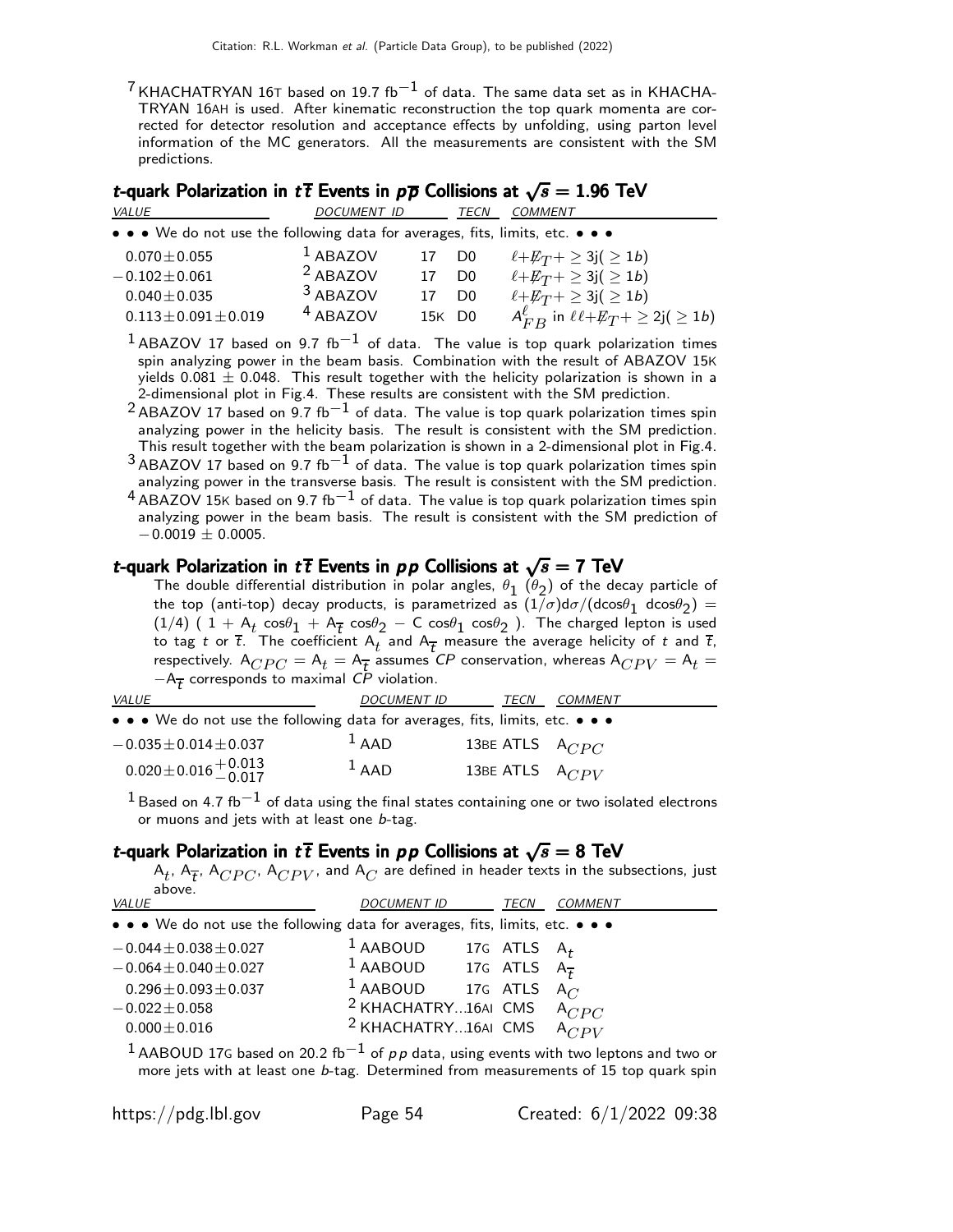observables. The second error corresponds to a variation of  $m_t$  about 172.5 GeV by 0.7 GeV. The values are consistent with the NLO SM predictions.

 $^2$ KHACHATRYAN 16AI based on 19.5 fb $^{-1}$  of  $\rho \rho$  data at  $\sqrt{s} =$  8 TeV, using events with two leptons and two or more jets with at least one b-tag. Determined from the lepton angular distributions as a function of the  $t\bar{t}$ -system kinematical variables.

| t-quark Polarization in Single Top Events in $pp$ Collisions at $\sqrt{s} = 8$ TeV |        |             |             |                                                                |  |  |  |
|------------------------------------------------------------------------------------|--------|-------------|-------------|----------------------------------------------------------------|--|--|--|
| <b>VALUE</b>                                                                       | $CL\%$ | DOCUMENT ID | <b>TECN</b> | <b>COMMENT</b>                                                 |  |  |  |
| • • • We do not use the following data for averages, fits, limits, etc. • • •      |        |             |             |                                                                |  |  |  |
| >0.72                                                                              | 95     | $1$ AABOUD  |             | 17BB ATLS $\alpha_{\ell}P$ ; t-channel                         |  |  |  |
| $0.97 \pm 0.05 \pm 0.11$                                                           |        | $2$ AABOUD  |             | 171 ATLS $\alpha_{\ell}P$ ; t-channel                          |  |  |  |
| $0.25 \pm 0.08 \pm 0.14$                                                           |        | 3 AABOUD    |             | 171 ATLS $(F_+ + F_-)P$ ; t-channel                            |  |  |  |
| $0.26 \pm 0.03 \pm 0.10$                                                           |        |             |             | <sup>4</sup> KHACHATRY16BO CMS $(\alpha_{\mu}P)/2$ ; t-channel |  |  |  |

- $1$ AABOUD 17BB based on 20.2 fb<sup>-1</sup> of  $p p$  data. Triple-differential decay rate of top quark is used to simultaneously determine five generalized  $W t b$  couplings as well as the top polarization.  $\alpha_{\ell}$  denotes the spin analyzing power of charged lepton, and the spin axis of the top polarization  $P$  is taken along the spectator-quark momentum in the top rest frame. The value is compatible with the SM prediction of about 0.9.
- 2 AABOUD 17I based on 20.2 fb<sup>-1</sup> of  $pp$  data. A cut-based analysis is used to discriminate between signal and backgrounds.  $\alpha_{\ell}$  denotes the spin analyzing power of charged lepton, and the spin axis of the top polarization  $P$  is taken along the spectator-quark momentum in the top rest frame. See this paper for a number of other asymmetries and measurements that are not included here.
- $3$  AABOUD 17I based on 20.2 fb $^{-1}$  of p p data. A cut-based analysis is used to discriminate between signal and backgrounds.  $F_{\pm}$  denotes W helicity fraction, and the spin axis of<br>the ten polarization B is taken along the spectator quark momentum in the ten rest the top polarization  $P$  is taken along the spectator-quark momentum in the top rest frame. See this paper for a number of other asymmetries and measurements that are not included here.
- 4 KHACHATRYAN 16BO based on 19.7  $fb^{-1}$  of data. A high-purity sample with a muon is selected by a multivariate analysis. The value is the top spin asymmetry, given by one half of the spin analyzing power  $\alpha_{\mu}^{}$  (=1 at LO of SM) times the top polarization,  $P$ , where the spin axis is defined as the direction of the untagged jet in the top rest frame. The value is compatible with the SM prediction of 0.44 with a  $2.0\sigma$  deviation.

### t-quark Polarization in Single Top Events in  $p p$  Collisions at  $\sqrt{s} = 13$  TeV

| <i>VALUE</i>                                                                                                          | DOCUMENT ID |  | <i>TECN COMMENT</i>                                            |
|-----------------------------------------------------------------------------------------------------------------------|-------------|--|----------------------------------------------------------------|
| $\bullet \bullet \bullet$ We do not use the following data for averages, fits, limits, etc. $\bullet \bullet \bullet$ |             |  |                                                                |
| $0.440 \pm 0.070$                                                                                                     |             |  | <sup>1</sup> SIRUNYAN 20R CMS $(\alpha_{\ell}P)/2$ ; t-channel |

<sup>1</sup> SIRUNYAN 20R based on 36.1 fb<sup>-1</sup> of data. Differential cross sections for t-channel single top production are measured using  $1\ell + 2.3$ -jet mode and found to be in good agreement with SM predictions. The value is the top spin asymmetry, given by  $1/2$  of the spin analyzing power  $\alpha_{\ell}$  (=1 at LO of SM) times the top polarization  $P$ , where the spin axis is defined as the direction of the spectator quark in the top rest frame at the parton level. It is in good agreement with the NLO SM prediction of 0.436.

# $gg \to t\bar{t}$  Fraction in  $p\bar{p}$  Collisions at  $\sqrt{s} = 1.96$  TeV

| <i>VALUE</i>                                                                  | $CL\%$ | DOCUMENT ID                                                | <b>TECN</b> | COMMENT                                                                                                                                                                                                                                                                                                                                |
|-------------------------------------------------------------------------------|--------|------------------------------------------------------------|-------------|----------------------------------------------------------------------------------------------------------------------------------------------------------------------------------------------------------------------------------------------------------------------------------------------------------------------------------------|
| • • • We do not use the following data for averages, fits, limits, etc. • • • |        |                                                            |             |                                                                                                                                                                                                                                                                                                                                        |
| ${<}0.33$<br>$0.07 \pm 0.14 \pm 0.07$                                         | 68     | <sup>1</sup> AALTONEN 09F CDF $t\overline{t}$ correlations |             | <sup>2</sup> AALTONEN 08AG CDF low $p_T$ number of tracks                                                                                                                                                                                                                                                                              |
|                                                                               |        |                                                            |             | <sup>1</sup> Based on 955 pb <sup>-1</sup> . AALTONEN 09F used differences in the $t\bar{t}$ production angular<br>distribution and polarization correlation to descriminate between $gg \to t\bar{t}$ and $q\bar{q} \to$<br>$t\bar{t}$ subprocesses. The combination with the result of AALTONEN 08AG gives 0.07 $^{+0.15}_{-0.07}$ . |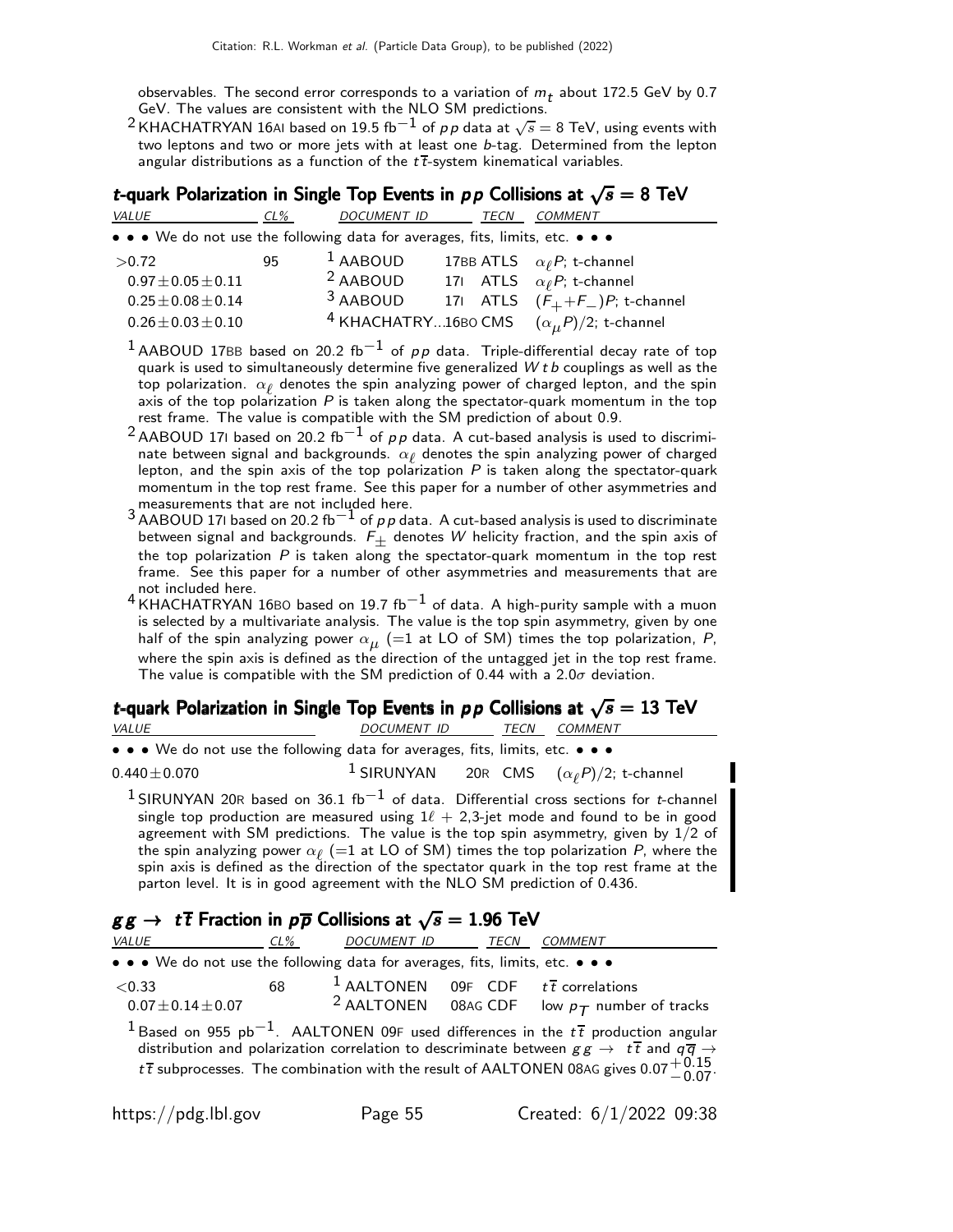$^2$ Result is based on 0.96 fb $^{-1}$  of data. The contribution of the subprocesses  $gg \to t\bar{t}$ and  $q\bar{q} \rightarrow t\bar{t}$  is distinguished by using the difference between quark and gluon initiated jets in the number of small  $p_T$  (0.3 GeV  $\langle p_T \rangle$   $\langle$  3 GeV) charged particles in the central region  $(|\eta| < 1.1)$ .

| $A_{FB}$ of $t\bar{t}$ in $p\bar{p}$ Collisions at $\sqrt{s} = 1.96$ TeV<br>$A_{FB}$ = Forward-backward asymmetry.                                     |                                                                                                                             |                                                    |                                                       |                                                                                                                                                                                                                                                                                                                                 |  |  |  |
|--------------------------------------------------------------------------------------------------------------------------------------------------------|-----------------------------------------------------------------------------------------------------------------------------|----------------------------------------------------|-------------------------------------------------------|---------------------------------------------------------------------------------------------------------------------------------------------------------------------------------------------------------------------------------------------------------------------------------------------------------------------------------|--|--|--|
| VALUE $(\%)$                                                                                                                                           | <i>DOCUMENT ID</i>                                                                                                          |                                                    | TECN                                                  | <b>COMMENT</b>                                                                                                                                                                                                                                                                                                                  |  |  |  |
| • • • We do not use the following data for averages, fits, limits, etc. • • •                                                                          |                                                                                                                             |                                                    |                                                       |                                                                                                                                                                                                                                                                                                                                 |  |  |  |
| $12.8 \pm 2.1 \pm 1.4$<br>$17.5 \pm 5.6 \pm 3.1$<br>$7.2 \pm 6.0$                                                                                      | <sup>1</sup> AALTONEN<br>$2$ ABAZOV<br><sup>3</sup> AALTONEN                                                                | 18<br>15K D0                                       | TEVA<br>14F CDF                                       | CDF, D0 combination<br>$A_{FB}^{\ell}$ in $\ell \ell + E_T^{\ell} + \geq 2j(\geq 1b)$<br>$A_{FB}^{\ell}$ in dilepton channel<br>$(\ell \ell + \not\!\!{E_T} + \geq 2j)$                                                                                                                                                         |  |  |  |
| 7.6 $\pm$ 8.2                                                                                                                                          | <sup>3</sup> AALTONEN                                                                                                       |                                                    | 14F CDF                                               | $A_{FB}^{\ell\ell}$ in dilepton channel<br>$(\ell \ell + \not\!\!{E_T} + \geq 2j)$                                                                                                                                                                                                                                              |  |  |  |
| 4.2 ± $2.3^{+1.7}_{-2.0}$                                                                                                                              | <sup>4</sup> ABAZOV                                                                                                         | 14G D <sub>0</sub>                                 |                                                       | $A_{FB}^{\ell}$ ( $\ell + E_T + \geq 3j$ (0,1 $\geq 2b$ ))                                                                                                                                                                                                                                                                      |  |  |  |
| $10.6 \pm 3.0$<br>$20.1 \pm 6.7$<br>$-0.2 \pm 3.1$<br>$16.4 \pm 4.7$                                                                                   | $5$ ABAZOV<br><sup>6</sup> AALTONEN<br><sup>6</sup> AALTONEN<br><sup>7</sup> AALTONEN                                       | 14H D0                                             | 13AD CDF<br>13AD CDF<br>13s CDF                       | $A_{FB}$ $(\ell + E_T + \geq 3j \; (\geq 1b))$<br>$a_1/a_0$ in $\ell + E_T + \geq 4j$ ( $\geq 1b$ )<br>$a_3, a_5, a_7$ in $\ell + E_T + \geq 4j$ ( $\geq 1b$ )<br>$\ell + E_T$ + $\geq$ 4 jets( $\geq$ 1 <i>b</i> -tag)                                                                                                         |  |  |  |
| 9.4 $\frac{+}{2}$ 3.2<br>$11.8 \pm 3.2$<br>$-11.6 \pm 15.3$<br>$47.5 \pm 11.4$<br>$19.6 \pm 6.5$<br>$17 \pm 8$<br>24 $\pm$ 14<br>$12 \pm 8$<br>$\pm 1$ | <sup>8</sup> AALTONEN<br>$9$ ABAZOV<br>10 AALTONEN<br>10 AALTONEN<br>$11$ ABAZOV<br>12 AALTONEN<br>12 AALTONEN<br>13 ABAZOV | 13A D <sub>0</sub><br>11AH <sub>D0</sub><br>08L D0 | 13X CDF<br>11F CDF<br>11F CDF<br>08AB CDF<br>08AB CDF | $\ell + \not\!\!{E_T}$ + $\geq$ 4 jets ( $\geq$ 1 <i>b</i> -tag)<br>$\ell\ell$ & $\ell$ + jets comb.<br>$m_{t\bar{t}}$ < 450 GeV<br>$m_{t\bar{t}} > 450$ GeV<br>$\ell + \not\!\!{E_T}$ + $\geq$ 4 jets( $\geq$ 1 <i>b</i> -tag)<br>$p\overline{p}$ frame<br>$t\,\overline{t}\,$ frame<br>$\ell + \not\!\!{E_T}$ + $\geq$ 4 jets |  |  |  |

 $^1$ AALTONEN 18 based on 9–10 fb $^{-1}$  of  $\rho \overline{\rho}$  data at  $\sqrt{s} =$  1.96 TeV. The value is the asymmetry in the number of reconstructed  $t\bar{t}$  events with rapidity  $y_t > y_{\bar{t}}$  and those with  $y_t < y_{\overline{t}}$ . The combined fits to CDF and D0 single lepton and  $\ell\ell$  asymmetries give  $A_{FB}^{\ell}=0.073\pm0.016\pm0.012$  and  $A_{FB}^{\ell\ell}=0.108\pm0.043\pm0.016,$  respectively. The results are consistent with the SM predictions.

- $2$  ABAZOV 15K based on 9.7 fb<sup>-1</sup> of data. The result is consistent with the SM predictions. By combining with the previous D0 measurement in the  $\ell +$  jet channel ABAZOV 14H,  $A_{FB}^{\ell} = 0.118 \pm 0.025 \pm 0.013$  is obtained.
- <sup>3</sup> AALTONEN 14F based on 9.1 fb $^{-1}$  of data.  $A_{FB}^{\ell}$  and  $A_{FB}^{\ell\ell}$  denote, respectively, the asymmetries  $(N(x>0)-N(x<0))/N_{tot}$  for  $x=q_{\ell}\eta_{\ell}$  ( $q_{\ell}$  is the charge of  $\ell$ ) and  $x=\eta_{\ell^+}-1$  $\eta_{\ell^-}$ . Both results are consistent with the SM predictions. By combining with the previous CDF measurement in the  $\ell$ +jet channel AALTONEN 13X,  $A_{FB}^{\ell} = 0.098_{-0.026}^{+0.028}$ <br>is obtained. The combined result is about two sigma larger than the SM prediction of is obtained. The combined result is about two sigma larger than the SM prediction of  $A_{FB}^{\ell} = 0.038 \pm 0.003.$
- $^4$ Based on 9.7 fb $^{-1}$  of  $\rho\overline{\rho}$  data at  $\sqrt{s}=$  1.96 TeV. The asymmetry is corrected for the production level for events with  $|y_l| < 1.5$ . Asymmetry as functions of  $E_T(\ell)$  and  $|y_l|$ are given in Figs. 7 and 8, respectively. Combination with the asymmetry measured in the dilepton channel [ABAZOV 13P] gives  $A_{FB}^{\ell} = 4.2 \pm 2.0 \pm 1.4$  %, in agreement with the SM prediction of 2.0%.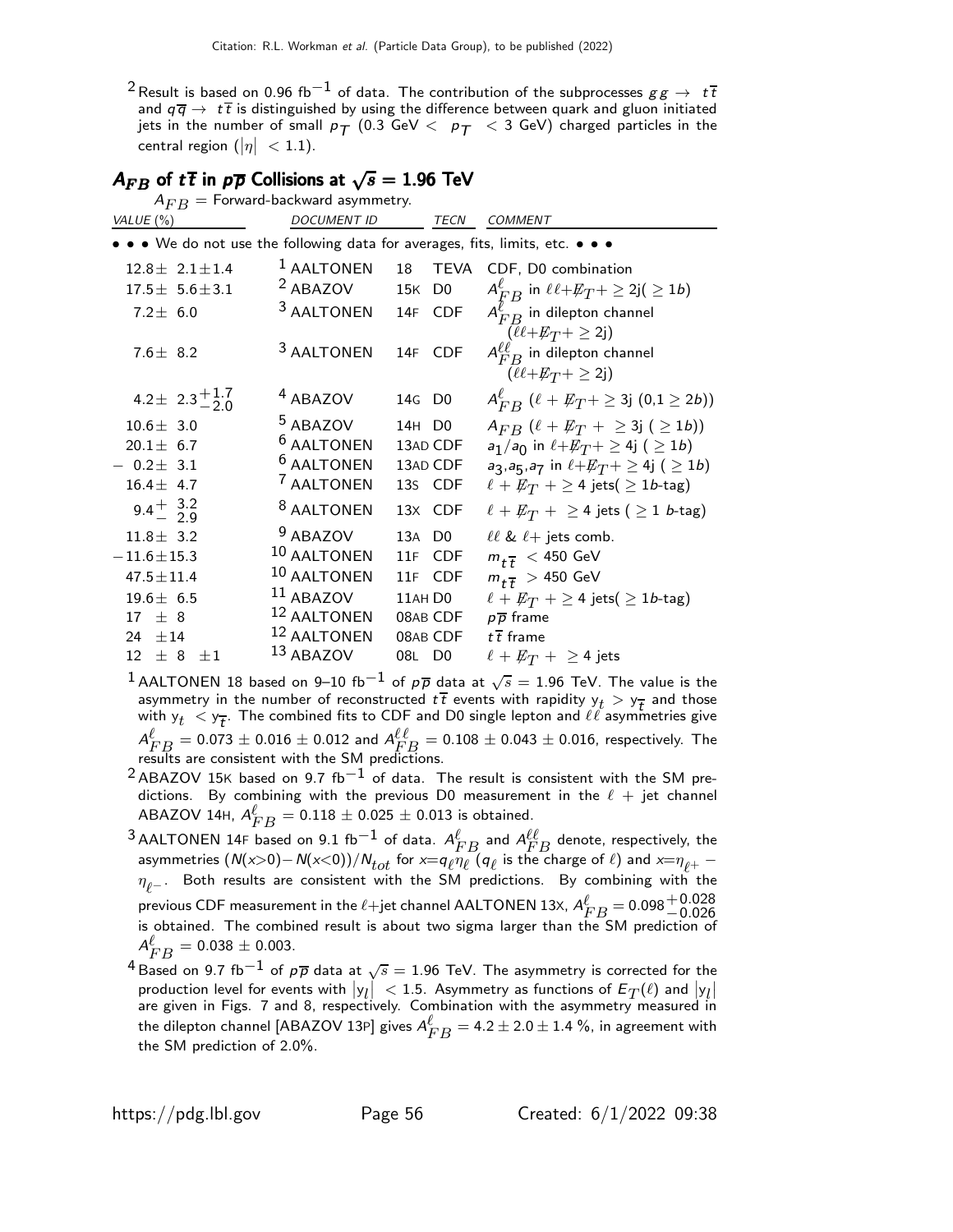- $^5$ Based on 9.7 fb $^{-1}$  of data of  $\rho\overline{\rho}$  data at  $\sqrt{s}{=}1.96$  TeV. The measured asymmetry is in agreement with the SM predictions of 8.8  $\pm$  0.9 % [BERNREUTHER 12], which includes the EW effects. The dependences of the asymmetry on  $|y(t) - y(\overline{t})|$  and  $m_t \overline{t}$  are shown in Figs. 9 and 10, respectively.
- 6 Based on 9.4 fb<sup>-1</sup> of data. Reported  $A_{FB}$  values come from the determination of a<sub>j</sub> coefficients of d $\sigma/\text{d}(\cos\theta_t) = \Sigma_i$  a; $\text{P}_i(\cos(\theta_t))$  measurement. The result of a $_1/a_0 =$  $(40 \pm 12)\%$  seems higher than the NLO SM prediction of  $(15\frac{+7}{-3})\%$ .
- $7$  Based on 9.4 fb $^{-1}$  of data. The quoted result is the asymmetry at the parton level.
- $8$  Based on 9.4 fb $^{-1}$  of data. The observed asymmetry is to be compared with the SM prediction of  $A_{FB}^{\ell} = 0.038 \pm 0.003.$
- <sup>9</sup> Based on 5.4 fb<sup>−1</sup> of data. ABAZOV 13A studied the dilepton channel of the t $\overline{t}$  events and measured the leptonic forward-backward asymmetry to be  $A_{FB}^{\ell} = 5.8 \pm 5.1 \pm 1.3\%$ , which is consistent with the SM (QCD+EW) prediction of  $4.7 \pm 0.1\%$ . The result is obtained after combining the measurement  $(15.2 \pm 4.0\%)$  in the  $\ell$  + jets channel ABAZOV 11AH. The top quark helicity is measured by using the neutrino weighting method to be consistent with zero in both dilepton and  $\ell +$  jets channels.
- $^{10}\rm{Based}$  on 5.3 fb $^{-1}$  of data. The error is statistical and systematic combined. Events with lepton  $+$   $\not\!\!E_{T}$   $+$   $\geq$  4jets(  $\geq$  1*b*) are used. <code>AALTONEN</code> 11F also measures the asymmetry as a function of the rapidity difference  $|y_t - y_{\overline{t}}|$ . The NLO QCD predictions [MCFM] are  $(4.0 \pm 0.6)\%$  and  $(8.8 \pm 1.3)\%$  for  $m_{t\overline{t}} < 450$  and  $>$  450 GeV, respectively.
- $^{11}$  Based on 5.4 fb $^{-1}$  of data. The error is statistical and systematic combined. The quoted asymmetry is obtained after unfolding to be compared with the MC@NLO prediction of  $(5.0 \pm 0.1)\%$ . No significant difference between the  $m_{t\bar{t}} < 450$  and  $> 450$  GeV data samples is found. A corrected asymmetry based on the lepton from a top quark decay of  $(15.2 \pm 4.0)\%$  is measured to be compared to the MC@NLO prediction of  $(2.1 \pm 0.1)\%$ .
- $12$  Result is based on 1.9 fb<sup>-1</sup> of data. The FB asymmetry in the  $t\bar{t}$  events has been measured in the  $\ell +$  jets mode, where the lepton charge is used as the flavor tag. The asymmetry in the  $p\bar{p}$  frame is defined in terms of  $cos(\theta)$  of hadronically decaying t-quark momentum, whereas that in the  $t\bar{t}$  frame is defined in terms of the t and  $\bar{t}$  rapidity difference. The results are consistent ( $\leq 2 \sigma$ ) with the SM predictions.
- $^{13}$ Result is based on 0.9 fb $^{-1}$  of data. The asymmetry in the number of  $t\overline{t}$  events with  $y_t > y_{\overline{t}}$  and those with  $y_t < y_{\overline{t}}$  has been measured in the lepton  $+$  jets final state. The observed value is consistent with the SM prediction of 0.8% by MC@NLO, and an upper bound on the  $Z' \to t\bar{t}$  contribution for the SM Z-like couplings is given in in Fig. 2 for 350 GeV  $< m_{Z'} < 1$  TeV.

#### t-Quark Electric Charge

| <b>VALUE</b>                                                                  | <b>DOCUMENT ID</b>    |        | TECN    | <b>COMMENT</b>                                     |
|-------------------------------------------------------------------------------|-----------------------|--------|---------|----------------------------------------------------|
| $0.64 \pm 0.02 \pm 0.08$                                                      | $1$ AAD               |        |         | 13AY ATLS $\ell + E_T + \geq 4$ jets ( $\geq 1$ b) |
| • • • We do not use the following data for averages, fits, limits, etc. • • • |                       |        |         |                                                    |
|                                                                               | $2$ ABAZOV            |        | 14D D0  | $\ell{+}E_T{+}\geq 4$ jets ( $\geq 2$ <i>b</i> )   |
|                                                                               | 3 AALTONEN 13J CDF    |        |         | $p\overline{p}$ at 1.96 TeV                        |
|                                                                               | <sup>4</sup> AALTONEN |        | 10s CDF | Repl. by AALTONEN 13J                              |
|                                                                               | $5$ ABAZOV            | 07C D0 |         | fraction of $ q =4e/3$ pair                        |
|                                                                               |                       |        |         |                                                    |

- $^1$  AAD 13AY result is based on 2.05 fb $^{-1}$  of  $\rho\, \rho$  data at  $\sqrt{s}=$  7 TeV, the result is obtained by reconstructing  $t\bar{t}$  events in the lepton  $+$  jets final state, where b-jet charges are tagged by the jet-charge algorithm. This measurement excludes the charge  $-4/3$  assignment to the top quark at more than 8 standard deviations.
- $^2$ ABAZOV 14D result is based on 5.3 fb $^{-1}$  of  $\rho\overline\rho$  data at  $\sqrt{s}{=}1.96$  TeV. The electric charge of  $b + W$  system in  $t\bar{t}$  candidate events is measured from the charges of the leptons from W decay and in b jets. Under the assumption that the  $b + W$  system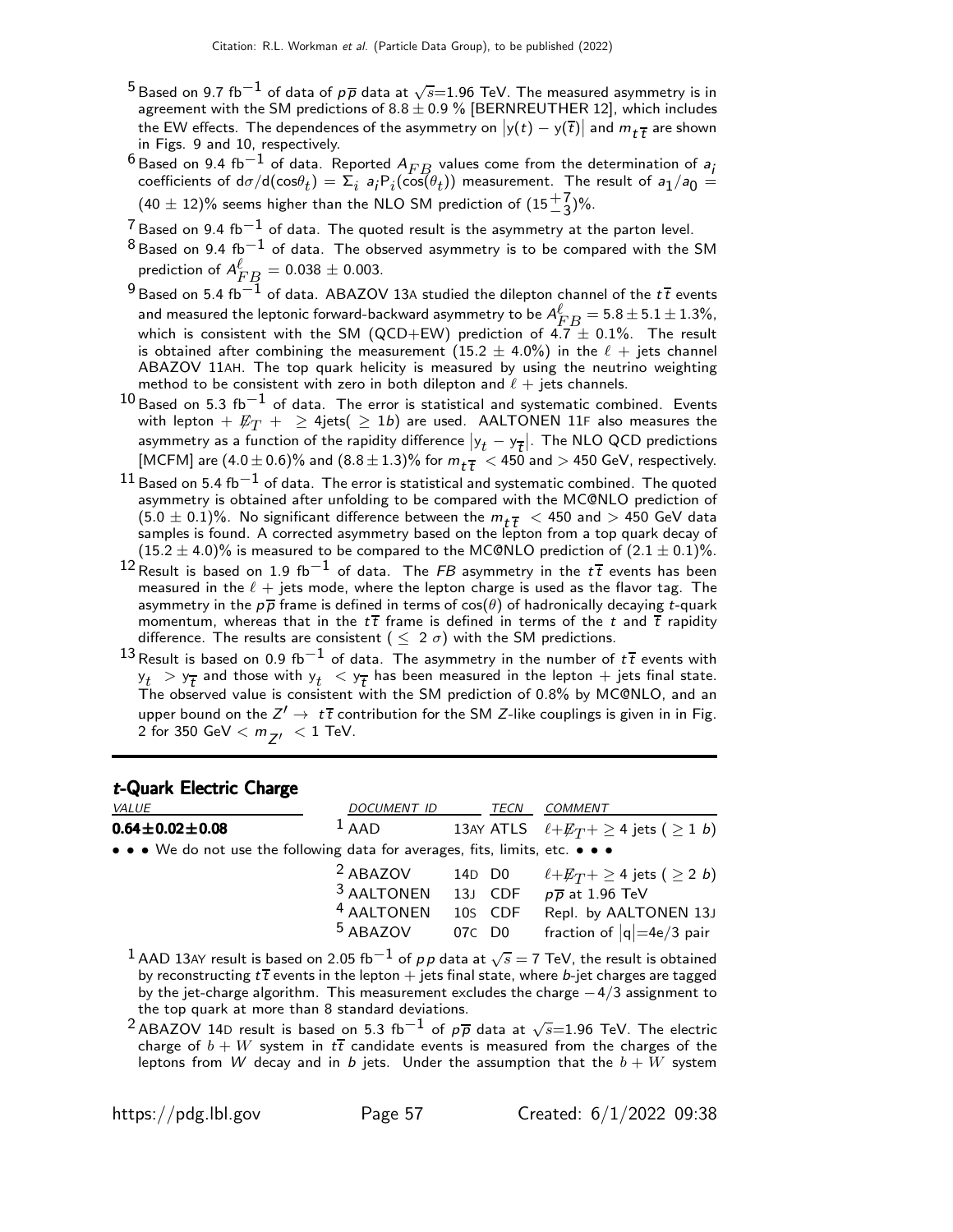consists of the sum of the top quark and the charge  $-4/3$  quark  $b'(-4/3)$  of the same mass, the top quark fraction is found to be  $f = 0.88 \pm 0.13$  (stat) $\pm 0.11$  (syst), or the upper bound for the  $b'(-4/3)$  contamination of  $1 - f < 0.46$  (95% CL).

- $3$  AALTONEN 13J excludes the charge  $-4/3$  assignment to the top quark at 99% CL, using 5.6 fb $^{-1}$  of data in  $\rho \overline{\rho}$  collisions at  $\sqrt{s}=$  1.96 TeV. Result is obtained by reconstructing  $t\bar{t}$  events in the lepton + jets final state, where b-jet charges are tagged by the jet-charge algorithm.
- <sup>4</sup> AALTONEN 10<sup>S</sup> excludes the charge <sup>−</sup>4/3 assignment for the top quark [CHANG 99] at 95%CL, using 2.7 fb $^{-1}$  of data in  $\rho\overline{\rho}$  collisions at  $\sqrt{s}=$  1.96 TeV. Result is obtained by reconstructing  $t\bar{t}$  events in the lepton + jets final state, where b-jet charges are tagged by the SLT (soft lepton tag) algorithm.
- $^5$ ABAZOV 07C reports an upper limit  $\rho <$  0.80 (90% CL) on the fraction  $\rho$  of exotic quark pairs  $Q\overline{Q}$  with electric charge  $|q| = 4e/3$  in  $t\overline{t}$  candidate events with high  $p\overline{T}$ lepton, missing  $\mathsf{E}_T$  and  $\, \geq 4$  jets. The result is obtained by measuring the fraction of events in which the quark pair decays into  $W^- + b$  and  $W^+ + \overline{b}$ , where b and  $\overline{b}$  jets are discriminated by using the charge and momenta of tracks within the jet cones. The maximum CL at which the model of CHANG 99 can be excluded is 92%. Based on 370  $pb^{-1}$  of data at  $\sqrt{s} = 1.96$  TeV.

#### t-Quark REFERENCES

| AAD      |                 | 21AS EPJ C81 737    | G. Aad et al.            | (ATLAS Collab.)          |
|----------|-----------------|---------------------|--------------------------|--------------------------|
| AAD      |                 | 21AT EPJ C81 720    | G. Aad et al.            | (ATLAS Collab.)          |
| AAD      |                 | 21BC JHEP 2111 118  | G. Aad et al.            | (ATLAS Collab.)          |
| TUMASYAN | 21E             | JHEP 2111 111       | A. Tumasyan et al.       | (CMS Collab.)            |
| TUMASYAN | 21 <sub>G</sub> | JHEP 2112 161       | A. Tumasyan et al.       | (CMS Collab.)            |
| TUMASYAN | 21H             | JHEP 2112 180       | A. Tumasyan et al.       | (CMS Collab.)            |
| TUMASYAN | 21J             | PR D104 092013      | A. Tumasyan et al.       | (CMS Collab.)            |
| AAD      |                 | 20AB JHEP 2007 124  | G. Aad et al.            | (ATLAS Collab.)          |
| AAD      |                 | 20AH PL B810 135797 | G. Aad et al.            | (ATLAS Collab.)          |
| AAD      |                 | 20AR EPJ C80 1085   | G. Aad et al.            | (ATLAS Collab.)          |
| AAD      | 20B             | PL B800 135082      | G. Aad <i>et al.</i>     | (ATLAS Collab.)          |
| AAD      | 20Q             | EPJ C80 528         | G. Aad <i>et al.</i>     | (ATLAS Collab.)          |
| AAD      | 20Y             | JHEP 2008 051       | G. Aad et al.            | (ATLAS and CMS Collabs.) |
| AAD      | 20Z             | PRL 125 061802      | G. Aad <i>et al.</i>     | (ATLAS Collab.)          |
| SIRUNYAN |                 | 20AB JHEP 2003 056  | A.M. Sirunyan et al.     | (CMS Collab.)            |
| SIRUNYAN |                 | 20AM JHEP 2006 146  | A.M. Sirunyan et al.     | (CMS Collab.)            |
| SIRUNYAN |                 | 20AR PRL 124 202001 | A.M. Sirunyan et al.     | 'CMS Collab.)            |
| SIRUNYAN |                 | 20AS PRL 125 061801 | A.M. Sirunyan et al.     | (CMS Collab.)            |
| SIRUNYAN |                 | 20AZ PL B808 135609 | A.M. Sirunyan et al.     | (CMS Collab.)            |
| SIRUNYAN |                 | 20BC PRL 125 222001 | A.M. Sirunyan            | (CMS Collab.)            |
| SIRUNYAN |                 | 20BH PR D102 092013 | A.M. Sirunyan et al.     | (CMS Collab.)            |
| SIRUNYAN |                 | 20BV EPJ C80 658    | A.M. Sirunyan et al.     | (CMS Collab.)            |
| SIRUNYAN | 20C             | EPJ C80 75          | A.M. Sirunyan et al.     | (CMS Collab.)            |
| SIRUNYAN | 20 <sub>D</sub> | PL B800 135042      | A.M. Sirunyan et al.     | (CMS Collab.)            |
| SIRUNYAN | 20 <sub>R</sub> | EPJ C80 370         | A.M. Sirunyan et al.     | (CMS Collab.)            |
| SIRUNYAN | 20V             | JHEP 2002 191       | A.M. Sirunyan et al.     | (CMS Collab.)            |
| AABOUD   |                 | 19AC EPJ C79 290    | M. Aaboud et al.         | (ATLAS Collab.)          |
| AABOUD   |                 | 19AD EPJ C79 382    | M. Aaboud et al.         | (ATLAS Collab.)          |
| AABOUD   |                 | 19AP PR D99 052009  | M. Aaboud et al.         | (ATLAS Collab.)          |
| AABOUD   |                 | 19AR PR D99 072009  | M. Aaboud et al.         | (ATLAS Collab.)          |
| AABOUD   | 19R             | JHEP 1905 088       | M. Aaboud et al.         | (ATLAS and CMS Collabs.) |
| AABOUD   | 19S             | JHEP 1905 123       | M. Aaboud <i>et al.</i>  | (ATLAS Collab.)          |
| AAD      | 19G             | JHEP 1911 150       | G. Aad et al.            | (ATLAS Collab.)          |
| SIRUNYAN |                 | 19AP EPJ C79 313    | A.M. Sirunyan et al.     | (CMS Collab.)            |
| SIRUNYAN |                 | 19AR EPJ C79 368    | A.M. Sirunyan et al.     | (CMS Collab.)            |
| SIRUNYAN |                 | 19BF PRL 122 132003 | A.M. Sirunyan et al.     | (CMS Collab.)            |
| SIRUNYAN |                 | 19BX PR D100 072002 | A.M. Sirunyan et al.     | (CMS Collab.)            |
| SIRUNYAN |                 | 19BY PR D100 072007 | A.M. Sirunyan et al.     | (CMS Collab.)            |
| SIRUNYAN |                 | 19CN JHEP 1911 082  | A.M. Sirunyan et al.     | (CMS Collab.)            |
| SIRUNYAN | 19P             | JHEP 1902 149       | A.M. Sirunyan et al.     | (CMS Collab.)            |
| SIRUNYAN | 19R             | JHEP 1903 026       | A.M. Sirunyan et al.     | (CMS Collab.)            |
| AABOUD   |                 | 18AE PL B780 557    | M. Aaboud et al.         | (ATLAS Collab.)          |
| AABOUD   |                 | 18AM JHEP 1804 033  | M. Aabound <i>et al.</i> | (ATLAS and CMS Collabs.) |
|          |                 |                     |                          |                          |

https://pdg.lbl.gov Page 58 Created: 6/1/2022 09:38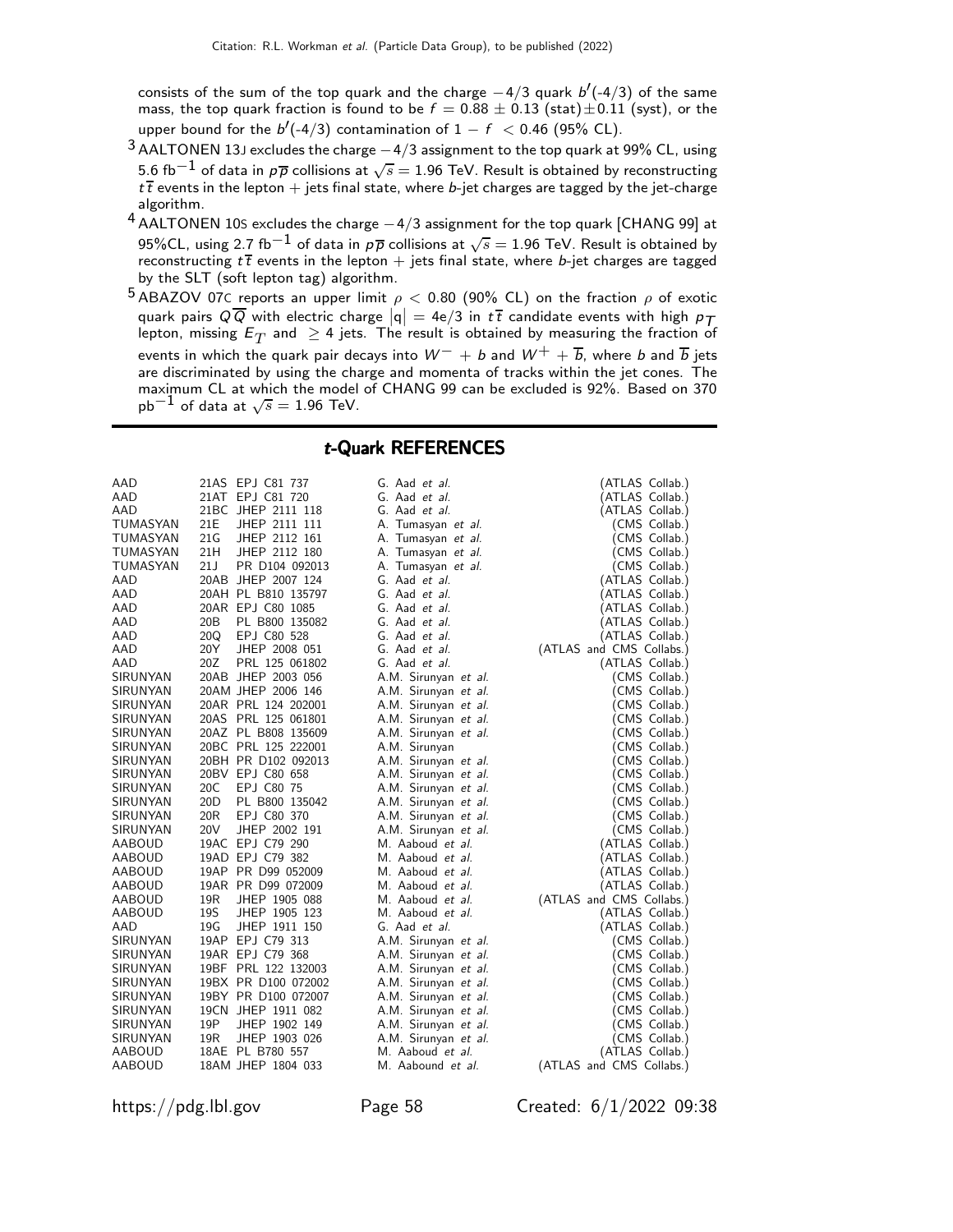| AABOUD                                                   |                 | 18AT JHEP 1807 176           | M. Aaboud et al.             | (ATLAS Collab.)                |
|----------------------------------------------------------|-----------------|------------------------------|------------------------------|--------------------------------|
| AABOUD                                                   |                 | 18AZ EPJ C78 129             | M. Aaboud et al.             | (ATLAS Collab.)                |
| AABOUD                                                   |                 | 18BH EPJ C78 487             | M. Aaboud et al.             | (ATLAS Collab.)                |
| AABOUD                                                   |                 | 18BK PL B784 173             | M. Aaboud et al.             | (ATLAS Collab.)                |
| AABOUD                                                   |                 | 18BW JHEP 1809 139           | M. Aaboud et al.             | (ATLAS Collab.)                |
|                                                          |                 | 18CE JHEP 1812 039           | M. Aaboud et al.             | (ATLAS Collab.)                |
| AABOUD                                                   |                 |                              |                              |                                |
| AABOUD                                                   | 18H             | JHEP 1801 063                | M. Aaboud et al.             | (ATLAS Collab.)                |
| AABOUD                                                   | 18 <sub>X</sub> | PR D98 032002                | M. Aaboud et al.             | (ATLAS Collab.)                |
| AALTONEN                                                 | 18              | PRL 120 042001               | T. Aaltonen et al.           | (CDF and D0 Collabs.)          |
| SIRUNYAN                                                 |                 | 18AQ JHEP 1803 115           | A.M. Sirunyan et al.         | (CMS Collab.)                  |
| SIRUNYAN                                                 |                 | 18BC JHEP 1806 102           | A.M. Sirunyan et al.         | (CMS Collab.)                  |
| SIRUNYAN                                                 |                 | 18BD JHEP 1806 101           | A.M. Sirunyan et al.         | (CMS Collab.)                  |
| SIRUNYAN                                                 |                 | 18BS JHEP 1808 011           | A.M. Sirunyan et al.         | (CMS Collab.)                  |
| SIRUNYAN                                                 |                 | 18BU EPJ C78 140             | A.M. Sirunyan et al.         | (CMS Collab.)                  |
| SIRUNYAN                                                 |                 | 18DE EPJ C78 891             | A.M. Sirunyan et al.         | (CMS Collab.)                  |
| SIRUNYAN                                                 |                 | 18DL JHEP 1810 117           | A.M. Sirunyan et al.         | (CMS Collab.)                  |
| SIRUNYAN                                                 | 18L             | PRL 120 231801               | A.M. Sirunyan et al.         | (CMS Collab.)                  |
| SIRUNYAN                                                 | 18Z             | PL B779 358                  | A.M. Sirunyan et al.         | (CMS Collab.)                  |
| AABOUD                                                   |                 | 17AH JHEP 1709 118           | M. Aaboud et al.             | (ATLAS Collab.)                |
| AABOUD                                                   |                 | 17AV JHEP 1710 129           | M. Aaboud et al.             | (ATLAS Collab.)                |
| AABOUD                                                   |                 | 17BB JHEP 1712 017           | M. Aaboud et al.             | (ATLAS Collab.)                |
| AABOUD                                                   |                 | 17BC EPJ C77 804             | M. Aaboud et al.             | (ATLAS Collab.)                |
| AABOUD                                                   | 17G             | JHEP 1703 113                | M. Aaboud et al.             | (ATLAS Collab.)                |
| AABOUD                                                   | 17H             | JHEP 1704 086                | M. Aaboud et al.             | (ATLAS Collab.)                |
| AABOUD                                                   | 17I             | JHEP 1704 124                | M. Aaboud et al.             | (ATLAS Collab.)                |
| AABOUD                                                   | 17T             | EPJ C77 531                  | M. Aaboud et al.             | (ATLAS Collab.)                |
| AABOUD                                                   | 17Z             | PR D95 072003                | M. Aaboud et al.             | (ATLAS Collab.)                |
| ABAZOV                                                   | 17              | PR D95 011101                | V.M. Abazov et al.           | (D0 Collab.)                   |
| ABAZOV                                                   | 17B             | PR D95 112004                | V.M. Abazov et al.           | (D0 Collab.)                   |
| CHATRCHYAN 17                                            |                 | PL B770 50                   | S. Chatrchyan et al.         | (CMS Collab.)                  |
| KHACHATRY 17B                                            |                 | EPJ C77 15                   | V. Khachatryan et al.        | (CMS Collab.)                  |
| KHACHATRY 17G                                            |                 | JHEP 1702 028                | V. Khachatryan et al.        | (CMS Collab.)                  |
| KHACHATRY 171                                            |                 | JHEP 1702 079                | V. Khachatryan <i>et al.</i> | (CMS Collab.)                  |
| KHACHATRY 17N                                            |                 | EPJ C77 172                  | V. Khachatryan et al.        | (CMS Collab.)                  |
| SIRUNYAN                                                 |                 | 17AA PL B772 752             | A.M. Sirunyan et al.         | (CMS Collab.)                  |
| SIRUNYAN                                                 |                 | 17AB PL B772 336             | A.M. Sirunyan et al.         | (CMS Collab.)                  |
| SIRUNYAN                                                 | 17E             | JHEP 1707 003                | A.M. Sirunyan et al.         | (CMS Collab.)                  |
| SIRUNYAN                                                 | 17L             | EPJ C77 354                  | A.M. Sirunyan et al.         | (CMS Collab.)                  |
| SIRUNYAN                                                 | 17N             | EPJ C77 467                  | A.M. Sirunyan et al.         | (CMS Collab.)                  |
| SIRUNYAN                                                 | 170             | PR D96 032002                | A.M. Sirunyan et al.         | (CMS Collab.)                  |
| SIRUNYAN                                                 | 17S             | EPJ C77 578                  | A.M. Sirunyan et al.         | (CMS Collab.)                  |
| SIRUNYAN                                                 | 17W             | JHEP 1709 051                | A.M. Sirunyan et al.         | (CMS Collab.)                  |
| AABOUD                                                   | 16R             | PL B761 136                  | M. Aaboud et al.             | (ATLAS Collab.)                |
| AABOUD                                                   | 16T             | PL B761 350                  | M. Aaboud et al.             | (ATLAS Collab.)                |
| AAD                                                      |                 | 16AE PR D94 032006           | G. Aad et al.                | (ATLAS Collab.)                |
| AAD                                                      |                 | 16AK JHEP 1604 023           | G. Aad et al.                | (ATLAS Collab.)                |
| AAD                                                      |                 | 16AS EPJ C76 55              | G. Aad et al.                | (ATLAS Collab.)                |
| AAD                                                      |                 | 16AZ EPJ C76 87              | G. Aad et al.                | (ATLAS Collab.)                |
| AAD                                                      | 16 <sub>B</sub> | JHEP 1601 064                | G. Aad et al.                | (ATLAS Collab.)                |
| AAD                                                      |                 | 16BK EPJ C76 642             | G. Aad et al.                | (ATLAS Collab.)                |
| AAD                                                      | 16D             | EPJ C76 12                   | G. Aad et al.                | (ATLAS Collab.)                |
| AAD                                                      | 16T             | PL B756 52                   | G. Aad et al.                | (ATLAS Collab.)                |
| AAD                                                      | 16U             | PL B756 228                  | G. Aad et al.                | (ATLAS Collab.)                |
| AALTONEN                                                 | 16              | PR D93 032011                | T. Aaltonen <i>et al.</i>    | (CDF Collab.)                  |
| ABAZOV                                                   | 16              | PL B752 18                   | V.M. Abazov <i>et al.</i>    | (D0 Collab.)                   |
| ABAZOV                                                   | 16A             | PL B757 199                  | V.M. Abazov et al.           | (D0 Collab.)                   |
| ABAZOV                                                   | 16D             | PR D94 032004                | V.M. Abazov et al.           | (D0 Collab.)                   |
| ABAZOV                                                   | 16F             | PR D94 092004                | V.M. Abazov et al.           | (D0 Collab.)                   |
| KHACHATRY 16AD PL B760 365                               |                 |                              | V. Khachatryan et al.        | (CMS Collab.)                  |
|                                                          |                 | KHACHATRY 16AH PR D93 034014 | V. Khachatryan et al.        | (CMS Collab.)                  |
|                                                          |                 | KHACHATRY 16AI PR D93 052007 | V. Khachatryan et al.        | (CMS Collab.)                  |
|                                                          |                 | KHACHATRY 16AK PR D93 072004 | V. Khachatryan et al.        | (CMS Collab.)                  |
|                                                          |                 | KHACHATRY 16AL PR D93 092006 | V. Khachatryan et al.        | (CMS Collab.)                  |
|                                                          |                 | KHACHATRY 16AS JHEP 1604 035 | V. Khachatryan et al.        | (CMS Collab.)                  |
|                                                          |                 | KHACHATRY 16AW JHEP 1608 029 | V. Khachatryan et al.        | (CMS Collab.)                  |
|                                                          |                 | KHACHATRY 16AZ JHEP 1609 027 | V. Khachatryan et al.        | (CMS Collab.)                  |
| KHACHATRY 16BC EPJ C76 128<br>KHACHATRY 16BJ EPJ C76 439 |                 |                              | V. Khachatryan et al.        | (CMS Collab.)                  |
|                                                          |                 | KHACHATRY 16BO JHEP 1604 073 | V. Khachatryan <i>et al.</i> | (CMS Collab.)                  |
| KHACHATRY 16BU PL B762 512                               |                 |                              | V. Khachatryan et al.        | (CMS Collab.)<br>(CMS Collab.) |
|                                                          |                 | KHACHATRY 16CB JHEP 1612 123 | V. Khachatryan et al.        | (CMS Collab.)                  |
|                                                          |                 |                              | V. Khachatryan et al.        |                                |

https://pdg.lbl.gov Page 59 Created: 6/1/2022 09:38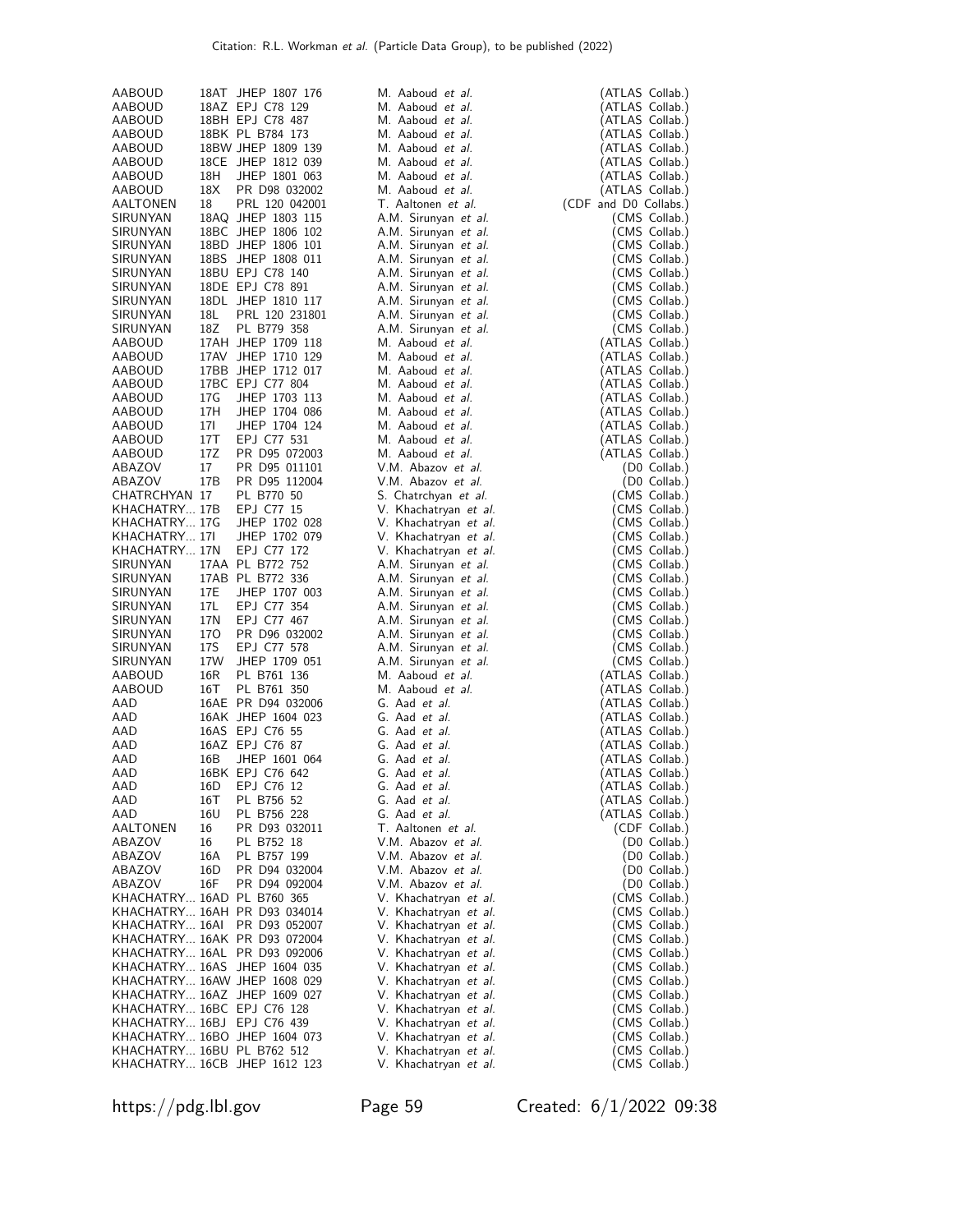| KHACHATRY 16T<br>PL B757 154<br>V. Khachatryan et al.<br>(CMS Collab.)<br>KHACHATRY 16X<br>PL B758 321<br>V. Khachatryan et al.<br>(CMS Collab.)<br>TEVEWWG<br>16<br>arXiv:1608.01881<br>Tevatron Electroweak Working Group<br>AAD<br>15<br>PL B740 222<br>G. Aad et al.<br>(ATLAS Collab.)<br>AAD<br>15A<br>PL B740 118<br>G. Aad et al.<br>(ATLAS Collab.)<br>AAD<br>15AJ JHEP 1505 061<br>G. Aad et al.<br>(ATLAS Collab.)<br>15AR JHEP 1508 105<br>AAD<br>G. Aad et al.<br>(ATLAS Collab.)<br>AAD<br>15AW EPJ C75 158<br>G. Aad et al.<br>(ATLAS Collab.)<br>AAD<br>15BF EPJ C75 330<br>G. Aad et al.<br>(ATLAS Collab.)<br>15BO PR D91 052005<br>AAD<br>G. Aad et al.<br>(ATLAS Collab.)<br>AAD<br>15BP PR D91 112013<br>G. Aad et al.<br>(ATLAS Collab.)<br>15BW JHEP 1510 121<br>(ATLAS Collab.)<br>AAD<br>G. Aad et al.<br>15BY JHEP 1510 150<br>AAD<br>G. Aad et al.<br>(ATLAS Collab.)<br>15CC PR D92 072005<br>AAD<br>G. Aad et al.<br>(ATLAS Collab.)<br>15CO JHEP 1512 061<br>AAD<br>G. Aad et al.<br>(ATLAS Collab.)<br>15D<br>JHEP 1501 020<br>AAD<br>G. Aad et al.<br>(ATLAS Collab.)<br>15J<br>AAD<br>PRL 114 142001<br>G. Aad et al.<br>(ATLAS Collab.)<br>15R<br>AAIJ<br>PRL 115 112001<br>R. Aaij et al.<br>(LHCb Collab.)<br>AALTONEN<br>15D<br>PR D92 032003<br>T. Aaltonen et al.<br>(CDF Collab.)<br>15H<br>(CDF, D0 Collab.)<br>AALTONEN<br>PRL 115 152003<br>T. Aaltonen et al.<br>15G<br>V.M. Abazov et al.<br>ABAZOV<br>PR D91 112003<br>(D0 Collab.)<br>ABAZOV<br>15K<br>PR D92 052007<br>V.M. Abazov et al.<br>(D0 Collab.)<br><b>CHATRCHYAN 15</b><br>EPJ C75 216 (errat.)<br>S. Chatrchyan et al.<br>(CMS Collab.)<br>AAD<br>14<br>PL B728 363<br>G. Aad et al.<br>(ATLAS Collab.)<br>AAD<br>14AA JHEP 1406 008<br>G. Aad et al.<br>(ATLAS Collab.)<br>14AY EPJ C74 3109<br>AAD<br>G. Aad et al.<br>(ATLAS Collab.)<br>14BB PR D90 112016<br>AAD<br>G. Aad et al.<br>(ATLAS Collab.)<br>AAD<br>14BI<br>PR D90 112006<br>G. Aad et al.<br>(ATLAS Collab.)<br>14I<br>G. Aad et al.<br>(ATLAS Collab.)<br>AAD<br>JHEP 1402 107<br>14A<br>T. Aaltonen et al.<br>AALTONEN<br>PR D89 091101<br>(CDF Collab.)<br>14F<br>T. Aaltonen et al.<br>AALTONEN<br>PRL 113 042001<br>(CDF Collab.)<br>PRL 117 199901 (errat.) T. Aaltonen et al.<br>(CDF Collab.)<br>Also<br>14G<br>AALTONEN<br>PRL 112 221801<br>T. Aaltonen et al.<br>(CDF Collab.)<br>14H<br>T. Aaltonen et al.<br>AALTONEN<br>PR D89 072001<br>(CDF and D0 Collab.)<br>14K<br>PRL 112 231805<br>T. Aaltonen et al.<br>AALTONEN<br>(CDF Collab.)<br>14L<br>PRL 112 231804<br>T. Aaltonen et al.<br>(CDF Collab.)<br>AALTONEN<br>AALTONEN<br>14M<br>PRL 112 231803<br>T. Aaltonen et al.<br>(CDF and D0 Collab.)<br>14N<br>AALTONEN<br>PR D90 091101<br>T. Aaltonen et al.<br>(CDF Collab.)<br>AALTONEN<br>140<br>PRL 113 261804<br>T. Aaltonen et al.<br>(CDF Collab.)<br>ABAZOV<br>14C<br>PRL 113 032002<br>V.M. Abazov et al.<br>(D0 Collab.)<br>Also<br>PR D91 112003<br>V.M. Abazov et al.<br>(D0 Collab.)<br>ABAZOV<br>14D<br>PR D90 051101<br>V.M. Abazov et al.<br>(D0 Collab.)<br>ABAZOV<br>14G<br>PR D90 072001<br>V.M. Abazov et al.<br>(D0 Collab.)<br>ABAZOV<br>14H<br>PR D90 072011<br>V.M. Abazov et al.<br>(D0 Collab.)<br>14K<br>ABAZOV<br>PR D90 092006<br>V.M. Abazov et al.<br>(D0 Collab.)<br>CHATRCHYAN 14<br>PL B728 496<br>S. Chatrchyan et al.<br>(CMS Collab.)<br>CHATRCHYAN 14AC PRL 112 231802<br>S. Chatrchyan et al.<br>(CMS Collab.)<br>CHATRCHYAN 14AE EPJ C74 3014<br>S. Chatrchyan et al.<br>(CMS Collab.)<br>EPJ C75 216 (errat.)<br>S. Chatrchyan et al.<br>(CMS Collab.)<br>Also<br>CHATRCHYAN 14C<br>EPJ C74 2758<br>S. Chatrchyan <i>et al.</i><br>(CMS Collab.)<br>(CMS Collab.)<br>CHATRCHYAN 14D<br>JHEP 1404 191<br>S. Chatrchyan et al.<br>CHATRCHYAN 14F<br>JHEP 1402 024<br>S. Chatrchyan <i>et al.</i><br>CMS Collab.)<br>CHATRCHYAN 14O<br>PL B731 173<br>S. Chatrchyan <i>et al.</i><br>(CMS Collab.)<br>CHATRCHYAN 14R<br>PR D90 032006<br>S. Chatrchyan et al.<br>(CMS Collab.)<br><b>CHATRCHYAN 14S</b><br>PRL 112 171802<br>S. Chatrchyan et al.<br>(CMS Collab.)<br>KHACHATRY 14E<br>PL B736 33<br>V. Khachartryan et al.<br>(CMS Collab.)<br>KHACHATRY 14F<br>JHEP 1406 090<br>V. Khachartryan et al.<br>(CMS Collab.)<br>KHACHATRY 14H<br>JHEP 1409 087<br>V. Khachartryan et al.<br>(CMS Collab.)<br>KHACHATRY 14K<br>PL B738 526 (errat.)<br>S. Chatrchyan et al.<br>(CMS Collab.)<br>EPJ C74 3060<br>(CMS Collab.)<br>KHACHATRY 14N<br>V. Khachartryan et al.<br>KHACHATRY 14Q<br>PR D90 112013<br>V. Khachatryan et al.<br>(CMS Collab.)<br>KHACHATRY 14R<br>JHEP 1411 154<br>V. Khachartryan et al.<br>(CMS Collab.)<br>KHACHATRY 14S<br>PL B739 23<br>V. Khachartryan et al.<br>(CMS Collab.)<br>G. Aad et al.<br>(ATLAS Collab.)<br>AAD<br>13AY<br>JHEP 1311 031<br>AAD<br>G. Aad et al.<br>13BE PRL 111 232002<br>(ATLAS Collab.)<br>G. Aad et al.<br>(ATLAS Collab.)<br>AAD<br>13X<br>EPJ C73 2328<br>AALTONEN<br>13AB PR D88 091103<br>T. Aaltonen <i>et al.</i><br>(CDF Collab.)<br>T. Aaltonen et al.<br>AALTONEN<br>13AD PRL 111 182002<br>(CDF Collab.)<br>13D<br>T. Aaltonen et al.<br>AALTONEN<br>PR D87 031104<br>(CDF Collab.)<br>AALTONEN<br>13E<br>T. Aaltonen et al.<br>(CDF Collab.)<br>PR D87 052013 | KHACHATRY 16J | PRL 116 052002 | V. Khachatryan et al. | (CMS Collab.) |
|-----------------------------------------------------------------------------------------------------------------------------------------------------------------------------------------------------------------------------------------------------------------------------------------------------------------------------------------------------------------------------------------------------------------------------------------------------------------------------------------------------------------------------------------------------------------------------------------------------------------------------------------------------------------------------------------------------------------------------------------------------------------------------------------------------------------------------------------------------------------------------------------------------------------------------------------------------------------------------------------------------------------------------------------------------------------------------------------------------------------------------------------------------------------------------------------------------------------------------------------------------------------------------------------------------------------------------------------------------------------------------------------------------------------------------------------------------------------------------------------------------------------------------------------------------------------------------------------------------------------------------------------------------------------------------------------------------------------------------------------------------------------------------------------------------------------------------------------------------------------------------------------------------------------------------------------------------------------------------------------------------------------------------------------------------------------------------------------------------------------------------------------------------------------------------------------------------------------------------------------------------------------------------------------------------------------------------------------------------------------------------------------------------------------------------------------------------------------------------------------------------------------------------------------------------------------------------------------------------------------------------------------------------------------------------------------------------------------------------------------------------------------------------------------------------------------------------------------------------------------------------------------------------------------------------------------------------------------------------------------------------------------------------------------------------------------------------------------------------------------------------------------------------------------------------------------------------------------------------------------------------------------------------------------------------------------------------------------------------------------------------------------------------------------------------------------------------------------------------------------------------------------------------------------------------------------------------------------------------------------------------------------------------------------------------------------------------------------------------------------------------------------------------------------------------------------------------------------------------------------------------------------------------------------------------------------------------------------------------------------------------------------------------------------------------------------------------------------------------------------------------------------------------------------------------------------------------------------------------------------------------------------------------------------------------------------------------------------------------------------------------------------------------------------------------------------------------------------------------------------------------------------------------------------------------------------------------------------------------------------------------------------------------------------------------------------------------------------------------------------------------------------------------------------------------------------------------------------------------------------------------------------------------------------------------------------------------------------------------------------------------------------------------------------------------------------------------------------------------------------------------------------------------------------------------------------------------------------------------------------------------------------------|---------------|----------------|-----------------------|---------------|
|                                                                                                                                                                                                                                                                                                                                                                                                                                                                                                                                                                                                                                                                                                                                                                                                                                                                                                                                                                                                                                                                                                                                                                                                                                                                                                                                                                                                                                                                                                                                                                                                                                                                                                                                                                                                                                                                                                                                                                                                                                                                                                                                                                                                                                                                                                                                                                                                                                                                                                                                                                                                                                                                                                                                                                                                                                                                                                                                                                                                                                                                                                                                                                                                                                                                                                                                                                                                                                                                                                                                                                                                                                                                                                                                                                                                                                                                                                                                                                                                                                                                                                                                                                                                                                                                                                                                                                                                                                                                                                                                                                                                                                                                                                                                                                                                                                                                                                                                                                                                                                                                                                                                                                                                                                                                       |               |                |                       |               |
|                                                                                                                                                                                                                                                                                                                                                                                                                                                                                                                                                                                                                                                                                                                                                                                                                                                                                                                                                                                                                                                                                                                                                                                                                                                                                                                                                                                                                                                                                                                                                                                                                                                                                                                                                                                                                                                                                                                                                                                                                                                                                                                                                                                                                                                                                                                                                                                                                                                                                                                                                                                                                                                                                                                                                                                                                                                                                                                                                                                                                                                                                                                                                                                                                                                                                                                                                                                                                                                                                                                                                                                                                                                                                                                                                                                                                                                                                                                                                                                                                                                                                                                                                                                                                                                                                                                                                                                                                                                                                                                                                                                                                                                                                                                                                                                                                                                                                                                                                                                                                                                                                                                                                                                                                                                                       |               |                |                       |               |
|                                                                                                                                                                                                                                                                                                                                                                                                                                                                                                                                                                                                                                                                                                                                                                                                                                                                                                                                                                                                                                                                                                                                                                                                                                                                                                                                                                                                                                                                                                                                                                                                                                                                                                                                                                                                                                                                                                                                                                                                                                                                                                                                                                                                                                                                                                                                                                                                                                                                                                                                                                                                                                                                                                                                                                                                                                                                                                                                                                                                                                                                                                                                                                                                                                                                                                                                                                                                                                                                                                                                                                                                                                                                                                                                                                                                                                                                                                                                                                                                                                                                                                                                                                                                                                                                                                                                                                                                                                                                                                                                                                                                                                                                                                                                                                                                                                                                                                                                                                                                                                                                                                                                                                                                                                                                       |               |                |                       |               |
|                                                                                                                                                                                                                                                                                                                                                                                                                                                                                                                                                                                                                                                                                                                                                                                                                                                                                                                                                                                                                                                                                                                                                                                                                                                                                                                                                                                                                                                                                                                                                                                                                                                                                                                                                                                                                                                                                                                                                                                                                                                                                                                                                                                                                                                                                                                                                                                                                                                                                                                                                                                                                                                                                                                                                                                                                                                                                                                                                                                                                                                                                                                                                                                                                                                                                                                                                                                                                                                                                                                                                                                                                                                                                                                                                                                                                                                                                                                                                                                                                                                                                                                                                                                                                                                                                                                                                                                                                                                                                                                                                                                                                                                                                                                                                                                                                                                                                                                                                                                                                                                                                                                                                                                                                                                                       |               |                |                       |               |
|                                                                                                                                                                                                                                                                                                                                                                                                                                                                                                                                                                                                                                                                                                                                                                                                                                                                                                                                                                                                                                                                                                                                                                                                                                                                                                                                                                                                                                                                                                                                                                                                                                                                                                                                                                                                                                                                                                                                                                                                                                                                                                                                                                                                                                                                                                                                                                                                                                                                                                                                                                                                                                                                                                                                                                                                                                                                                                                                                                                                                                                                                                                                                                                                                                                                                                                                                                                                                                                                                                                                                                                                                                                                                                                                                                                                                                                                                                                                                                                                                                                                                                                                                                                                                                                                                                                                                                                                                                                                                                                                                                                                                                                                                                                                                                                                                                                                                                                                                                                                                                                                                                                                                                                                                                                                       |               |                |                       |               |
|                                                                                                                                                                                                                                                                                                                                                                                                                                                                                                                                                                                                                                                                                                                                                                                                                                                                                                                                                                                                                                                                                                                                                                                                                                                                                                                                                                                                                                                                                                                                                                                                                                                                                                                                                                                                                                                                                                                                                                                                                                                                                                                                                                                                                                                                                                                                                                                                                                                                                                                                                                                                                                                                                                                                                                                                                                                                                                                                                                                                                                                                                                                                                                                                                                                                                                                                                                                                                                                                                                                                                                                                                                                                                                                                                                                                                                                                                                                                                                                                                                                                                                                                                                                                                                                                                                                                                                                                                                                                                                                                                                                                                                                                                                                                                                                                                                                                                                                                                                                                                                                                                                                                                                                                                                                                       |               |                |                       |               |
|                                                                                                                                                                                                                                                                                                                                                                                                                                                                                                                                                                                                                                                                                                                                                                                                                                                                                                                                                                                                                                                                                                                                                                                                                                                                                                                                                                                                                                                                                                                                                                                                                                                                                                                                                                                                                                                                                                                                                                                                                                                                                                                                                                                                                                                                                                                                                                                                                                                                                                                                                                                                                                                                                                                                                                                                                                                                                                                                                                                                                                                                                                                                                                                                                                                                                                                                                                                                                                                                                                                                                                                                                                                                                                                                                                                                                                                                                                                                                                                                                                                                                                                                                                                                                                                                                                                                                                                                                                                                                                                                                                                                                                                                                                                                                                                                                                                                                                                                                                                                                                                                                                                                                                                                                                                                       |               |                |                       |               |
|                                                                                                                                                                                                                                                                                                                                                                                                                                                                                                                                                                                                                                                                                                                                                                                                                                                                                                                                                                                                                                                                                                                                                                                                                                                                                                                                                                                                                                                                                                                                                                                                                                                                                                                                                                                                                                                                                                                                                                                                                                                                                                                                                                                                                                                                                                                                                                                                                                                                                                                                                                                                                                                                                                                                                                                                                                                                                                                                                                                                                                                                                                                                                                                                                                                                                                                                                                                                                                                                                                                                                                                                                                                                                                                                                                                                                                                                                                                                                                                                                                                                                                                                                                                                                                                                                                                                                                                                                                                                                                                                                                                                                                                                                                                                                                                                                                                                                                                                                                                                                                                                                                                                                                                                                                                                       |               |                |                       |               |
|                                                                                                                                                                                                                                                                                                                                                                                                                                                                                                                                                                                                                                                                                                                                                                                                                                                                                                                                                                                                                                                                                                                                                                                                                                                                                                                                                                                                                                                                                                                                                                                                                                                                                                                                                                                                                                                                                                                                                                                                                                                                                                                                                                                                                                                                                                                                                                                                                                                                                                                                                                                                                                                                                                                                                                                                                                                                                                                                                                                                                                                                                                                                                                                                                                                                                                                                                                                                                                                                                                                                                                                                                                                                                                                                                                                                                                                                                                                                                                                                                                                                                                                                                                                                                                                                                                                                                                                                                                                                                                                                                                                                                                                                                                                                                                                                                                                                                                                                                                                                                                                                                                                                                                                                                                                                       |               |                |                       |               |
|                                                                                                                                                                                                                                                                                                                                                                                                                                                                                                                                                                                                                                                                                                                                                                                                                                                                                                                                                                                                                                                                                                                                                                                                                                                                                                                                                                                                                                                                                                                                                                                                                                                                                                                                                                                                                                                                                                                                                                                                                                                                                                                                                                                                                                                                                                                                                                                                                                                                                                                                                                                                                                                                                                                                                                                                                                                                                                                                                                                                                                                                                                                                                                                                                                                                                                                                                                                                                                                                                                                                                                                                                                                                                                                                                                                                                                                                                                                                                                                                                                                                                                                                                                                                                                                                                                                                                                                                                                                                                                                                                                                                                                                                                                                                                                                                                                                                                                                                                                                                                                                                                                                                                                                                                                                                       |               |                |                       |               |
|                                                                                                                                                                                                                                                                                                                                                                                                                                                                                                                                                                                                                                                                                                                                                                                                                                                                                                                                                                                                                                                                                                                                                                                                                                                                                                                                                                                                                                                                                                                                                                                                                                                                                                                                                                                                                                                                                                                                                                                                                                                                                                                                                                                                                                                                                                                                                                                                                                                                                                                                                                                                                                                                                                                                                                                                                                                                                                                                                                                                                                                                                                                                                                                                                                                                                                                                                                                                                                                                                                                                                                                                                                                                                                                                                                                                                                                                                                                                                                                                                                                                                                                                                                                                                                                                                                                                                                                                                                                                                                                                                                                                                                                                                                                                                                                                                                                                                                                                                                                                                                                                                                                                                                                                                                                                       |               |                |                       |               |
|                                                                                                                                                                                                                                                                                                                                                                                                                                                                                                                                                                                                                                                                                                                                                                                                                                                                                                                                                                                                                                                                                                                                                                                                                                                                                                                                                                                                                                                                                                                                                                                                                                                                                                                                                                                                                                                                                                                                                                                                                                                                                                                                                                                                                                                                                                                                                                                                                                                                                                                                                                                                                                                                                                                                                                                                                                                                                                                                                                                                                                                                                                                                                                                                                                                                                                                                                                                                                                                                                                                                                                                                                                                                                                                                                                                                                                                                                                                                                                                                                                                                                                                                                                                                                                                                                                                                                                                                                                                                                                                                                                                                                                                                                                                                                                                                                                                                                                                                                                                                                                                                                                                                                                                                                                                                       |               |                |                       |               |
|                                                                                                                                                                                                                                                                                                                                                                                                                                                                                                                                                                                                                                                                                                                                                                                                                                                                                                                                                                                                                                                                                                                                                                                                                                                                                                                                                                                                                                                                                                                                                                                                                                                                                                                                                                                                                                                                                                                                                                                                                                                                                                                                                                                                                                                                                                                                                                                                                                                                                                                                                                                                                                                                                                                                                                                                                                                                                                                                                                                                                                                                                                                                                                                                                                                                                                                                                                                                                                                                                                                                                                                                                                                                                                                                                                                                                                                                                                                                                                                                                                                                                                                                                                                                                                                                                                                                                                                                                                                                                                                                                                                                                                                                                                                                                                                                                                                                                                                                                                                                                                                                                                                                                                                                                                                                       |               |                |                       |               |
|                                                                                                                                                                                                                                                                                                                                                                                                                                                                                                                                                                                                                                                                                                                                                                                                                                                                                                                                                                                                                                                                                                                                                                                                                                                                                                                                                                                                                                                                                                                                                                                                                                                                                                                                                                                                                                                                                                                                                                                                                                                                                                                                                                                                                                                                                                                                                                                                                                                                                                                                                                                                                                                                                                                                                                                                                                                                                                                                                                                                                                                                                                                                                                                                                                                                                                                                                                                                                                                                                                                                                                                                                                                                                                                                                                                                                                                                                                                                                                                                                                                                                                                                                                                                                                                                                                                                                                                                                                                                                                                                                                                                                                                                                                                                                                                                                                                                                                                                                                                                                                                                                                                                                                                                                                                                       |               |                |                       |               |
|                                                                                                                                                                                                                                                                                                                                                                                                                                                                                                                                                                                                                                                                                                                                                                                                                                                                                                                                                                                                                                                                                                                                                                                                                                                                                                                                                                                                                                                                                                                                                                                                                                                                                                                                                                                                                                                                                                                                                                                                                                                                                                                                                                                                                                                                                                                                                                                                                                                                                                                                                                                                                                                                                                                                                                                                                                                                                                                                                                                                                                                                                                                                                                                                                                                                                                                                                                                                                                                                                                                                                                                                                                                                                                                                                                                                                                                                                                                                                                                                                                                                                                                                                                                                                                                                                                                                                                                                                                                                                                                                                                                                                                                                                                                                                                                                                                                                                                                                                                                                                                                                                                                                                                                                                                                                       |               |                |                       |               |
|                                                                                                                                                                                                                                                                                                                                                                                                                                                                                                                                                                                                                                                                                                                                                                                                                                                                                                                                                                                                                                                                                                                                                                                                                                                                                                                                                                                                                                                                                                                                                                                                                                                                                                                                                                                                                                                                                                                                                                                                                                                                                                                                                                                                                                                                                                                                                                                                                                                                                                                                                                                                                                                                                                                                                                                                                                                                                                                                                                                                                                                                                                                                                                                                                                                                                                                                                                                                                                                                                                                                                                                                                                                                                                                                                                                                                                                                                                                                                                                                                                                                                                                                                                                                                                                                                                                                                                                                                                                                                                                                                                                                                                                                                                                                                                                                                                                                                                                                                                                                                                                                                                                                                                                                                                                                       |               |                |                       |               |
|                                                                                                                                                                                                                                                                                                                                                                                                                                                                                                                                                                                                                                                                                                                                                                                                                                                                                                                                                                                                                                                                                                                                                                                                                                                                                                                                                                                                                                                                                                                                                                                                                                                                                                                                                                                                                                                                                                                                                                                                                                                                                                                                                                                                                                                                                                                                                                                                                                                                                                                                                                                                                                                                                                                                                                                                                                                                                                                                                                                                                                                                                                                                                                                                                                                                                                                                                                                                                                                                                                                                                                                                                                                                                                                                                                                                                                                                                                                                                                                                                                                                                                                                                                                                                                                                                                                                                                                                                                                                                                                                                                                                                                                                                                                                                                                                                                                                                                                                                                                                                                                                                                                                                                                                                                                                       |               |                |                       |               |
|                                                                                                                                                                                                                                                                                                                                                                                                                                                                                                                                                                                                                                                                                                                                                                                                                                                                                                                                                                                                                                                                                                                                                                                                                                                                                                                                                                                                                                                                                                                                                                                                                                                                                                                                                                                                                                                                                                                                                                                                                                                                                                                                                                                                                                                                                                                                                                                                                                                                                                                                                                                                                                                                                                                                                                                                                                                                                                                                                                                                                                                                                                                                                                                                                                                                                                                                                                                                                                                                                                                                                                                                                                                                                                                                                                                                                                                                                                                                                                                                                                                                                                                                                                                                                                                                                                                                                                                                                                                                                                                                                                                                                                                                                                                                                                                                                                                                                                                                                                                                                                                                                                                                                                                                                                                                       |               |                |                       |               |
|                                                                                                                                                                                                                                                                                                                                                                                                                                                                                                                                                                                                                                                                                                                                                                                                                                                                                                                                                                                                                                                                                                                                                                                                                                                                                                                                                                                                                                                                                                                                                                                                                                                                                                                                                                                                                                                                                                                                                                                                                                                                                                                                                                                                                                                                                                                                                                                                                                                                                                                                                                                                                                                                                                                                                                                                                                                                                                                                                                                                                                                                                                                                                                                                                                                                                                                                                                                                                                                                                                                                                                                                                                                                                                                                                                                                                                                                                                                                                                                                                                                                                                                                                                                                                                                                                                                                                                                                                                                                                                                                                                                                                                                                                                                                                                                                                                                                                                                                                                                                                                                                                                                                                                                                                                                                       |               |                |                       |               |
|                                                                                                                                                                                                                                                                                                                                                                                                                                                                                                                                                                                                                                                                                                                                                                                                                                                                                                                                                                                                                                                                                                                                                                                                                                                                                                                                                                                                                                                                                                                                                                                                                                                                                                                                                                                                                                                                                                                                                                                                                                                                                                                                                                                                                                                                                                                                                                                                                                                                                                                                                                                                                                                                                                                                                                                                                                                                                                                                                                                                                                                                                                                                                                                                                                                                                                                                                                                                                                                                                                                                                                                                                                                                                                                                                                                                                                                                                                                                                                                                                                                                                                                                                                                                                                                                                                                                                                                                                                                                                                                                                                                                                                                                                                                                                                                                                                                                                                                                                                                                                                                                                                                                                                                                                                                                       |               |                |                       |               |
|                                                                                                                                                                                                                                                                                                                                                                                                                                                                                                                                                                                                                                                                                                                                                                                                                                                                                                                                                                                                                                                                                                                                                                                                                                                                                                                                                                                                                                                                                                                                                                                                                                                                                                                                                                                                                                                                                                                                                                                                                                                                                                                                                                                                                                                                                                                                                                                                                                                                                                                                                                                                                                                                                                                                                                                                                                                                                                                                                                                                                                                                                                                                                                                                                                                                                                                                                                                                                                                                                                                                                                                                                                                                                                                                                                                                                                                                                                                                                                                                                                                                                                                                                                                                                                                                                                                                                                                                                                                                                                                                                                                                                                                                                                                                                                                                                                                                                                                                                                                                                                                                                                                                                                                                                                                                       |               |                |                       |               |
|                                                                                                                                                                                                                                                                                                                                                                                                                                                                                                                                                                                                                                                                                                                                                                                                                                                                                                                                                                                                                                                                                                                                                                                                                                                                                                                                                                                                                                                                                                                                                                                                                                                                                                                                                                                                                                                                                                                                                                                                                                                                                                                                                                                                                                                                                                                                                                                                                                                                                                                                                                                                                                                                                                                                                                                                                                                                                                                                                                                                                                                                                                                                                                                                                                                                                                                                                                                                                                                                                                                                                                                                                                                                                                                                                                                                                                                                                                                                                                                                                                                                                                                                                                                                                                                                                                                                                                                                                                                                                                                                                                                                                                                                                                                                                                                                                                                                                                                                                                                                                                                                                                                                                                                                                                                                       |               |                |                       |               |
|                                                                                                                                                                                                                                                                                                                                                                                                                                                                                                                                                                                                                                                                                                                                                                                                                                                                                                                                                                                                                                                                                                                                                                                                                                                                                                                                                                                                                                                                                                                                                                                                                                                                                                                                                                                                                                                                                                                                                                                                                                                                                                                                                                                                                                                                                                                                                                                                                                                                                                                                                                                                                                                                                                                                                                                                                                                                                                                                                                                                                                                                                                                                                                                                                                                                                                                                                                                                                                                                                                                                                                                                                                                                                                                                                                                                                                                                                                                                                                                                                                                                                                                                                                                                                                                                                                                                                                                                                                                                                                                                                                                                                                                                                                                                                                                                                                                                                                                                                                                                                                                                                                                                                                                                                                                                       |               |                |                       |               |
|                                                                                                                                                                                                                                                                                                                                                                                                                                                                                                                                                                                                                                                                                                                                                                                                                                                                                                                                                                                                                                                                                                                                                                                                                                                                                                                                                                                                                                                                                                                                                                                                                                                                                                                                                                                                                                                                                                                                                                                                                                                                                                                                                                                                                                                                                                                                                                                                                                                                                                                                                                                                                                                                                                                                                                                                                                                                                                                                                                                                                                                                                                                                                                                                                                                                                                                                                                                                                                                                                                                                                                                                                                                                                                                                                                                                                                                                                                                                                                                                                                                                                                                                                                                                                                                                                                                                                                                                                                                                                                                                                                                                                                                                                                                                                                                                                                                                                                                                                                                                                                                                                                                                                                                                                                                                       |               |                |                       |               |
|                                                                                                                                                                                                                                                                                                                                                                                                                                                                                                                                                                                                                                                                                                                                                                                                                                                                                                                                                                                                                                                                                                                                                                                                                                                                                                                                                                                                                                                                                                                                                                                                                                                                                                                                                                                                                                                                                                                                                                                                                                                                                                                                                                                                                                                                                                                                                                                                                                                                                                                                                                                                                                                                                                                                                                                                                                                                                                                                                                                                                                                                                                                                                                                                                                                                                                                                                                                                                                                                                                                                                                                                                                                                                                                                                                                                                                                                                                                                                                                                                                                                                                                                                                                                                                                                                                                                                                                                                                                                                                                                                                                                                                                                                                                                                                                                                                                                                                                                                                                                                                                                                                                                                                                                                                                                       |               |                |                       |               |
|                                                                                                                                                                                                                                                                                                                                                                                                                                                                                                                                                                                                                                                                                                                                                                                                                                                                                                                                                                                                                                                                                                                                                                                                                                                                                                                                                                                                                                                                                                                                                                                                                                                                                                                                                                                                                                                                                                                                                                                                                                                                                                                                                                                                                                                                                                                                                                                                                                                                                                                                                                                                                                                                                                                                                                                                                                                                                                                                                                                                                                                                                                                                                                                                                                                                                                                                                                                                                                                                                                                                                                                                                                                                                                                                                                                                                                                                                                                                                                                                                                                                                                                                                                                                                                                                                                                                                                                                                                                                                                                                                                                                                                                                                                                                                                                                                                                                                                                                                                                                                                                                                                                                                                                                                                                                       |               |                |                       |               |
|                                                                                                                                                                                                                                                                                                                                                                                                                                                                                                                                                                                                                                                                                                                                                                                                                                                                                                                                                                                                                                                                                                                                                                                                                                                                                                                                                                                                                                                                                                                                                                                                                                                                                                                                                                                                                                                                                                                                                                                                                                                                                                                                                                                                                                                                                                                                                                                                                                                                                                                                                                                                                                                                                                                                                                                                                                                                                                                                                                                                                                                                                                                                                                                                                                                                                                                                                                                                                                                                                                                                                                                                                                                                                                                                                                                                                                                                                                                                                                                                                                                                                                                                                                                                                                                                                                                                                                                                                                                                                                                                                                                                                                                                                                                                                                                                                                                                                                                                                                                                                                                                                                                                                                                                                                                                       |               |                |                       |               |
|                                                                                                                                                                                                                                                                                                                                                                                                                                                                                                                                                                                                                                                                                                                                                                                                                                                                                                                                                                                                                                                                                                                                                                                                                                                                                                                                                                                                                                                                                                                                                                                                                                                                                                                                                                                                                                                                                                                                                                                                                                                                                                                                                                                                                                                                                                                                                                                                                                                                                                                                                                                                                                                                                                                                                                                                                                                                                                                                                                                                                                                                                                                                                                                                                                                                                                                                                                                                                                                                                                                                                                                                                                                                                                                                                                                                                                                                                                                                                                                                                                                                                                                                                                                                                                                                                                                                                                                                                                                                                                                                                                                                                                                                                                                                                                                                                                                                                                                                                                                                                                                                                                                                                                                                                                                                       |               |                |                       |               |
|                                                                                                                                                                                                                                                                                                                                                                                                                                                                                                                                                                                                                                                                                                                                                                                                                                                                                                                                                                                                                                                                                                                                                                                                                                                                                                                                                                                                                                                                                                                                                                                                                                                                                                                                                                                                                                                                                                                                                                                                                                                                                                                                                                                                                                                                                                                                                                                                                                                                                                                                                                                                                                                                                                                                                                                                                                                                                                                                                                                                                                                                                                                                                                                                                                                                                                                                                                                                                                                                                                                                                                                                                                                                                                                                                                                                                                                                                                                                                                                                                                                                                                                                                                                                                                                                                                                                                                                                                                                                                                                                                                                                                                                                                                                                                                                                                                                                                                                                                                                                                                                                                                                                                                                                                                                                       |               |                |                       |               |
|                                                                                                                                                                                                                                                                                                                                                                                                                                                                                                                                                                                                                                                                                                                                                                                                                                                                                                                                                                                                                                                                                                                                                                                                                                                                                                                                                                                                                                                                                                                                                                                                                                                                                                                                                                                                                                                                                                                                                                                                                                                                                                                                                                                                                                                                                                                                                                                                                                                                                                                                                                                                                                                                                                                                                                                                                                                                                                                                                                                                                                                                                                                                                                                                                                                                                                                                                                                                                                                                                                                                                                                                                                                                                                                                                                                                                                                                                                                                                                                                                                                                                                                                                                                                                                                                                                                                                                                                                                                                                                                                                                                                                                                                                                                                                                                                                                                                                                                                                                                                                                                                                                                                                                                                                                                                       |               |                |                       |               |
|                                                                                                                                                                                                                                                                                                                                                                                                                                                                                                                                                                                                                                                                                                                                                                                                                                                                                                                                                                                                                                                                                                                                                                                                                                                                                                                                                                                                                                                                                                                                                                                                                                                                                                                                                                                                                                                                                                                                                                                                                                                                                                                                                                                                                                                                                                                                                                                                                                                                                                                                                                                                                                                                                                                                                                                                                                                                                                                                                                                                                                                                                                                                                                                                                                                                                                                                                                                                                                                                                                                                                                                                                                                                                                                                                                                                                                                                                                                                                                                                                                                                                                                                                                                                                                                                                                                                                                                                                                                                                                                                                                                                                                                                                                                                                                                                                                                                                                                                                                                                                                                                                                                                                                                                                                                                       |               |                |                       |               |
|                                                                                                                                                                                                                                                                                                                                                                                                                                                                                                                                                                                                                                                                                                                                                                                                                                                                                                                                                                                                                                                                                                                                                                                                                                                                                                                                                                                                                                                                                                                                                                                                                                                                                                                                                                                                                                                                                                                                                                                                                                                                                                                                                                                                                                                                                                                                                                                                                                                                                                                                                                                                                                                                                                                                                                                                                                                                                                                                                                                                                                                                                                                                                                                                                                                                                                                                                                                                                                                                                                                                                                                                                                                                                                                                                                                                                                                                                                                                                                                                                                                                                                                                                                                                                                                                                                                                                                                                                                                                                                                                                                                                                                                                                                                                                                                                                                                                                                                                                                                                                                                                                                                                                                                                                                                                       |               |                |                       |               |
|                                                                                                                                                                                                                                                                                                                                                                                                                                                                                                                                                                                                                                                                                                                                                                                                                                                                                                                                                                                                                                                                                                                                                                                                                                                                                                                                                                                                                                                                                                                                                                                                                                                                                                                                                                                                                                                                                                                                                                                                                                                                                                                                                                                                                                                                                                                                                                                                                                                                                                                                                                                                                                                                                                                                                                                                                                                                                                                                                                                                                                                                                                                                                                                                                                                                                                                                                                                                                                                                                                                                                                                                                                                                                                                                                                                                                                                                                                                                                                                                                                                                                                                                                                                                                                                                                                                                                                                                                                                                                                                                                                                                                                                                                                                                                                                                                                                                                                                                                                                                                                                                                                                                                                                                                                                                       |               |                |                       |               |
|                                                                                                                                                                                                                                                                                                                                                                                                                                                                                                                                                                                                                                                                                                                                                                                                                                                                                                                                                                                                                                                                                                                                                                                                                                                                                                                                                                                                                                                                                                                                                                                                                                                                                                                                                                                                                                                                                                                                                                                                                                                                                                                                                                                                                                                                                                                                                                                                                                                                                                                                                                                                                                                                                                                                                                                                                                                                                                                                                                                                                                                                                                                                                                                                                                                                                                                                                                                                                                                                                                                                                                                                                                                                                                                                                                                                                                                                                                                                                                                                                                                                                                                                                                                                                                                                                                                                                                                                                                                                                                                                                                                                                                                                                                                                                                                                                                                                                                                                                                                                                                                                                                                                                                                                                                                                       |               |                |                       |               |
|                                                                                                                                                                                                                                                                                                                                                                                                                                                                                                                                                                                                                                                                                                                                                                                                                                                                                                                                                                                                                                                                                                                                                                                                                                                                                                                                                                                                                                                                                                                                                                                                                                                                                                                                                                                                                                                                                                                                                                                                                                                                                                                                                                                                                                                                                                                                                                                                                                                                                                                                                                                                                                                                                                                                                                                                                                                                                                                                                                                                                                                                                                                                                                                                                                                                                                                                                                                                                                                                                                                                                                                                                                                                                                                                                                                                                                                                                                                                                                                                                                                                                                                                                                                                                                                                                                                                                                                                                                                                                                                                                                                                                                                                                                                                                                                                                                                                                                                                                                                                                                                                                                                                                                                                                                                                       |               |                |                       |               |
|                                                                                                                                                                                                                                                                                                                                                                                                                                                                                                                                                                                                                                                                                                                                                                                                                                                                                                                                                                                                                                                                                                                                                                                                                                                                                                                                                                                                                                                                                                                                                                                                                                                                                                                                                                                                                                                                                                                                                                                                                                                                                                                                                                                                                                                                                                                                                                                                                                                                                                                                                                                                                                                                                                                                                                                                                                                                                                                                                                                                                                                                                                                                                                                                                                                                                                                                                                                                                                                                                                                                                                                                                                                                                                                                                                                                                                                                                                                                                                                                                                                                                                                                                                                                                                                                                                                                                                                                                                                                                                                                                                                                                                                                                                                                                                                                                                                                                                                                                                                                                                                                                                                                                                                                                                                                       |               |                |                       |               |
|                                                                                                                                                                                                                                                                                                                                                                                                                                                                                                                                                                                                                                                                                                                                                                                                                                                                                                                                                                                                                                                                                                                                                                                                                                                                                                                                                                                                                                                                                                                                                                                                                                                                                                                                                                                                                                                                                                                                                                                                                                                                                                                                                                                                                                                                                                                                                                                                                                                                                                                                                                                                                                                                                                                                                                                                                                                                                                                                                                                                                                                                                                                                                                                                                                                                                                                                                                                                                                                                                                                                                                                                                                                                                                                                                                                                                                                                                                                                                                                                                                                                                                                                                                                                                                                                                                                                                                                                                                                                                                                                                                                                                                                                                                                                                                                                                                                                                                                                                                                                                                                                                                                                                                                                                                                                       |               |                |                       |               |
|                                                                                                                                                                                                                                                                                                                                                                                                                                                                                                                                                                                                                                                                                                                                                                                                                                                                                                                                                                                                                                                                                                                                                                                                                                                                                                                                                                                                                                                                                                                                                                                                                                                                                                                                                                                                                                                                                                                                                                                                                                                                                                                                                                                                                                                                                                                                                                                                                                                                                                                                                                                                                                                                                                                                                                                                                                                                                                                                                                                                                                                                                                                                                                                                                                                                                                                                                                                                                                                                                                                                                                                                                                                                                                                                                                                                                                                                                                                                                                                                                                                                                                                                                                                                                                                                                                                                                                                                                                                                                                                                                                                                                                                                                                                                                                                                                                                                                                                                                                                                                                                                                                                                                                                                                                                                       |               |                |                       |               |
|                                                                                                                                                                                                                                                                                                                                                                                                                                                                                                                                                                                                                                                                                                                                                                                                                                                                                                                                                                                                                                                                                                                                                                                                                                                                                                                                                                                                                                                                                                                                                                                                                                                                                                                                                                                                                                                                                                                                                                                                                                                                                                                                                                                                                                                                                                                                                                                                                                                                                                                                                                                                                                                                                                                                                                                                                                                                                                                                                                                                                                                                                                                                                                                                                                                                                                                                                                                                                                                                                                                                                                                                                                                                                                                                                                                                                                                                                                                                                                                                                                                                                                                                                                                                                                                                                                                                                                                                                                                                                                                                                                                                                                                                                                                                                                                                                                                                                                                                                                                                                                                                                                                                                                                                                                                                       |               |                |                       |               |
|                                                                                                                                                                                                                                                                                                                                                                                                                                                                                                                                                                                                                                                                                                                                                                                                                                                                                                                                                                                                                                                                                                                                                                                                                                                                                                                                                                                                                                                                                                                                                                                                                                                                                                                                                                                                                                                                                                                                                                                                                                                                                                                                                                                                                                                                                                                                                                                                                                                                                                                                                                                                                                                                                                                                                                                                                                                                                                                                                                                                                                                                                                                                                                                                                                                                                                                                                                                                                                                                                                                                                                                                                                                                                                                                                                                                                                                                                                                                                                                                                                                                                                                                                                                                                                                                                                                                                                                                                                                                                                                                                                                                                                                                                                                                                                                                                                                                                                                                                                                                                                                                                                                                                                                                                                                                       |               |                |                       |               |
|                                                                                                                                                                                                                                                                                                                                                                                                                                                                                                                                                                                                                                                                                                                                                                                                                                                                                                                                                                                                                                                                                                                                                                                                                                                                                                                                                                                                                                                                                                                                                                                                                                                                                                                                                                                                                                                                                                                                                                                                                                                                                                                                                                                                                                                                                                                                                                                                                                                                                                                                                                                                                                                                                                                                                                                                                                                                                                                                                                                                                                                                                                                                                                                                                                                                                                                                                                                                                                                                                                                                                                                                                                                                                                                                                                                                                                                                                                                                                                                                                                                                                                                                                                                                                                                                                                                                                                                                                                                                                                                                                                                                                                                                                                                                                                                                                                                                                                                                                                                                                                                                                                                                                                                                                                                                       |               |                |                       |               |
|                                                                                                                                                                                                                                                                                                                                                                                                                                                                                                                                                                                                                                                                                                                                                                                                                                                                                                                                                                                                                                                                                                                                                                                                                                                                                                                                                                                                                                                                                                                                                                                                                                                                                                                                                                                                                                                                                                                                                                                                                                                                                                                                                                                                                                                                                                                                                                                                                                                                                                                                                                                                                                                                                                                                                                                                                                                                                                                                                                                                                                                                                                                                                                                                                                                                                                                                                                                                                                                                                                                                                                                                                                                                                                                                                                                                                                                                                                                                                                                                                                                                                                                                                                                                                                                                                                                                                                                                                                                                                                                                                                                                                                                                                                                                                                                                                                                                                                                                                                                                                                                                                                                                                                                                                                                                       |               |                |                       |               |
|                                                                                                                                                                                                                                                                                                                                                                                                                                                                                                                                                                                                                                                                                                                                                                                                                                                                                                                                                                                                                                                                                                                                                                                                                                                                                                                                                                                                                                                                                                                                                                                                                                                                                                                                                                                                                                                                                                                                                                                                                                                                                                                                                                                                                                                                                                                                                                                                                                                                                                                                                                                                                                                                                                                                                                                                                                                                                                                                                                                                                                                                                                                                                                                                                                                                                                                                                                                                                                                                                                                                                                                                                                                                                                                                                                                                                                                                                                                                                                                                                                                                                                                                                                                                                                                                                                                                                                                                                                                                                                                                                                                                                                                                                                                                                                                                                                                                                                                                                                                                                                                                                                                                                                                                                                                                       |               |                |                       |               |
|                                                                                                                                                                                                                                                                                                                                                                                                                                                                                                                                                                                                                                                                                                                                                                                                                                                                                                                                                                                                                                                                                                                                                                                                                                                                                                                                                                                                                                                                                                                                                                                                                                                                                                                                                                                                                                                                                                                                                                                                                                                                                                                                                                                                                                                                                                                                                                                                                                                                                                                                                                                                                                                                                                                                                                                                                                                                                                                                                                                                                                                                                                                                                                                                                                                                                                                                                                                                                                                                                                                                                                                                                                                                                                                                                                                                                                                                                                                                                                                                                                                                                                                                                                                                                                                                                                                                                                                                                                                                                                                                                                                                                                                                                                                                                                                                                                                                                                                                                                                                                                                                                                                                                                                                                                                                       |               |                |                       |               |
|                                                                                                                                                                                                                                                                                                                                                                                                                                                                                                                                                                                                                                                                                                                                                                                                                                                                                                                                                                                                                                                                                                                                                                                                                                                                                                                                                                                                                                                                                                                                                                                                                                                                                                                                                                                                                                                                                                                                                                                                                                                                                                                                                                                                                                                                                                                                                                                                                                                                                                                                                                                                                                                                                                                                                                                                                                                                                                                                                                                                                                                                                                                                                                                                                                                                                                                                                                                                                                                                                                                                                                                                                                                                                                                                                                                                                                                                                                                                                                                                                                                                                                                                                                                                                                                                                                                                                                                                                                                                                                                                                                                                                                                                                                                                                                                                                                                                                                                                                                                                                                                                                                                                                                                                                                                                       |               |                |                       |               |
|                                                                                                                                                                                                                                                                                                                                                                                                                                                                                                                                                                                                                                                                                                                                                                                                                                                                                                                                                                                                                                                                                                                                                                                                                                                                                                                                                                                                                                                                                                                                                                                                                                                                                                                                                                                                                                                                                                                                                                                                                                                                                                                                                                                                                                                                                                                                                                                                                                                                                                                                                                                                                                                                                                                                                                                                                                                                                                                                                                                                                                                                                                                                                                                                                                                                                                                                                                                                                                                                                                                                                                                                                                                                                                                                                                                                                                                                                                                                                                                                                                                                                                                                                                                                                                                                                                                                                                                                                                                                                                                                                                                                                                                                                                                                                                                                                                                                                                                                                                                                                                                                                                                                                                                                                                                                       |               |                |                       |               |
|                                                                                                                                                                                                                                                                                                                                                                                                                                                                                                                                                                                                                                                                                                                                                                                                                                                                                                                                                                                                                                                                                                                                                                                                                                                                                                                                                                                                                                                                                                                                                                                                                                                                                                                                                                                                                                                                                                                                                                                                                                                                                                                                                                                                                                                                                                                                                                                                                                                                                                                                                                                                                                                                                                                                                                                                                                                                                                                                                                                                                                                                                                                                                                                                                                                                                                                                                                                                                                                                                                                                                                                                                                                                                                                                                                                                                                                                                                                                                                                                                                                                                                                                                                                                                                                                                                                                                                                                                                                                                                                                                                                                                                                                                                                                                                                                                                                                                                                                                                                                                                                                                                                                                                                                                                                                       |               |                |                       |               |
|                                                                                                                                                                                                                                                                                                                                                                                                                                                                                                                                                                                                                                                                                                                                                                                                                                                                                                                                                                                                                                                                                                                                                                                                                                                                                                                                                                                                                                                                                                                                                                                                                                                                                                                                                                                                                                                                                                                                                                                                                                                                                                                                                                                                                                                                                                                                                                                                                                                                                                                                                                                                                                                                                                                                                                                                                                                                                                                                                                                                                                                                                                                                                                                                                                                                                                                                                                                                                                                                                                                                                                                                                                                                                                                                                                                                                                                                                                                                                                                                                                                                                                                                                                                                                                                                                                                                                                                                                                                                                                                                                                                                                                                                                                                                                                                                                                                                                                                                                                                                                                                                                                                                                                                                                                                                       |               |                |                       |               |
|                                                                                                                                                                                                                                                                                                                                                                                                                                                                                                                                                                                                                                                                                                                                                                                                                                                                                                                                                                                                                                                                                                                                                                                                                                                                                                                                                                                                                                                                                                                                                                                                                                                                                                                                                                                                                                                                                                                                                                                                                                                                                                                                                                                                                                                                                                                                                                                                                                                                                                                                                                                                                                                                                                                                                                                                                                                                                                                                                                                                                                                                                                                                                                                                                                                                                                                                                                                                                                                                                                                                                                                                                                                                                                                                                                                                                                                                                                                                                                                                                                                                                                                                                                                                                                                                                                                                                                                                                                                                                                                                                                                                                                                                                                                                                                                                                                                                                                                                                                                                                                                                                                                                                                                                                                                                       |               |                |                       |               |
|                                                                                                                                                                                                                                                                                                                                                                                                                                                                                                                                                                                                                                                                                                                                                                                                                                                                                                                                                                                                                                                                                                                                                                                                                                                                                                                                                                                                                                                                                                                                                                                                                                                                                                                                                                                                                                                                                                                                                                                                                                                                                                                                                                                                                                                                                                                                                                                                                                                                                                                                                                                                                                                                                                                                                                                                                                                                                                                                                                                                                                                                                                                                                                                                                                                                                                                                                                                                                                                                                                                                                                                                                                                                                                                                                                                                                                                                                                                                                                                                                                                                                                                                                                                                                                                                                                                                                                                                                                                                                                                                                                                                                                                                                                                                                                                                                                                                                                                                                                                                                                                                                                                                                                                                                                                                       |               |                |                       |               |
|                                                                                                                                                                                                                                                                                                                                                                                                                                                                                                                                                                                                                                                                                                                                                                                                                                                                                                                                                                                                                                                                                                                                                                                                                                                                                                                                                                                                                                                                                                                                                                                                                                                                                                                                                                                                                                                                                                                                                                                                                                                                                                                                                                                                                                                                                                                                                                                                                                                                                                                                                                                                                                                                                                                                                                                                                                                                                                                                                                                                                                                                                                                                                                                                                                                                                                                                                                                                                                                                                                                                                                                                                                                                                                                                                                                                                                                                                                                                                                                                                                                                                                                                                                                                                                                                                                                                                                                                                                                                                                                                                                                                                                                                                                                                                                                                                                                                                                                                                                                                                                                                                                                                                                                                                                                                       |               |                |                       |               |
|                                                                                                                                                                                                                                                                                                                                                                                                                                                                                                                                                                                                                                                                                                                                                                                                                                                                                                                                                                                                                                                                                                                                                                                                                                                                                                                                                                                                                                                                                                                                                                                                                                                                                                                                                                                                                                                                                                                                                                                                                                                                                                                                                                                                                                                                                                                                                                                                                                                                                                                                                                                                                                                                                                                                                                                                                                                                                                                                                                                                                                                                                                                                                                                                                                                                                                                                                                                                                                                                                                                                                                                                                                                                                                                                                                                                                                                                                                                                                                                                                                                                                                                                                                                                                                                                                                                                                                                                                                                                                                                                                                                                                                                                                                                                                                                                                                                                                                                                                                                                                                                                                                                                                                                                                                                                       |               |                |                       |               |
|                                                                                                                                                                                                                                                                                                                                                                                                                                                                                                                                                                                                                                                                                                                                                                                                                                                                                                                                                                                                                                                                                                                                                                                                                                                                                                                                                                                                                                                                                                                                                                                                                                                                                                                                                                                                                                                                                                                                                                                                                                                                                                                                                                                                                                                                                                                                                                                                                                                                                                                                                                                                                                                                                                                                                                                                                                                                                                                                                                                                                                                                                                                                                                                                                                                                                                                                                                                                                                                                                                                                                                                                                                                                                                                                                                                                                                                                                                                                                                                                                                                                                                                                                                                                                                                                                                                                                                                                                                                                                                                                                                                                                                                                                                                                                                                                                                                                                                                                                                                                                                                                                                                                                                                                                                                                       |               |                |                       |               |
|                                                                                                                                                                                                                                                                                                                                                                                                                                                                                                                                                                                                                                                                                                                                                                                                                                                                                                                                                                                                                                                                                                                                                                                                                                                                                                                                                                                                                                                                                                                                                                                                                                                                                                                                                                                                                                                                                                                                                                                                                                                                                                                                                                                                                                                                                                                                                                                                                                                                                                                                                                                                                                                                                                                                                                                                                                                                                                                                                                                                                                                                                                                                                                                                                                                                                                                                                                                                                                                                                                                                                                                                                                                                                                                                                                                                                                                                                                                                                                                                                                                                                                                                                                                                                                                                                                                                                                                                                                                                                                                                                                                                                                                                                                                                                                                                                                                                                                                                                                                                                                                                                                                                                                                                                                                                       |               |                |                       |               |
|                                                                                                                                                                                                                                                                                                                                                                                                                                                                                                                                                                                                                                                                                                                                                                                                                                                                                                                                                                                                                                                                                                                                                                                                                                                                                                                                                                                                                                                                                                                                                                                                                                                                                                                                                                                                                                                                                                                                                                                                                                                                                                                                                                                                                                                                                                                                                                                                                                                                                                                                                                                                                                                                                                                                                                                                                                                                                                                                                                                                                                                                                                                                                                                                                                                                                                                                                                                                                                                                                                                                                                                                                                                                                                                                                                                                                                                                                                                                                                                                                                                                                                                                                                                                                                                                                                                                                                                                                                                                                                                                                                                                                                                                                                                                                                                                                                                                                                                                                                                                                                                                                                                                                                                                                                                                       |               |                |                       |               |
|                                                                                                                                                                                                                                                                                                                                                                                                                                                                                                                                                                                                                                                                                                                                                                                                                                                                                                                                                                                                                                                                                                                                                                                                                                                                                                                                                                                                                                                                                                                                                                                                                                                                                                                                                                                                                                                                                                                                                                                                                                                                                                                                                                                                                                                                                                                                                                                                                                                                                                                                                                                                                                                                                                                                                                                                                                                                                                                                                                                                                                                                                                                                                                                                                                                                                                                                                                                                                                                                                                                                                                                                                                                                                                                                                                                                                                                                                                                                                                                                                                                                                                                                                                                                                                                                                                                                                                                                                                                                                                                                                                                                                                                                                                                                                                                                                                                                                                                                                                                                                                                                                                                                                                                                                                                                       |               |                |                       |               |
|                                                                                                                                                                                                                                                                                                                                                                                                                                                                                                                                                                                                                                                                                                                                                                                                                                                                                                                                                                                                                                                                                                                                                                                                                                                                                                                                                                                                                                                                                                                                                                                                                                                                                                                                                                                                                                                                                                                                                                                                                                                                                                                                                                                                                                                                                                                                                                                                                                                                                                                                                                                                                                                                                                                                                                                                                                                                                                                                                                                                                                                                                                                                                                                                                                                                                                                                                                                                                                                                                                                                                                                                                                                                                                                                                                                                                                                                                                                                                                                                                                                                                                                                                                                                                                                                                                                                                                                                                                                                                                                                                                                                                                                                                                                                                                                                                                                                                                                                                                                                                                                                                                                                                                                                                                                                       |               |                |                       |               |
|                                                                                                                                                                                                                                                                                                                                                                                                                                                                                                                                                                                                                                                                                                                                                                                                                                                                                                                                                                                                                                                                                                                                                                                                                                                                                                                                                                                                                                                                                                                                                                                                                                                                                                                                                                                                                                                                                                                                                                                                                                                                                                                                                                                                                                                                                                                                                                                                                                                                                                                                                                                                                                                                                                                                                                                                                                                                                                                                                                                                                                                                                                                                                                                                                                                                                                                                                                                                                                                                                                                                                                                                                                                                                                                                                                                                                                                                                                                                                                                                                                                                                                                                                                                                                                                                                                                                                                                                                                                                                                                                                                                                                                                                                                                                                                                                                                                                                                                                                                                                                                                                                                                                                                                                                                                                       |               |                |                       |               |
|                                                                                                                                                                                                                                                                                                                                                                                                                                                                                                                                                                                                                                                                                                                                                                                                                                                                                                                                                                                                                                                                                                                                                                                                                                                                                                                                                                                                                                                                                                                                                                                                                                                                                                                                                                                                                                                                                                                                                                                                                                                                                                                                                                                                                                                                                                                                                                                                                                                                                                                                                                                                                                                                                                                                                                                                                                                                                                                                                                                                                                                                                                                                                                                                                                                                                                                                                                                                                                                                                                                                                                                                                                                                                                                                                                                                                                                                                                                                                                                                                                                                                                                                                                                                                                                                                                                                                                                                                                                                                                                                                                                                                                                                                                                                                                                                                                                                                                                                                                                                                                                                                                                                                                                                                                                                       |               |                |                       |               |
|                                                                                                                                                                                                                                                                                                                                                                                                                                                                                                                                                                                                                                                                                                                                                                                                                                                                                                                                                                                                                                                                                                                                                                                                                                                                                                                                                                                                                                                                                                                                                                                                                                                                                                                                                                                                                                                                                                                                                                                                                                                                                                                                                                                                                                                                                                                                                                                                                                                                                                                                                                                                                                                                                                                                                                                                                                                                                                                                                                                                                                                                                                                                                                                                                                                                                                                                                                                                                                                                                                                                                                                                                                                                                                                                                                                                                                                                                                                                                                                                                                                                                                                                                                                                                                                                                                                                                                                                                                                                                                                                                                                                                                                                                                                                                                                                                                                                                                                                                                                                                                                                                                                                                                                                                                                                       |               |                |                       |               |
|                                                                                                                                                                                                                                                                                                                                                                                                                                                                                                                                                                                                                                                                                                                                                                                                                                                                                                                                                                                                                                                                                                                                                                                                                                                                                                                                                                                                                                                                                                                                                                                                                                                                                                                                                                                                                                                                                                                                                                                                                                                                                                                                                                                                                                                                                                                                                                                                                                                                                                                                                                                                                                                                                                                                                                                                                                                                                                                                                                                                                                                                                                                                                                                                                                                                                                                                                                                                                                                                                                                                                                                                                                                                                                                                                                                                                                                                                                                                                                                                                                                                                                                                                                                                                                                                                                                                                                                                                                                                                                                                                                                                                                                                                                                                                                                                                                                                                                                                                                                                                                                                                                                                                                                                                                                                       |               |                |                       |               |
|                                                                                                                                                                                                                                                                                                                                                                                                                                                                                                                                                                                                                                                                                                                                                                                                                                                                                                                                                                                                                                                                                                                                                                                                                                                                                                                                                                                                                                                                                                                                                                                                                                                                                                                                                                                                                                                                                                                                                                                                                                                                                                                                                                                                                                                                                                                                                                                                                                                                                                                                                                                                                                                                                                                                                                                                                                                                                                                                                                                                                                                                                                                                                                                                                                                                                                                                                                                                                                                                                                                                                                                                                                                                                                                                                                                                                                                                                                                                                                                                                                                                                                                                                                                                                                                                                                                                                                                                                                                                                                                                                                                                                                                                                                                                                                                                                                                                                                                                                                                                                                                                                                                                                                                                                                                                       |               |                |                       |               |
|                                                                                                                                                                                                                                                                                                                                                                                                                                                                                                                                                                                                                                                                                                                                                                                                                                                                                                                                                                                                                                                                                                                                                                                                                                                                                                                                                                                                                                                                                                                                                                                                                                                                                                                                                                                                                                                                                                                                                                                                                                                                                                                                                                                                                                                                                                                                                                                                                                                                                                                                                                                                                                                                                                                                                                                                                                                                                                                                                                                                                                                                                                                                                                                                                                                                                                                                                                                                                                                                                                                                                                                                                                                                                                                                                                                                                                                                                                                                                                                                                                                                                                                                                                                                                                                                                                                                                                                                                                                                                                                                                                                                                                                                                                                                                                                                                                                                                                                                                                                                                                                                                                                                                                                                                                                                       |               |                |                       |               |

https://pdg.lbl.gov Page 60 Created: 6/1/2022 09:38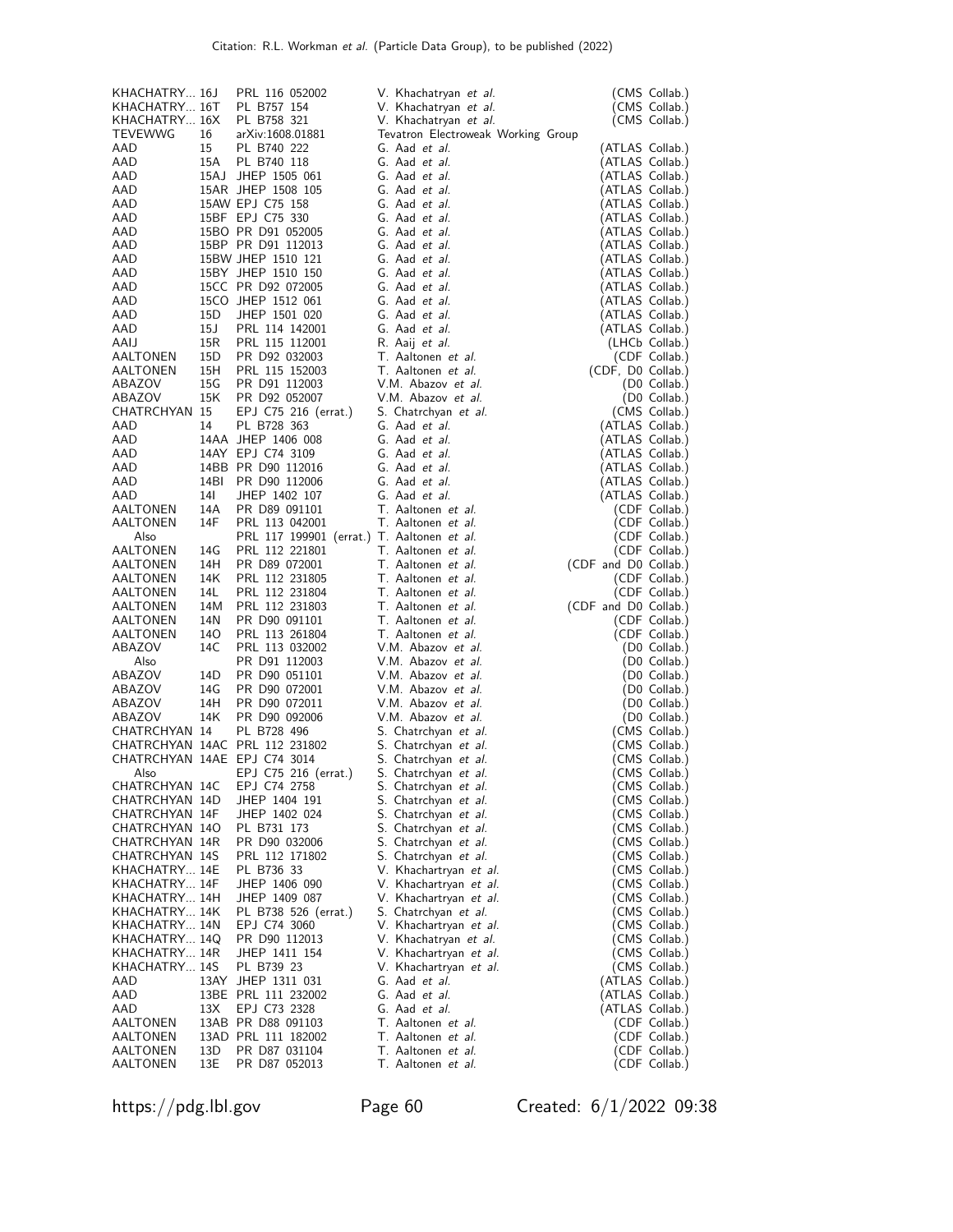| AALTONEN                     | 13G  | PR D87 111101                 | T. Aaltonen et al.       | (CDF Collab.)     |
|------------------------------|------|-------------------------------|--------------------------|-------------------|
|                              | 13H  |                               |                          |                   |
| AALTONEN                     |      | PR D88 011101                 | T. Aaltonen et al.       | (CDF Collab.)     |
| AALTONEN                     | 13J  | PR D88 032003                 | T. Aaltonen et al.       | (CDF Collab.)     |
| AALTONEN                     | 13S  | PR D87 092002                 | T. Aaltonen et al.       | (CDF Collab.)     |
| AALTONEN                     | 13X  | PR D88 072003                 | T. Aaltonen et al.       | (CDF Collab.)     |
| AALTONEN                     | 13Z  | PRL 111 202001                | T. Aaltonen et al.       | (CDF Collab.)     |
| ABAZOV                       | 13A  | PR D87 011103                 | V.M. Abazov et al.       | (D0 Collab.)      |
| ABAZOV                       | 130  | PL B726 656                   | V.M. Abazov et al.       | (D0 Collab.)      |
| ABAZOV                       | 13P  |                               |                          |                   |
|                              |      | PR D88 112002                 | V.M. Abazov et al.       | (D0 Collab.)      |
|                              |      | CHATRCHYAN 13AY JHEP 1305 065 | S. Chatrchyan et al.     | (CMS Collab.)     |
| CHATRCHYAN 13BB PL B720 83   |      |                               | S. Chatrchyan et al.     | (CMS Collab.)     |
| CHATRCHYAN 13BE EPJ C73 2386 |      |                               | S. Chatrchyan et al.     | (CMS Collab.)     |
|                              |      | CHATRCHYAN 13BH JHEP 1310 167 | S. Chatrchyan et al.     | (CMS Collab.)     |
| CHATRCHYAN 13C               |      | PRL 110 022003                | S. Chatrchyan et al.     | (CMS Collab.)     |
| CHATRCHYAN 13F               |      | PL B718 1252                  | S. Chatrchyan et al.     | (CMS Collab.)     |
| <b>CHATRCHYAN 13S</b>        |      | EPJ C73 2494                  | S. Chatrchyan et al.     | (CMS Collab.)     |
| AAD                          | 12B  | PL B707 459                   | G. Aad et al.            |                   |
|                              |      |                               |                          | (ATLAS Collab.)   |
| AAD                          |      | 12BE JHEP 1204 069            | G. Aad et al.            | (ATLAS Collab.)   |
| AAD                          |      | 12BF JHEP 1205 059            | G. Aad et al.            | (ATLAS Collab.)   |
| AAD                          |      | 12BG JHEP 1206 088            | G. Aad et al.            | (ATLAS Collab.)   |
| AAD                          |      | 12BK EPJ C72 2039             | G. Aad et al.            | (ATLAS Collab.)   |
| AAD                          |      | 12BL EPJ C72 2043             | G. Aad et al.            | (ATLAS Collab.)   |
| AAD                          |      | 12BO PL B711 244              | G. Aad et al.            | (ATLAS Collab.)   |
| AAD                          |      | 12BP PL B712 351              | G. Aad et al.            | (ATLAS Collab.)   |
| AAD                          |      | 12BT JHEP 1209 139            | G. Aad et al.            | (ATLAS Collab.)   |
| AAD                          |      | 12CG PL B717 89               | G. Aad et al.            | (ATLAS Collab.)   |
| AAD                          |      | 12CH PL B717 330              | G. Aad et al.            |                   |
|                              |      |                               |                          | (ATLAS Collab.)   |
| AAD                          | 12I  | EPJ C72 2046                  | G. Aad et al.            | (ATLAS Collab.)   |
| AALTONEN                     |      | 12AI PRL 109 152003           | T. Aaltonen et al.       | (CDF Collab.)     |
| AALTONEN                     |      | 12AL PRL 109 192001           | T. Aaltonen et al.       | (CDF Collab.)     |
| AALTONEN                     |      | 12AP PR D86 092003            | T. Aaltonen et al.       | (CDF, D0 Collab.) |
| AALTONEN                     | 12G  | PL B714 24                    | T. Aaltonen et al.       | (CDF Collab.)     |
| AALTONEN                     | 12Z  | PR D85 071106                 | T. Aaltonen et al.       | (CDF, D0 Collab.) |
| ABAZOV                       |      | 12AB PR D86 051103            | V.M. Abazov et al.       | (D0 Collab.)      |
| ABAZOV                       | 12B  | PRL 108 032004                | V.M. Abazov et al.       | (D0 Collab.)      |
| ABAZOV                       | 12E  | PL B708 21                    | V.M. Abazov et al.       | (D0 Collab.)      |
| ABAZOV                       | 121  | PL B713 165                   | V.M. Abazov et al.       | (D0 Collab.)      |
| ABAZOV                       | 12T  | PR D85 091104                 | V.M. Abazov et al.       | (D0 Collab.)      |
| BERNREUTH 12                 |      | PR D86 034026                 | W. Bernreuther, Z.-G. Si | (AACH, SHDN)      |
|                              |      | CHATRCHYAN 12AC PR D85 112007 | S. Chatrchyan et al.     | (CMS Collab.)     |
|                              |      | CHATRCHYAN 12AX JHEP 1211 067 |                          | (CMS Collab.)     |
|                              |      |                               | S. Chatrchyan et al.     |                   |
|                              |      | CHATRCHYAN 12BA EPJ C72 2202  | S. Chatrchyan et al.     | (CMS Collab.)     |
| CHATRCHYAN 12BB PL B717 129  |      |                               | S. Chatrchyan et al.     | (CMS Collab.)     |
|                              |      | CHATRCHYAN 12BP JHEP 1212 105 | S. Chatrchyan et al.     | (CMS Collab.)     |
|                              |      | CHATRCHYAN 12BQ JHEP 1212 035 | S. Chatrchyan et al.     | (CMS Collab.)     |
| CHATRCHYAN 12BS PL B709 28   |      |                               | S. Chatrchyan et al.     | (CMS Collab.)     |
| CHATRCHYAN 12Y               |      | JHEP 1206 109                 | S. Chatrchyan et al.     | (CMS Collab.)     |
| AAD                          | 11A  | EPJ C71 1577                  | G. Aad et al.            | (ATLAS Collab.)   |
| AALTONEN                     |      | 11AC PR D84 071105            | T. Aaltonen et al.       | (CDF Collab.)     |
| AALTONEN                     |      | 11AK PRL 107 232002           | T. Aaltonen et al.       | (CDF Collab.)     |
| AALTONEN                     |      | 11AR PR D83 031104            | T. Aaltonen et al.       | (CDF Collab.)     |
| AALTONEN                     | 11D  | PR D83 071102                 | T. Aaltonen et al.       | (CDF Collab.)     |
| AALTONEN                     | 11E  | PR D83 111101                 | T. Aaltonen et al.       | (CDF Collab.)     |
| AALTONEN                     | 11F  | PR D83 112003                 | T. Aaltonen et al.       | (CDF Collab.)     |
|                              |      |                               |                          |                   |
| AALTONEN                     | 11K  | PRL 106 152001                | T. Aaltonen et al.       | (CDF Collab.)     |
| AALTONEN                     | 11 T | PL B698 371                   | T. Aaltonen et al.       | (CDF Collab.)     |
| AALTONEN                     | 11W  | PR D84 031101                 | T. Aaltonen et al.       | (CDF Collab.)     |
| AALTONEN                     | 11Y  | PR D84 032003                 | T. Aaltonen et al.       | (CDF Collab.)     |
| AALTONEN                     | 11Z  | PR D84 031104                 | T. Aaltonen et al.       | (CDF Collab.)     |
| ABAZOV                       | 11A  | PL B695 88                    | V.M. Abazov et al.       | (D0 Collab.)      |
| ABAZOV                       |      | 11AA PL B705 313              | V.M. Abazov et al.       | (D0 Collab.)      |
| ABAZOV                       |      | 11AD PR D84 112001            | V.M. Abazov et al.       | (D0 Collab.)      |
| ABAZOV                       |      | 11AE PRL 107 032001           | V.M. Abazov et al.       | (D0 Collab.)      |
| ABAZOV                       |      | 11AF PL B702 16               | V.M. Abazov et al.       | (D0 Collab.)      |
| ABAZOV                       |      | 11AH PR D84 112005            | V.M. Abazov et al.       | (D0 Collab.)      |
| ABAZOV                       | 11B  | PRL 106 022001                | V.M. Abazov et al.       | (D0 Collab.)      |
| ABAZOV                       | 11C  | PR D83 032009                 | V.M. Abazov et al.       | (D0 Collab.)      |
| ABAZOV                       | 11E  | PR D84 012008                 | V.M. Abazov et al.       | (D0 Collab.)      |
| ABAZOV                       | 11M  | PL B701 313                   | V.M. Abazov et al.       | (D0 Collab.)      |
| ABAZOV                       | 11P  | PR D84 032004                 | V.M. Abazov et al.       | (D0 Collab.)      |
| ABAZOV                       | 11R  | PRL 107 082004                | V.M. Abazov et al.       | (D0 Collab.)      |
|                              |      |                               |                          |                   |

https://pdg.lbl.gov Page 61 Created: 6/1/2022 09:38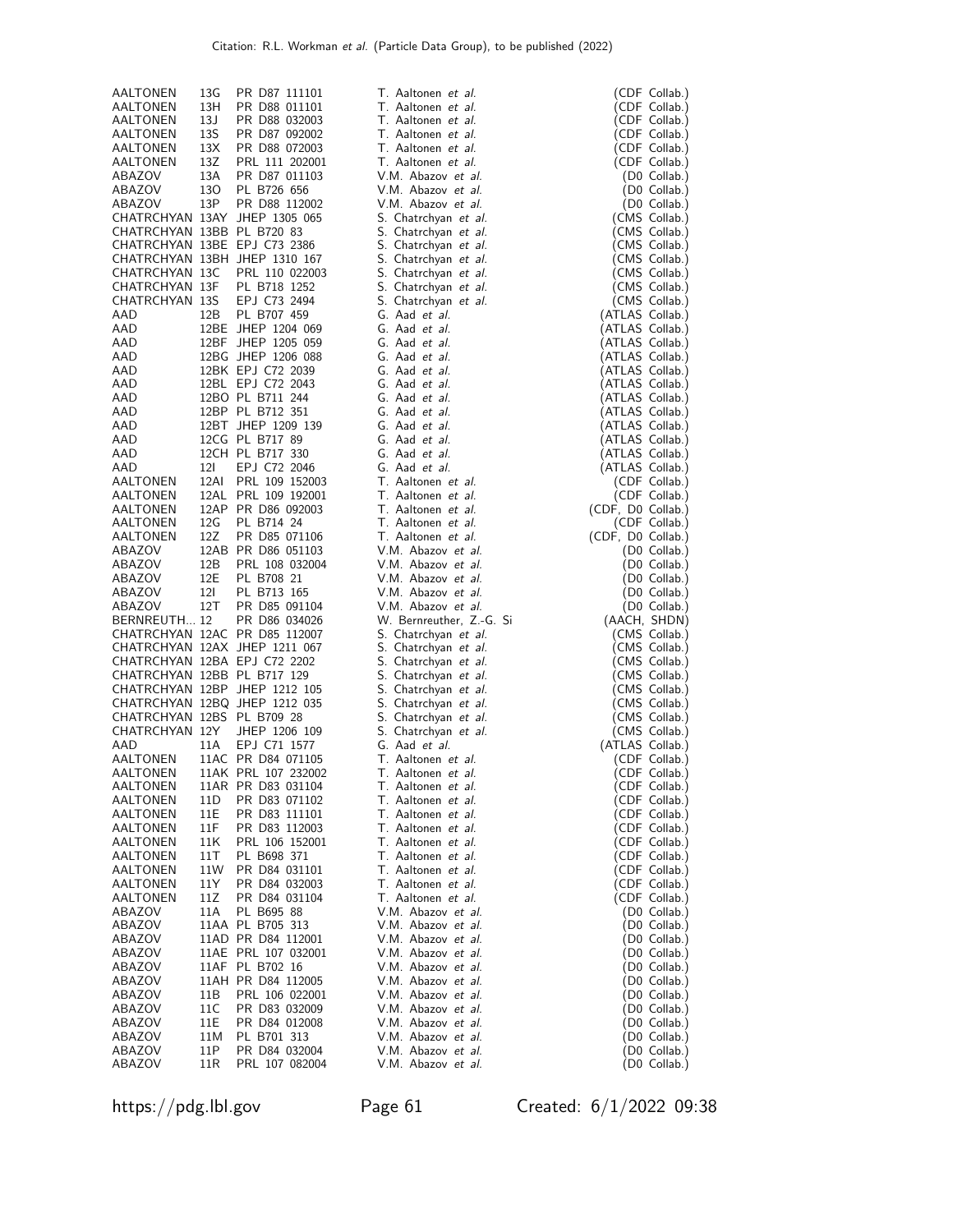| ABAZOV                          | 11S                    | PL B703 422                               | V.M. Abazov et al.                                     | (D0 Collab.)                     |
|---------------------------------|------------------------|-------------------------------------------|--------------------------------------------------------|----------------------------------|
| ABAZOV                          | 11T                    | PR D84 052005                             | V.M. Abazov <i>et al.</i>                              | (D0 Collab.)                     |
| ABAZOV<br>ABAZOV                | 11X<br>11Z             | PRL 107 121802<br>PL B704 403             | V.M. Abazov et al.<br>V.M. Abazov et al.               | (D0 Collab.)<br>(D0 Collab.)     |
| CHATRCHYAN 11AA EPJ C71 1721    |                        |                                           | S. Chatrchyan et al.                                   | (CMS Collab.)                    |
| CHATRCHYAN 11F                  |                        | JHEP 1107 049                             | S. Chatrchyan et al.                                   | (CMS Collab.)                    |
| CHATRCHYAN 11R                  |                        | PRL 107 091802                            | S. Chatrchyan et al.                                   | (CMS Collab.)                    |
| CHATRCHYAN 11Z                  |                        | PR D84 092004                             | S. Chatrchyan et al.                                   | (CMS Collab.)                    |
| KHACHATRY 11A<br>AALTONEN       |                        | PL B695 424<br>10AA PR D82 052002         | V. Khachatryan et al.<br>T. Aaltonen et al.            | (CMS Collab.)<br>(CDF Collab.)   |
| AALTONEN                        |                        | 10AB PR D82 112005                        | T. Aaltonen et al.                                     | (CDF Collab.)                    |
| AALTONEN                        |                        | 10AC PRL 105 232003                       | T. Aaltonen <i>et al.</i>                              | (CDF Collab.)                    |
| AALTONEN                        |                        | 10AE PRL 105 252001                       | T. Aaltonen et al.                                     | (CDF Collab.)                    |
| AALTONEN                        | 10C                    | PR D81 031102                             | T. Aaltonen et al.                                     | (CDF Collab.)                    |
| AALTONEN<br>AALTONEN            | 10 <sub>D</sub><br>10E | PR D81 032002<br>PR D81 052011            | T. Aaltonen <i>et al.</i><br>T. Aaltonen <i>et al.</i> | (CDF Collab.)<br>(CDF Collab.)   |
| AALTONEN                        | 10Q                    | PRL 105 042002                            | T. Aaltonen et al.                                     | (CDF Collab.)                    |
| AALTONEN                        | 10S                    | PRL 105 101801                            | T. Aaltonen et al.                                     | (CDF Collab.)                    |
| AALTONEN                        | 10U                    | PR D81 072003                             | T. Aaltonen et al.                                     | (CDF Collab.)                    |
| AALTONEN                        | 10V                    | PR D81 092002                             | T. Aaltonen et al.                                     | (CDF Collab.)                    |
| AALTONEN<br>ABAZOV              | 10W<br>10              | PRL 105 012001<br>PL B682 363             | T. Aaltonen et al.<br>V.M. Abazov et al.               | (CDF Collab.)<br>(D0 Collab.)    |
| ABAZOV                          | 10I                    | PR D82 032002                             | V.M. Abazov et al.                                     | (D0 Collab.)                     |
| ABAZOV                          | 10J                    | PL B690 5                                 | V.M. Abazov et al.                                     | (D0 Collab.)                     |
| ABAZOV                          | 10K                    | PL B693 81                                | V.M. Abazov et al.                                     | (D0 Collab.)                     |
| ABAZOV                          | 10Q                    | PR D82 071102                             | V.M. Abazov et al.                                     | (D0 Collab.)                     |
| AHRENS<br>AHRENS                | 10<br>10A              | JHEP 1009 097<br>NPBPS 205-206 48         | V. Ahrens et al.<br>V. Ahrens et al.                   | (MAINZ, HEIDH)<br>(MAINZ, HEIDH) |
| AALTONEN                        |                        | 09AD PR D79 112007                        | T. Aaltonen et al.                                     | (CDF Collab.)                    |
| AALTONEN                        |                        | 09AK PR D80 051104                        | T. Aaltonen <i>et al.</i>                              | (CDF Collab.)                    |
| AALTONEN                        |                        | 09AL PR D80 052001                        | T. Aaltonen et al.                                     | (CDF Collab.)                    |
| AALTONEN                        |                        | 09AT PRL 103 092002                       | T. Aaltonen et al.                                     | (CDF Collab.)                    |
| AALTONEN                        | 09F<br>09H             | PR D79 031101                             | T. Aaltonen et al.<br>T. Aaltonen et al.               | (CDF Collab.)                    |
| AALTONEN<br>AALTONEN            | 09 J                   | PR D79 052007<br>PR D79 072001            | T. Aaltonen et al.                                     | (CDF Collab.)<br>(CDF Collab.)   |
| AALTONEN                        | 09K                    | PR D79 072010                             | T. Aaltonen et al.                                     | (CDF Collab.)                    |
| AALTONEN                        | 09L                    | PR D79 092005                             | T. Aaltonen et al.                                     | (CDF Collab.)                    |
| AALTONEN                        | 09M                    | PRL 102 042001                            | T. Aaltonen <i>et al.</i>                              | (CDF Collab.)                    |
| AALTONEN                        | 09N                    | PRL 102 151801                            | T. Aaltonen et al.<br>T. Aaltonen et al.               | (CDF Collab.)                    |
| AALTONEN<br>AALTONEN            | 09O<br>09Q             | PRL 102 152001<br>PL B674 160             | T. Aaltonen et al.                                     | (CDF Collab.)<br>(CDF Collab.)   |
| AALTONEN                        | 09X                    | PR D79 072005                             | T. Aaltonen et al.                                     | (CDF Collab.)                    |
| AARON                           | 09A                    | PL B678 450                               | F.D. Aaron et al.                                      | (H1 Collab.)                     |
| ABAZOV                          |                        | 09AA PRL 103 132001                       | V.M. Abazov et al.                                     | (D0 Collab.)                     |
| ABAZOV                          |                        | 09AG PR D80 071102                        | V.M. Abazov et al.                                     | (D0 Collab.)                     |
| ABAZOV<br>ABAZOV                | 09 J                   | 09AH PR D80 092006<br>PRL 102 092002      | V.M. Abazov et al.<br>V.M. Abazov et al.               | (D0 Collab.)<br>(D0 Collab.)     |
| ABAZOV                          | 09R                    | PL B679 177                               | V.M. Abazov et al.                                     | (D0 Collab.)                     |
| ABAZOV                          | 09Z                    | PRL 103 092001                            | V.M. Abazov et al.                                     | (D0 Collab.)                     |
| LANGENFELD 09                   |                        | PR D80 054009                             | U. Langenfeld, S. Moch, P. Uwer                        |                                  |
| AALTONEN                        |                        | 08AB PRL 101 202001                       | T. Aaltonen <i>et al.</i>                              | (CDF Collab.)                    |
| AALTONEN                        |                        | 08AD PRL 101 192002<br>08AG PR D78 111101 | T. Aaltonen <i>et al.</i><br>T. Aaltonen <i>et al.</i> | (CDF Collab.)<br>(CDF Collab.)   |
| AALTONEN<br>AALTONEN            |                        | 08AH PRL 101 252001                       | T. Aaltonen <i>et al.</i>                              | (CDF Collab.)                    |
| AALTONEN                        | 08C                    | PRL 100 062005                            | T. Aaltonen <i>et al.</i>                              | (CDF Collab.)                    |
| ABAZOV                          |                        | 08AH PRL 101 182001                       | V.M. Abazov <i>et al.</i>                              | (D0 Collab.)                     |
| ABAZOV                          | 08AI                   | PRL 101 221801                            | V.M. Abazov et al.                                     | (D0 Collab.)                     |
| ABAZOV                          | 08B                    | PRL 100 062004                            | V.M. Abazov et al.                                     | (D0 Collab.)                     |
| ABAZOV<br>ABAZOV                | 180<br>08L             | PR D78 012005<br>PRL 100 142002           | V.M. Abazov et al.<br>V.M. Abazov et al.               | (D0 Collab.)<br>(D0 Collab.)     |
| ABAZOV                          | 08M                    | PRL 100 192003                            | V.M. Abazov et al.                                     | (D0 Collab.)                     |
| ABAZOV                          | 08N                    | PRL 100 192004                            | V.M. Abazov et al.                                     | (D0 Collab.)                     |
| ABULENCIA                       | 08                     | PR D78 012003                             | A. Abulencia et al.                                    | (CDF Collab.)                    |
| CACCIARI                        | 08                     | JHEP 0809 127                             | M. Cacciari et al.                                     |                                  |
| <b>KIDONAKIS</b><br><b>MOCH</b> | 08<br>08               | PR D78 074005<br>PR D78 034003            | N. Kidonakis, R. Vogt<br>S. Moch, P. Uwer              | (BERL, KARLE)                    |
| AALTONEN                        | 07                     | PRL 98 142001                             | T. Aaltonen et al.                                     | (CDF Collab.)                    |
| AALTONEN                        | 07B                    | PR D75 111103                             | T. Aaltonen <i>et al.</i>                              | (CDF Collab.)                    |
| AALTONEN                        | 07D                    | PR D76 072009                             | T. Aaltonen et al.                                     | (CDF Collab.)                    |
| AALTONEN                        | 07I                    | PRL 99 182002                             | T. Aaltonen et al.                                     | (CDF Collab.)                    |
| ABAZOV                          | 07C                    | PRL 98 041801                             | V.M. Abazov et al.                                     | (D0 Collab.)                     |

https://pdg.lbl.gov Page 62 Created: 6/1/2022 09:38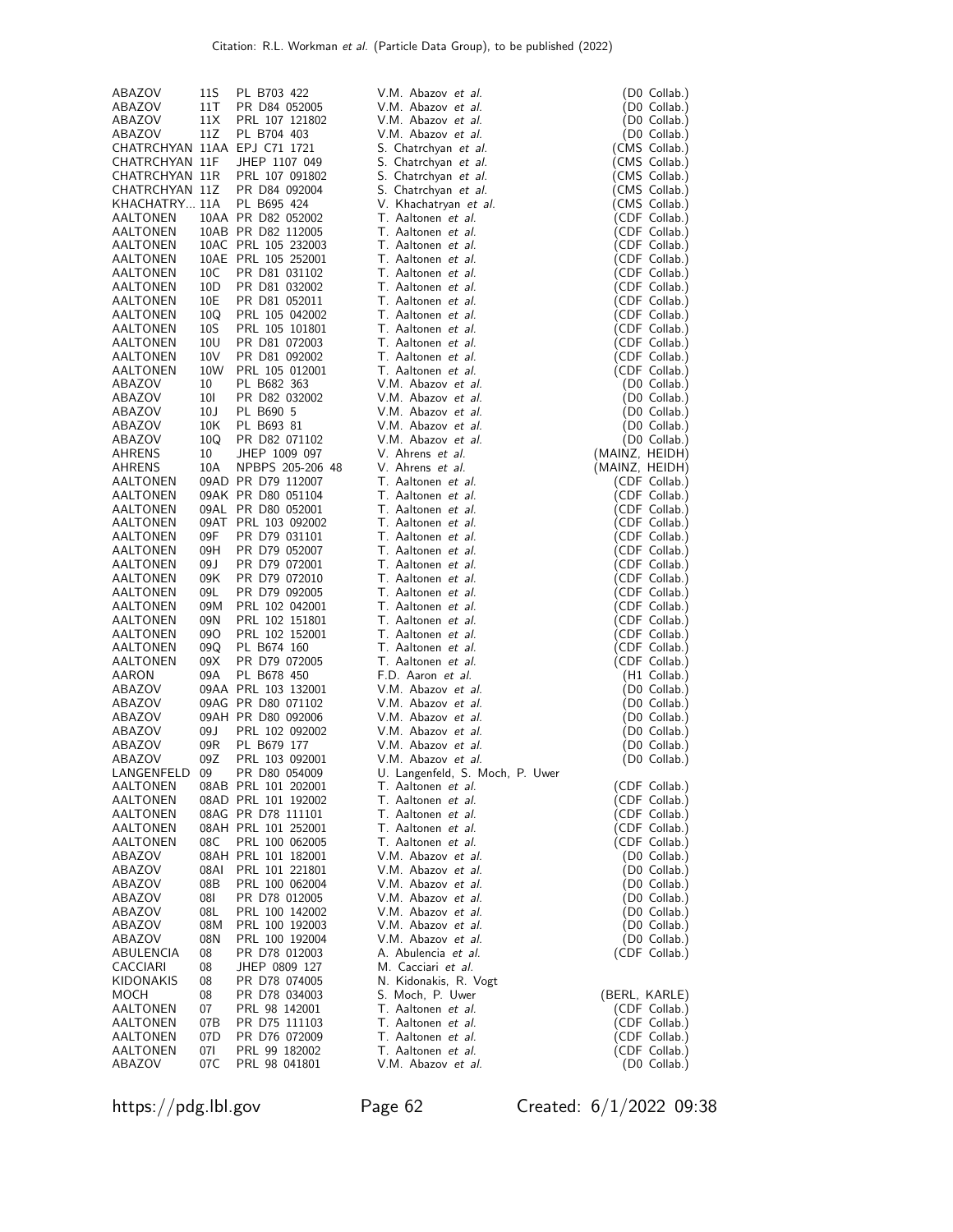| ABAZOV            | 07D             | PR D75 031102                  | V.M. Abazov <i>et al.</i>                                | (D0 Collab.)                    |
|-------------------|-----------------|--------------------------------|----------------------------------------------------------|---------------------------------|
| ABAZOV            | 07F             | PR D75 092001                  | V.M. Abazov et al.                                       | (D0 Collab.)                    |
| ABAZOV            | 07H             | PRL 98 181802                  | V.M. Abazov et al.                                       | (D0 Collab.)                    |
| ABAZOV            | 07 <sub>O</sub> | PR D76 052006                  | V.M. Abazov et al.                                       | (D0 Collab.)                    |
| ABAZOV            | 07P             | PR D76 072007                  | V.M. Abazov <i>et al.</i>                                | (D0 Collab.)                    |
| ABAZOV            | 07R             | PR D76 092007                  | V.M. Abazov et al.                                       | (D0 Collab.)                    |
| ABAZOV            | 07V             | PRL 99 191802                  | V.M. Abazov et al.                                       | (D0 Collab.)                    |
| ABAZOV            | 07W             | PL B655 7                      | V.M. Abazov et al.                                       | (D0 Collab.)                    |
| ABULENCIA         | 07D             | PR D75 031105                  | A. Abulencia <i>et al.</i>                               | (CDF Collab.)                   |
| ABULENCIA         | 07G             | PRL 98 072001                  | A. Abulencia <i>et al.</i>                               | (CDF Collab.)                   |
| ABULENCIA         | 071             | PR D75 052001                  | A. Abulencia <i>et al.</i>                               | (CDF Collab.)                   |
| ABULENCIA         | 07J             | PR D75 071102                  | A. Abulencia <i>et al.</i>                               | (CDF Collab.)                   |
| ABAZOV            | 06K             | PL B639 616                    | V.M. Abazov et al.                                       | (D0 Collab.)                    |
| ABAZOV            | 06U             | PR D74 092005                  | V.M. Abazov et al.                                       | (D0 Collab.)                    |
| ABAZOV            | 06X             | PR D74 112004                  | V.M. Abazov <i>et al.</i>                                | (D0 Collab.)                    |
| ABULENCIA         | 06D             | PRL 96 022004                  | A. Abulencia <i>et al.</i>                               | (CDF Collab.)                   |
| Also              |                 | PR D73 032003                  | A. Abulencia <i>et al.</i>                               | (CDF Collab.)                   |
| Also              |                 | PR D73 092002                  | A. Abulencia <i>et al.</i>                               | (CDF Collab.)                   |
| ABULENCIA<br>Also | 06G             | PRL 96 152002<br>PR D74 032009 | A. Abulencia <i>et al.</i><br>A. Abulencia <i>et al.</i> | (CDF Collab.)                   |
| ABULENCIA         | 06R             | PL B639 172                    | A. Abulencia <i>et al.</i>                               | (CDF Collab.)<br>(CDF Collab.)  |
| ABULENCIA         | 06U             | PR D73 111103                  | A. Abulencia <i>et al.</i>                               | (CDF Collab.)                   |
| ABULENCIA         | 06V             | PR D73 112006                  | A. Abulencia <i>et al.</i>                               | (CDF Collab.)                   |
| ABULENCIA         | 06Z             | PRL 97 082004                  | A. Abulencia <i>et al.</i>                               | (CDF Collab.)                   |
| ABULENCIA,A 06C   |                 | PRL 96 202002                  | A. Abulencia <i>et al.</i>                               | (CDF Collab.)                   |
| ABULENCIA,A       | 06E             | PR D74 072005                  | A. Abulencia <i>et al.</i>                               | (CDF Collab.)                   |
| ABULENCIA,A       | 06F             | PR D74 072006                  | A. Abulencia et al.                                      | (CDF Collab.)                   |
| ABAZOV            | 05              | PL B606 25                     | V.M. Abazov et al.                                       | (D0 Collab.)                    |
| ABAZOV            | 05G             | PL B617 1                      | V.M. Abazov et al.                                       | (D0 Collab.)                    |
| ABAZOV            | 05L             | PR D72 011104                  | V.M. Abazov et al.                                       | (D0 Collab.)                    |
| ABAZOV            | 05P             | PL B622 265                    | V.M. Abazov et al.                                       | (D0 Collab.)                    |
| Also              |                 | PL B517 282                    | V.M. Abazov et al.                                       | (D0 Collab.)                    |
| Also              |                 | PR D63 031101                  | B. Abbott et al.                                         | (D0 Collab.)                    |
| Also              |                 | PR D75 092007                  | V.M. Abazov <i>et al.</i>                                | (D0 Collab.)                    |
| ABAZOV            | 05Q             | PL B626 35                     | V.M. Abazov et al.                                       | (D0 Collab.)                    |
| ABAZOV            | 05R             | PL B626 55                     | V.M. Abazov et al.                                       | (D0 Collab.)                    |
| ABAZOV<br>ACOSTA  | 05X<br>05A      | PL B626 45<br>PRL 95 102002    | V.M. Abazov et al.<br>D. Acosta <i>et al</i> .           | (D0 Collab.)<br>(CDF Collab.)   |
| ACOSTA            | 05D             | PR D71 031101                  | D. Acosta et al.                                         | (CDF Collab.)                   |
| ACOSTA            | 05N             | PR D71 012005                  | D. Acosta <i>et al</i> .                                 | (CDF Collab.)                   |
| ACOSTA            | 05S             | PR D72 032002                  | D. Acosta <i>et al</i> .                                 | (CDF Collab.)                   |
| ACOSTA            | 05T             | PR D72 052003                  | D. Acosta <i>et al</i> .                                 | (CDF Collab.)                   |
| ACOSTA            | 05U             | PR D71 072005                  | D. Acosta et al.                                         | (CDF Collab.)                   |
| <b>ACOSTA</b>     | 05V             | PR D71 052003                  | D. Acosta <i>et al</i> .                                 | (CDF Collab.)                   |
| ABAZOV            | 04G             | NAT 429 638                    | V.M. Abazov et al.                                       | (D0 Collab.)                    |
| ABDALLAH          | 04C             | PL B590 21                     | J. Abdallah et al.                                       | (DELPHI Collab.)                |
| <b>ACOSTA</b>     | 04H             | PR D69 052003                  | D. Acosta <i>et al</i> .                                 | (CDF Collab.)                   |
| <b>ACOSTA</b>     | 04I             | PRL 93 142001                  | D. Acosta et al.                                         | (CDF Collab.)                   |
| <b>AKTAS</b>      | 04              | EPJ C33 9                      | A. Aktas <i>et al.</i>                                   | (H1 Collab.)                    |
| ABAZOV            | 03A             | PR D67 012004                  | V.M. Abazov et al.                                       | (D0 Collab.)                    |
| CHEKANOV          | 03              | PL B559 153                    | S. Chekanov <i>et al.</i>                                | (ZEUS Collab.)                  |
| ACHARD<br>ACOSTA  | 02J<br>02       | PL B549 290                    | P. Achard et al.                                         | $(L3$ Collab.)<br>(CDF Collab.) |
| HEISTER           | 02Q             | PR D65 091102<br>PL B543 173   | D. Acosta <i>et al.</i><br>A. Heister <i>et al.</i>      | (ALEPH Collab.)                 |
| ABBIENDI          | 01T             | PL B521 181                    | G. Abbiendi et al.                                       | (OPAL Collab.)                  |
| AFFOLDER          | 01              | PR D63 032003                  | T. Affolder et al.                                       | (CDF Collab.)                   |
| AFFOLDER          | 01A             | PR D64 032002                  | T. Affolder et al.                                       | (CDF Collab.)                   |
| AFFOLDER          | 01C             | PRL 86 3233                    | T. Affolder <i>et al.</i>                                | (CDF Collab.)                   |
| AFFOLDER          | 00B             | PRL 84 216                     | T. Affolder <i>et al.</i>                                | (CDF Collab.)                   |
| BARATE            | 00S             | PL B494 33                     | S. Barate <i>et al.</i>                                  | (ALEPH Collab.)                 |
| ABBOTT            | 99G             | PR D60 052001                  | B. Abbott et al.                                         | (D0 Collab.)                    |
| ABE               | 99B             | PRL 82 271                     | F. Abe <i>et al.</i>                                     | (CDF Collab.)                   |
| Also              |                 | PRL 82 2808 (erratum)          | F. Abe et al.                                            | (CDF Collab.)                   |
| CHANG             | 99              | PR D59 091503                  | D. Chang, W. Chang, E. Ma                                |                                 |
| ABBOTT            | 98D             | PRL 80 2063                    | B. Abbott et al.                                         | (D0 Collab.)                    |
| ABBOTT            | 98F             | PR D58 052001                  | B. Abbott et al.                                         | (D0 Collab.)                    |
| ABE<br>ABE        | 98E<br>98F      | PRL 80 2767<br>PRL 80 2779     | F. Abe et al.<br>F. Abe <i>et al.</i>                    | (CDF Collab.)<br>(CDF Collab.)  |
| ABE               | 98G             | PRL 80 2525                    | F. Abe et al.                                            | (CDF Collab.)                   |
| BHAT              | 98B             | IJMP A13 5113                  | P.C. Bhat, H.B. Prosper, S.S. Snyder                     |                                 |
| ABACHI            | 97E             | PRL 79 1197                    | S. Abachi <i>et al.</i>                                  | (D0 Collab.)                    |